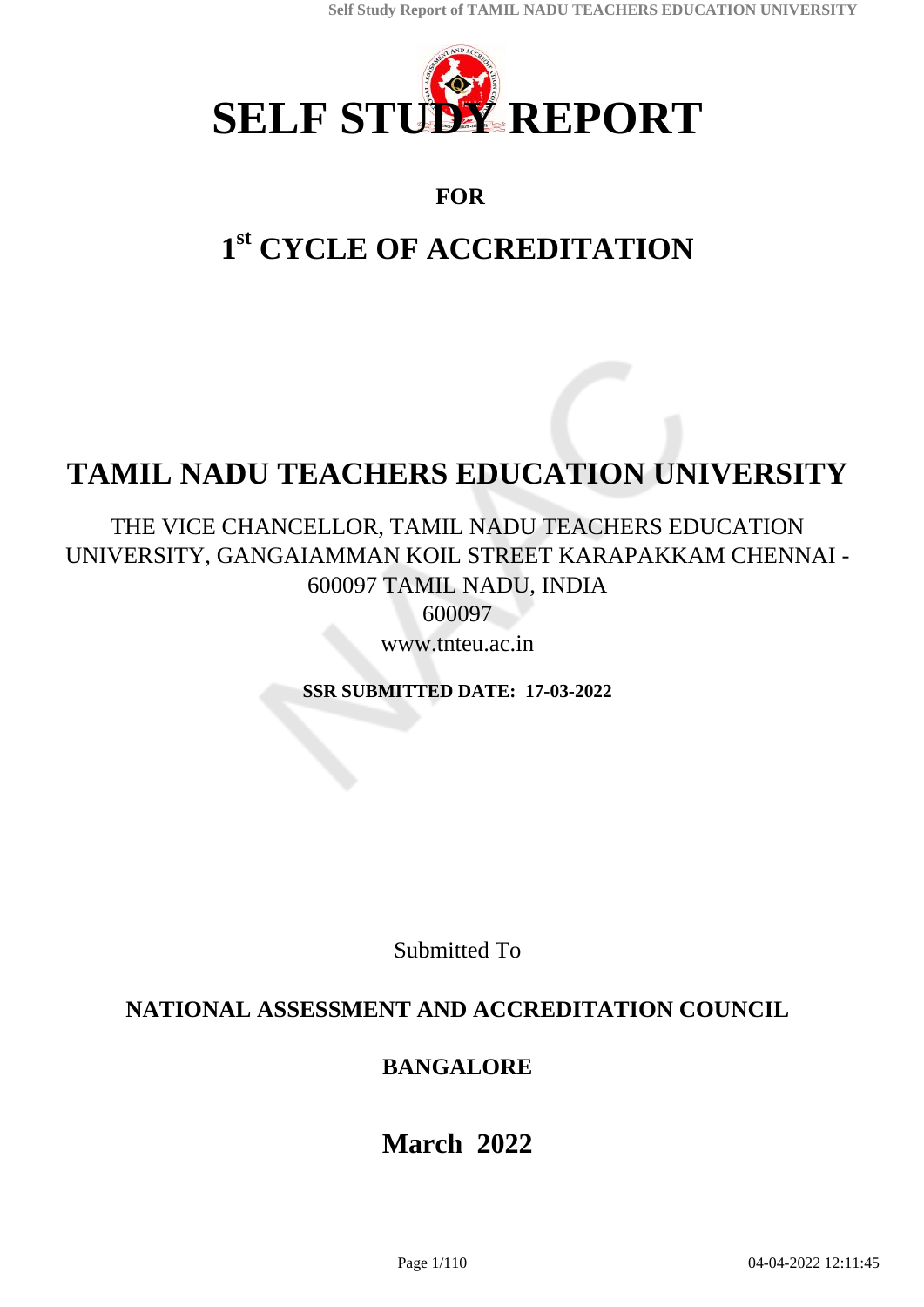## **1. EXECUTIVE SUMMARY**

## **1.1 INTRODUCTION**

Tamil Nadu Teachers Education University (TNTEU), established in 2008, designed and dedicated for addressing the context, content, quantum, quality, niche and nuances of Teacher Education Programs, per se, offered by numerous institutions spread across Tamil Nadu, and also by the University itself, has grown in style and stride uplifting the caliber and character of teachers, who teach predominantly school children at different levels of education, thus shaping and strengthening the foundations of education as such in Tamil Nadu. The quality of tertiary/quaternary/quinary education and beyond is determined by the quality of primary and secondary education, emphasizing the importance of quality teachers in primary and secondary institutions. The TNTEU yokes itself for this grand cause of providing great school education paradigm in the State. Hence, is the uniqueness of TNTEU.

Quickly, the TNTEU got recognition from the UGC, under Section 2(f) in September 2009 itself. Initially functioning in Chennai's central region, in the campus of Lady Willington Institute of Advanced Studies in Education, Chennai, then the TNTEU moved to its present campus, in Karapakkam, on 14-02-2016. TNTEU got the UGC's 12(B) status in July 2021.

At the inception, under the affiliating ambit of TNTEU, 491 Colleges of Education were brought into, which were hither-before functioned under affiliation to several Universities in Tamil Nadu. By 2022, the number of Colleges of Education under the TNTEU swelled to 642, by organic growth including 7 Government Colleges of Education, 14 Government Aided Colleges of Education and 621 Self-Financing Colleges of Education. On its campus, the TNTEU offers M.Ed., M.Phil., and Ph.D., programmes. Motto, Vision, Mission and Objectives of TNTEU are focused on the benefits of students, society, nation and humanity at large.

Apart from the said credentials, TNTEU has organized around 1500 development programmes during Covid-19, created 104 World Records in Collaboration with other organizations, got granted NEP-2020 based Four-Years Integrated Teacher Education Programme (ITEP) from National Council for Teacher Education (NCTE), established 53 functional Centers and Cells, received 288 prestigious awards and world record recognitions, received a sum of Rs.5.38 crores from the MHRD, Government of India under Pandit Madan Mohan Malaviya National Mission on Teachers and Teaching (PMMMNMTT) Scheme, carried out 100% automation in all functional areas of the University and submitted data for NIRF.

#### **Vision**

#### **Motto**

"Learn, Realize and Teach Others".

#### **Vision**

Promote Excellence in Teacher Education and Promote Extensive Research in Teacher Education Producing Quality Research Output.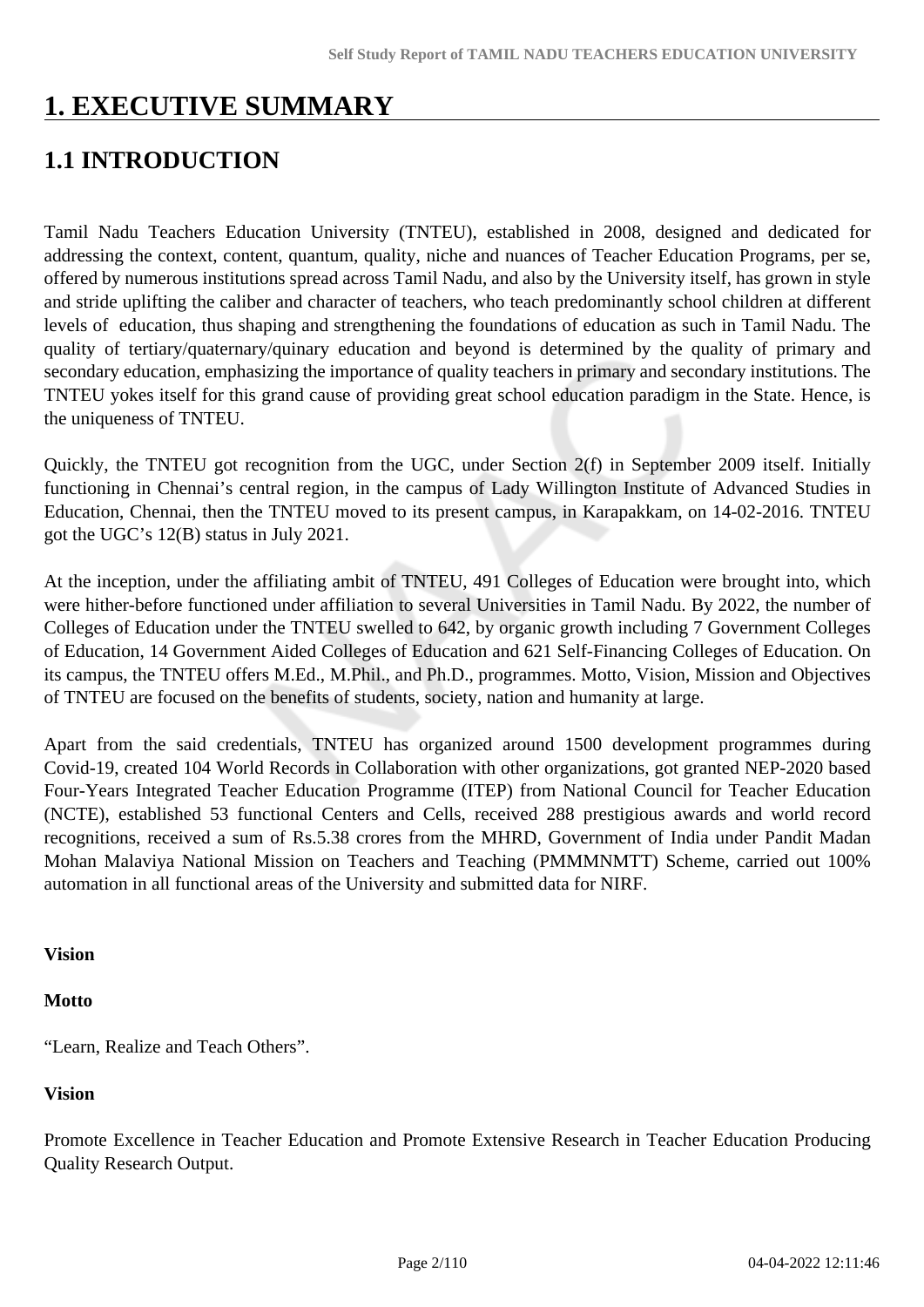During the last 1.5 decades the University has stabilized itself, fairly well. TNTEU's infrastructure has to be developed *ab initio*, with all attendant birth pangs, taking some extra times too, not unusual though. Coupled to that is full scale responsibility of rendering professional services of guidance and monitoring of all the Colleges of Education which functioned under different Universities with differing culture and contours before. The transition, transformation and trend-setting are nonetheless easier than said. Yet the TNTEU did all the good to promote teacher education well to produce great teachers in the making to make an indelible mark in teaching profession, that too in providing quality education in the formative years of the learners from pre-kindergarten to twelfth standard or so and later as well.

Actions speak louder than words. For children new vistas of learning must be given on and on as their curiosity to learn expand more, the more they are exposed to. Hence, the TNTEU donated Rs.8.25 crores for strengthening of the Planetarium in Chennai and another one at Tiruchirapalli. Gifting blesses the giver always; the TNTEU's corpus fund is good at Rs.300 crores. The major sources of revenue are Affiliation, Eligibility and Examination fees.

During the COVID Pandemic an endless list of extension activities and programs got staged by the TNTEU. The University organized about **1500 online** programs during pandemic COVID-19 to benefit all the stakeholders. Further, 5 Villages are adopted for extension activities under Unnath Bharath Abhiyan Scheme in Thiruvallur District and Chennai and 100+ programs carried out. A world record event staged by TNTEU in elocution competition for 108 long hours, non-stop; another one for 28 long hours by the students of affiliated Colleges of Education.

#### **Mission**

Graduate brilliant, intelligent and dynamic teachers for the benefit of one and all.

#### **Core Values of the University**

- 1. To provide locally and globally competent and committed teachers and thereby developing world-class teachers.
- 2. To instill national values and global outlook in teachers.
- 3. To facilitate integrity, transparency and trustworthiness among teachers.
- 4. To ensure continuous learning and knowledge creation among teachers.
- 5. To promote professional ethics and academic freedom among teachers.
- 6. To enhance quality consciousness and environmental sustainability among teachers.

#### Thrust Objectives

- To provide high quality teacher education identifying innovative courses in teacher education.
- To monitor teacher education as per the Norms and Standards of NCTE.
- To standardize quality in teacher education and the system of operation of the Colleges of Education.
- To institute degrees and other academic distinctions in teacher education approved by the NCTE.
- To develop research facilities and confer research degrees and academic distinctions of merit.
- To fulfill social/national needs taking up extension and out-reach activities through stakeholders.
- To promote excellence in teacher education.
- To carryout high quality innovative research work in teacher education.
- To introduce emerging and innovative pedagogies in teacher education.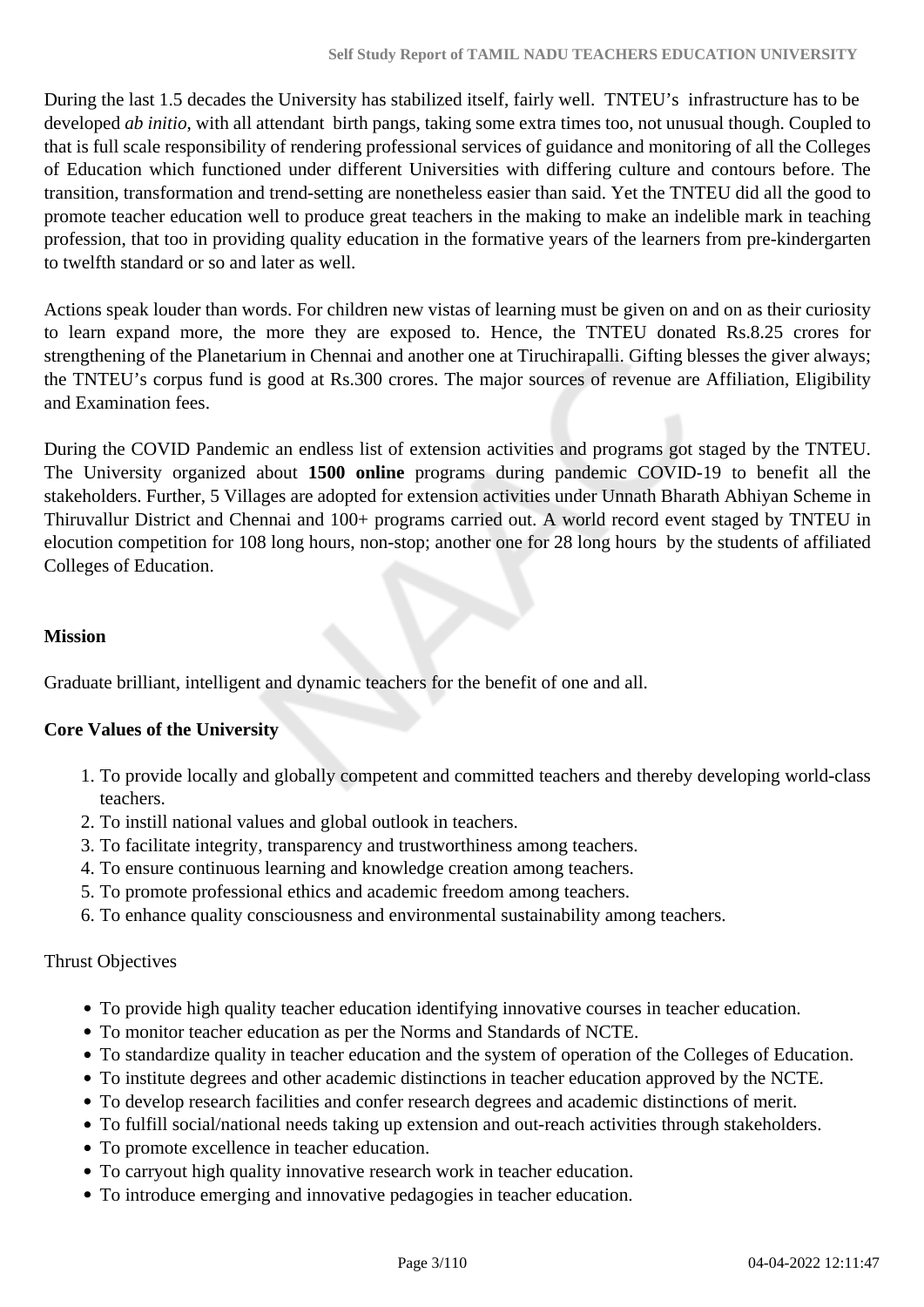- To create and disseminate knowledge of teacher education to build a strong society.
- To design updated and need-based and student-centric curriculum utilizing technological advancement for teacher education.
- To design excellent and need based curriculum to suit the emerging requirements of teacher education.
- To enable teachers to involve relevant pedagogies for the effective teaching-learning process.
- To empower the teachers to play the role of guide and counsellor for their students.
- To train the students and teachers to emerge as great educational administrators.
- To orient the teachers to adopt emerging technologies suitable for teacher education.
- To integrate Indian cultural values with the subject-matter of teacher education.

## **1.2 Strength, Weakness, Opportunity and Challenges(SWOC)**

#### **Institutional Strength**

- 1. The first University established in India exclusively for teacher education.
- 2. Highest number of affiliated colleges (642).
- 3. Qualified and experienced teachers.
- 4. Many functional Centers and Cells (53).
- 5. MoUs with educational institutions at national and international level and also with Schools and Affiliated Colleges (333).
- 6. Faculty Development Center under Pandit Madan Mohan Malaviya National Mission on Teachers and Teaching (PMMMNMTT) Scheme sponsored by Ministry of Education, Government of India.
- 7. Facility to help ease the pandemic hurdle Covid-19 Testing Care Center.
- 8. Publication of In-house Newsletter and Journal.
- 9. For a single study programme, TNTEU has many facilities in 10 acres.
- 10. Located in the Capital City of Tamil Nadu.

#### **Institutional Weakness**

- 1. Offering limited number of study programs and research frames, being a single discipline University.
- 2. Logistics-woes hurt more, whether one has own vehicles or otherwise.
- 3. Industry collaboration is not feasible.
- 4. Minimum number of patents.
- 5. No International students.
- 6. Absence of resource mobilization from International agencies.

#### **Institutional Opportunity**

- 1. Mobilizing funds from various funding agencies as TNTEU has 12(B) status.
- 2. Expansion of alumni association, enlarging their support and engagement.
- 3. Establishment of 'Excellence Chairs' for focused development.
- 4. Starting Open and Distance Learning (ODL) programs.
- 5. Establishment of Nodal Center for SWAYAM MOOCs.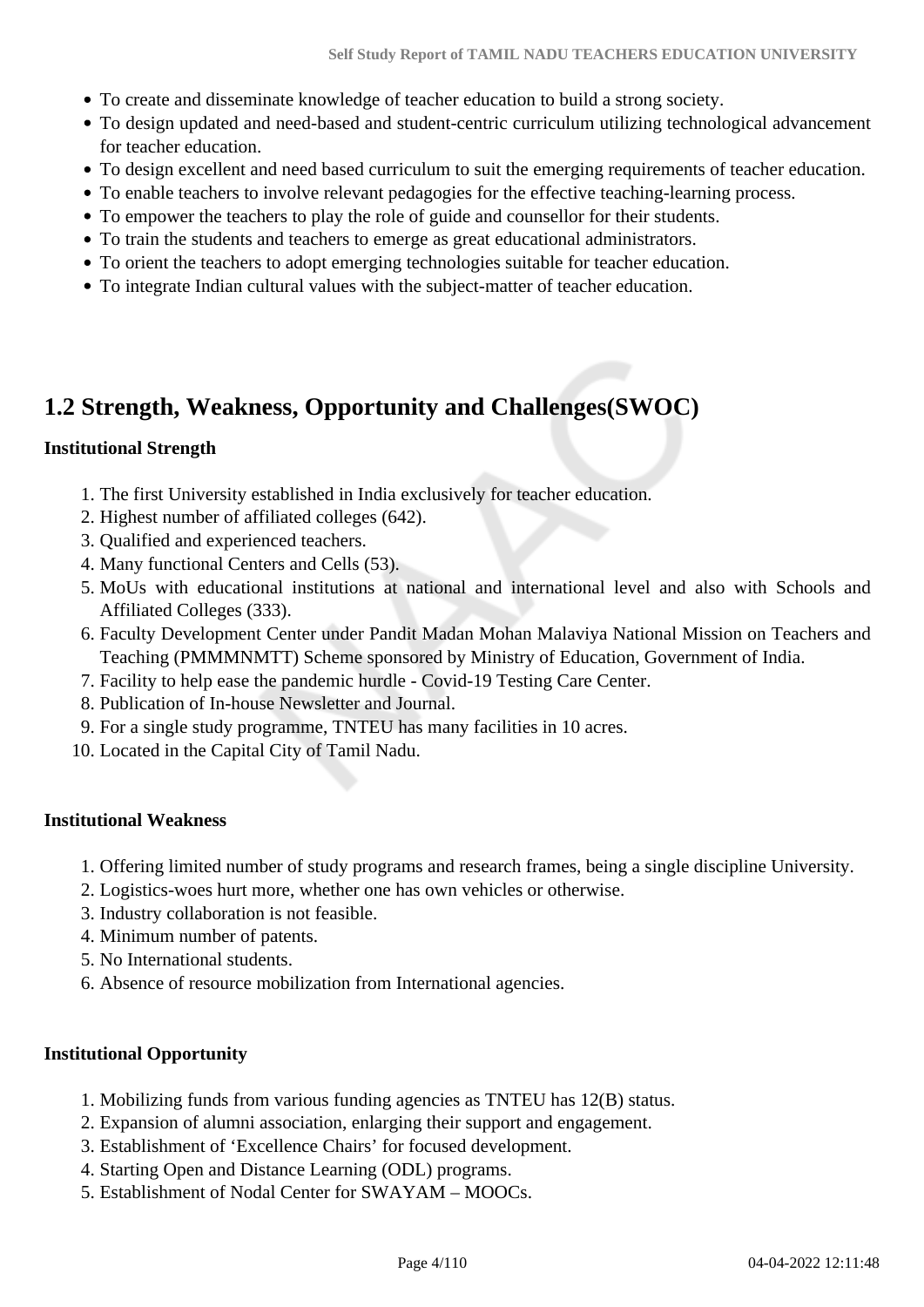- 6. Converting into Multi-disciplinary University.
- 7. Establishing TNTEU's Regional Centres.
- 8. Establishing UGC-HRDC exclusively for teacher education.

#### **Institutional Challenge**

- 1. Diversifying the career options in B.Ed., M.Ed., M.Phil., and Ph.D., graduates due to the program's nature.
- 2. Salinity of the ground water is a blockage in giving a clean-ever-green-lovable campus ambience.
- 3. Limited autonomy as well as scope in floating newer programs in teacher education discipline.
- 4. Augmenting space for expansion and extension is difficult due to high cost of land.
- 5. Attracting more students from States other than from Southern India.
- 6. Effective monitoring of the affiliated colleges with limited manpower.

## **1.3 CRITERIA WISE SUMMARY**

#### **Curricular Aspects**

The Tamil Nadu Teachers Education University offers educational programmes that are planned to cater to the local, national, regional, and global developmental needs of the stakeholders. The curricula have been revised cent percent for M.Ed., M.Phil. and Ph.D. programmes with choice-based credit system from the academic year 2020-2021. An average of 28% of additional new courses of study have been introduced for all three programmes. Every year the M.Ed. students undertake Internship Training in Co-operative Schools and Teacher Education Institutions. A detailed internship report is to be submitted by the students after completion of the internship.

The Board of Studies of Tamil Nadu Teachers Education University revamped the curricula by taking into account of structured feedback from the students, teachers, employers, alumni and experts on par with the advanced system of theory and practice of teacher education. The curricula developed and implemented by the University for all these educational programmes focus on the affairs of human life and deal with the trends, issues and problems.

The curricula focus on the emerging developmental needs of the students from diverse background which in turn are reflected in the Programme Outcomes, Programme-Specific Outcomes and Course Outcomes. The curricula for all these programmes are designed in such a manner to develop both lower-order thinking and higher-order thinking skills for making the learners as fully functional persons.

The curricula include cross-cutting issues relevant to Professional Ethics, Human Values, Gender Equity, Environment and Sustainability. The Women's cell and Anti-Sexual Harassment Cell of the University ensure women's safety and security within the campus. The course of study 'Women's Education' addresses gender issues and 'Advanced Educational Psychology' signifies the importance of human values in all spheres of human life. The curricula include 22 value-added courses and skill-based courses to inculcate Indian cultural values and to develop employability skills, entrepreneurship research skills, counseling skills and life skills.

#### **Teaching-learning and Evaluation**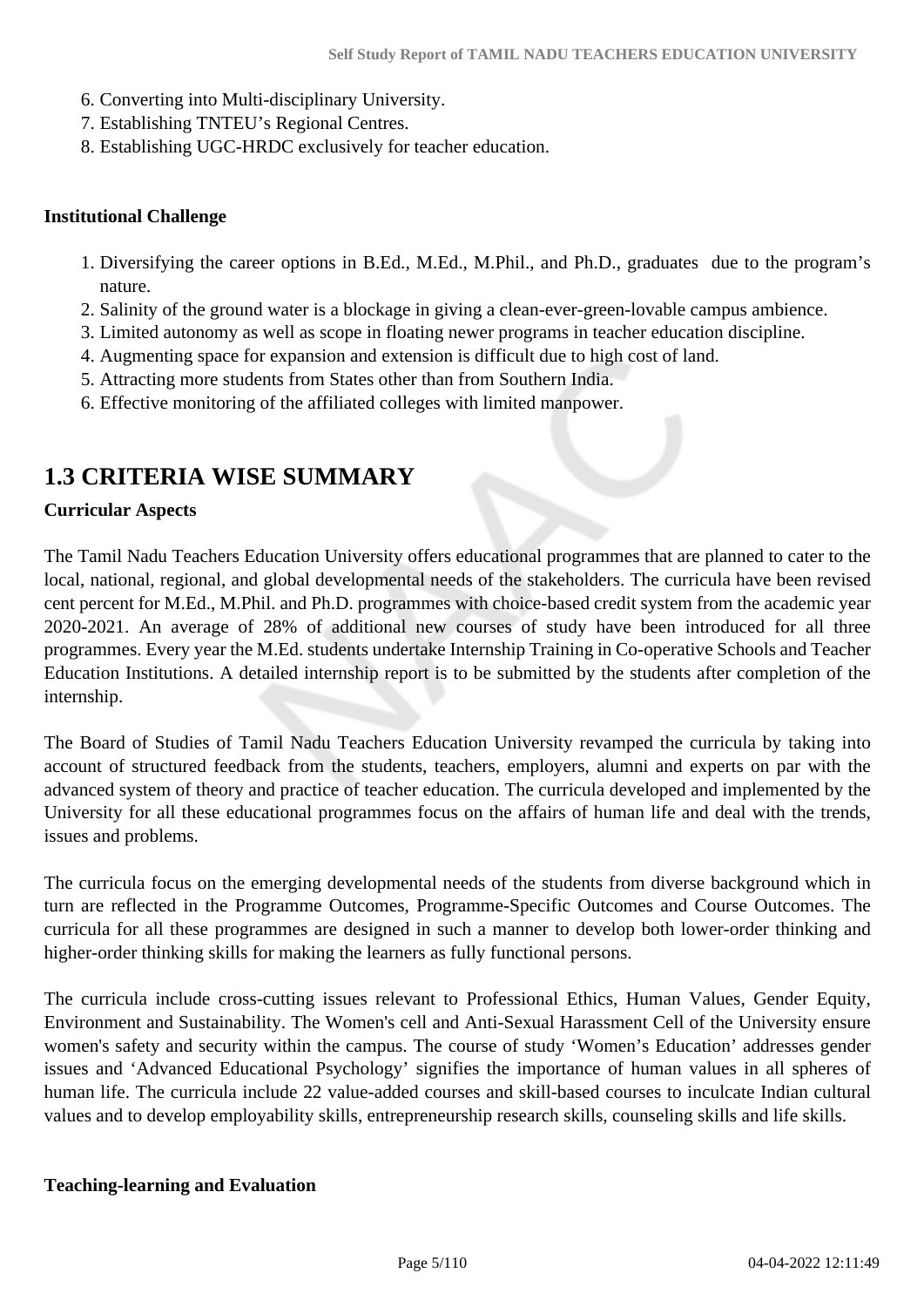Tamil Nadu Teachers Education University offers on campus M.Ed. Degree Programme since 2017-18 with an annual intake of 50 students. The average demand ratio is 1.32 for the last five years. The State Government's reservation policy is followed in the admission process and 53.7% of seats are filled against reservation in the last five years. The University assesses the learning level of the students at the entry level and suitable programmes such as extra coaching and peer tutoring to slow learners and coaching for competitive examinations, innovative projects and seminars are organized for advanced learners. The student - full-time teacher ratio for the latest completed academic year is 2:1.

To enhance the learning of students, student-centric methods such as projects, hands-on-experience and brainstorming are adopted. Teachers use ICT-enabled tools and online resources such as LCD, Smart Television, Google Meet, Zoom, Google Classrooms, Cisco webex, Edmodo, Free Conference Call and institutional LMS for classroom and online teaching.

The mentor and mentee ratio for the latest completed academic year is 1:2. The average percentage of full-time teachers appointed against the sanctioned posts during the last five years is 76.19 and 82.5 teachers with Ph.D. The average teaching experience of full-time teachers in the University during 2020-2021 is 7.06 years. Cent percent of teachers have received awards. The average number of days from the date of last semester-end examination till declaration of results during the last five year is 4 days. No grievance is received from students for the last five years on evaluation.

The IT integrated procedures are followed in the University examination system to collect examination fee, enter continuous internal assessment marks, generation of hall tickets, conduct of semester examinations and publication of results that have brought in tangible improvements in the examination system. Cent percent automation is followed in the examination division.

The learning outcomes are integrated in the assessment process and publicized in the University website. Attainment of programme, specific and course outcomes are evaluated by analyzing the question and answer papers. The pass percentage is 100 in the latest completed academic year.

#### **Research, Innovations and Extension**

The University has a well-defined research promotion policy to encourage the faculty to carryout quality research. The University provided seed money Rs.48.01 lakhs per year to faculty for promoting research. Sixteen faculty members were financially supported by University and two research scholars were awarded with JRF. The University has Central Instrumentation centre, Green House, Museum, Media Laboratory, Statistical Databases facilities to support research. The department is funded 100%. by ICSSR for latest completed year. An endowment amount Rs.20.02 lakhs was received from various institutions. Faculty actively involved in doing research projects worth of Rs.575.6 lakhs funded by various Government agencies and other Universities. Forty-eight research projects were funded by Government and non-government agencies. "Innovation for Existence" is the motto of the incubation centre. Faculties conducted 107workshops/seminars on IPR, Entrepreneurship, Research Methodology and Skill Development. The faculty received 50 awards for innovative research.

The University ensures implementation of its stated code of ethics for research. The University provides medals, best researcher and publication award, certificate of honour and publicizing in University Newsletter of teachers who receive recognitions/awards. Number of Ph.Ds awarded per teacher during the last five years is 3.6. Faculties have published 394 papers. Number of books and chapters in edited volumes published during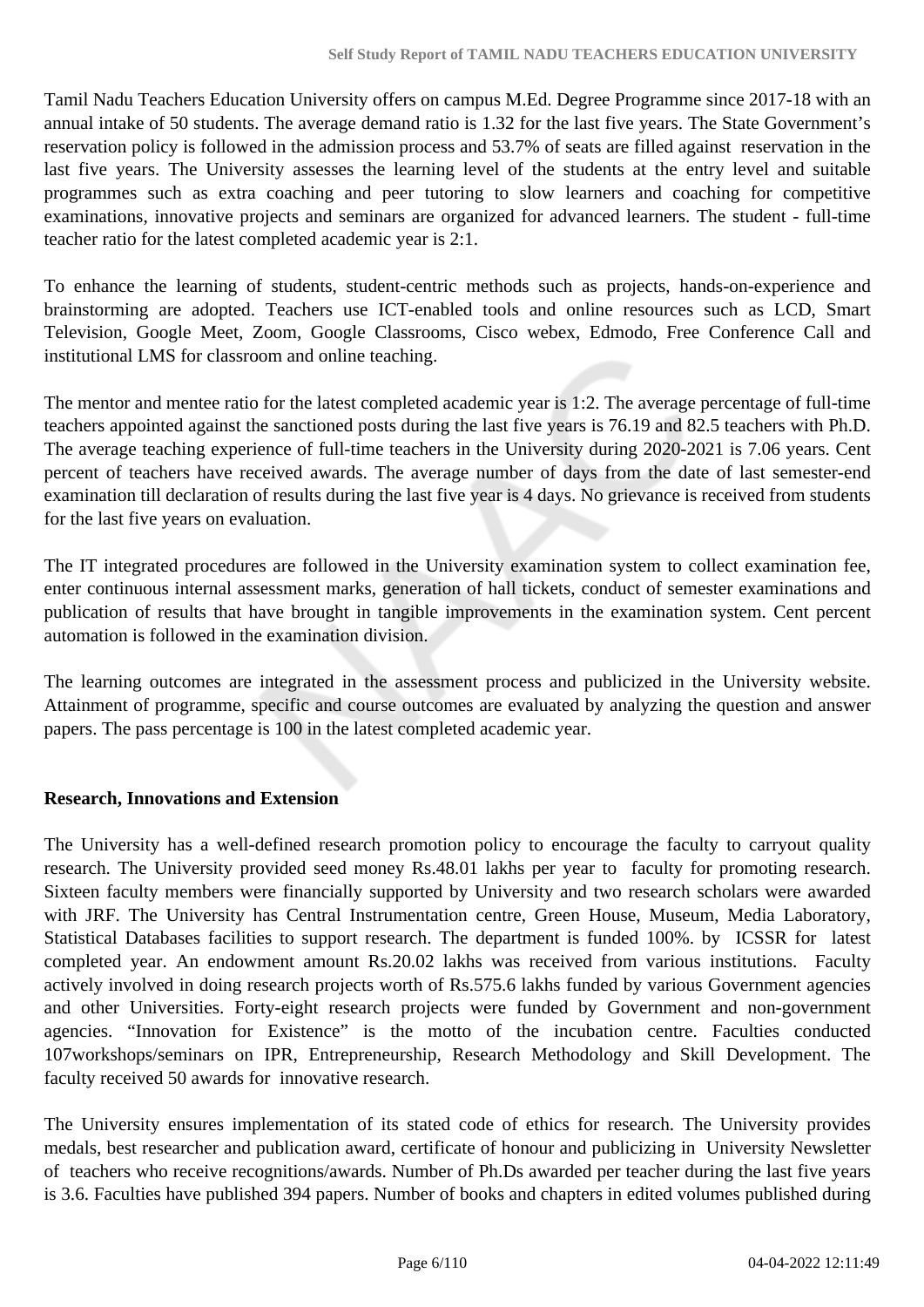the last five years are 323. E- content is developed by the teachers. The University has an active consultancy policy and revenue sharing between University and individual is 20:80 and faculties have carried out 77 consultancy activities.

The University organised 72 extension activities through NSS, Unnat Bharath Abhiyan Scheme,YRC, RRC, Women's Grievance Redressal Cell, Center for Human Rights, Psycho Social Counselling Cell and Centre for Yoga for the last five years and 20 awards are received from Government and recognised bodies for the same. The NSS unit of University adopted 5 villages in Thiruvallur District under UBA Scheme. The average percentage of students participated in extension activities is 76.13. Number of colloborative activities with other institutions for research & academic development are 216 during the last five years. Number of MoUs signed by the University inclusive of foreign Universities and other organisations is 333.

#### **Infrastructure and Learning Resources**

The University has adequate facilities such as 7 classrooms, 3 laboratories and other facilities with130 computers and equipment for pedagogic practices including classroom delivery and research activities. There is an AC seminar hall and a multipurpose hall with a capacity to accommodate 200 students for the academic activities and other events.

The University has a gym, yoga centre, multipurpose hall, playground and other facilities required for indoor and outdoor games. The University is in a serene campus of 10 acres, where the essential facilities such as buildings, playground, parking area, well, pond, green house, herbal garden, lawn and so on are available. The average percentage of expenditure for infrastructure and augmentation for University during the last five years is 23.94 Lakhs.

The library is fully automated using Auto-Lib Software Systems. Open Access System is being followed and Barcode system is used for lending books. The University has also signed MoU with DELNET and UGC-INFLIBNET which provides online resources like e-journals, e-books, e-shodhSindhu, Shodhganga for teaching, learning and research.

The University spends annually an average of Rs.10.00 Lakhs to buy books and journals in the last five years.

During the academic year 2020-21, 13% of teachers and students used the library on daily basis, weekly basis close to 100%..

100% classrooms and seminar hall with ICT enabled tools such as LCD projector, smart board, Interactive TV, Wi-Fi, audio video recording and editing facilities.

The University has Information Technology Policy with provisions for usage of relevant software to make the administration, teaching, learning and evaluation system function effectively.

As to the student-computer ratio the University's computer count exceeds that of the students. About 1 Gbps bandwidth of internet connectivity is available. The Information and Communication Technology Lab, Educational Technology Lab (Audio Visual Centre) and Media Centre are available for Lecture Capturing, practical shooting, handling and for creating e-content with audio-visual effects.

The average percentage of expenditure towards maintenance of physical and academic support facilities is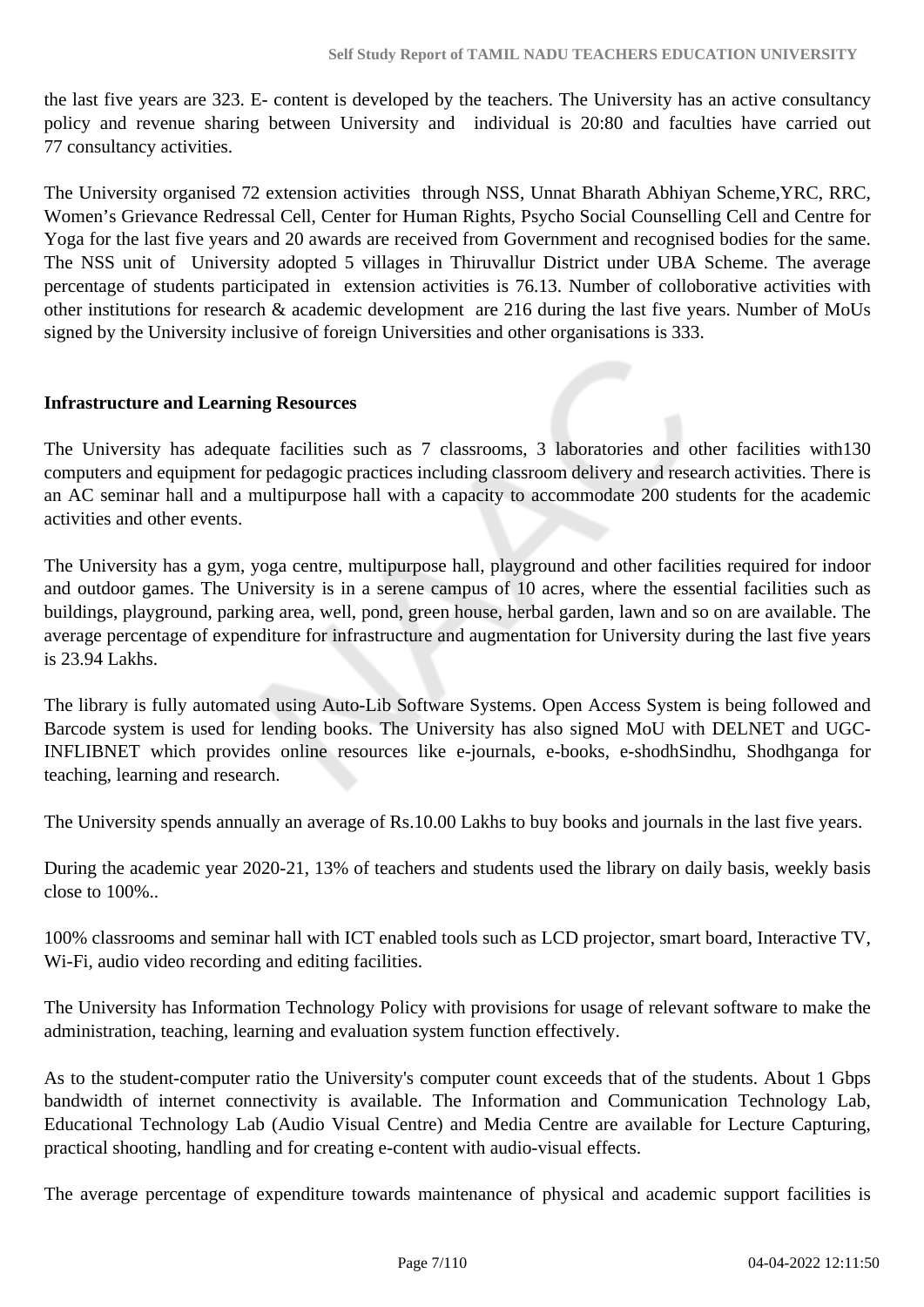76.06. A well-established system and procedures is visible for maintaining and utilizing physical, academic and other support facilities like laboratory, library, classrooms, museum, playground, etc.

#### **Student Support and Progression**

The Tamil Nadu Teachers Education University is committed to work relentlessly for the support and progression of not only for its students but also for its stakeholders through all possible ways and means to make them excel in both on and off the campus too. The University provides its students the scholarships and free-ships. Around 76 students have been benefitted in the past 4 years. Last year nearly ten (10) teaching and non-teaching staff members of the University paid the tuition fees of 10 M.Ed students.

The Centre for Career Guidance & Counselling and the Centre for TNPSC Coaching & Competitive Examinations organized coaching programmes to not only its students but also other students across the nation. The Centre for Capacity Building Programmes for Teachers and the Skill Development Centre of TNTEU have been actively working towards the holistic development and improvement of the skills of the students by organizing good number of programmes through offline/online mode on various skills. In the last 4 years, 4 students cleared the NET/SET exams.

The Student Placement Cell of TNTEU is actively functioning to ensure the placement for the passing out students. It organized more number of programmes to make aware them about the scope of career opportunities and courses. In the last 4 years, around 20 students got placement in various schools and colleges. Seven students joined in their higher studies in our own and other institutions in the last 4 years. Around 46 students emerged as winners in the various inter-university level sports and cultural competitions.

The University constituted Student Council in the name and style of TNTEUSC to ensure the active participation of students in various activities of the University. The University organized the Inter-collegiate Sports and Cultural Meet to its all affiliated Colleges of Education across Tamil Nadu at 30 District, 6 Zonal Level during the academic years 2017-18, 2018-19 and 2019-20.

The Tamil Nadu Teachers Education University Alumni Association (TNTEUAA) has been actively functioning. The TNTEUAA has mobilized Rs.36, 81,000/- from the beloved Alumni.

#### **Governance, Leadership and Management**

The University Motto is "Learn, Realize and Teach Others", Vision is "to promote excellence in teacher education", and the Mission is "to produce brilliant, intelligent and dynamic teachers" are clearly reflected in the University's academic and administrative governance.

Effective leadership is reflected in the implementation of decentralization and providing participative management by assigning various responsibilities to staff members following the principle "bottom up approach." The University effectively deployed a strategic plan of obtaining 12(B) status from the University Grants Commission.

University bodies such as Board of Studies, Academic Council, Finance Committee, and Syndicate are effective and efficient as visible from its policies. Appointment and service rules are clearly spelt out in the University Statutes and Ordinances, Norms and Guidelines of the UGC, NCTE and Government of Tamil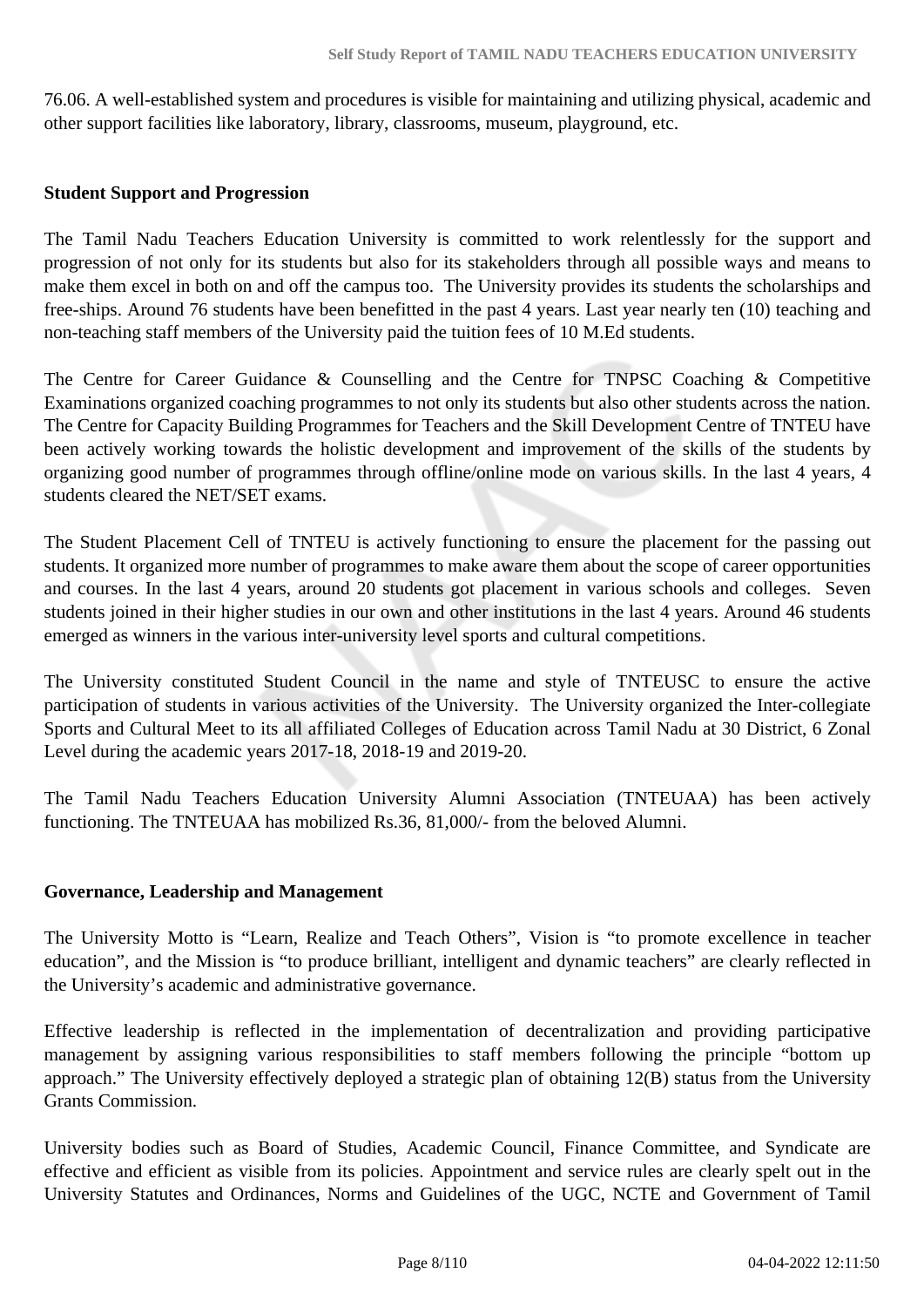#### Nadu.

E-governance is implemented in the areas of administration, finance and accounts, student admission and support services, and examinations. University follows Performance Based Appraisal System and experiencedbased criteria for teaching and non–teaching staff promotion respectively. Leave provisions, monetary benefits, health and well-being are the key areas of welfare measures provided to the staff of the University. An average of 25% teachers was provided with financial support to attend conferences, seminars, workshops during the last five years.

An average number of 86 professional development and administrative training programmes were organised by the University for teaching and non-teaching staff in the last five years and an average percentage of 53 teachers have completed online /face to face professional development programmes during the last five years.

University mobilizes funds from admission, affiliation, examination and other sources. In the last five years for development and infrastructure maintenance, the University has received Rs.2263.33 lakhs from government bodies and Rs.11.52 lakhs from the non-government bodies, individuals and philanthropists. Internal audit and external audit is done by the University Finance Section and Local Fund Audit respectively. University IQAC has been instrumental for the quality improvement in academic and administrative aspects by submitting reports to the relevant bodies and forums for its action and conducts academic and administrative audit, programmes and activities on quality assurance.

#### **Institutional Values and Best Practices**

The Tamil Nadu Teachers Education University takes responsibility in fostering gender sensitivity and gender equality. The University also provides a safe and secured environment to all the students especially to the women students. In the University M.Ed., Curriculum, an exclusive course on Women's Education is prescribed with the main objective of creating awareness on gender equity.

A day care centre is available for small children of the teaching and non- teaching staff. The University has Solar Energy and biogas plant as alternate sources of energy conservation. The University has a proper system for the management of Solid, Liquid waste and E-waste. Water is conserved by rainwater harvesting, borewell, Pond and tanks in the University.

The University has taken initiatives for greening the campus by restricting the entry of automobiles, by using sensor guard at the entrance itself and by encouraging the students to use bi-cycle to come to the University for learning. Broad pedestrian path is available in the campus. The University stresses the ban on use of plastics in the campus. The University undertakes quality audits for green, energy and environment. It has also received a Green campus award. The University was also recognized as Swachhata Action Plan Institution by Mahatma Gandhi National Council of Rural Education. TNTEU has ramps, lifts and disabled friendly washrooms for the use of differently abled students. Separate computers are available for the use of differently abled students. TNTEU celebrates all festivals like Pongal, Christmas, Ayudha Pooja and Onam. There is a committee to regularly monitor the code of conduct of staff, non-teaching staff and the students.

E-governance is one of the best practices followed in the Tamil Nadu Teachers Education University. Egovernance is effectively implemented in Students support, Admission, Examination, Administration, Finance and Library services.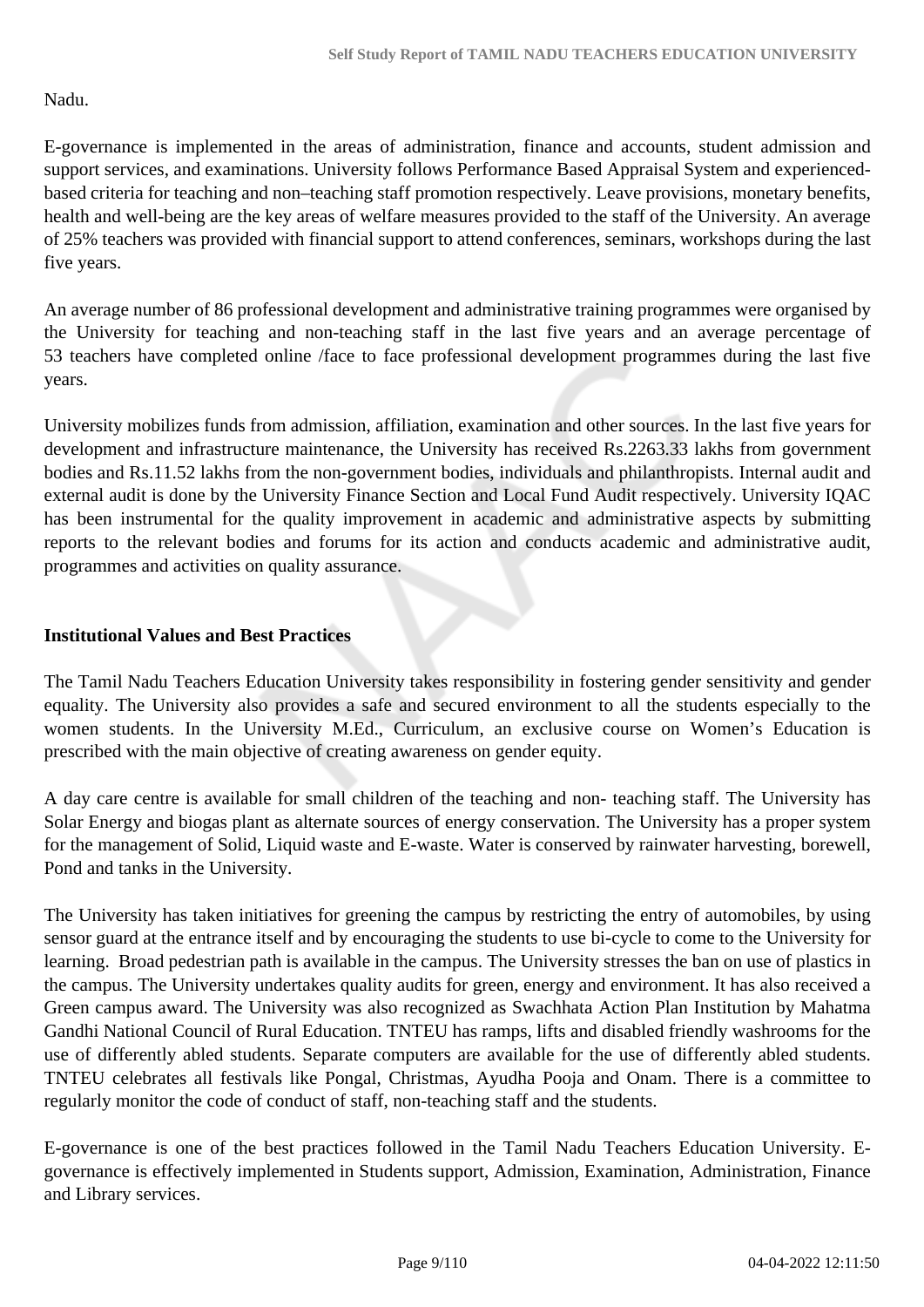Recognizing of meritorious candidates, by awarding Prizes and Medals in the name of 35 different endowments is instituted in the University. It is yet another best practice followed in the University. The Tamil Nadu Teachers Education University has 53 centres and cells to perform different functions for the upliftment of the University.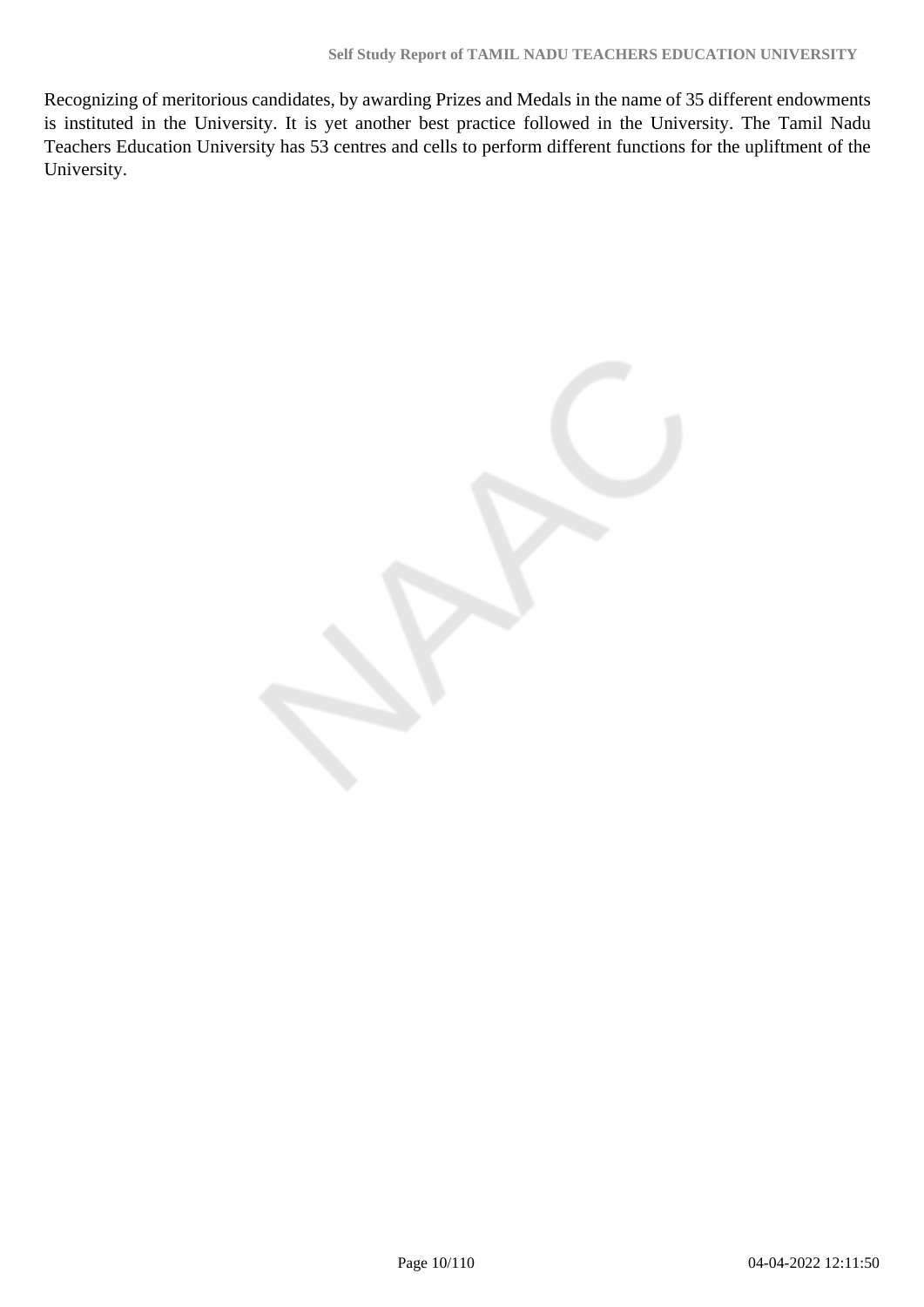## **2. PROFILE**

## **2.1 BASIC INFORMATION**

| <b>Name and Address of the University</b> |                                                                                                                                                         |  |  |  |  |
|-------------------------------------------|---------------------------------------------------------------------------------------------------------------------------------------------------------|--|--|--|--|
| Name                                      | <b>TAMIL NADU TEACHERS EDUCATION</b><br><b>UNIVERSITY</b>                                                                                               |  |  |  |  |
| Address                                   | THE VICE CHANCELLOR, TAMIL NADU<br>TEACHERS EDUCATION UNIVERSITY,<br><b>GANGAIAMMAN KOIL STREET</b><br>KARAPAKKAM CHENNAI - 600097 TAMIL<br>NADU, INDIA |  |  |  |  |
| City                                      | Chennai                                                                                                                                                 |  |  |  |  |
| <b>State</b>                              | <b>Tamil Nadu</b>                                                                                                                                       |  |  |  |  |
| Pin                                       | 600097                                                                                                                                                  |  |  |  |  |
| Website                                   | www.tnteu.ac.in                                                                                                                                         |  |  |  |  |

| <b>Contacts for Communication</b> |                    |                                          |               |                          |                    |  |  |  |
|-----------------------------------|--------------------|------------------------------------------|---------------|--------------------------|--------------------|--|--|--|
| <b>Designation</b>                | <b>Name</b>        | <b>Telephone with</b><br><b>STD Code</b> | <b>Mobile</b> | Fax                      | <b>Email</b>       |  |  |  |
| Vice<br>Chancellor                | N.panchanath<br>am | 044-28389021                             | 9443338107    | 044-2838902<br>9         | $vc@$ the u.ac. in |  |  |  |
| IQAC / CIQA<br>coordinator        | S.mani             | 044-28389043                             | 9363426448    | $\overline{\phantom{0}}$ | iqac@tnteu.ac.in   |  |  |  |

| <b>Nature of University</b> |                         |
|-----------------------------|-------------------------|
| Nature of University        | <b>State University</b> |

| Type of University |                    |
|--------------------|--------------------|
| Type of University | <b>Affiliating</b> |

| Establishment Details                        |            |  |  |  |  |
|----------------------------------------------|------------|--|--|--|--|
| <b>Establishment Date of the University</b>  | 01-07-2008 |  |  |  |  |
| Status Prior to Establishment, If applicable |            |  |  |  |  |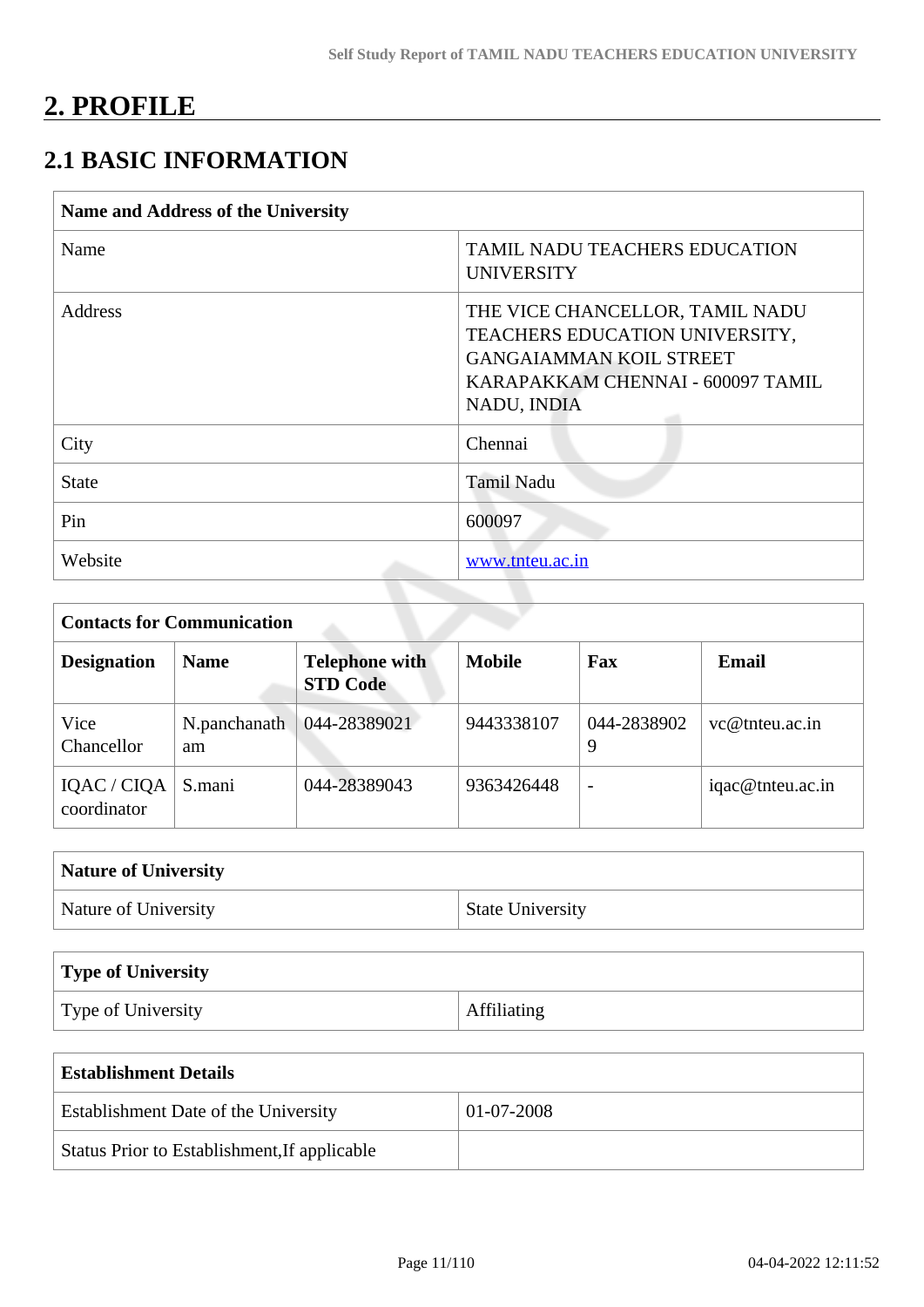| <b>Recognition Details</b>                                                |              |                      |  |  |  |  |  |  |
|---------------------------------------------------------------------------|--------------|----------------------|--|--|--|--|--|--|
| Date of Recognition as a University by UGC or Any Other National Agency : |              |                      |  |  |  |  |  |  |
| <b>Under Section</b>                                                      | Date         | <b>View Document</b> |  |  |  |  |  |  |
| 2f of UGC                                                                 | 08-09-2009   | <b>View Document</b> |  |  |  |  |  |  |
| 12B of UGC                                                                | $04-07-2021$ | <b>View Document</b> |  |  |  |  |  |  |
|                                                                           |              |                      |  |  |  |  |  |  |

| <b>University with Potential for Excellence</b>                                                 |     |  |  |  |  |  |  |
|-------------------------------------------------------------------------------------------------|-----|--|--|--|--|--|--|
| Is the University Recognised as a University with<br>Potential for Excellence (UPE) by the UGC? | No. |  |  |  |  |  |  |
|                                                                                                 |     |  |  |  |  |  |  |

| <b>Location, Area and Activity of Campus</b> |                                                                                                                                                                                                                                                                                                                                             |           |                                          |                                       |                                  |                                 |                                                 |  |
|----------------------------------------------|---------------------------------------------------------------------------------------------------------------------------------------------------------------------------------------------------------------------------------------------------------------------------------------------------------------------------------------------|-----------|------------------------------------------|---------------------------------------|----------------------------------|---------------------------------|-------------------------------------------------|--|
| <b>Campus</b><br><b>Type</b>                 | <b>Address</b>                                                                                                                                                                                                                                                                                                                              | Location* | <b>Campus</b><br>Area in<br><b>Acres</b> | <b>Built up</b><br>Area in<br>sq.mts. | Program<br>mes<br><b>Offered</b> | Date of<br><b>Establishment</b> | Date of<br>Recognition<br>by<br><b>UGC/MHRD</b> |  |
| Main<br>campus                               | <b>THE</b><br>VICE C<br><b>HANCE</b><br>LLOR,<br><b>TAMIL</b><br><b>NADU</b><br><b>TEACH</b><br><b>ERS ED</b><br><b>UCATI</b><br>ON UNI<br><b>VERSIT</b><br>Y, GAN<br><b>GAIAM</b><br><b>MAN</b><br><b>KOIL</b><br><b>STREE</b><br><b>T KAR</b><br><b>APAKK</b><br>AM CH<br><b>ENNAI</b><br>600097<br><b>TAMIL</b><br>NADU,<br><b>INDIA</b> | Urban     | 10                                       | 13575                                 | M.Ed.,<br>M.Phil.,<br>Ph.D.,     |                                 |                                                 |  |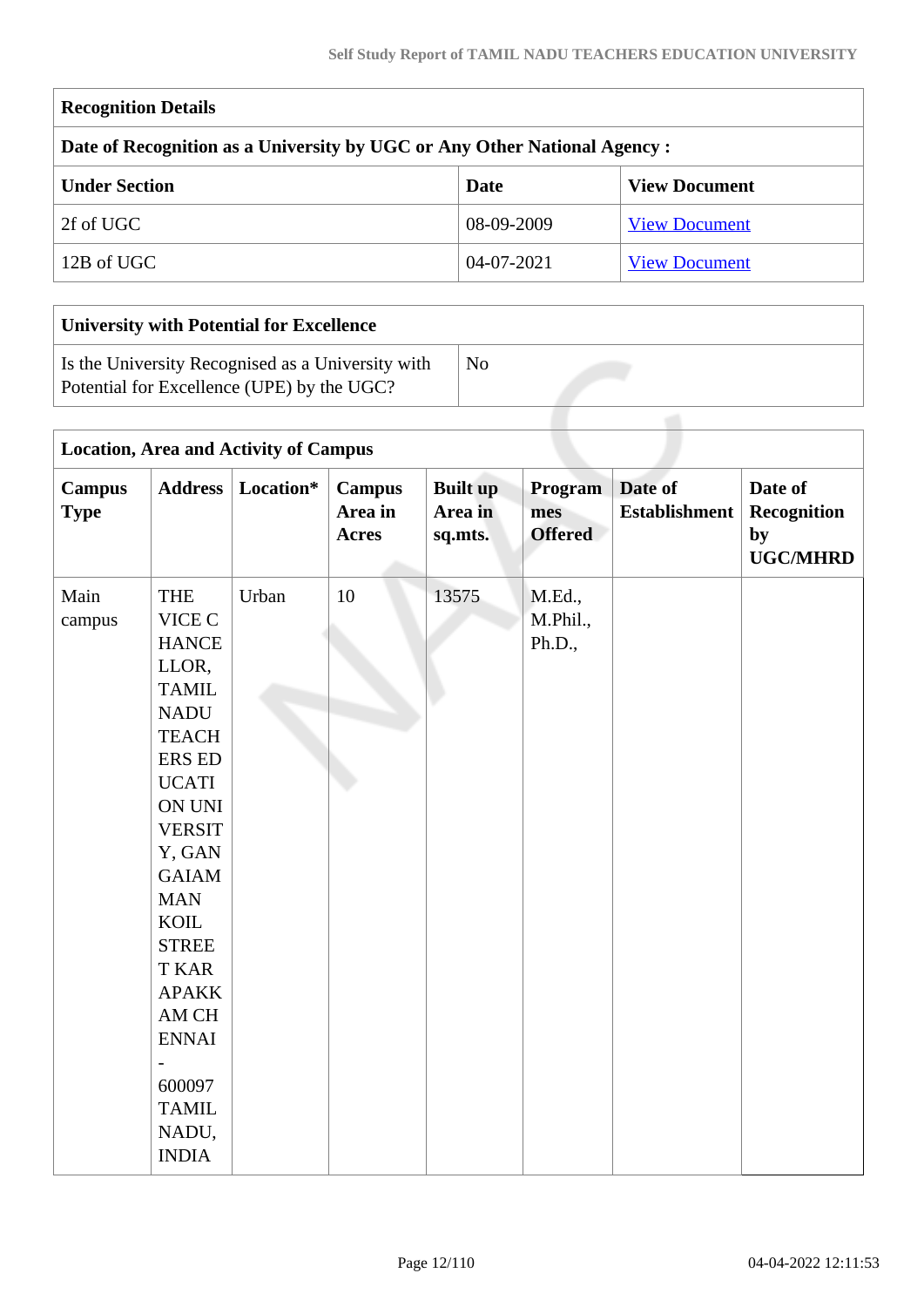## **2.2 ACADEMIC INFORMATION**

## **Affiliated Institutions to the University**

| <b>Type of Colleges</b>            | <b>Permanent</b> | <b>Temporary</b> | <b>Total</b> |  |
|------------------------------------|------------------|------------------|--------------|--|
| <b>Education/Teachers Training</b> |                  | 642              | 642          |  |

#### **Furnish the Details of Colleges of University**

| <b>Type Of Colleges</b>                                  | <b>Numbers</b> |
|----------------------------------------------------------|----------------|
| <b>Constituent Colleges</b>                              | $\overline{0}$ |
| <b>Affiliated Colleges</b>                               | 642            |
| Colleges Under $2(f)$                                    | 35             |
| Colleges Under 2(f) and 12B                              | 20             |
| <b>NAAC</b> Accredited Colleges                          | 70             |
| Colleges with Potential for Excellence (UGC)             | $\overline{0}$ |
| <b>Autonomous Colleges</b>                               | 11             |
| <b>Colleges with Postgraduate Departments</b>            | 143            |
| <b>Colleges with Research Departments</b>                | 12             |
| <b>University Recognized Research Institutes/Centers</b> | 12             |

| Is the University Offering any Programmes Recognised by any Statutory<br><b>Regulatory Authority (SRA)</b> | : Yes                       |  |
|------------------------------------------------------------------------------------------------------------|-----------------------------|--|
| SRA program                                                                                                | Document                    |  |
| <b>NCTE</b>                                                                                                | 111251_7532_4_1638955336.pd |  |

## **Details Of Teaching & Non-Teaching Staff Of University**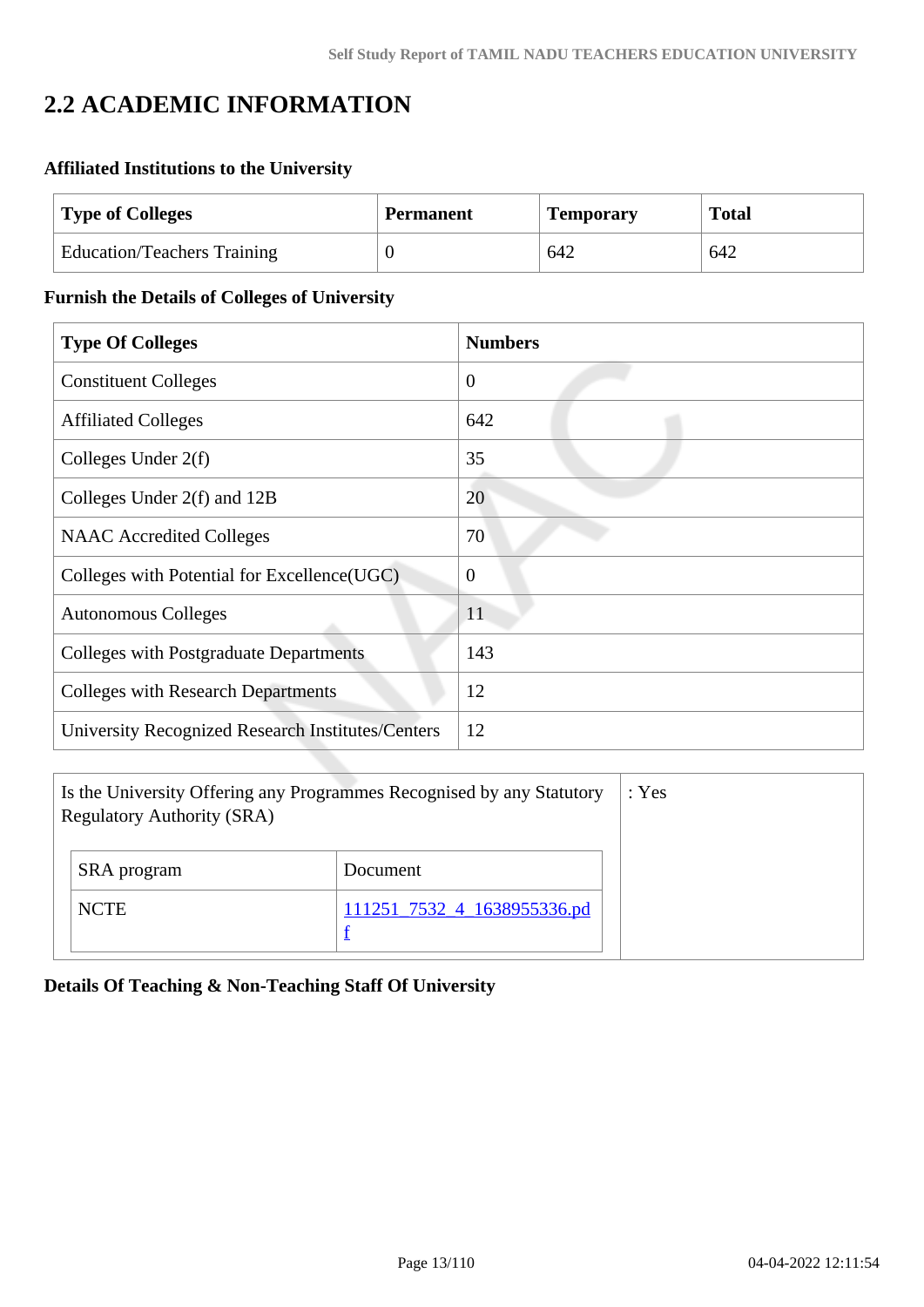| <b>Teaching Faculty</b> |                |                  |          |              |                |                            |                |                |                            |                |                |                  |
|-------------------------|----------------|------------------|----------|--------------|----------------|----------------------------|----------------|----------------|----------------------------|----------------|----------------|------------------|
|                         |                | <b>Professor</b> |          |              |                | <b>Associate Professor</b> |                |                | <b>Assistant Professor</b> |                |                |                  |
|                         | Male           | Female           | Others   | Total        | Male           | Female                     | Others         | Total          | Male                       | Female         | Others         | Total            |
| Sanctioned              |                |                  |          | 6            |                |                            |                | 12             |                            |                |                | 24               |
| Recruited               | 6              | $\overline{0}$   | $\theta$ | 6            | 2              | $\mathbf{1}$               | $\overline{0}$ | 3              | 13                         | 10             | $\overline{0}$ | 23               |
| <b>Yet to Recruit</b>   | $\overline{0}$ |                  |          |              |                |                            | 9              |                |                            |                |                |                  |
| <b>On Contract</b>      | $\overline{0}$ | $\overline{0}$   | $\theta$ | $\mathbf{0}$ | $\overline{0}$ | $\overline{0}$             | $\overline{0}$ | $\overline{0}$ | $\theta$                   | $\overline{0}$ | $\overline{0}$ | $\boldsymbol{0}$ |

| <b>Non-Teaching Staff</b> |                |                |                |              |  |
|---------------------------|----------------|----------------|----------------|--------------|--|
|                           | <b>Male</b>    | <b>Female</b>  | <b>Others</b>  | <b>Total</b> |  |
| Sanctioned                |                |                |                | 54           |  |
| Recruited                 | 17             | 11             | $\overline{0}$ | 28           |  |
| <b>Yet to Recruit</b>     |                |                |                | 26           |  |
| On Contract               | $\overline{0}$ | $\overline{0}$ | $\theta$       | O            |  |

| <b>Technical Staff</b> |                |        |               |              |  |
|------------------------|----------------|--------|---------------|--------------|--|
|                        | <b>Male</b>    | Female | <b>Others</b> | <b>Total</b> |  |
| Sanctioned             |                |        |               |              |  |
| Recruited              | T              | 0      | $\theta$      |              |  |
| <b>Yet to Recruit</b>  |                |        |               | $\theta$     |  |
| <b>On Contract</b>     | $\overline{0}$ | O      | $\theta$      | $\theta$     |  |

**Qualification Details of the Teaching Staff**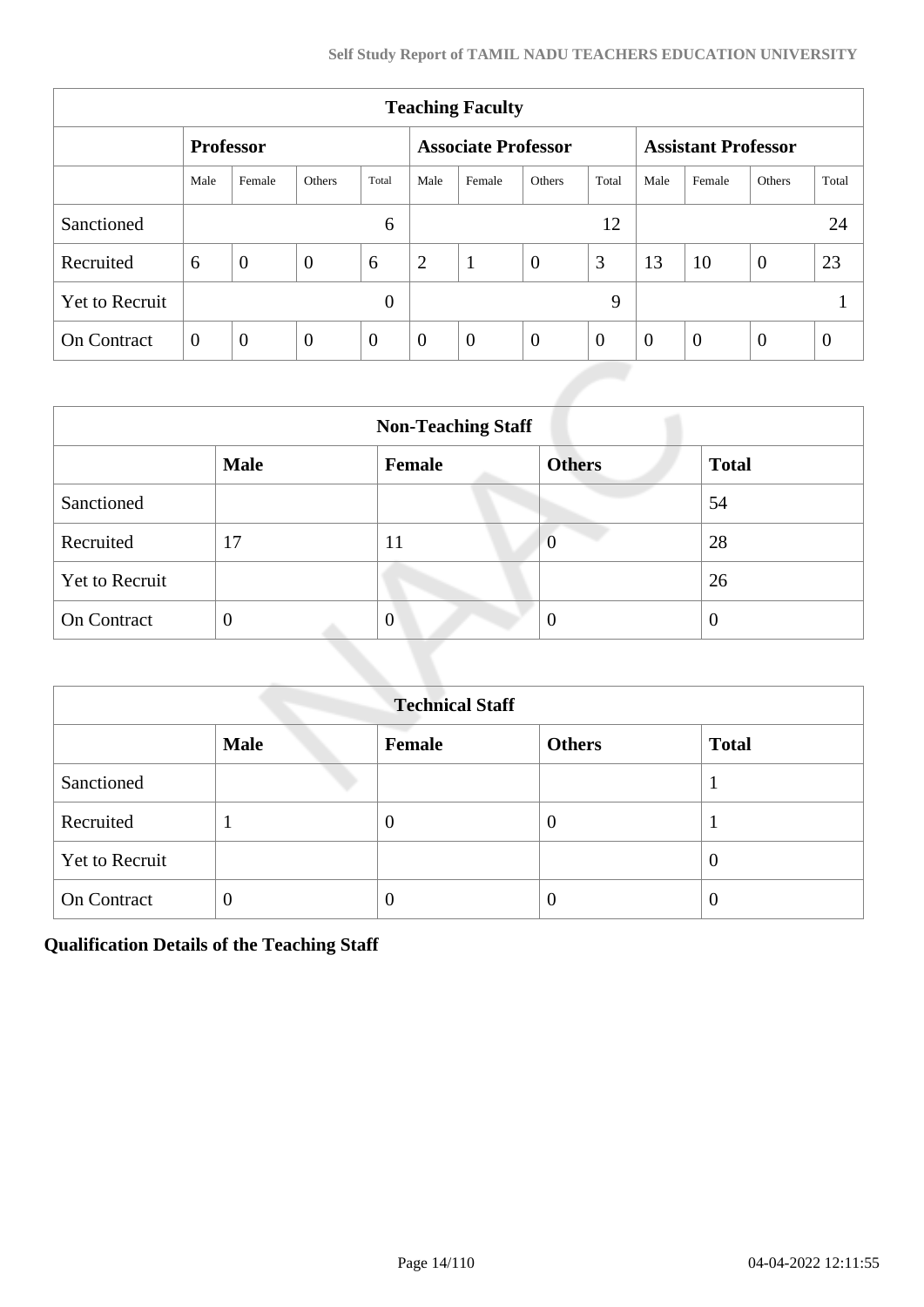| <b>Permanent Teachers</b>                     |                  |                |                            |                  |                            |                  |              |          |                  |                |
|-----------------------------------------------|------------------|----------------|----------------------------|------------------|----------------------------|------------------|--------------|----------|------------------|----------------|
| <b>Highest</b><br>Qualificatio<br>$\mathbf n$ | <b>Professor</b> |                | <b>Associate Professor</b> |                  | <b>Assistant Professor</b> |                  |              |          |                  |                |
|                                               | Male             | Female         | Others                     | Male             | Female                     | Others           | Male         | Female   | Others           | Total          |
| D.sc/D.Litt/<br><b>LLD</b>                    | $\theta$         | $\overline{0}$ | $\overline{0}$             | $\overline{0}$   | $\overline{0}$             | $\boldsymbol{0}$ | $\theta$     | $\theta$ | $\overline{0}$   | $\overline{0}$ |
| Ph.D.                                         | 6                | $\overline{0}$ | $\overline{0}$             | $\overline{2}$   | $\mathbf{1}$               | $\overline{0}$   | 11           | 10       | $\overline{0}$   | 30             |
| M.Phil.                                       | $\overline{0}$   | $\overline{0}$ | $\overline{0}$             | $\boldsymbol{0}$ | $\overline{0}$             | $\overline{0}$   | $\mathbf{1}$ | $\theta$ | $\mathbf{0}$     | $\mathbf{1}$   |
| PG                                            | $\overline{0}$   | $\theta$       | $\overline{0}$             | $\overline{0}$   | $\boldsymbol{0}$           | $\overline{0}$   | $\mathbf{1}$ | $\theta$ | $\boldsymbol{0}$ | $\mathbf{1}$   |
|                                               |                  |                |                            |                  | <b>THEFT</b>               |                  |              |          |                  |                |

|                                           | <b>Temporary Teachers</b> |                |                            |                  |                            |                  |                  |                  |                |                  |
|-------------------------------------------|---------------------------|----------------|----------------------------|------------------|----------------------------|------------------|------------------|------------------|----------------|------------------|
| <b>Highest</b><br>Qualificatio<br>n       | <b>Professor</b>          |                | <b>Associate Professor</b> |                  | <b>Assistant Professor</b> |                  |                  |                  |                |                  |
|                                           | Male                      | Female         | Others                     | Male             | Female                     | Others           | Male             | Female           | Others         | Total            |
| $D.\text{sc}/D.\text{Litt}$<br><b>LLD</b> | $\mathbf{0}$              | $\overline{0}$ | $\boldsymbol{0}$           | $\boldsymbol{0}$ | $\overline{0}$             | $\overline{0}$   | $\boldsymbol{0}$ | $\theta$         | $\overline{0}$ | $\boldsymbol{0}$ |
| Ph.D.                                     | $\overline{0}$            | $\mathbf{0}$   | $\overline{0}$             | $\overline{0}$   | $\overline{0}$             | $\overline{0}$   | $\theta$         | $\boldsymbol{0}$ | $\mathbf{0}$   | $\theta$         |
| M.Phil.                                   | $\theta$                  | $\mathbf{0}$   | $\overline{0}$             | $\overline{0}$   | $\boldsymbol{0}$           | $\boldsymbol{0}$ | $\theta$         | $\boldsymbol{0}$ | $\overline{0}$ | $\theta$         |
| PG                                        | $\mathbf{0}$              | $\mathbf{0}$   | $\boldsymbol{0}$           | $\theta$         | $\boldsymbol{0}$           | $\overline{0}$   | $\theta$         | $\overline{0}$   | $\theta$       | $\overline{0}$   |

|                                     | <b>Part Time Teachers</b> |                |                |                |                            |                |                |                            |                  |                  |
|-------------------------------------|---------------------------|----------------|----------------|----------------|----------------------------|----------------|----------------|----------------------------|------------------|------------------|
| <b>Highest</b><br>Qualificatio<br>n | <b>Professor</b>          |                |                |                | <b>Associate Professor</b> |                |                | <b>Assistant Professor</b> |                  |                  |
|                                     | Male                      | Female         | Others         | Male           | Female                     | Others         | Male           | Female                     | Others           | Total            |
| D.sc/D.Litt/<br><b>LLD</b>          | $\overline{0}$            | $\overline{0}$ | $\overline{0}$ | $\overline{0}$ | $\boldsymbol{0}$           | $\theta$       | $\overline{0}$ | $\overline{0}$             | $\overline{0}$   | $\boldsymbol{0}$ |
| Ph.D.                               | $\overline{0}$            | $\overline{0}$ | $\overline{0}$ | $\overline{0}$ | $\boldsymbol{0}$           | $\overline{0}$ | $\overline{0}$ | $\overline{0}$             | $\overline{0}$   | $\overline{0}$   |
| M.Phil.                             | $\theta$                  | $\overline{0}$ | $\overline{0}$ | $\theta$       | $\boldsymbol{0}$           | $\overline{0}$ | $\overline{0}$ | $\boldsymbol{0}$           | $\overline{0}$   | $\boldsymbol{0}$ |
| PG                                  | $\overline{0}$            | $\overline{0}$ | $\overline{0}$ | $\overline{0}$ | $\boldsymbol{0}$           | $\theta$       | $\overline{0}$ | $\theta$                   | $\boldsymbol{0}$ | $\overline{0}$   |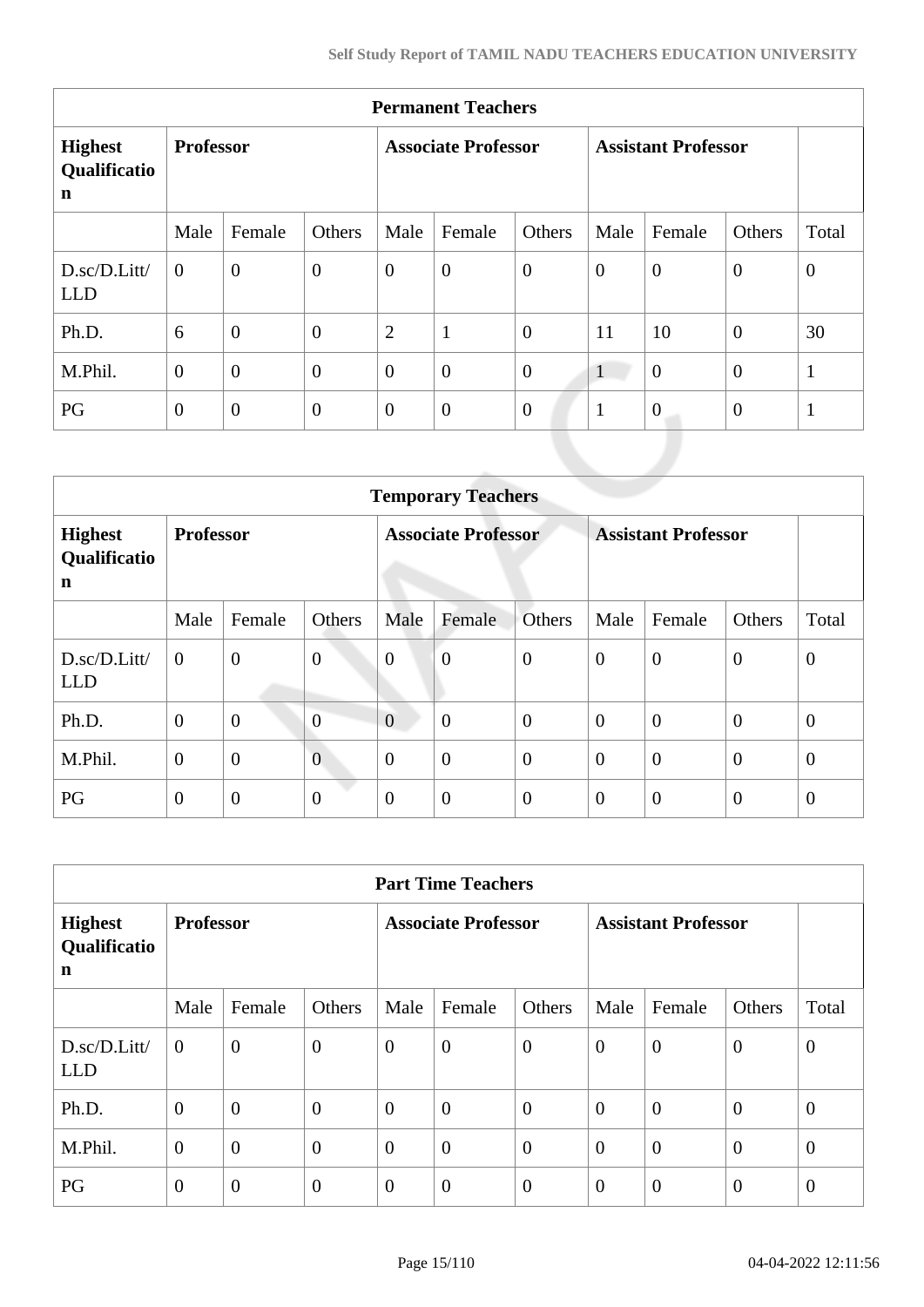|                                    | <b>Male</b>    | Female | <b>Others</b> | <b>Total</b> |
|------------------------------------|----------------|--------|---------------|--------------|
| Emeritus Professor $\vert 0 \vert$ |                |        | $\theta$      |              |
| Adjunct Professor                  | $\frac{18}{2}$ |        | $\theta$      |              |
| <b>Visiting Professor</b>          | ⇁              |        | $\theta$      |              |

## **Distinguished Academicians Appointed As**

#### **Chairs Instituted by the University**

| Sl.No | Name of the<br><b>Department</b> | Name of the Chair      | Name of the Sponsor<br><b>Organisation/Agency</b> |
|-------|----------------------------------|------------------------|---------------------------------------------------|
|       | The University has yet           | The University has yet | The University has yet                            |
|       | to establish the Chair           | to establish the Chair | to establish the Chair                            |

## **Provide the Following Details of Students Enrolled in the University During the Current Academic Year**

| Programme       |        | <b>From the State</b><br><b>Where</b><br><b>University</b> is<br><b>Located</b> | <b>From Other</b><br><b>States of India</b> | <b>NRI Students</b> | Foreign<br><b>Students</b> | <b>Total</b>   |
|-----------------|--------|---------------------------------------------------------------------------------|---------------------------------------------|---------------------|----------------------------|----------------|
| PG              | Male   | 10                                                                              | $\overline{0}$                              | $\theta$            | $\overline{0}$             | 10             |
|                 | Female | 40                                                                              | $\overline{0}$                              | $\overline{0}$      | $\mathbf{0}$               | 40             |
|                 | Others | $\boldsymbol{0}$                                                                | $\mathbf{0}$                                | $\overline{0}$      | $\overline{0}$             | $\overline{0}$ |
| Doctoral (Ph.D) | Male   | 9                                                                               | $\overline{0}$                              | $\theta$            | $\overline{0}$             | 9              |
|                 | Female | 11                                                                              | $\overline{0}$                              | $\overline{0}$      | $\theta$                   | 11             |
|                 | Others | $\overline{0}$                                                                  | $\overline{0}$                              | $\mathbf{0}$        | $\overline{0}$             | $\mathbf{0}$   |
| Pre Doctoral    | Male   | 9                                                                               | $\overline{0}$                              | $\overline{0}$      | $\overline{0}$             | 9              |
| (M. Phil)       | Female | 3                                                                               | $\overline{0}$                              | $\overline{0}$      | $\theta$                   | 3              |
|                 | Others | $\overline{0}$                                                                  | $\theta$                                    | $\theta$            | $\theta$                   | $\theta$       |

## **Does the University offer any Integrated Programmes?** No

**Details of UGC Human Resource Development Centre, If applicable**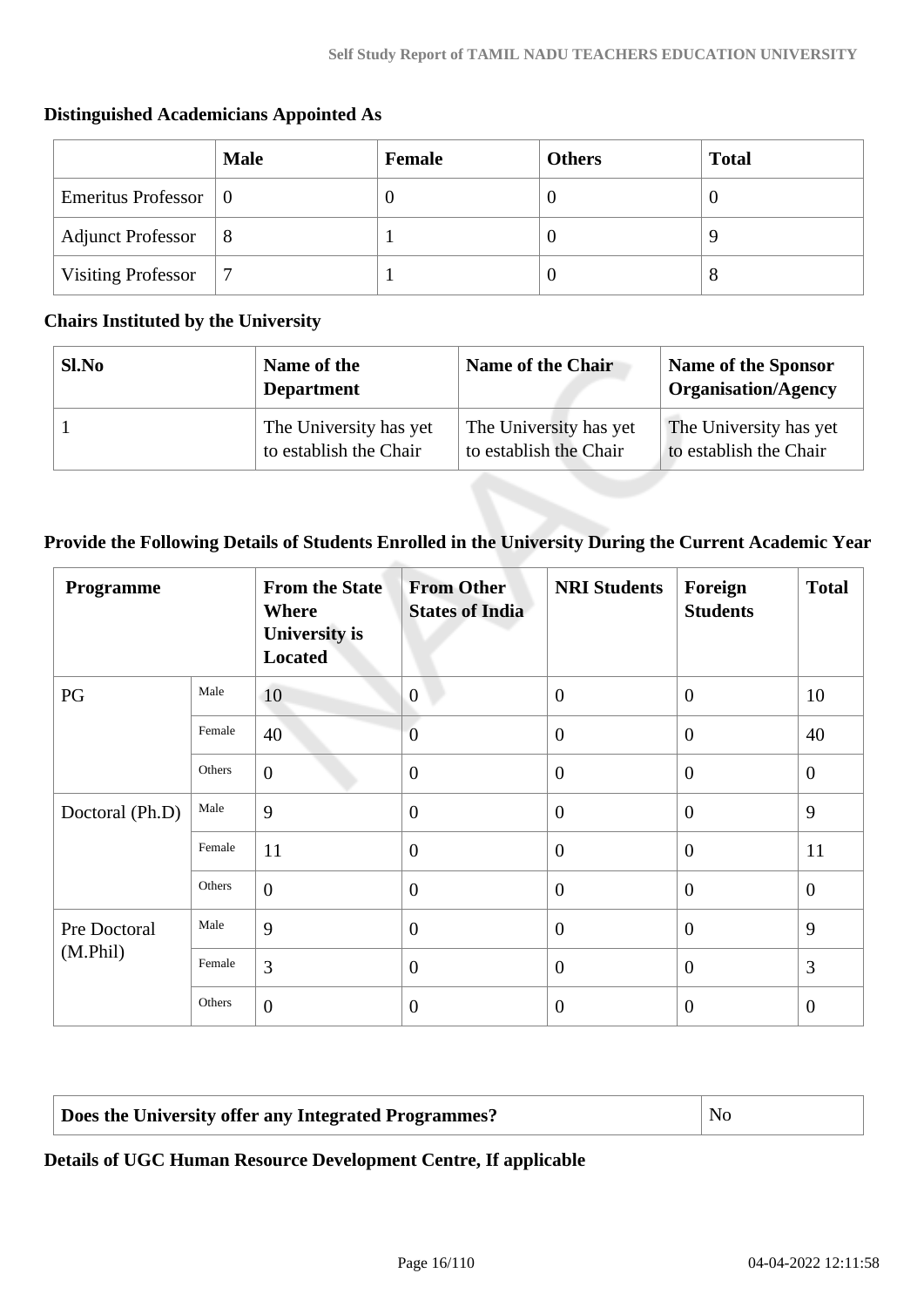| Year of Establishment                                      | <b>Nill</b>    |
|------------------------------------------------------------|----------------|
| Number of UGC Orientation Programmes                       | $\overline{0}$ |
| Number of UGC Refresher Course                             | $\overline{0}$ |
| Number of University's own Programmes                      | $\overline{0}$ |
| Total Number of Programmes Conducted (last five)<br>years) | $\theta$       |

## **2.3 EVALUATIVE REPORT OF THE DEPARTMENTS**

| Department Name | <b>Upload Report</b> |
|-----------------|----------------------|
| Education       | <b>View Document</b> |

## **Institutional preparedness for NEP**

| Tamil Nadu Teachers Education University<br>(TNTEU) is actively engaged in offering quality<br>teacher education programmes through<br>multidisciplinary approach by integrating the<br>disciplines such as psychology, philosophy,<br>sociology, curriculum planning and evaluation,<br>pedagogical sciences, information and<br>communication technology, guidance and<br>counselling, value education and educational<br>planning and administration. In addition to these<br>disciplines, science subjects such as physics,<br>chemistry, mathematics, botany and zoology are also<br>integrated particularly in providing Four-Years<br>Integrated Teacher Education Programme (ITEP).<br>The National Council for Teacher Education (NCTE)<br>has already granted ITEP - Science Stream to<br>TNTEU. The TNTEU has a proposal for integrating<br>arts subjects by introducing ITEP - Arts Steam after<br>obtaining NCTE's recognition. Apart from the above<br>multidisciplinary approach, the University is<br>prepared for inclusion of more disciplines to offer<br>integrated teacher education programmes in the<br>future as per the NEP policy. |
|--------------------------------------------------------------------------------------------------------------------------------------------------------------------------------------------------------------------------------------------------------------------------------------------------------------------------------------------------------------------------------------------------------------------------------------------------------------------------------------------------------------------------------------------------------------------------------------------------------------------------------------------------------------------------------------------------------------------------------------------------------------------------------------------------------------------------------------------------------------------------------------------------------------------------------------------------------------------------------------------------------------------------------------------------------------------------------------------------------------------------------------------------------------|
| TNTEU has converted all its non-credit programmes<br>into credit based programmes, which indicates the<br>preparedness of TNTEU for credit transfers and<br>credit storage to facilitate students mobility,<br>academic flexibility, freedom to choose own learning                                                                                                                                                                                                                                                                                                                                                                                                                                                                                                                                                                                                                                                                                                                                                                                                                                                                                          |
|                                                                                                                                                                                                                                                                                                                                                                                                                                                                                                                                                                                                                                                                                                                                                                                                                                                                                                                                                                                                                                                                                                                                                              |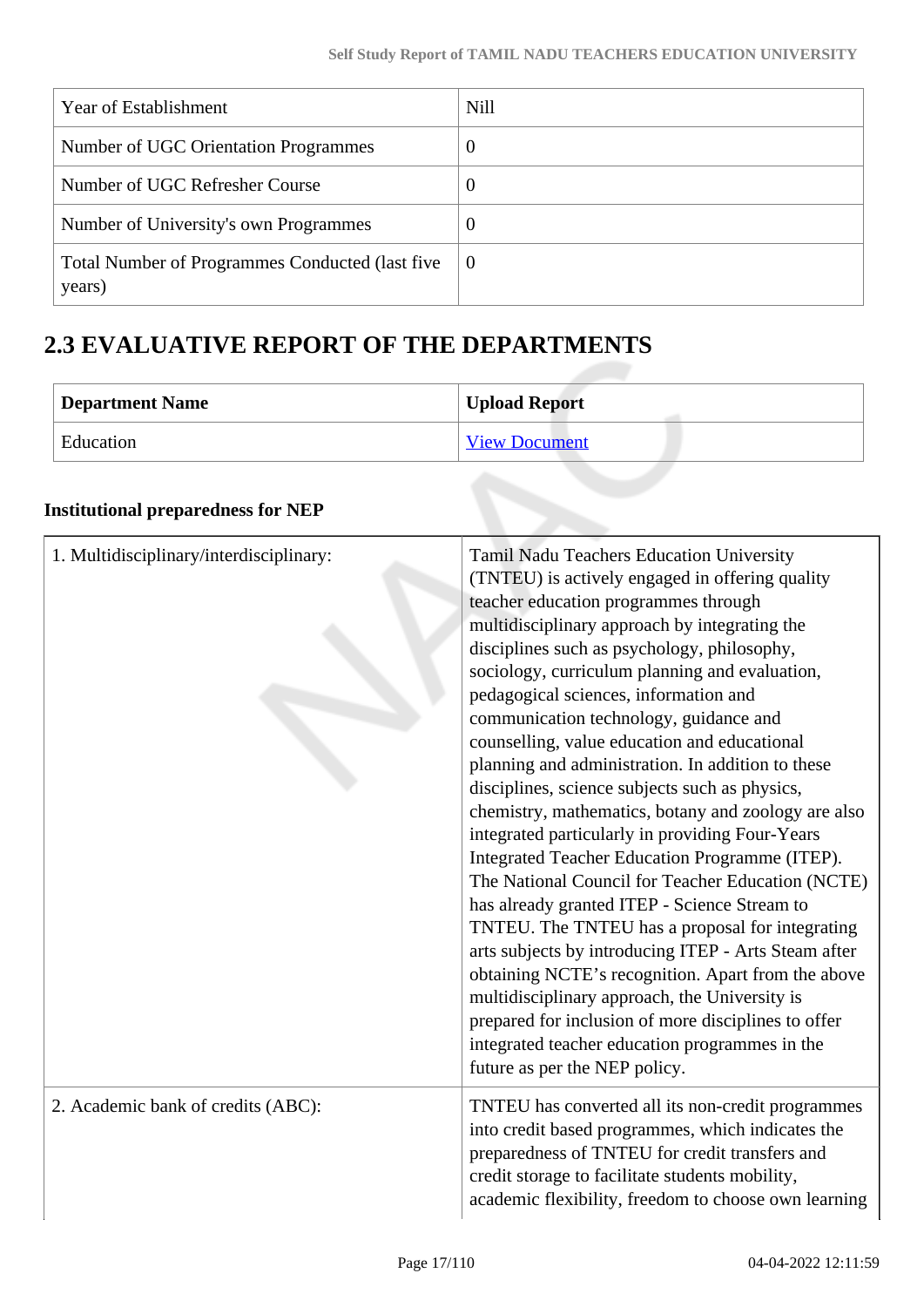|                                                                                                                          | path and recognition for learning achievements. The<br>students of TNTEU has been earning additional<br>credits from SWAYAM and other similar courses.                                                                                                                                                                                                                                                                                                                                                                                                                                                                                                                                                                                                                                                                                          |
|--------------------------------------------------------------------------------------------------------------------------|-------------------------------------------------------------------------------------------------------------------------------------------------------------------------------------------------------------------------------------------------------------------------------------------------------------------------------------------------------------------------------------------------------------------------------------------------------------------------------------------------------------------------------------------------------------------------------------------------------------------------------------------------------------------------------------------------------------------------------------------------------------------------------------------------------------------------------------------------|
| 3. Skill development:                                                                                                    | TNTEU has already started its preparation for skill<br>development activities. An exclusive Skill<br>Development Center (SDC) has been established and<br>it has organized many online and offline programmes<br>on skill development both for the students of TNTEU<br>and also for other stakeholders at large. This dynamic<br>SDC under the leadership of a common faculty has<br>submitted perfect proposal relevant to skill<br>development through various funding agencies. This<br>center is also offering value added courses on skill<br>development to the students.                                                                                                                                                                                                                                                                |
| 4. Appropriate integration of Indian Knowledge<br>system (teaching in Indian Language, culture, using<br>online course): | TNTEU is always optimistic for integrating Indian<br>Knowledge System with the contents of teacher<br>education programmes giving importance for Indian<br>arts, culture and language with a view to preserve the<br>iconic legacies of Indian heritage and transform them<br>to the future generation. TNTEU has established a<br>Centre for Tamil Culture. The Value Education<br>Department of TNTEU has organised 100<br>Programmes for yoga, meditation and Indian arts and<br>culture oriented activities. The TNTEU Yoga Centre<br>has earned awards from the Ministry of Ayush.<br>Therefore, the University is prepared to take up the<br>leadership role to reconnect the past glory and<br>assimilate and adopt it in the day-to-day life situation,<br>by integrating Indian Knowledge System with<br>teacher education programmes. |
| 5. Focus on Outcome based education (OBE):                                                                               | Outcome based education is the key element of<br>teacher education curricula designed by TNTEU to<br>enable the students to be able to do what is essential<br>for them at the end of their learning. The Curriculum<br>Planning and Evaluation Department of TNTEU has<br>carefully planned all the programmes of study<br>focusing on outcome based education. The University<br>has given training to many other institutions on the<br>importance of outcome based education and<br>accordingly TNTEU is prepared to focus on the<br>outcome based education.                                                                                                                                                                                                                                                                               |
| 6. Distance education/online education:                                                                                  | TNTEU has conducted online programmes inclusive<br>of 121 world record events. Therefore, even though<br>the University does not have the distance and online<br>education programmes and it is prepared to offer                                                                                                                                                                                                                                                                                                                                                                                                                                                                                                                                                                                                                               |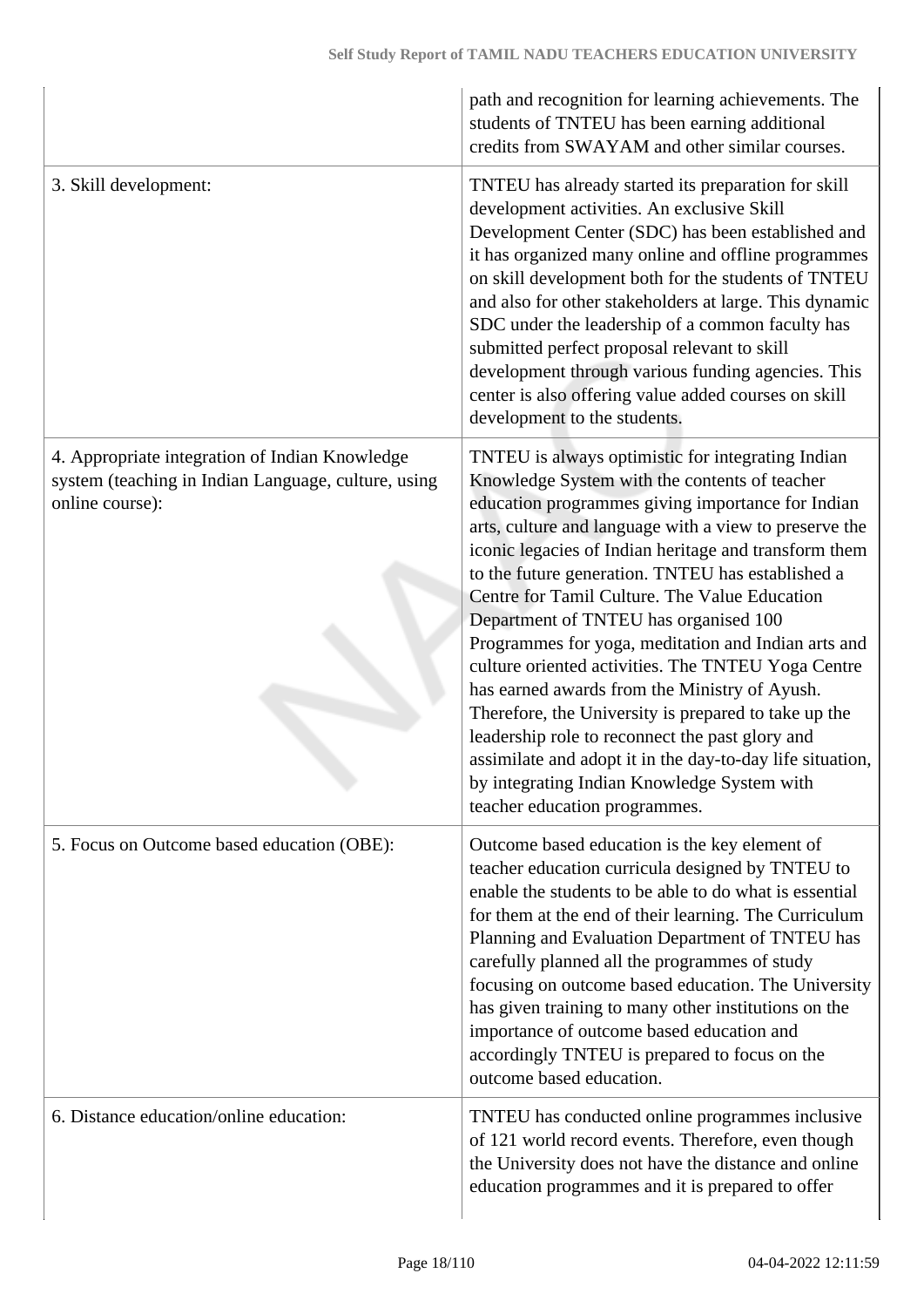|  | online and distance education programmes in the<br>future. |
|--|------------------------------------------------------------|
|--|------------------------------------------------------------|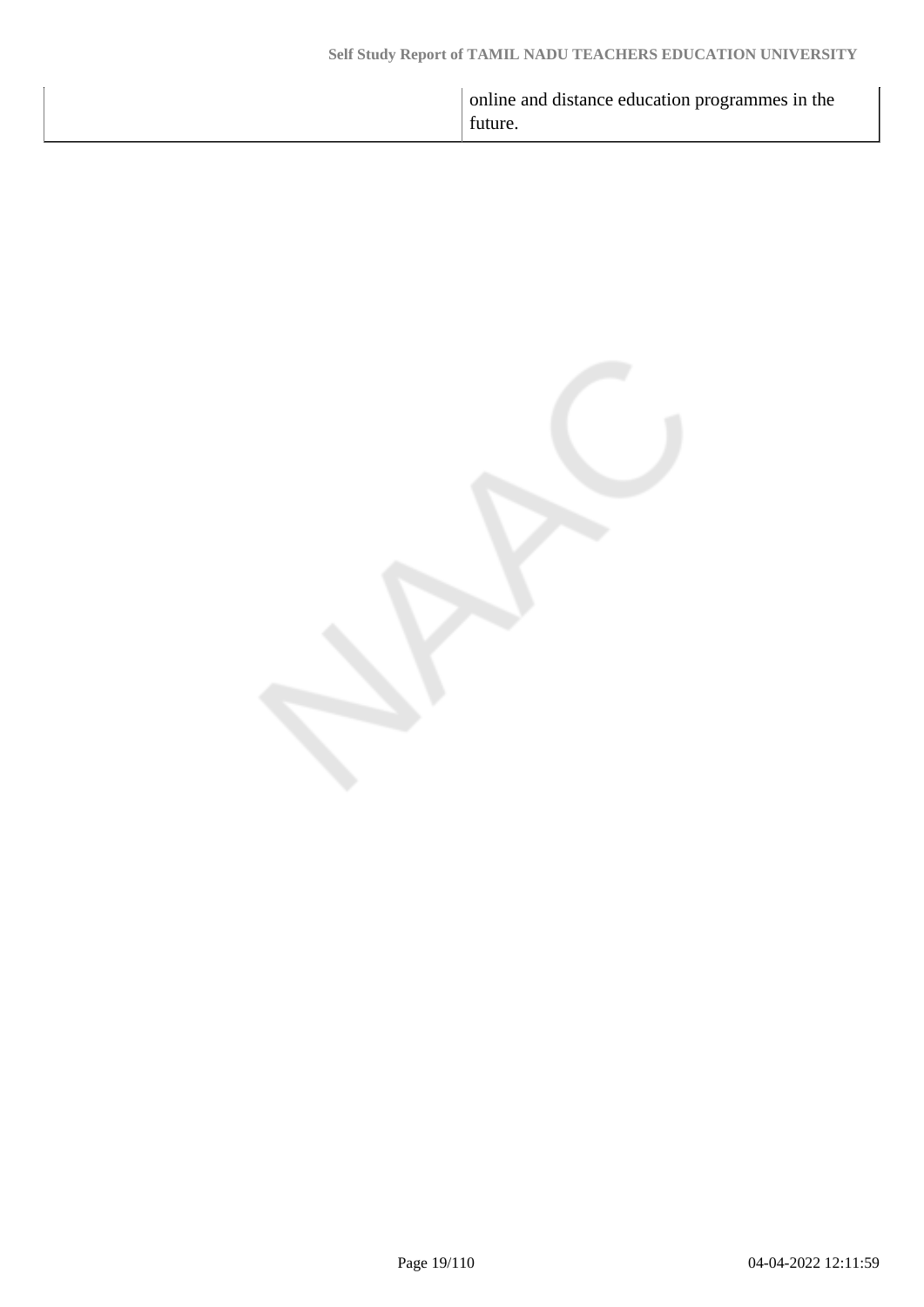## **Extended Profile**

## **1 Program**

## **1.1**

### **Number of programs offered year-wise for last five years**

| 2020-21                                 | 2019-20 | 2018-19 |                      | 2017-18 | 2016-17 |  |
|-----------------------------------------|---------|---------|----------------------|---------|---------|--|
|                                         |         |         |                      |         |         |  |
| <b>File Description</b>                 |         |         | Document             |         |         |  |
| Institutional data in prescribed format |         |         | <b>View Document</b> |         |         |  |

## **1.2**

## **Number of departments offering academic programmes**

## **Response: 1**

## **2 Students**

#### **2.1**

## **Number of students year-wise during last five years**

| 2020-21                                 | 2019-20 | 2018-19 |          | 2017-18              | 2016-17 |  |
|-----------------------------------------|---------|---------|----------|----------------------|---------|--|
| 58                                      | 10      | 20      |          | 18                   |         |  |
| <b>File Description</b>                 |         |         | Document |                      |         |  |
| Institutional data in prescribed format |         |         |          | <b>View Document</b> |         |  |

### **2.2**

### **Number of outgoing / final year students year-wise during last five years**

| 2020-21                                 | 2019-20 | 2018-19 |                      | 2017-18 | 2016-17 |
|-----------------------------------------|---------|---------|----------------------|---------|---------|
| 8                                       |         | 18      |                      |         | U       |
| <b>File Description</b>                 |         |         | Document             |         |         |
| Institutional data in prescribed format |         |         | <b>View Document</b> |         |         |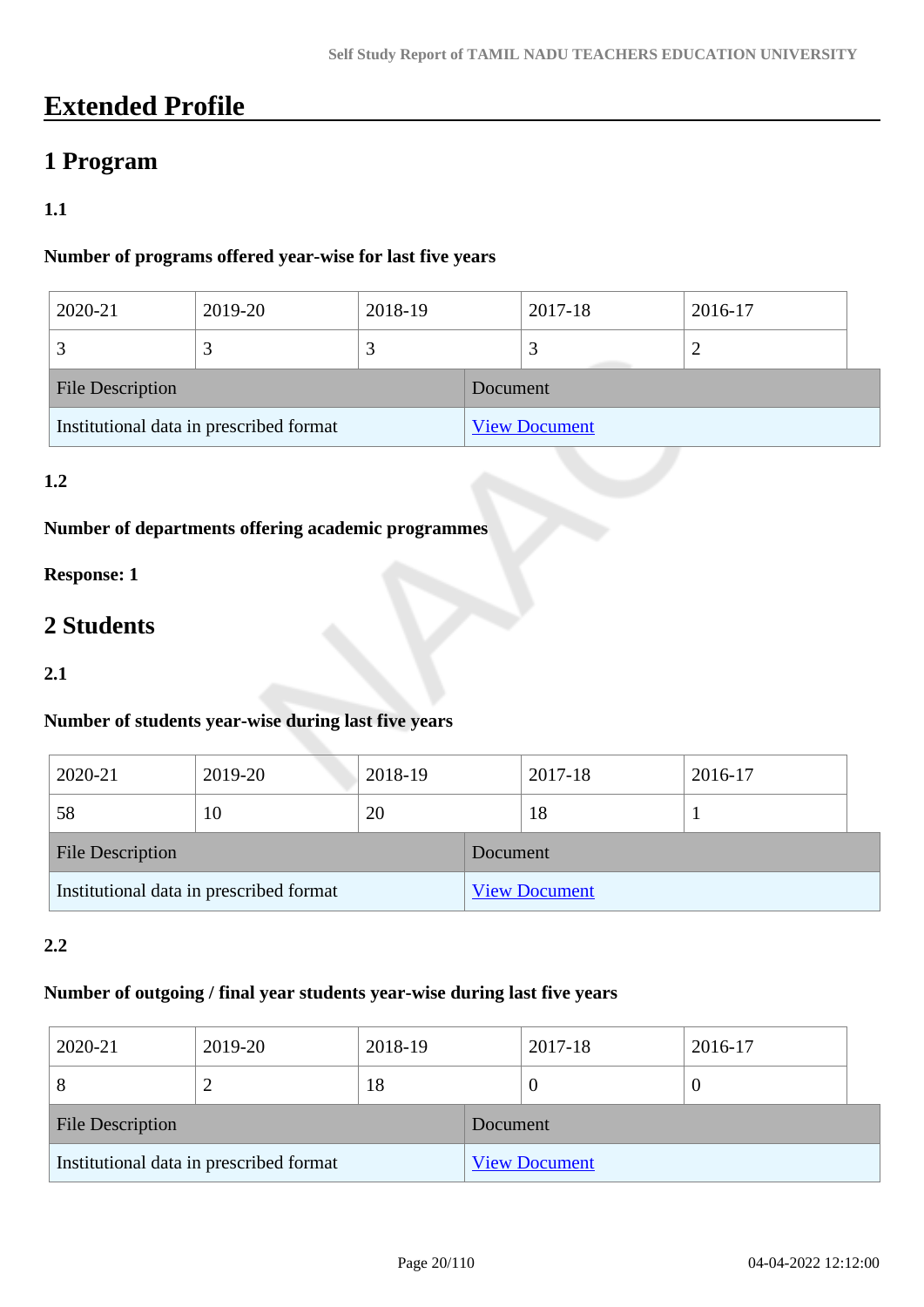## **2.3**

## **Number of students appeared in the University examination year-wise during the last five years**

| 2020-21                                 | 2019-20 | 2018-19 |          | 2017-18              | 2016-17 |
|-----------------------------------------|---------|---------|----------|----------------------|---------|
| 46                                      | 10      | 20      |          | 18                   |         |
| <b>File Description</b>                 |         |         | Document |                      |         |
| Institutional data in prescribed format |         |         |          | <b>View Document</b> |         |

### **2.4**

## **Number of revaluation applications year-wise during the last 5 years**

| 2020-21 | 2019-20 | 2018-19 | 2017-18 | 2016-17 |
|---------|---------|---------|---------|---------|
| ◡       |         |         | v       |         |

## **3 Teachers**

#### **3.1**

## **Number of courses in all programs year-wise during last five years**

| 2020-21                                 | 2019-20 | 2018-19 |          | 2017-18              | 2016-17 |
|-----------------------------------------|---------|---------|----------|----------------------|---------|
| 49                                      | 38      | 38      |          | 38                   | 14      |
| <b>File Description</b>                 |         |         | Document |                      |         |
| Institutional data in prescribed format |         |         |          | <b>View Document</b> |         |

## **3.2**

## **Number of full time teachers year-wise during the last five years**

| 2020-21                                 | 2019-20 | 2018-19 |          | 2017-18              | 2016-17 |  |
|-----------------------------------------|---------|---------|----------|----------------------|---------|--|
| 32                                      | 32      | 32      |          | 32                   | 32      |  |
| <b>File Description</b>                 |         |         | Document |                      |         |  |
| Institutional data in prescribed format |         |         |          | <b>View Document</b> |         |  |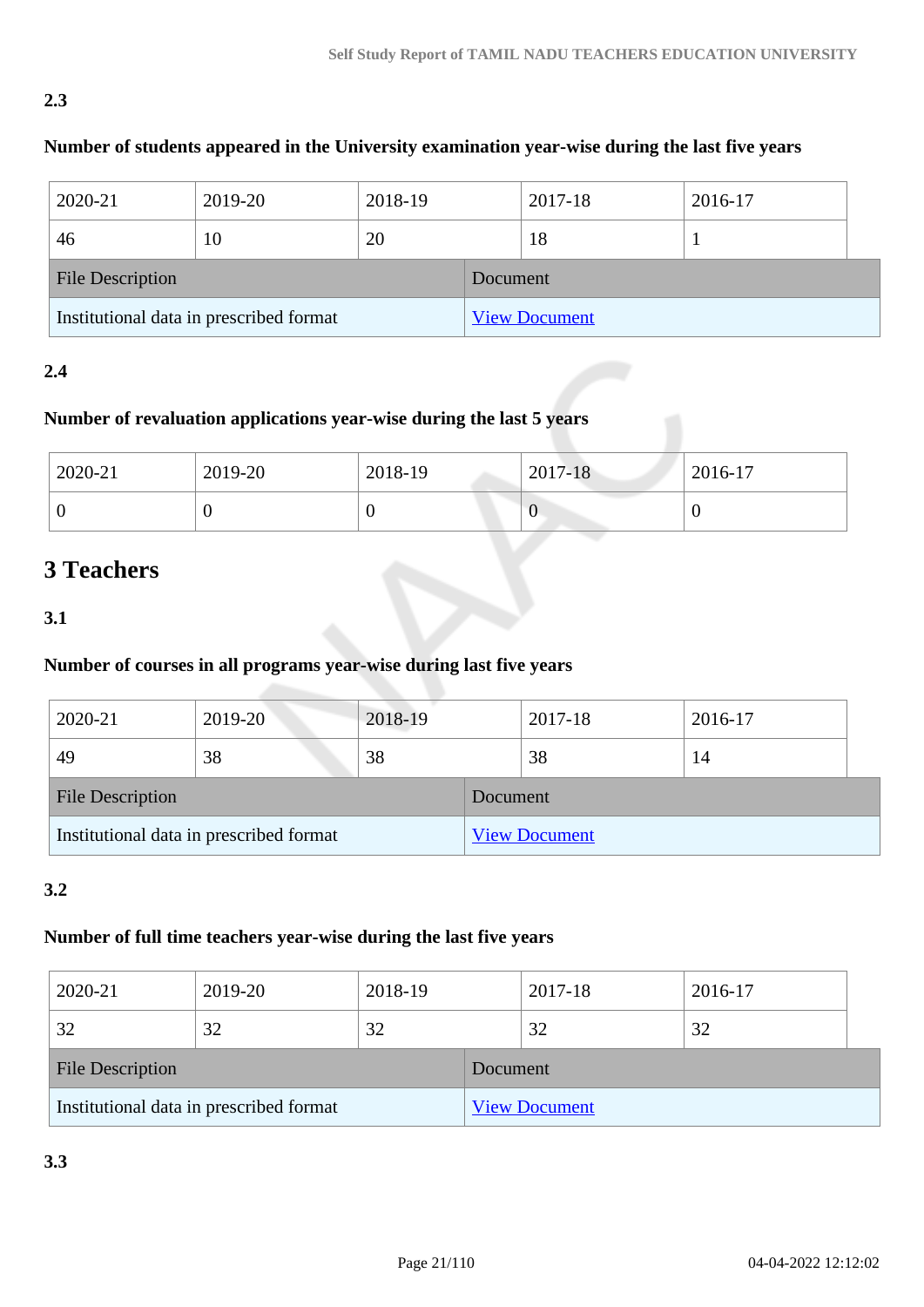### **Number of sanctioned posts year-wise during last five years**

| 2020-21                                 | 2019-20 | 2018-19 |          | 2017-18              | 2016-17 |
|-----------------------------------------|---------|---------|----------|----------------------|---------|
| 42                                      | 42      | 42      |          | 42                   | 42      |
| <b>File Description</b>                 |         |         | Document |                      |         |
| Institutional data in prescribed format |         |         |          | <b>View Document</b> |         |

## **4 Institution**

### **4.1**

**Number of eligible applications received for admissions to all the programs year-wise during last five years**

| 2020-21                                 | 2019-20 | 2018-19 |          | 2017-18              | 2016-17 |
|-----------------------------------------|---------|---------|----------|----------------------|---------|
| 100                                     | 56      | 47      |          | 76                   |         |
| <b>File Description</b>                 |         |         | Document |                      |         |
| Institutional data in prescribed format |         |         |          | <b>View Document</b> |         |

#### **4.2**

**Number of seats earmarked for reserved category as per GOI/State Govt rule year-wise during last five years**

| 2020-21                                 | 2019-20 | 2018-19 |                      | 2017-18 | 2016-17 |  |
|-----------------------------------------|---------|---------|----------------------|---------|---------|--|
| 35                                      | 35      | 35      |                      | 35      |         |  |
| <b>File Description</b>                 |         |         | Document             |         |         |  |
| Institutional data in prescribed format |         |         | <b>View Document</b> |         |         |  |

## **4.3**

### **Total number of classrooms and seminar halls**

**Response: 7**

**4.4**

**Total number of computers in the campus for academic purpose**

**Response: 130**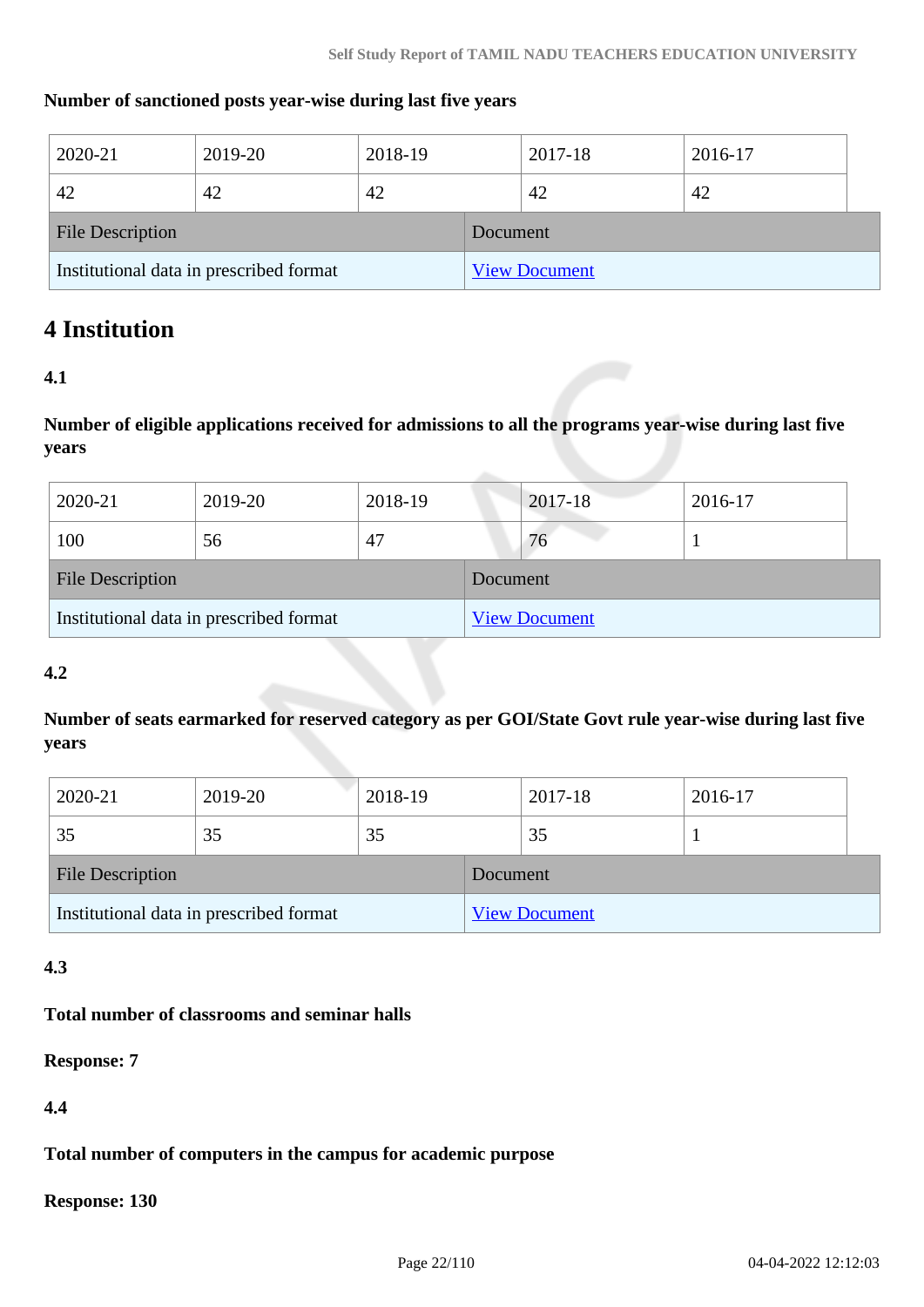## **4.5**

## **Total Expenditure excluding salary year-wise during last five years ( INR in Lakhs)**

| 2020-21 | 2019-20 | 2018-19 | 2017-18 | 2016-17 |
|---------|---------|---------|---------|---------|
| 1002.00 | 765.43  | 1401.74 | 929.15  | 954.07  |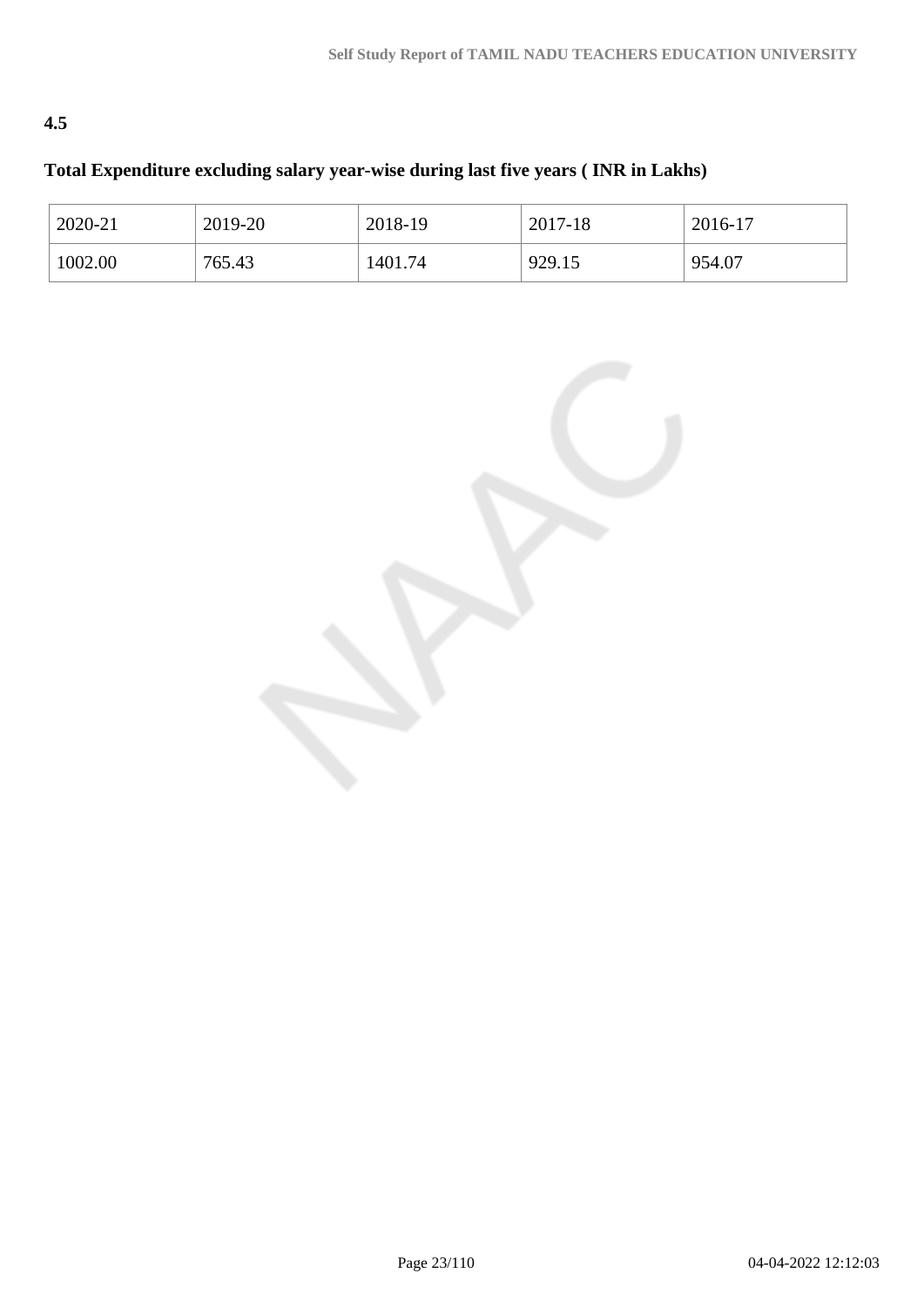## **4. Quality Indicator Framework(QIF)**

## **Criterion 1 - Curricular Aspects**

## **1.1 Curriculum Design and Development**

 **1.1.1 Curricula developed and implemented have relevance to the local, national, regional and global developmental needs which is reflected in Programme outcomes (POs), Programme Specific Outcomes(PSOs) and Course Outcomes(COs) of the Programmes offered by the Institution.**

## **Response:**

The Tamil Nadu Teachers Education University offers academic programme that are set to cater to the local, national, regional and global developmental needs of the stakeholders. From the academic year (2020-2021) the choice-based credit system for M.Ed., M.Phil., and Ph.D programmes is followed. The University has an exclusive department of Curriculum Planning and Evaluation. This department scientifically analyses the effectiveness of teaching-learning activities across the various courses of curriculum.

The University exclusively offers M.Ed., M.Phil., and Ph.D. Programmes in Education taking cognizance of local, national, regional and global needs to enlighten students so as to enable them to achieve the vision of the university. The development of higher order thinking skills among the learners are the focus of the curriculum transaction besides teaching skills. The Tamil Nadu Teachers Education University curriculum reflects the vision and mission of the University. The curricula developed and implemented by the University for the Master of Education (M.Ed.) Master of Philosophy (M.Phil) in Education, and Doctor of Philosophy (Ph.D) in Education programmes focus on the affairs of the human life and deal with the issues, trends and problems of the local, national, regional and international community needs.

The consultation process with multiple stakeholders, academic experts and practitioners adopted for curriculum design ensures the learning outcomes for all courses of the programmes; incorporate the latest trends in teacher education at the national and international level, while positively taking into account the requirements of society and employers in the global development context.

The curricula focus on addressing learning needs of the students and scholars which in turn are reflected in the Programme Outcomes, Programme-Specific Outcomes, and Course Outcomes. The curricula equip the learners with thorough all domain knowledge, experiential learning, capacity building, creativity and innovations, enhancing competency for teaching, research and development. To improve the scope for employability of the learners, the curriculum has been designed with desirable hard and soft skills, human values, and professional ethics. The University curriculum is mainly focused on inculcation of human values, gender equality, professional ethics, promotion of environmental conservation, sustainable development, problem solving skill, research skills and innovative skills.

The curricula designed in such a way as to enable the students to think critically about various educational problems or issues to be solved. The curricula also deal with the issues of the modern cultural and historical aspects of the society. The present curricula consist of carefully graded organizational problems and suggestions to solve those problems. The University curriculum has been implemented to address the emerging socio-economic, cultural and technological challenges that are prevailing at the local, regional, national and global levels.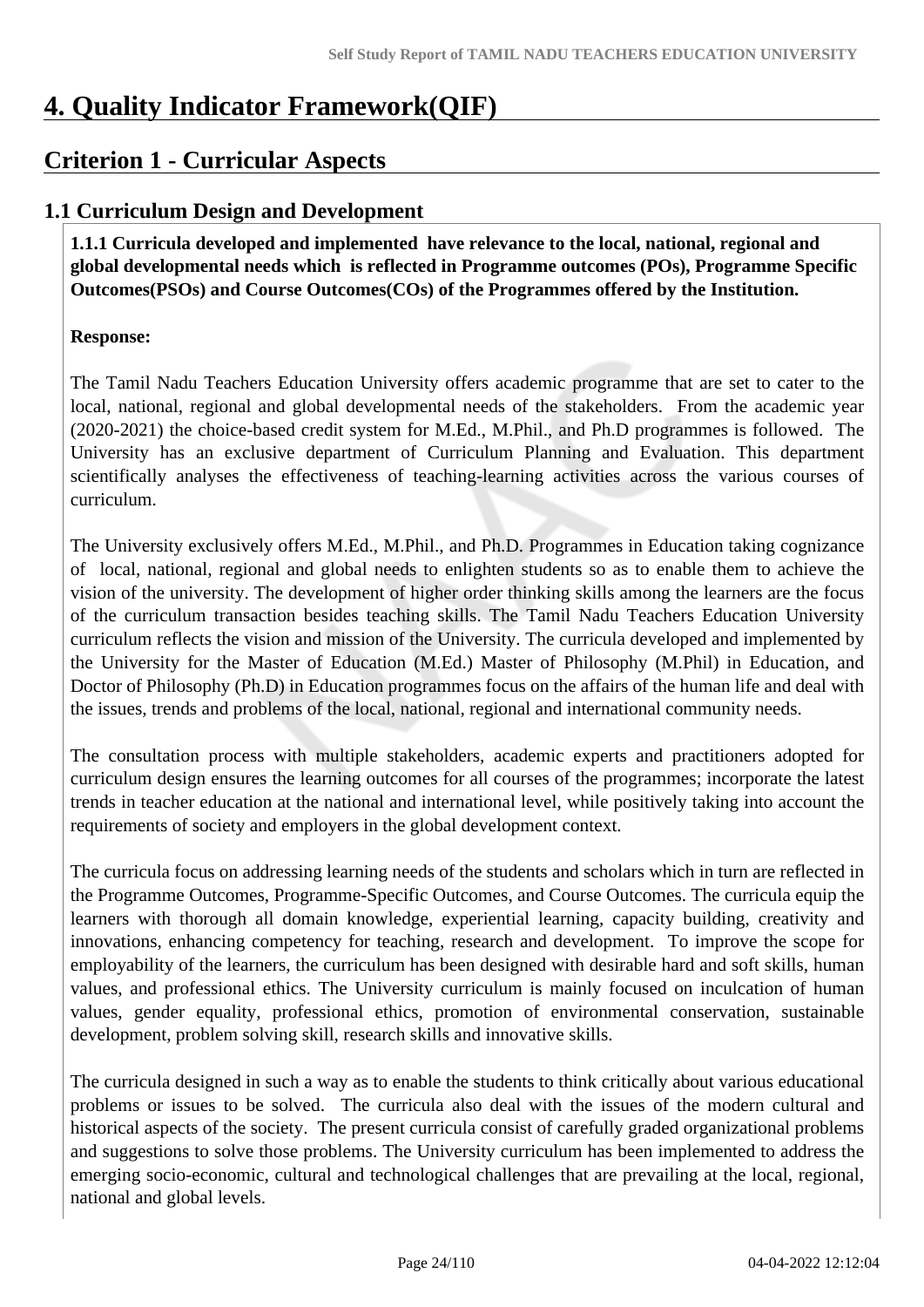Thus, the curricula of educational programmes offered by the University are focusing to engage the preservice teachers on all the three domains of learning namely cognitive, affective and psycho-motor through scholastic and non-scholastic activities. Thus, the curricula are designed in such a manner as to make the learners a fully functional person.

| <b>File Description</b>              | <b>Document</b>      |
|--------------------------------------|----------------------|
| <b>Upload Additional information</b> | <b>View Document</b> |
| Link for Additional information      | <b>View Document</b> |

#### **1.1.2 Percentage of Programmes where syllabus revision was carried out during the last five years.**

**Response:** 100

1.1.2.1 **How many Programmes were revised out of total number of Programmes offered during the last five years**

Response: 3

#### 1.1.2.2 **Number of all Programmes offered by the institution during the last five years.**

Response: 3

| <b>File Description</b>                                   | <b>Document</b>      |
|-----------------------------------------------------------|----------------------|
| Minutes of relevant Academic Council/BOS<br>meeting       | <b>View Document</b> |
| Institutional data in prescribed format                   | <b>View Document</b> |
| Details of Programme syllabus revision in last 5<br>years | <b>View Document</b> |
| Any additional information                                | <b>View Document</b> |

### **1.1.3 Average percentage of courses having focus on employability/ entrepreneurship/ skill development offered by the institution during the last five years**

#### **Response:** 97.2

1.1.3.1 Number of courses having focus on employability/ entrepreneurship/ skill development year-wise during the last five years

| 2020-21           | 2019-20 | 2018-19       | 2017-18     | 2016-17 |
|-------------------|---------|---------------|-------------|---------|
| $\sim$<br>46<br>◡ |         | $\sim$<br>، ب | $\sim$<br>ັ | 14      |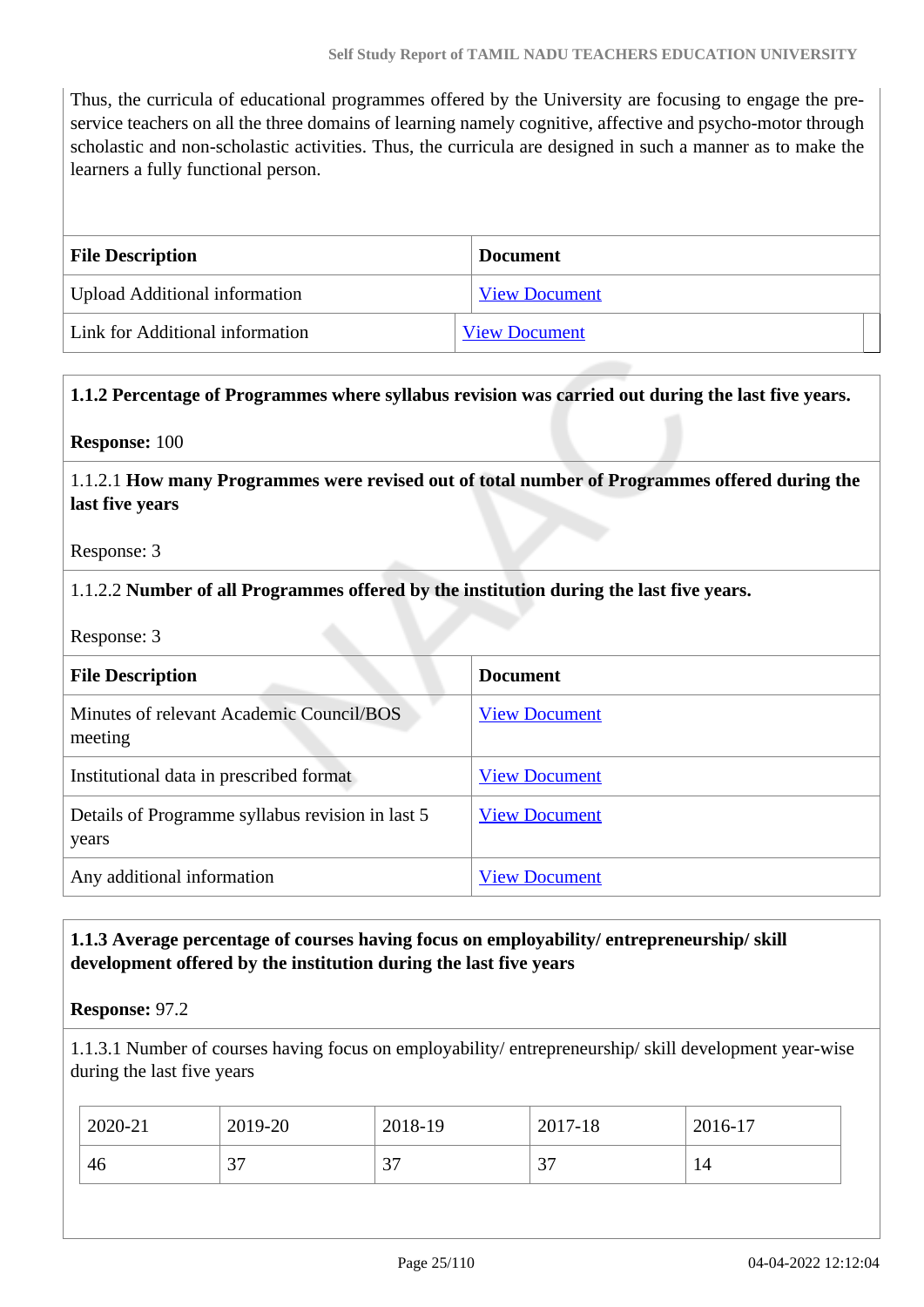| <b>File Description</b>                                                                        | <b>Document</b>      |
|------------------------------------------------------------------------------------------------|----------------------|
| Programme/ Curriculum/ Syllabus of the courses                                                 | <b>View Document</b> |
| MoU's with relevant organizations for these courses,<br>if any                                 | <b>View Document</b> |
| Minutes of the Boards of Studies/Academic<br>Council meetings with approvals for these courses | <b>View Document</b> |
| Institutional data in prescribed format                                                        | <b>View Document</b> |
| Any additional information                                                                     | <b>View Document</b> |

## **1.2 Academic Flexibility**

 **1.2.1 Percentage of new courses introduced of the total number of courses across all programs offered during the last five years.**

**Response:** 28.25

1.2.1.1 **How many new courses were introduced within the last five years.**

Response: 50

1.2.1.2 **Number of courses offered by the institution across all programmes during the last five years.**

Response: 177

| <b>File Description</b>                             | <b>Document</b>      |
|-----------------------------------------------------|----------------------|
| Minutes of relevant Academic Council/BOS<br>meeting | <b>View Document</b> |
| Institutional data in prescribed format             | <b>View Document</b> |
| Any additional information                          | <b>View Document</b> |

#### **1.2.2 Percentage of Programmes in which Choice Based Credit System (CBCS) / elective course system has been implemented (Data for the latest completed academic year).**

**Response:** 100

1.2.2.1 **Number of Programmes in which CBCS / Elective course system implemented.**

Response: 3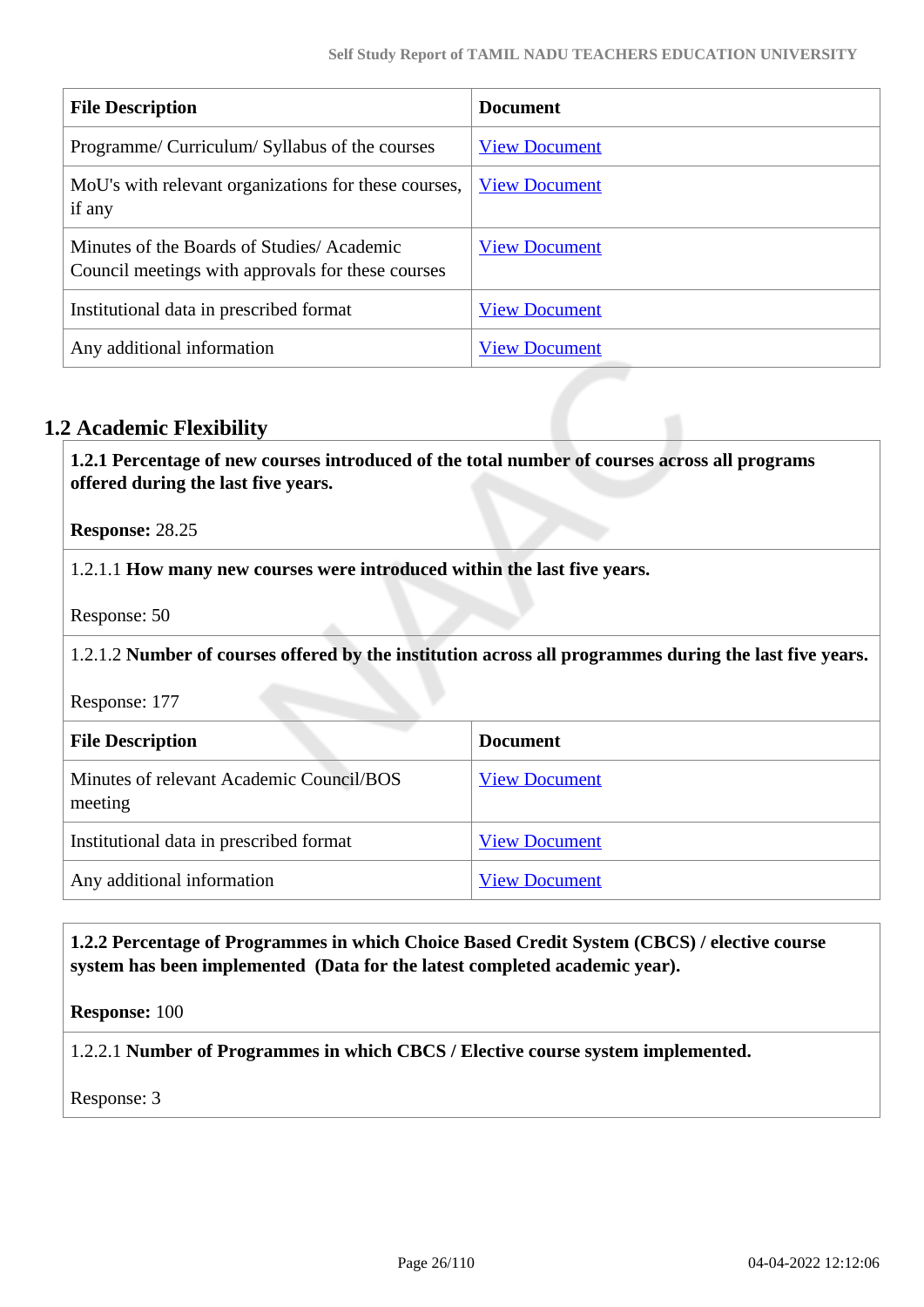| <b>File Description</b>                              | <b>Document</b>      |
|------------------------------------------------------|----------------------|
| Minutes of relevant Academic Council/BOS<br>meetings | <b>View Document</b> |
| Institutional data in prescribed format              | <b>View Document</b> |
| Any additional information                           | <b>View Document</b> |

## **1.3 Curriculum Enrichment**

### **1.3.1 Institution integrates crosscutting issues relevant to Professional Ethics ,Gender, Human Values ,Environment and Sustainability into the Curriculum**

#### **Response:**

The University curriculum focuses on Professional ethics, Human values, Gender Equity, Environmental Sustainability. All these issues are reflected in teaching, research and extension activities organized regularly by the University.

The University strongly believes in the inculcation of human values, gender equality, professional ethics, promotion of environmental conservation, and sustainable development among its students and research scholars. Many courses of the curricula address these concerns and instill an appreciation for issues relevant to these domains, both in theoretical and practical contexts.

#### **Professional Ethics:**

 The Tamil Nadu Teachers Education University emphasizes professional ethics through the code of conduct that governs the behaviour of teaching faculty, non-teaching staff and students of the University. The research scholars are mandated to do research for Ph.D. degree programmes in the original way. The professional ethics is instilled in the minds of the teachers, non-teaching staff and students by observing the fundamental principles of integrity, objectivity, professional competence, due care and concerned, confidentiality and professional behaviour and adherence to the values such as honesty, trustworthiness, transparency, accountability, respect and obedience to the University statute and act with loyalty.

## **Gender:**

 Gender issues are very sensitive and Tamil Nadu Teachers Education University aims to have gender equality in the classroom situation. Women cell and Anti women harassment cell in the University, ensure women safety in the campus. There is a woman coordinator appointed solely to look after the issues of women students.

The Women Cell of Tamil Nadu Teachers Education University has organized programmes on the themes like sexual harassment and crimes in social media. The Curriculum of M.Ed programme includes an exclusive course on Women's Education which addresses the main objective of creating awareness on gender equity and sensitising the women students on various aspects of their life.

## **Human Values:**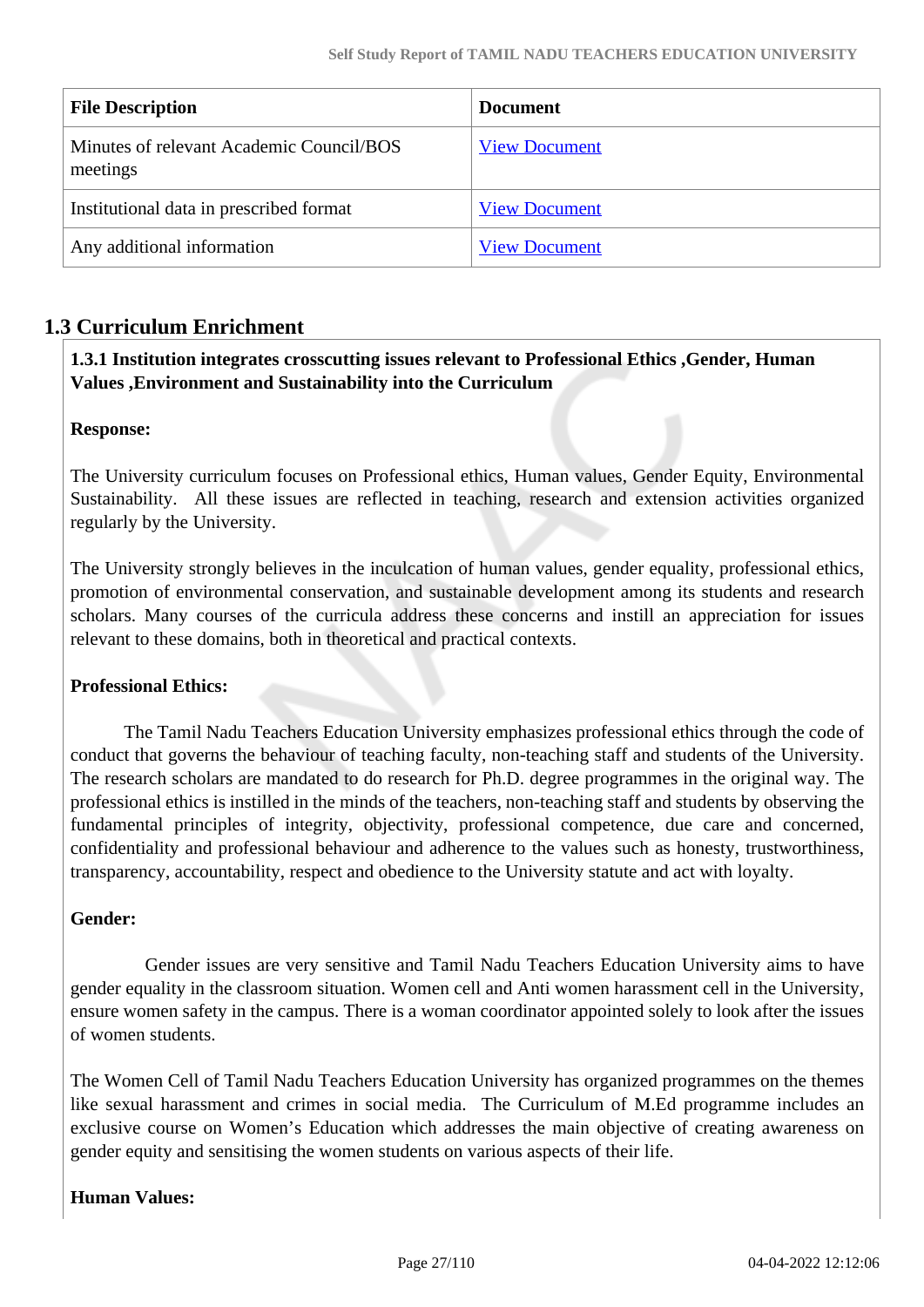The University curricula focus special emphasis on the process of valuing, which involves the character building activities related to moral and ethical qualities of the individual. In addition to teaching the subject matter, an effective paracurriculum provides a good opportunity for the development and organization of the value system through repeated righteousness in thoughts, emotions and actions. The curriculum is transacting in such a way as to remove the impurities of the heart, which may hamper the process of learning. Accordingly, the curriculum transaction is going on along with the process of purification of mind and heart in addition to imparting knowledge and developing skills and attitudes.

#### **Environment and Sustainability:**

 The University gives special emphasis on environmental sustainability by following sustainable practices, which reduce harm to the environment and reduce waste of non-renewable resources. The University promotes a paperless office, and also encourages the use of long-lasting light bulbs, supports green vendors, conserves energy with the campus, plants trees, conserves water and donation of unused items like e-waste.

| <b>File Description</b>                                                                                                                                                    | <b>Document</b>      |
|----------------------------------------------------------------------------------------------------------------------------------------------------------------------------|----------------------|
| Upload the list and description of the courses which<br>address the Gender, Environment and Sustainability,<br>Human Values and Professional Ethics into the<br>Curriculum | <b>View Document</b> |
| Any additional information                                                                                                                                                 | <b>View Document</b> |

 **1.3.2 Number of value-added courses for imparting transferable and life skills offered during last five years.**

**Response:** 22

#### 1.3.2.1 **How many new value-added courses are added within the last five years.**

Response: 22

| <b>File Description</b>                                           | <b>Document</b>      |
|-------------------------------------------------------------------|----------------------|
| Institutional data in prescribed format                           | <b>View Document</b> |
| Brochure or any other document relating to value<br>added courses | <b>View Document</b> |
| Any additional information                                        | <b>View Document</b> |

#### **1.3.3 Average Percentage of students enrolled in the courses under 1.3.2 above.**

**Response:** 58.55

1.3.3.1 **Number of students enrolled in value-added courses imparting transferable and life skills**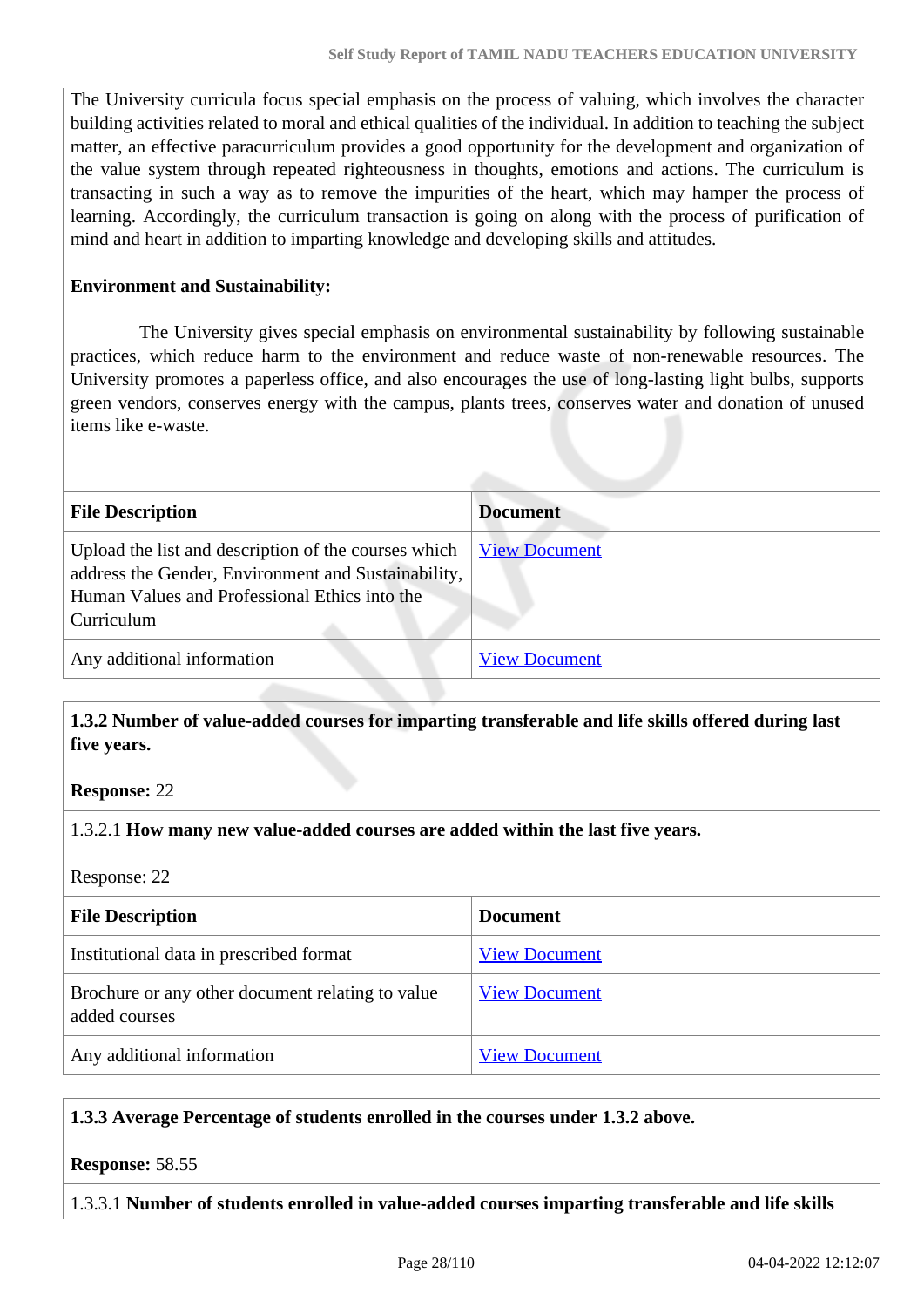# **offered year-wise during the last five years.** 2020-21 2019-20 2018-19 2017-18 2016-17 48 | 10 | 2 | 18 | 0 **1.3.4 Percentage of students undertaking field projects / research projects / internships (Data for the latest completed academic year). Response:** 86.21 1.3.4.1 **Number of students undertaking field projects or research projects or internships.** Response: 50 **File Description Document** List of Programmes and number of students undertaking field projects research projects/ / internships (Data Template) [View Document](https://assessmentonline.naac.gov.in/storage/app/hei/SSR/111251/1.3.4_1647304344_7532.xlsx) Any additional information [View Document](https://assessmentonline.naac.gov.in/storage/app/hei/SSR/111251/1.3.4_1647073913_7532.pdf) Link for additional information [View Document](http://www.tnteu.ac.in/pdf/Criteria1/Criteria1.3/1.3.4/internship.pdf)

## **1.4 Feedback System**

 **1.4.1 Structured feedback for design and review of syllabus – semester-wise / year-wise is received from 1) Students, 2) Teachers, 3) Employers, 4) Alumni**

**Response:** A. All 4 of the above

| <b>File Description</b>                                                                                                                                   | <b>Document</b>      |
|-----------------------------------------------------------------------------------------------------------------------------------------------------------|----------------------|
| URL for stakeholder feedback report                                                                                                                       | <b>View Document</b> |
| Institutional data in prescribed format                                                                                                                   | <b>View Document</b> |
| Any additional information                                                                                                                                | <b>View Document</b> |
| Action taken report of the University on feedback<br>report as stated in the minutes of the Governing<br>Council, Syndicate, Board of Management (Upload) | <b>View Document</b> |

#### **1.4.2 Feedback processes of the institution may be classified as follows:**

**Response:** A. Feedback collected, analysed and action taken and feedback available on website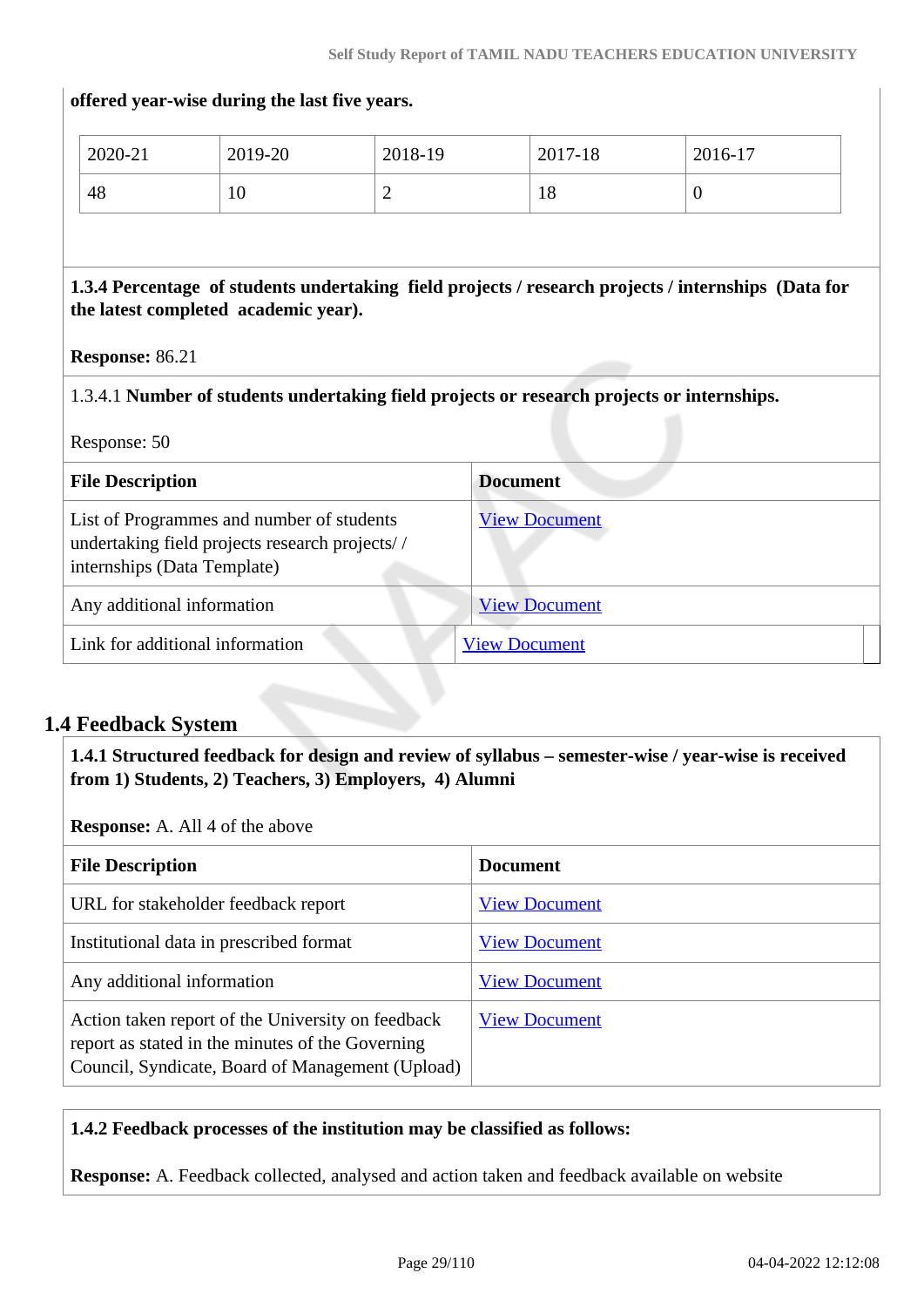| <b>File Description</b>                 | <b>Document</b>      |
|-----------------------------------------|----------------------|
| URL for feedback report                 | <b>View Document</b> |
| Upload any additional information       | <b>View Document</b> |
| Institutional data in prescribed format | <b>View Document</b> |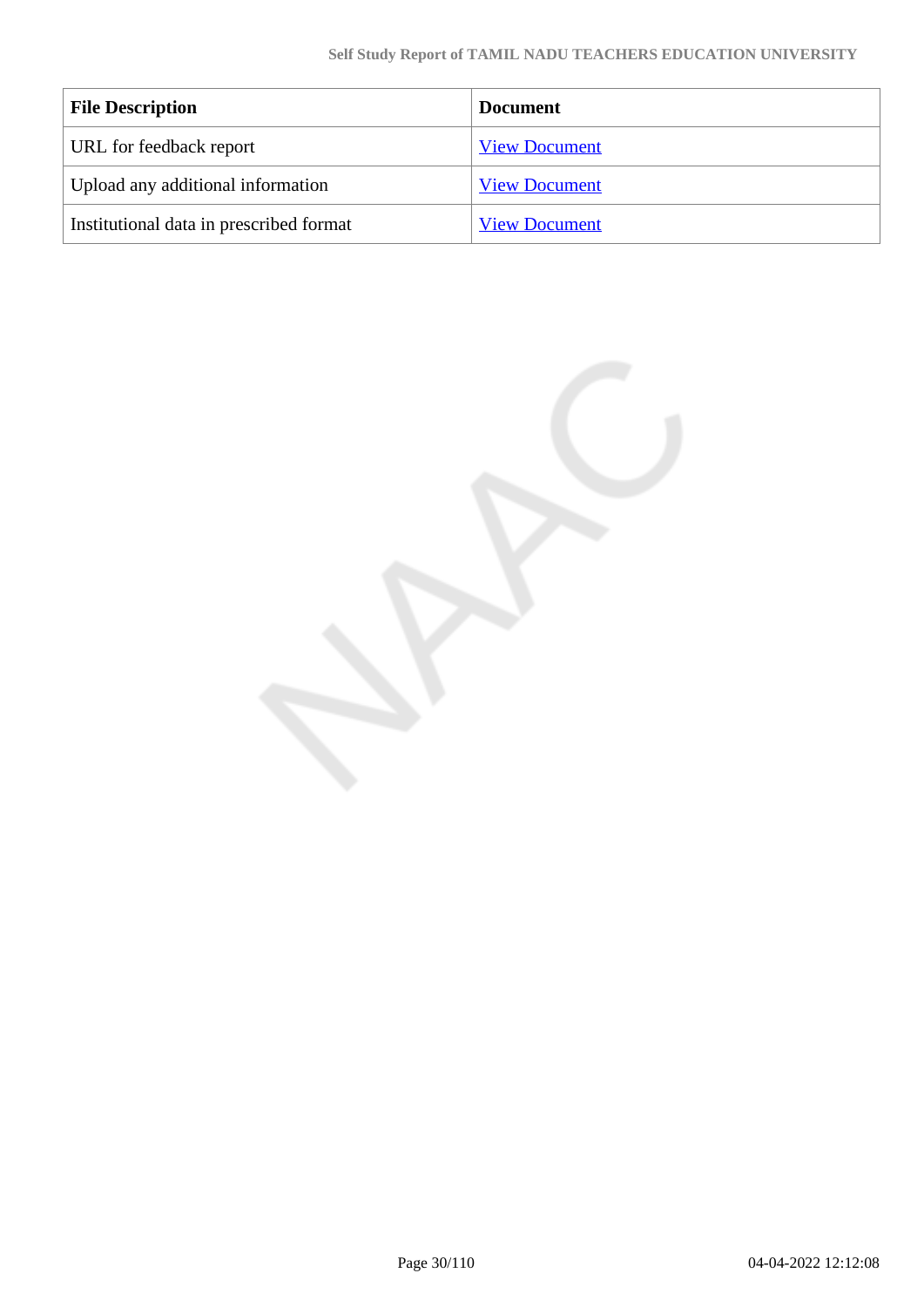## **Criterion 2 - Teaching-learning and Evaluation**

## **2.1 Student Enrollment and Profile**

|                         | 2.1.1 Demand Ratio (Average of last five years)                                         |         |                      |         |  |
|-------------------------|-----------------------------------------------------------------------------------------|---------|----------------------|---------|--|
| <b>Response: 1.32</b>   |                                                                                         |         |                      |         |  |
|                         | 2.1.1.1 Number of seats available year wise during the last five years                  |         |                      |         |  |
| 2020-21                 | 2019-20                                                                                 | 2018-19 | 2017-18              | 2016-17 |  |
| 50                      | 50                                                                                      | 50      | 50                   |         |  |
|                         |                                                                                         |         |                      |         |  |
| <b>File Description</b> |                                                                                         |         | <b>Document</b>      |         |  |
|                         | Demand Ratio (Average of Last five years) based on<br>Data Template upload the document |         | <b>View Document</b> |         |  |
|                         | • Any additional information                                                            |         | <b>View Document</b> |         |  |

## **2.1.2 Average percentage of seats filled against reserved categories (SC, ST, OBC, Divyangjan, etc.) as per applicable reservation policy during the last five years (Excluding Supernumerary Seats)**

**Response:** 53.71

2.1.2.1 **Number of actual students admitted from the reserved categories year wise during last five years**

| 2020-21          | 2019-20 | 2018-19 | 2017-18                          | 2016-17 |
|------------------|---------|---------|----------------------------------|---------|
| $\bigcap$<br>ے ر | O       | ∽       | $\overline{ }$<br>$\overline{ }$ |         |

| <b>File Description</b>                                                      | <b>Document</b>      |
|------------------------------------------------------------------------------|----------------------|
| Average percentage of seats filled against seats<br>reserved (Data Template) | <b>View Document</b> |
| Any additional information                                                   | <b>View Document</b> |

## **2.2 Catering to Student Diversity**

 **2.2.1 The institution assesses the learning levels of the students and organises special Programmes for advanced learners and slow learners**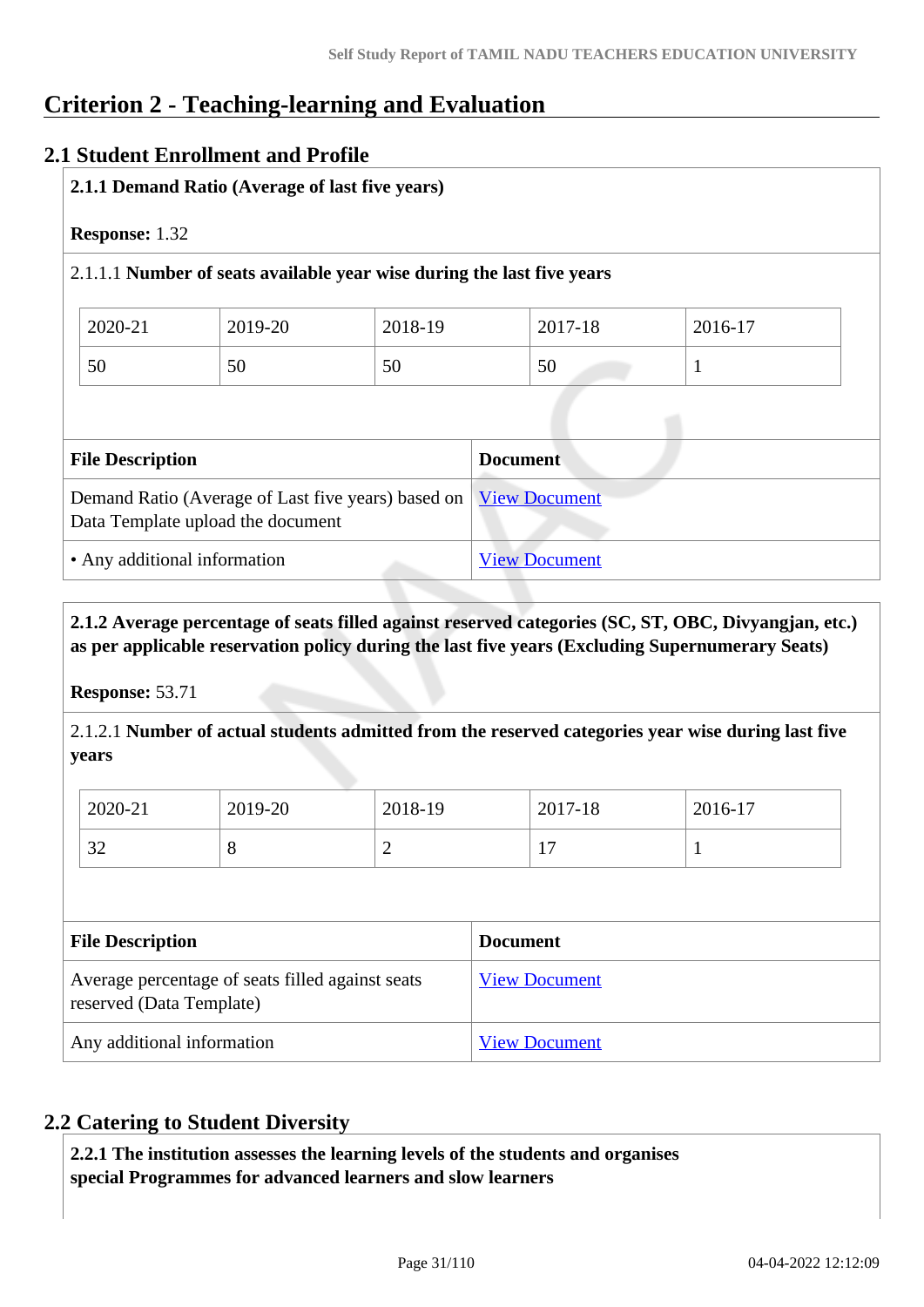### **Response:**

The University has well-planned multi-level strategies that are implemented from time to time to address the issues related to diversity in students learning levels. The Tamil Nadu Teachers Education University strongly believes in outcome-based learning process, which helps the University to identify the students as slow learners and advanced learners based on the prerequisite tests, class interaction and test performances. The University emphasizes in improving the performance of slow learners by providing remedial programmes which are conducted with separate time table after the regular classes are over. The soft and communication skills are given special emphasis for the students who hail from rural background to improve their communication and other life skills and thereby bring them on par with regular learners. Moreover, the advanced learners act as mentors to the slow learners to improve their academic performance. This kind of deed encourages to develop their inter-personal skills through peer tutoring process with the advanced learners

Through a mentor-mentee system, all kinds of support are provided to the slow learners. Strenuous efforts taken by the faculty towards the slow learners which have resulted in students' understanding in their chosen domain, improved the results and pass percentage. The mentor also identifies other skills and strengths and encourages them to hone them which helps to build self-confidence resulting in improvement in academic performance also. The mentor takes extra efforts to understand the socio-economic backgrounds of the students which is sometimes a reason for poor performance. All necessary emotional and professional counselling are also provided whenever required. The University ensures that a slow learner clears all his subjects within the stipulated two years of Education and also provides extra attention to build additional skills which makes them employable. Parents of students are informed in case of poor academic performance and psycho-social problems whenever exist in the students.

Advanced learners are given opportunities to be part of innovative projects and other technical initiatives of the University. They are also given opportunity to develop good communication skills by the centre named Language Development Centre. They are given opportunity to participate in Paper Presentations, Project Competitions and participate Internships. The University offers the advanced learners, the opportunities to expose their talents in seminars, field work and peer tutoring. Teachers help the slow learners through peer learning. Teachers encourage advanced learners to conduct workshops and to organise seminars to share their knowledge. The Skill Development Cell helps a lot for the students to develop communication skills and technological skills by arranging seminars.

The University gives NET/SET coaching and civil service Coaching, through the Center for civil services and IAS coaching to help the advance learners to clear compatative exams.

| <b>File Description</b>               | <b>Document</b>      |  |
|---------------------------------------|----------------------|--|
| Upload Any additional information     | <b>View Document</b> |  |
| Paste link for additional information | <b>View Document</b> |  |

**2.2.2 Student - Full time teacher ratio (Data for the latest completed academic year)**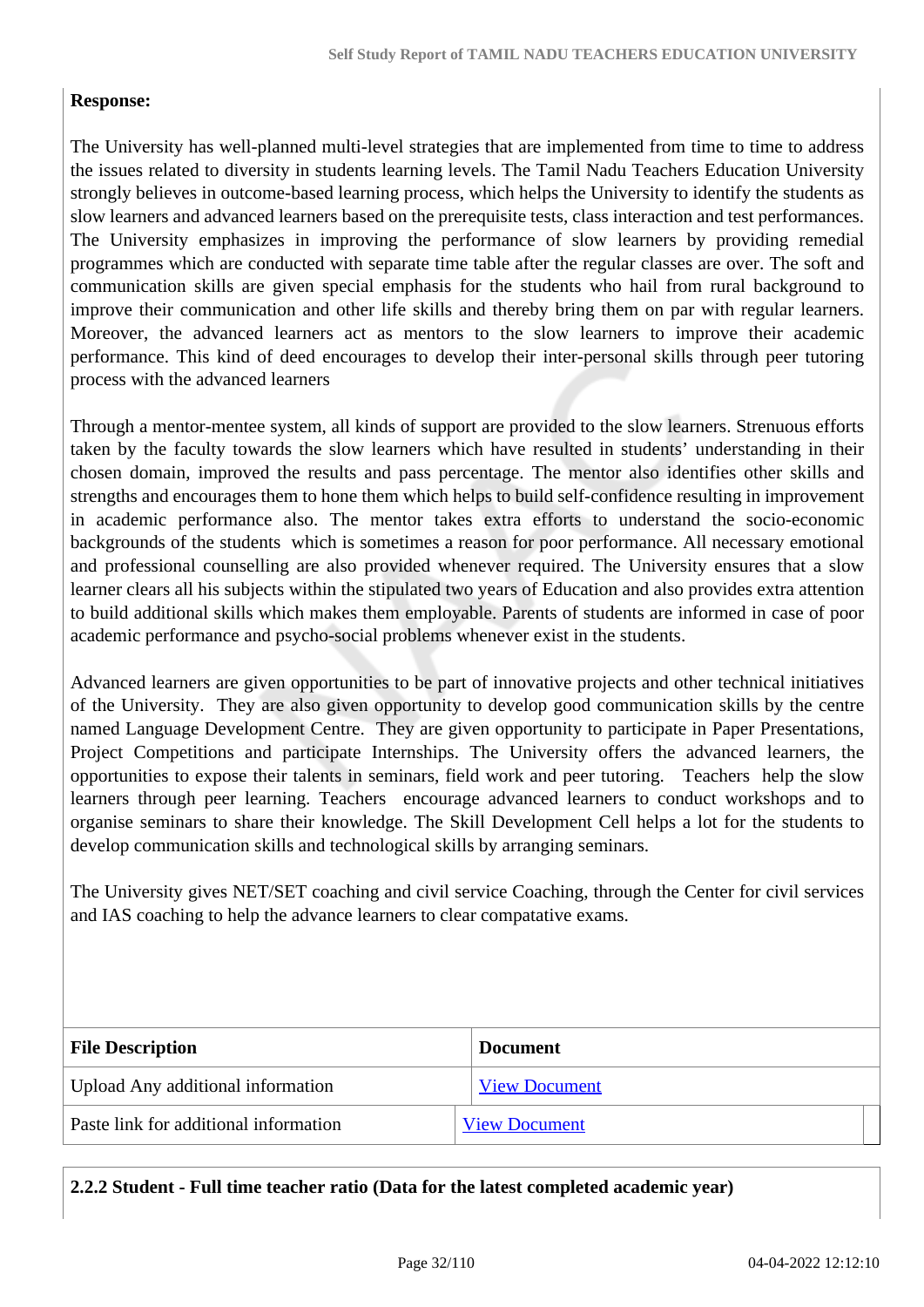| <b>Response:</b> $2:1$     |                      |  |
|----------------------------|----------------------|--|
| <b>File Description</b>    | <b>Document</b>      |  |
| Any additional information | <b>View Document</b> |  |

## **2.3 Teaching- Learning Process**

 **2.3.1 Student centric methods, such as experiential learning, participative learning and problem solving methodologies are used for enhancing learning experiences**

## **Response:**

Student-Centric Learning is one of the prime objectives of the University, where learners' autonomy and independence are given utmost importance. The University identifies the interests and skills of the students & scholars and it incorporates them in the learning process. Classroom lectures are held in the interactive mode by allowing the students to engage in meaningful discussions, thereby converting a typical classroom into a space for acquiring knowledge enhancement. Students are encouraged to engage in self-motivated, problem-solving approaches to sensitize themselves towards practical utility of their knowledge through the internship training in various teacher education institutions. In the internship training, students learn to develop teaching skill of real experience. While designing the curriculum, the insights of the students are also integrated as students contribution. Therefore, their participation makes them academically more accountable.

## **Experiential Learning:**

The students gain insightful knowledge through experience. Our students were taken to National Institute of Technical Teacher Training and Research (NITTTR) in Chennai and they were taught to create and edit videos for the teaching. This learning through experience enabled the students to create E-content on their own. With this experience, many resources were created and uploaded in You Tube for the benefit of the students and the stakeholders of education. Students also created study materials. University initiated the Curriculum with critical and creative thinking through experience. Engaging the learning with experience enables them to engage emotionally and help them to learn in new and better way.

## **Participative Learning**:

Participation of the learners (students) illuminates the interactions and evolves the process of knowledge construction. Diverse participative teaching- learning practices include individual/group-based seminars, presentations and discussions, quizzes, assignments, research-based projects-Dissertation, periodical seminars and internships. Emphasis on small group interactions through tutorials, projects presentations and group-based assignments optimize interactive content. Faculty members integrate case studies, role plays, and field exposure visits as a part of their teaching. Additionally, lectures by invited experts and industry professionals, organizing workshops and National/International seminars on topical issues are routinely held to augment students' knowledge and keep them aware about global academic and research advancement.

The students and scholars of the University are encouraged to have study circles and forums for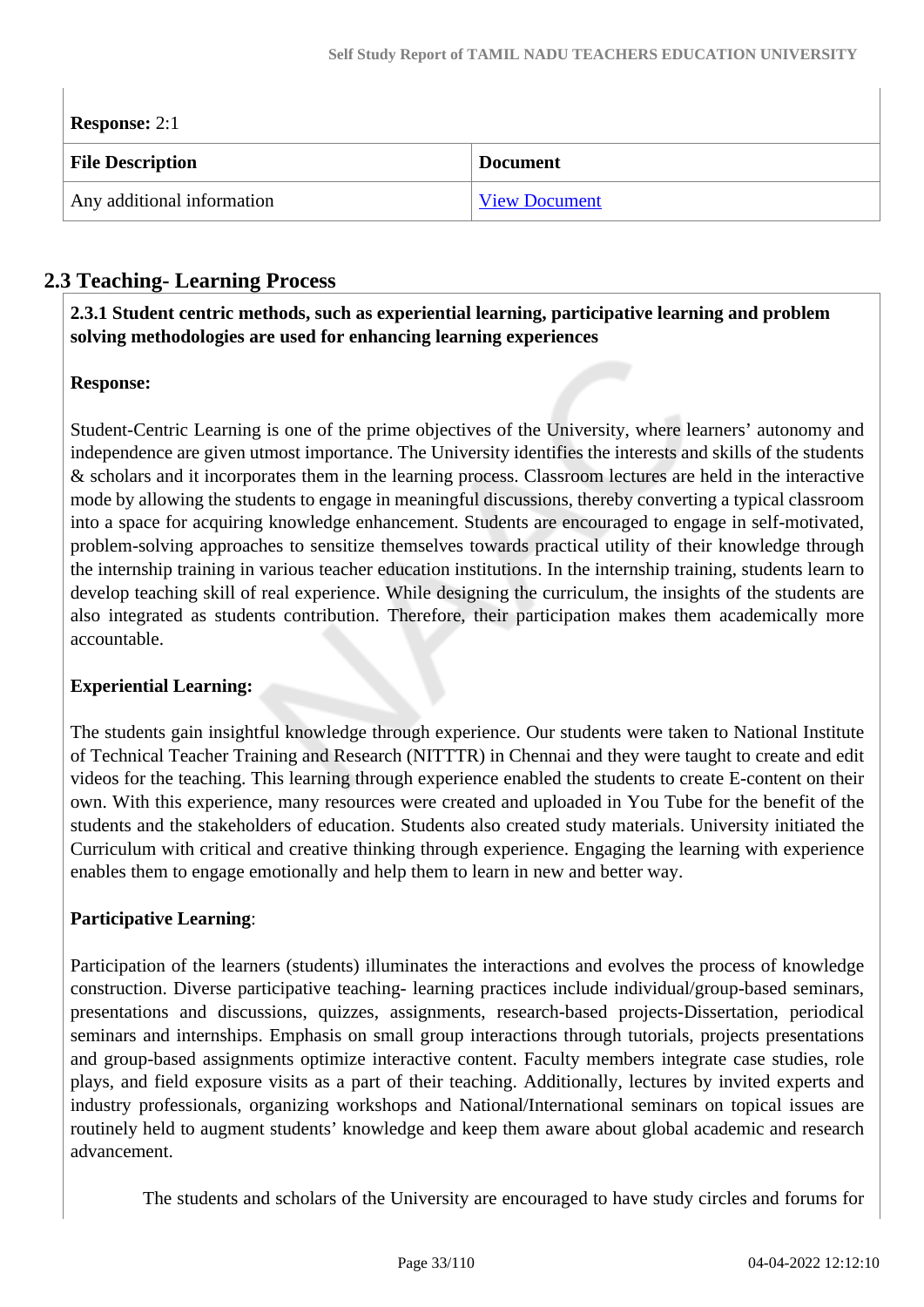knowledge sharing and enhancement. The faculty members motivate the students to actively participate in peer seminars so as to enhance the communication skills and to attain clarity in the subject matter. The discussions and presentations done by the students enrich their problem-solving skills as well.

### **Problem Solving Method**

Students of M.Ed. are allowed to identify the problems of their research in their study programmes. Then the M.Ed. students select the title of a problem to do research and after completing the research, they come with the solution for the title chosen. Finally, they submit their dissertation after data analyses and interpretation of the result.The students adopt discussion and brainstroming methods to solve the problem.

| <b>File Description</b>           | <b>Document</b>      |  |
|-----------------------------------|----------------------|--|
| Upload any additional information | <b>View Document</b> |  |
| Link for Additional Information   | <b>View Document</b> |  |

## **2.3.2 Teachers use ICT enabled tools including online resources for effective teaching and learning process.**

#### **Response:**

Successful e-learning depends on the self-motivation of the individuals to study effectively. Information and Communications Technology (ICT) has enabled the faculty members in the University to use variety of teaching methodologies and advanced technology in classrooms to enhance the teaching-learning experience.

All Classrooms and Seminar halls in the University are equipped with multimedia teaching aids like LCD projector, desktops/laptops systems with Wi-Fi/wired internet connectivity in addition to the traditional blackboards/whiteboards. The University also has a separate ICT Lab, equipped with interactive smart boards, LCD projectors, and desktops/laptops systems with Wi-Fi/wired internet connectivity. The University also provides an advanced system to every faculty member to enhance his/her teaching through interactive boards and ICT. Thus, they are able to effectively use the technology in their regular teaching.

The Audio Visual aids are utilized to demonstrate the concepts easily to the students by using various electronic resources, thereby enhancing the teaching-learning quite easy and interesting. Further, audio clippings, e-books, web pages and animation software are also used as supplementary materials for the teaching process. The University conducts seminars, workshops, invited talks and special lectures on the new developments in the core subjects through ICT for effective teaching and learning process. Most of the faculties also took part in the webinars on contemporary topics of significance. Students were encouraged to enroll for online courses through NPTEL, SWAYAM, Coursera and other portals.

The University Library has sufficient number of books, Journals and e-journals. The library uses Auto-Lib Library Software .The University has Remote Access library system to access e-books, theses, databases, digital repositories and plagiarism check services. All these resources help the students to gain new knowledge in the field of research and education. ICT enabled tools also foster the intellectual growth of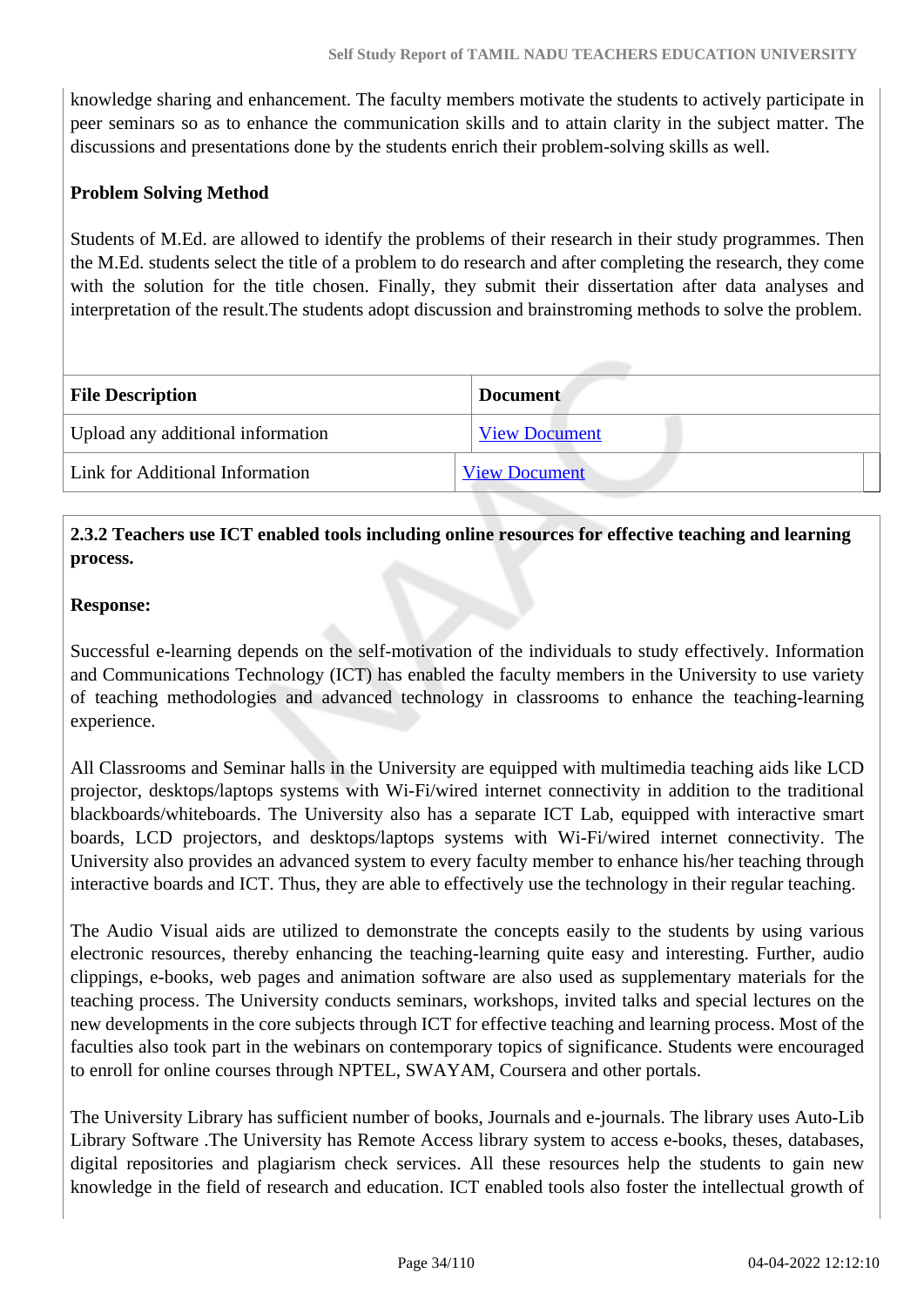the students in the virtual environment

Students and faculty members utilize e-reference books and e-journals available in the library of the University for preparation of assignments and research studies.

There is a dedicated web portal of Learning Resource Centre which consists of all the e-content developed by the teachers pertaining to various topics. They can be freely accessed by all the students and scholars.

The University used the CISCO Webex, Google Meet ,Google class rooms, Zoom free conference call, edmoda and Institutional LMS to carry out teaching learning process and to conduct Ph.D viva-voice.

| <b>File Description</b>                                                      | <b>Document</b>      |
|------------------------------------------------------------------------------|----------------------|
| Upload any additional information                                            | <b>View Document</b> |
| Provide link for webpage describing the "LMS/<br>Academic management system" | <b>View Document</b> |

 **2.3.3 Ratio of students to mentor for academic and other related issues (Data for the latest completed academic year )**

**Response:** 2:1

#### 2.3.3.1 **Number of mentors**

Response: 32

| <b>File Description</b>                                                          | <b>Document</b>      |
|----------------------------------------------------------------------------------|----------------------|
| Upload year wise, number of students enrolled and<br>full time teachers on roll. | <b>View Document</b> |
| mentor/mentee ratio                                                              | <b>View Document</b> |
| Circulars pertaining to assigning mentors to mentees   <u>View Document</u>      |                      |

## **2.4 Teacher Profile and Quality**

**2.4.1 Average percentage of full time teachers against sanctioned posts during the last five years**

**Response:** 76.19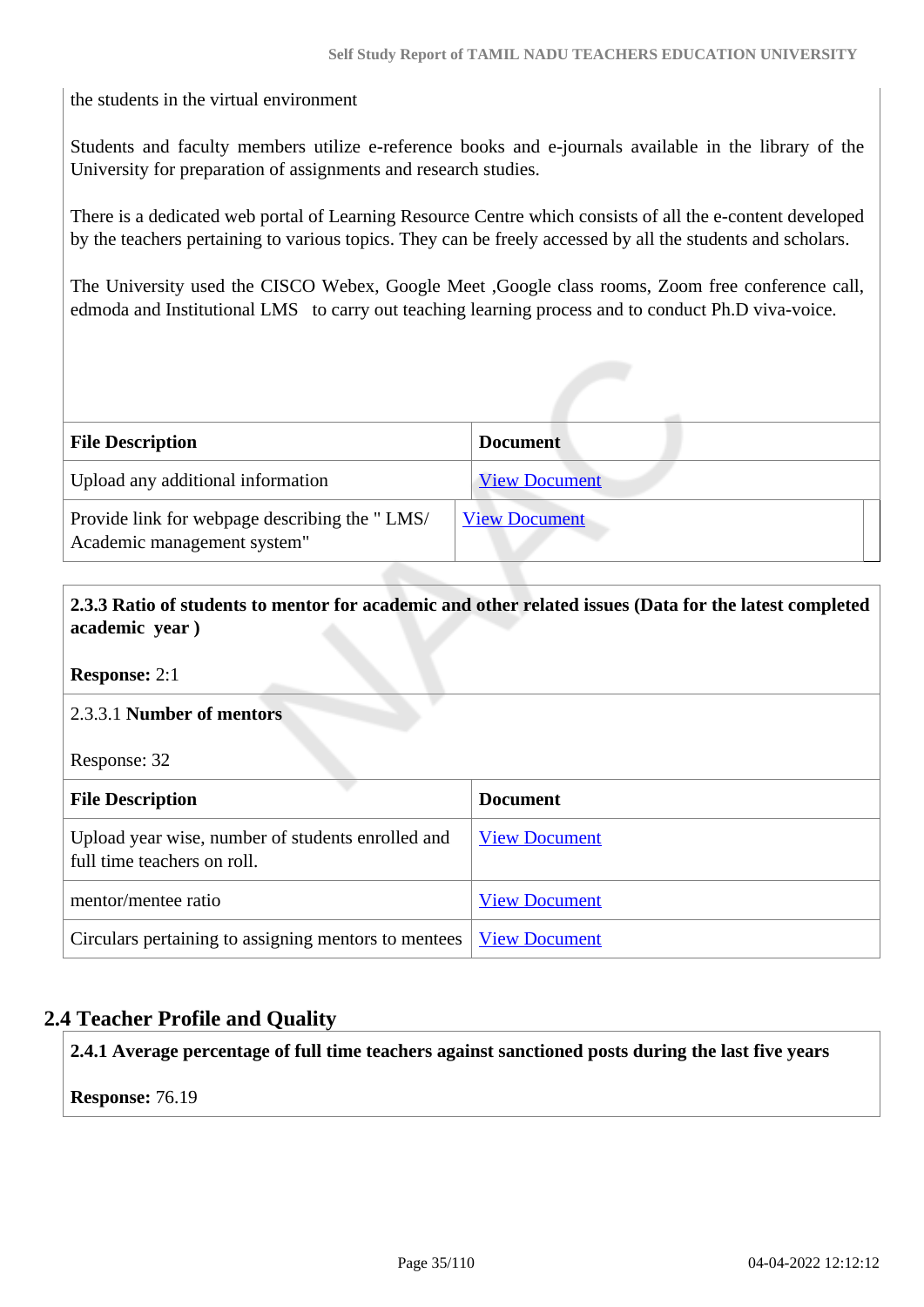| <b>File Description</b>                                          | <b>Document</b>      |
|------------------------------------------------------------------|----------------------|
| Year wise full time teachers and sanctioned posts<br>for 5 years | <b>View Document</b> |
| List of the faculty members authenticated by the<br>Head of HEI  | <b>View Document</b> |
| Any additional information                                       | <b>View Document</b> |

### **2.4.2 Average percentage of full time teachers with Ph.D./D.M/M.Ch./D.N.B Superspeciality/D.Sc./D'Lit. year-wise during the last five years**

**Response:** 82.5

## 2.4.2.1 **Number of full time teachers with** *Ph. D. / D.M. / M.Ch. / D.N.B Superspeciality / D.Sc. / D.Litt.* **year wise during the last five years**

| 2020-21 | 2019-20  | 2018-19        | 2017-18 | 2016-17       |
|---------|----------|----------------|---------|---------------|
| 30      | nο<br>∠٥ | n.<br>$\sim$ 1 | 24      | $\cap$<br>ر ے |

| <b>File Description</b>                                                                                                                    | <b>Document</b>      |
|--------------------------------------------------------------------------------------------------------------------------------------------|----------------------|
| List of number of full time teachers with Ph D/D<br>M/M Ch/D N B Superspeciality/DSc/D Lit and<br>number of full time teachers for 5 years | <b>View Document</b> |
| Any additional information                                                                                                                 | <b>View Document</b> |

### **2.4.3 Average teaching experience of full time teachers in the same institution (Data for the latest completed academic year in number of years)**

**Response:** 7.06

#### 2.4.3.1 **Total experience of full-time teachers**

Response: 226

| <b>File Description</b>                                                           | Document             |
|-----------------------------------------------------------------------------------|----------------------|
| List of Teachers including their PAN, designation,<br>dept and experience details | <b>View Document</b> |
| Any additional information                                                        | <b>View Document</b> |

**2.4.4 Average percentage of full time teachers who received awards, recognition, fellowships at State,**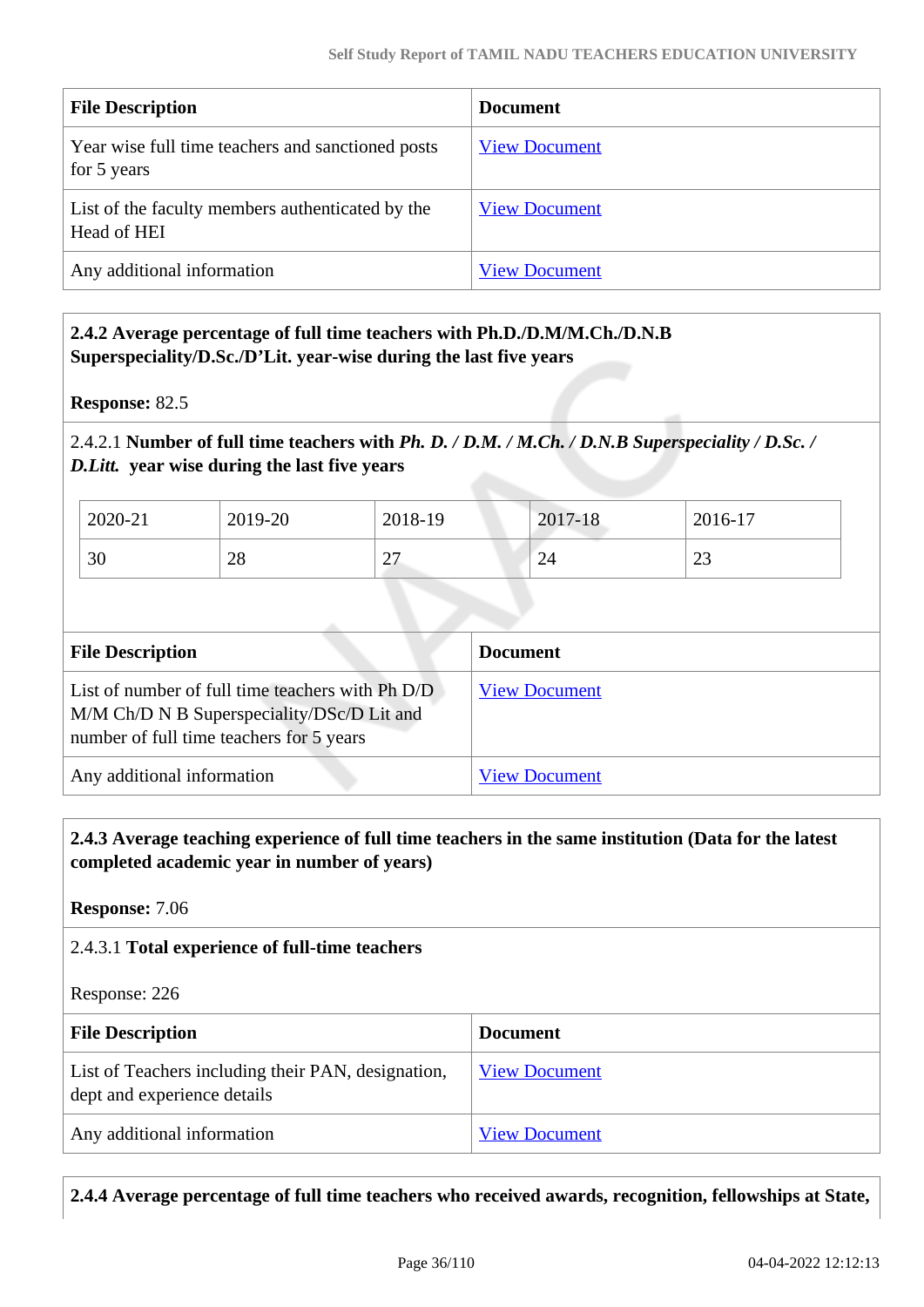#### **National, International level from Government/Govt. recognised bodies during the last five years**

#### **Response:** 100

# 2.4.4.1 **Number of full time teachers receiving awards from state /national /international level from Government/Govt. recognized bodies year wise during the last five years**

| 2020-21       | 2019-20 | 2018-19 | 2017-18 | 2016-17 |
|---------------|---------|---------|---------|---------|
| $\Omega$<br>∼ | ◡       | ∼       |         | ∽       |

| <b>File Description</b>                          | <b>Document</b>      |
|--------------------------------------------------|----------------------|
| Institutional data in prescribed format          | <b>View Document</b> |
| e-copies of award letters (scanned or soft copy) | <b>View Document</b> |
| Any additional information                       | <b>View Document</b> |

# **2.5 Evaluation Process and Reforms**

 **2.5.1 Average number of days from the date of last semester-end/ year- end examination till the declaration of results year-wise during the last five years**

**Response:** 4

2.5.1.1 **Number of days from the date of last semester-end/ year- end examination till the declaration of results year wise during the last five years** 

| 2020-21  | 2019-20 | 2018-19 | 2017-18 | 2016-17 |
|----------|---------|---------|---------|---------|
| <u>ب</u> |         | ິ       | ∼       | υ       |

| <b>File Description</b>                                                            | <b>Document</b>      |
|------------------------------------------------------------------------------------|----------------------|
| List of Programmes and date of last semester and<br>date of declaration of results | <b>View Document</b> |
| Any additional information                                                         | <b>View Document</b> |

# **2.5.2 Average percentage of student complaints/grievances about evaluation against total number appeared in the examinations during the last five years**

**Response:** 0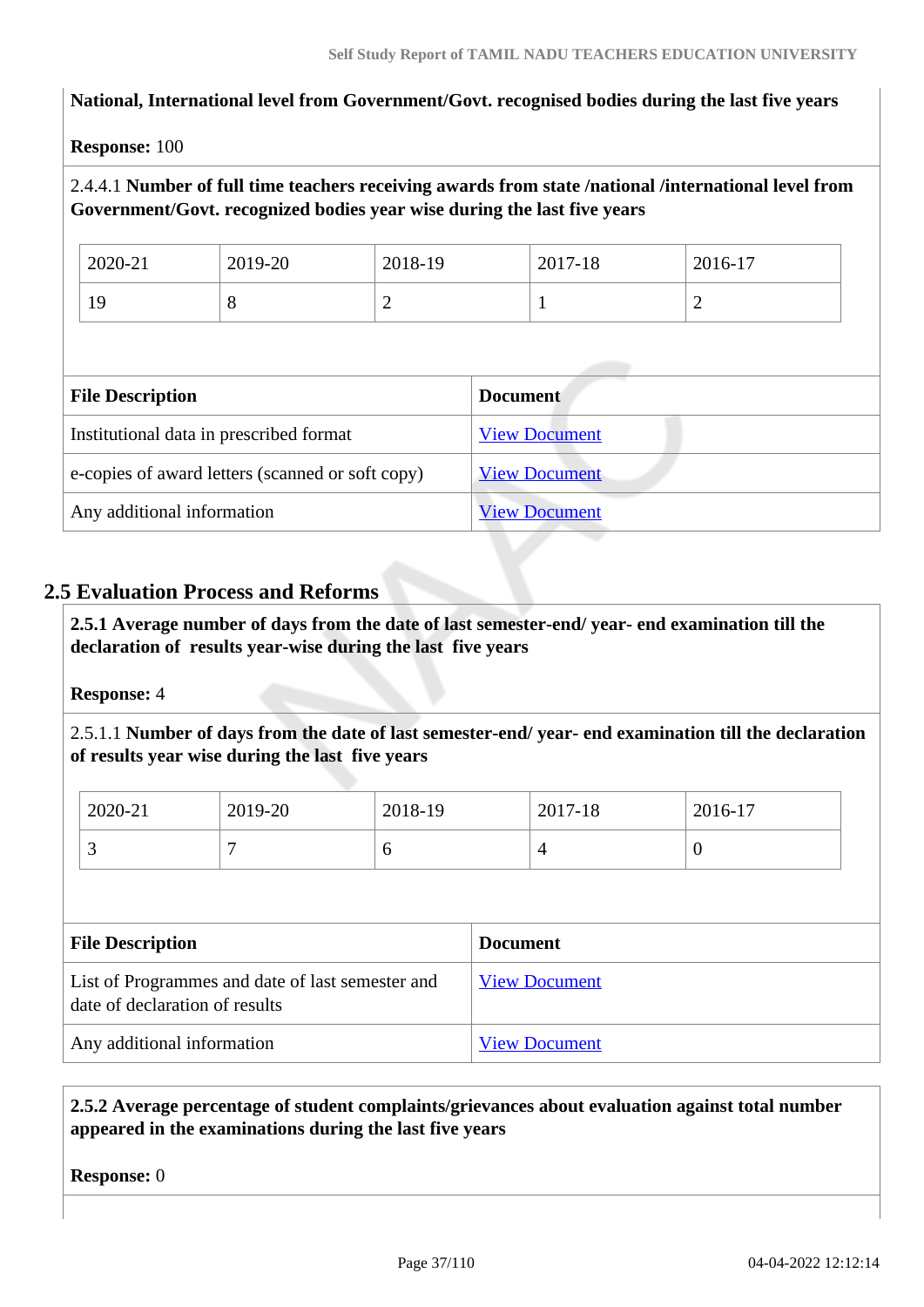| 2020-21                 |  | 2019-20  | 2018-19          |                 | 2017-18  | 2016-17          |
|-------------------------|--|----------|------------------|-----------------|----------|------------------|
| U                       |  | $\theta$ | $\boldsymbol{0}$ |                 | $\theta$ | $\boldsymbol{0}$ |
|                         |  |          |                  |                 |          |                  |
|                         |  |          |                  |                 |          |                  |
| <b>File Description</b> |  |          |                  | <b>Document</b> |          |                  |

#### 2.5.2.1 **Number of complaints/grievances about evaluation year wise during the last five years**

 **2.5.3 IT integration and reforms in the examination procedures and processes (continuous internal assessment and end-semester assessment) have brought in considerable improvement in examination management system of the institution**

#### **Response:**

Tamil Nadu Teachers Education University Examination management system automates the IT integration in pre-conduct, conduct and post-conduct examination processes resulting in speed, reliability, accuracy and efficiency in coduct of examination and evaluation.

From 2020 onwards the examination process of the university is carried out through online.

All administrative works related to conduct of entrance test to the M.Ed/M.Phil/Ph.D programmes are administered through online. The entire examination process of the University is well automated during the past two years. This process of automation makes the examination system more transparent and efficient.

Integration of Information Technology is a steady process which is very well adapted in the office of the Controller of Examinations. All the computers in the University are linked through the LAN and they have been connected by Wi-Fi. Notifications regarding the examinations and the Schedule of the Examinations are displayed in the University Website. Examination fee payment Challan and Hall Tickets are computergenerated. The payment of examination fee has been upgraded through online mode. Mark entry, Grade, Percentage and CGPA Management, preparation of Results and Result analysis are automated. Further, the students can login to the portal of the University website for downloading their hall tickets and also to go through their marks after the publication of the results. During COVID 19 pandemic time, as a maiden attempt, Summative examinations for both Regular and Arrear students were conducted through online and the results were published in a short span of time. As a result, the entire process of examination has been simplified.

1) Online course registrations are mandated to aid management of examinations through EMS

2) Students can view exam Time table and download Hall Ticket through online.

3) Examination attendance sheets are printed with Hall number and precise seat allocation.

4) Results are published through online allowing confidential, easy and instant access.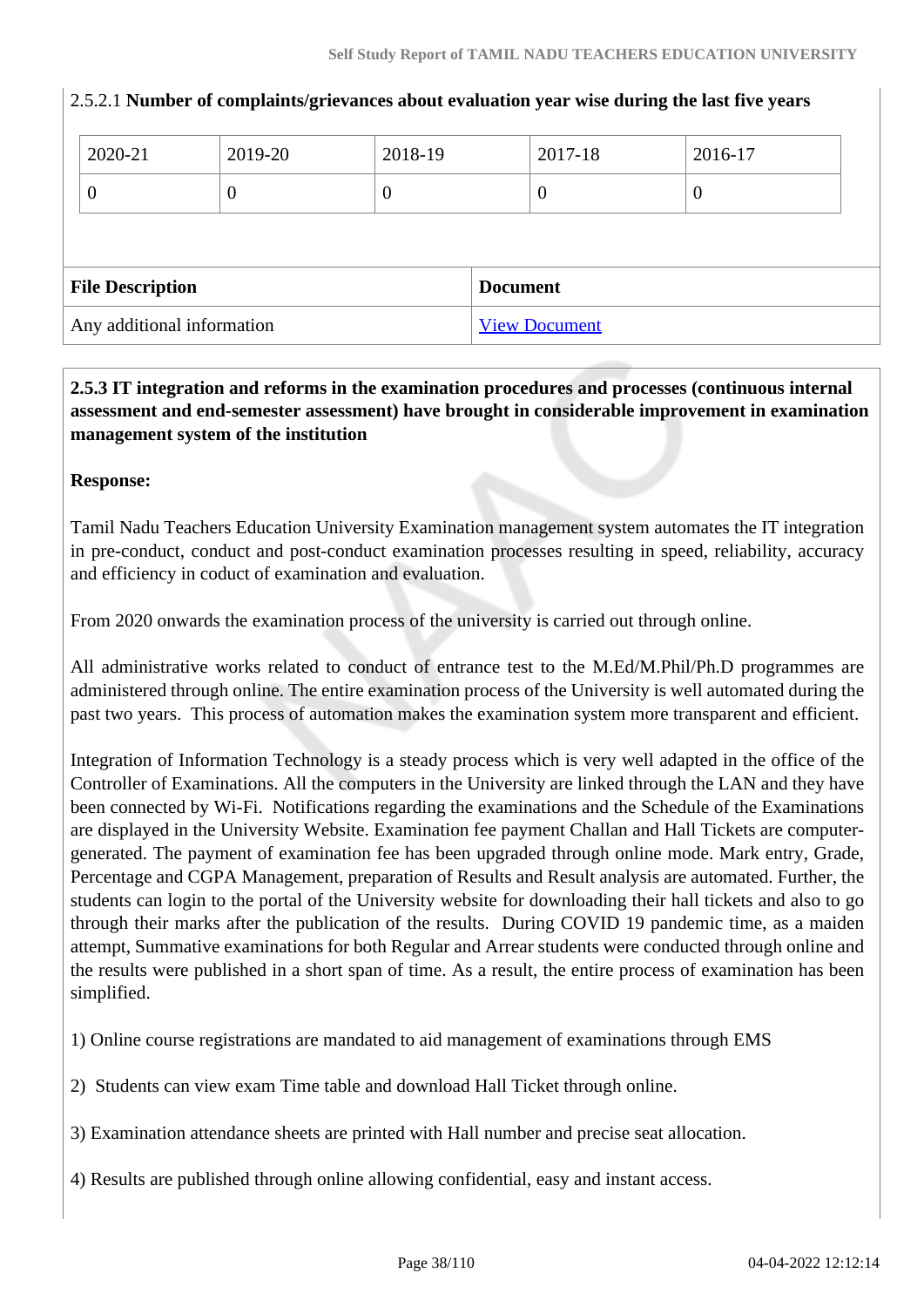5) Examination results are available in the University website.

6) Students can apply for a re-evaluation through online.

7) Squad teams in addition to the invigilators, monitor the distribution of the Question Papers answer booklets and attendance to avoid malpractice in the examinations.

8) Confidentiality: Every teacher gives two sets of Question paper in both the versions to the exam cell and one among them is randomly selected as the final question paper.

9) The Question Paper scrutiny committee scrutinizes for quality.

| <b>File Description</b>                                             | <b>Document</b>      |
|---------------------------------------------------------------------|----------------------|
| Year wise number of applications, students and<br>revaluation cases | <b>View Document</b> |
| Any additional information                                          | <b>View Document</b> |
| Link for additional information                                     | <b>View Document</b> |

#### **2.5.4 Status of automation of Examination division along with approved Examination Manual**

**Response:** 100% automation of entire division & implementation of Examination Management System (EMS)

| <b>File Description</b>                                                                                                            | <b>Document</b>      |
|------------------------------------------------------------------------------------------------------------------------------------|----------------------|
| Current manual of examination automation system<br>and Annual reports of examination including the<br>present status of automation | <b>View Document</b> |
| Current Manual of examination automation system                                                                                    | <b>View Document</b> |
| Any additional information                                                                                                         | <b>View Document</b> |
| Annual reports of examination including the present<br>status of automation                                                        | <b>View Document</b> |

# **2.6 Student Performance and Learning Outcomes**

 **2.6.1 The institution has stated learning outcomes (generic and programme specific)/graduate attributes which are integrated into the assessment process and widely publicized through the website and other documents**

#### **Response:**

The Tamil Nadu Teachers Education University is one of the best Universities in Asia in the field of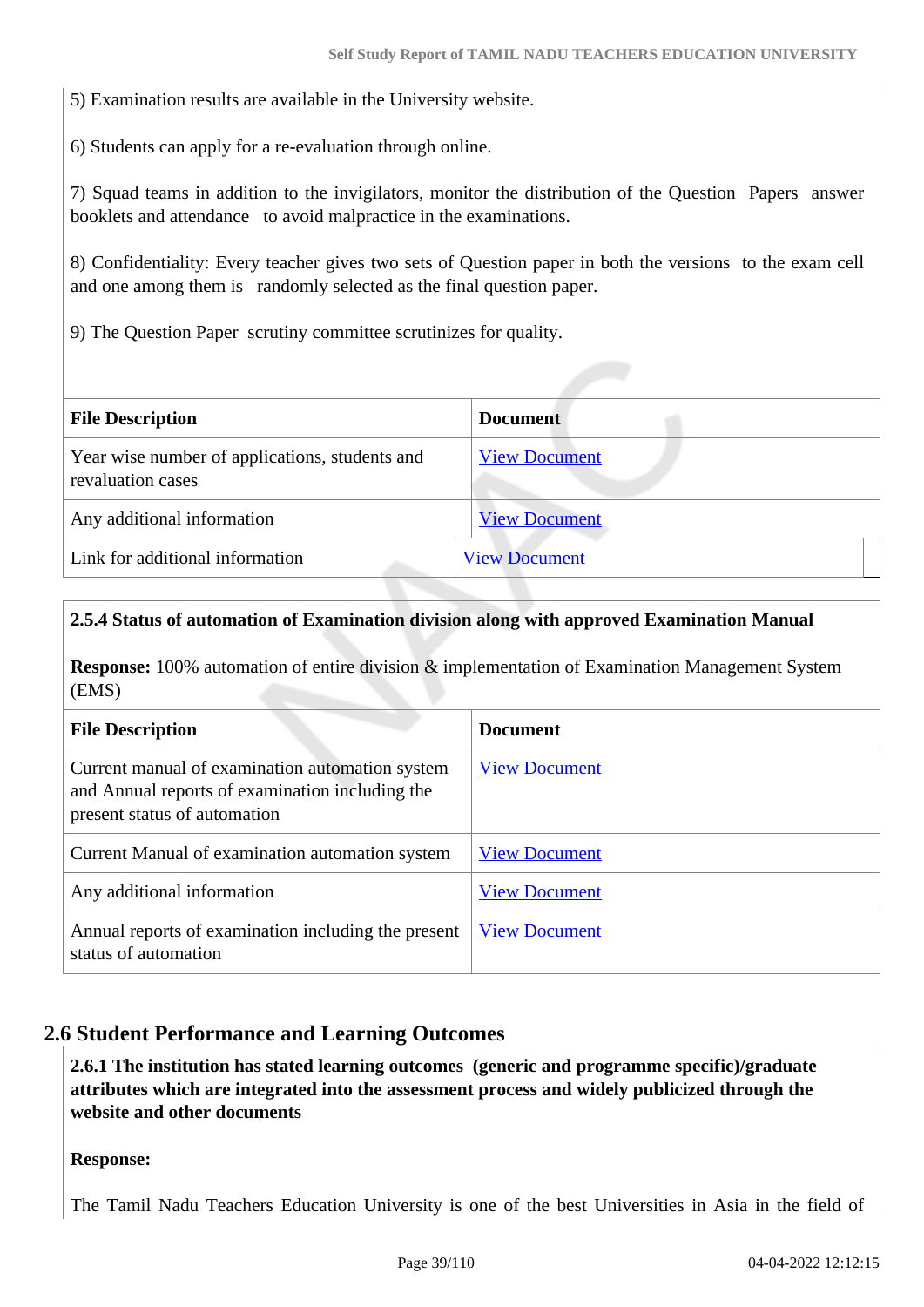education by providing the best educations to the students of all sectors and to serve as a catalyst in shaping luminous future of the nation. The University strives hard to accomplish its Mission "*Learn, Realize and to Teach Others".* So, the programs offered are therefore synchronized with the vision of the University to promote Excellence in Teacher Education and to carryout extensive research and also to produce qualitative research output for the benefit of students, society, nation and mankind at large.

### **Course Outcomes (CO):**

Course Outcomes are narrower statements that describe what students are expected to know and be able to do at the end of each course. These relate to the skills, knowledge, and behavior that students acquire in their study through the course.

#### **Programme Outcomes (PO):**

Programme Outcomes describe what the students are expected to know and be able to do upon the graduation of their programme. These relate to disciplinary knowledge, critical thinking, problem solving and analytical reasoning, research related skills and scientific reasoning, communication skills and digital literacy, team work and leadership quality, multicultural competence with moral and ethical awareness, selfdirected and life-long learning.

# **Programme Specific Outcomes**

The programme specific outcome describe the specific concept of the programme. For M.Ed. Students, they understand the programme specific outcomes like multiculturalism, socialization and social and education equity. They also understand the historical, political and economy aspect of education and learn to apply various research methods and academic writing for educational research. They comprehend ICT for research and innovative teaching methods and understand about various philosophies in education.

# **Attainment of Course Outcome ,Programme Specific Outcome and Programme Outcome**

Tamil Nadu Teachers Education University adopts Benjamin Bloom's Taxonomy in bringing the desired course outcome, at the end of each course being offered to students of various disciplines.

#### **Assessment of Outcomes**

The different internal assessment modes are

- 1.Short answer tests.
- 2.Long answer tests.
- 3.Short duration objective type tests.
- 4.Group discussion is done once in a month to assess originality and creativity of the students.
- 5.Seminar is conducted to assess innovative and communicative ability of the students.
- 6.Assignment is given to assess the conceptual clarity of the students.

By application of these, each student is evaluated, how far he/she remembers, understands, applies, analysis and creates based on the learning. Thus the programme outcomes and course outcomes are integrated into assessment process by conducting two Continuous Internal Assessment (CIA) Tests and theory course. The term-end external examination for all semesters shall be conducted by the University at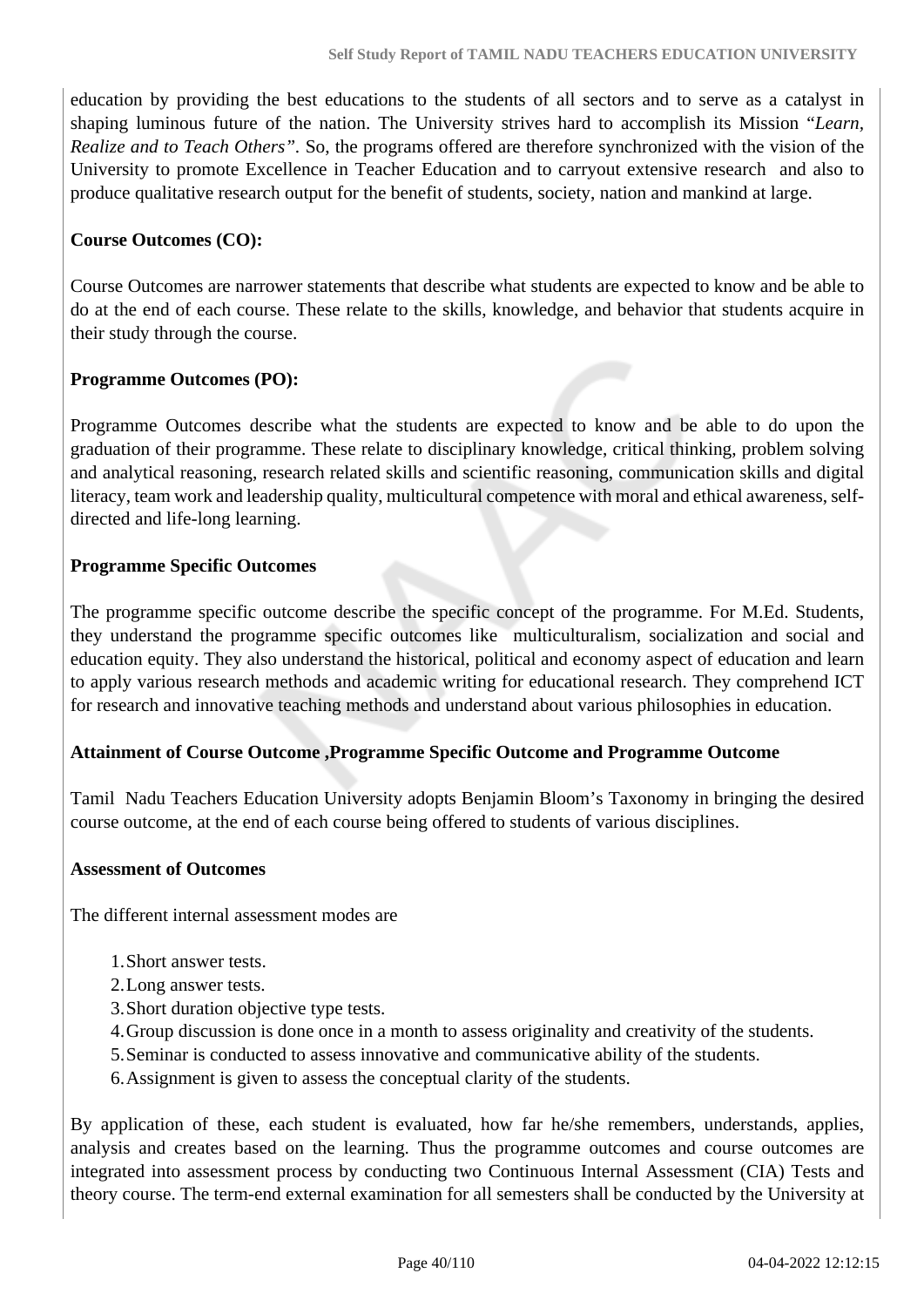the end of each semester. The theory examination for each course shall be conducted for 70 marks.

| <b>File Description</b>                                 | Document             |
|---------------------------------------------------------|----------------------|
| Upload COs for all courses (exemplars from<br>Glossary) | <b>View Document</b> |
| Upload any additional information                       | <b>View Document</b> |
| Paste link for Additional Information                   | <b>View Document</b> |

# **2.6.2 Attainment of Programme outcomes, Programme specific outcomes and course outcomes are evaluated by the institution**

#### **Response:**

Assessment is one or more processes carried out by the institution that identify, collect and prepare data to evaluate the achievement of Course Outcomes and programme Outcomes. Course Outcome is evaluated based on the performance of students in the Continuous Internal Assessments and in Semester Examination of a course.

PO attainment is calculated using direct method that is by conducting semester examination.

In order to evaluate attainment of COs, different assessment tools (semester end examination, model semester tests) are defined and developed.

#### **Examination**

#### **Theory Course :**

The term-end external examination for all semesters shall be conducted by the University at the end of each semester. The theory examination for each course shall be conducted for 70 marks.

#### **Internal Assessment for Theory Courses:**

The award of continuous evaluation (i.e. internal assessment) marks in each semester for theory course shall be distributed as follows:

| <b>Sl. No.</b> | <b>Components</b>                    | <b>Marks</b> |
|----------------|--------------------------------------|--------------|
| 1.             | Class Tests (minimum of two)         | 05           |
| 2.             | Internal Assignment (minimum of two) | 10           |
| $\beta$ .      | Seminar                              | 10           |
| И.             | Attendance**                         | 05           |
| <b>TOTAL</b>   |                                      | 30           |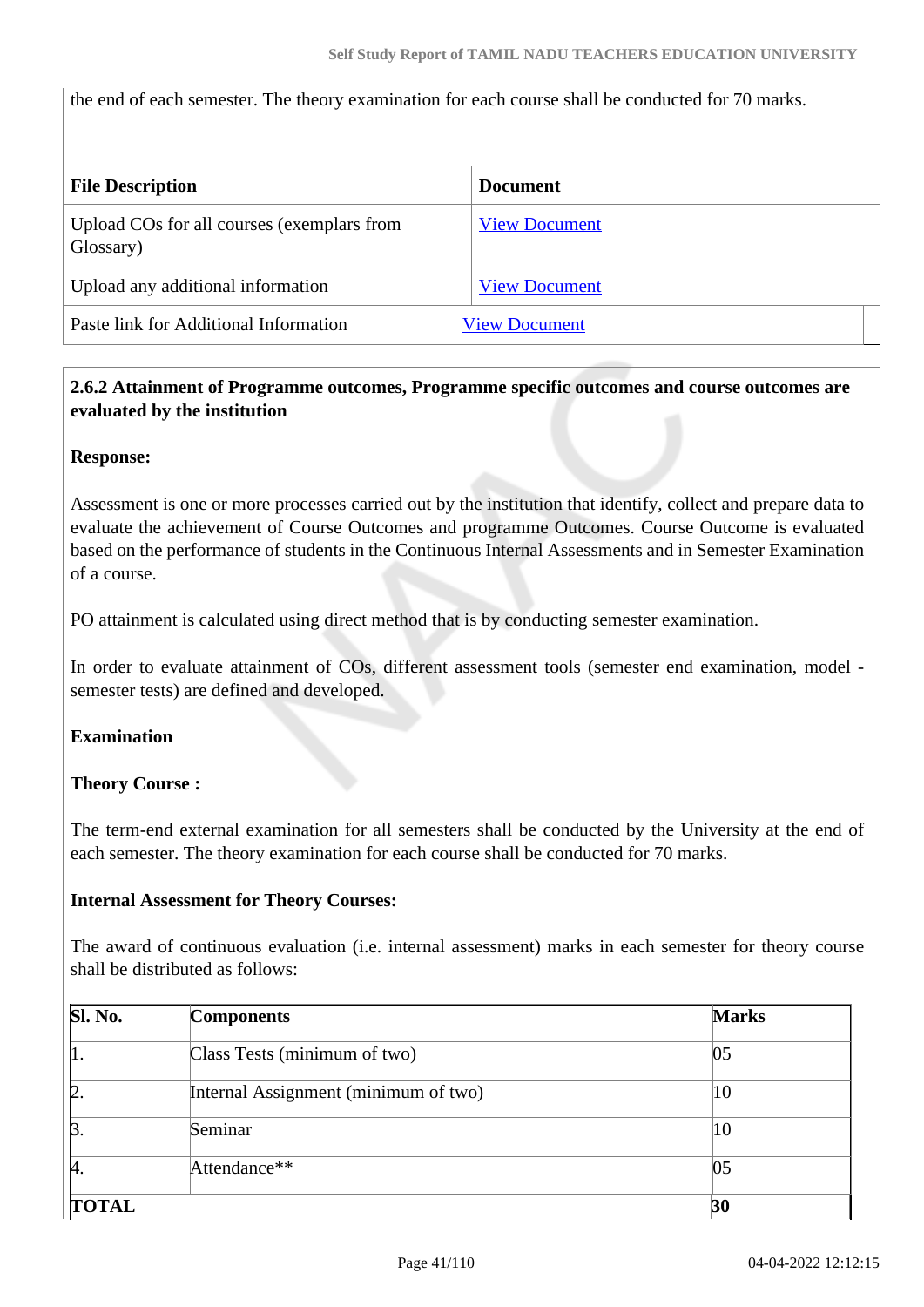The University has developed a few additional tools to assess the attainment of intended outcomes of course/ programme such as:

- Mapping of question papers for each course
- Examination results

#### **Passing Minimum for Theory /Practicum/Dissertation**

A candidate who secures not less than 50% of total marks prescribed for the course, with a minimum of 50% of the marks prescribed for the internal as well as external examination, shall be declared to have passed in (theory/practicum/ dissertation) examination. For the last semester, M.Ed., and M.Phil., students have achieved 100% results in their semester examination.

The programme outcomes are assessed with the help of course outcomes of the relevant course through direct and indirect methods as are provided through direct examinations. University conducts examination and based on the result published by the University, the course outcomes are measured and the course attainment level is also measured. The results are given as first-class with distinction, first class, second class and third class based on the results of attainment.

Attainment of programme outcomes, programme specific outcomes and course outcomes are evaluated by analyzing the question papers of the semester examinations and answer papers of the students have learnt well. To what extent the question papers have tested the knowledge and understanding, applications and creativity are checked with the question papers, syllabus and with the marks obtained by the students. Diagrams also are given to show the attainment of the students.

Remedial teaching is done in the evening time for the weak students by the teachers to make them pass in the semester examination.

| <b>File Description</b>               | <b>Document</b>      |  |  |
|---------------------------------------|----------------------|--|--|
| Upload any additional information     | <b>View Document</b> |  |  |
| Paste link for Additional Information | <b>View Document</b> |  |  |

#### **2.6.3 Pass Percentage of students(Data for the latest completed academic year)**

#### **Response:** 100

2.6.3.1 Total number of final year students who passed the examination conducted by Institution.

#### Response: 8

2.6.3.2 **Total number of final year students who appeared for the examination conducted by the Institution.**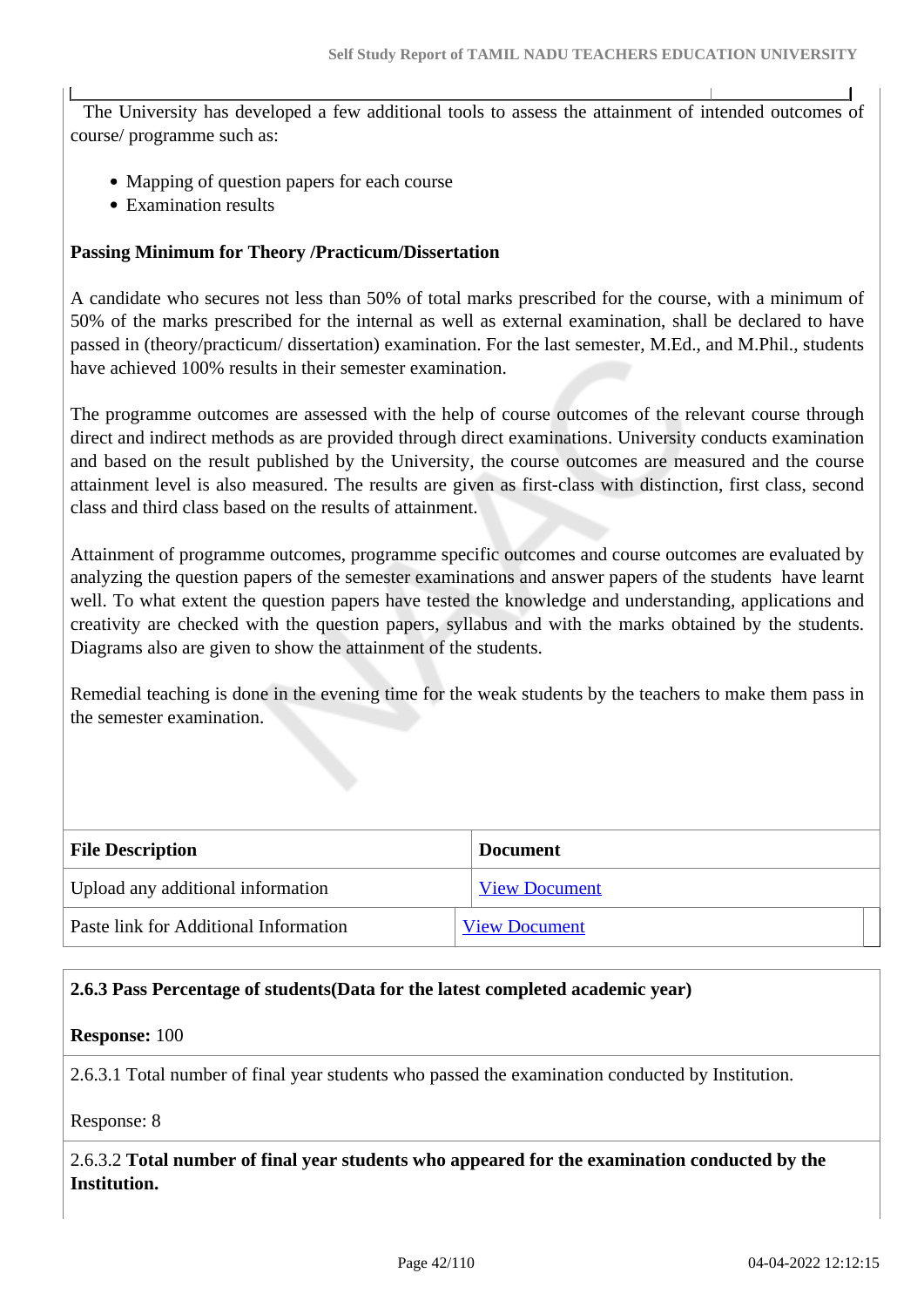| Response: 8 |  |  |
|-------------|--|--|
|-------------|--|--|

 $\begin{array}{c} \hline \end{array}$ 

| <b>File Description</b>                                                                               | <b>Document</b>      |  |  |
|-------------------------------------------------------------------------------------------------------|----------------------|--|--|
| Upload list of Programmes and number of students<br>passed and appeared in the final year examination | <b>View Document</b> |  |  |
| Upload any additional information                                                                     | <b>View Document</b> |  |  |
| Paste link for the annual report                                                                      | <b>View Document</b> |  |  |
| Link fo any additional information                                                                    | <b>View Document</b> |  |  |

# **2.7 Student Satisfaction Survey**

| 2.7.1 Online student satisfaction survey regarding teaching learning process |                      |  |
|------------------------------------------------------------------------------|----------------------|--|
| <b>Response: 3.96</b>                                                        |                      |  |
| <b>File Description</b>                                                      | <b>Document</b>      |  |
| Upload database of all currently enrolled students                           | <b>View Document</b> |  |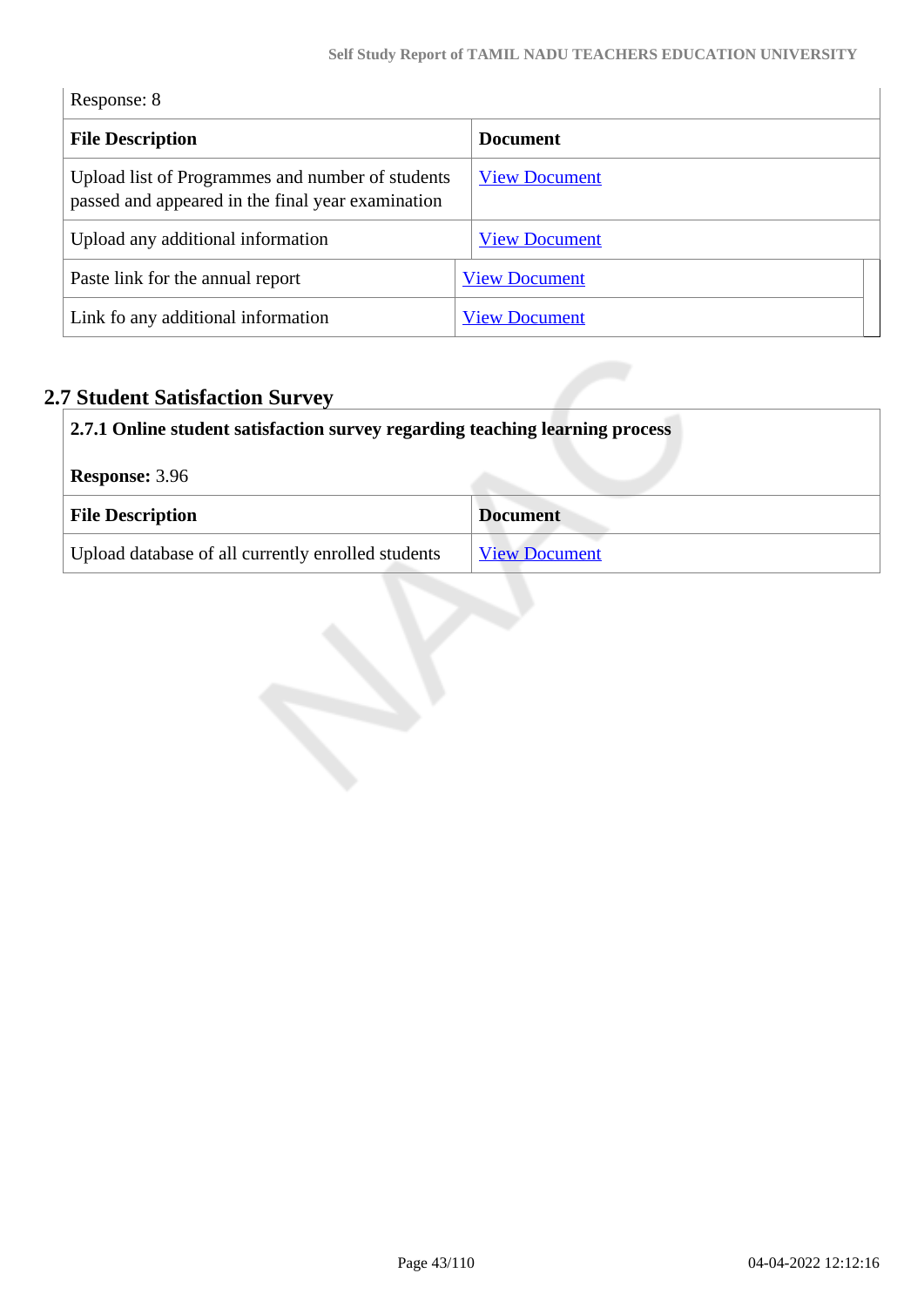# **Criterion 3 - Research, Innovations and Extension**

# **3.1 Promotion of Research and Facilities**

 **3.1.1 The institution's Research facilities are frequently updated and there is a well defined policy for promotion of research which is uploaded on the institutional website and implemented**

# **Response:**

Faculties of TNTEU are actively involved in research. The research facilities are continually updated with infrastructure and with the software through the fund given by the University. Students research is mandatory for the M.Ed. Students, M.Phil., and Ph.D. scholars. M.Ed. students have to submit a dissertation at the end of their programme. Doing research is a partial fulfillment of the M.Phil., and Ph.D. degree programmes for the scholars by following the rules and regulations of research centre. The Tamil Nadu Teachers Education University has a proper research promotion policy to encourage the faculty to proceed quality research.

The University has a rightly designed research portal which allows the students to apply for the common entrance examinations, registrations, supervisor allocation, proposal presentation, doctoral committee. Meeting, course work, progress report submission, synopsis and thesis submission and evaluation to ensure transparency.

The library of Tamil Nadu Teachers Education University (TNTEU), is equipped with 274 national and international research journals for facilitating the research thrust and knowledge among the budding research scholars. The research center of TNTEU is equipped with the data analyzing softwares such as STATISTICAL PACKAGE FOR SOCIAL SCIENCE (SPSS 28.0) and AMOS. The M.Ed., M.Phil., and Ph.D. scholars are provided with computers by the University to do research comfortably. The University research fellowship(URF) is being given by the institution for the research scholars who have registered under regular mode since 2014. The whole campus is equipped with Wi-Fi facility. The University has signed MoU with InflibNet and Sodhganga which helps the research scholars to update their knowledge in the field of research. Eleven research scholars who are working as Assistant professors in the departments of TNTEU were supported by the University to complete their doctoral degrees.

| <b>File Description</b>                                                                                             | <b>Document</b>      |
|---------------------------------------------------------------------------------------------------------------------|----------------------|
| Minutes of the Governing Council/ Syndicate/Board<br>of Management related to research promotion policy<br>adoption | <b>View Document</b> |
| Any additional information                                                                                          | <b>View Document</b> |
| URL of Policy document on promotion of<br>research uploaded on website                                              | <b>View Document</b> |

**3.1.2 The institution provides seed money to its teachers for research (average per year, INR in**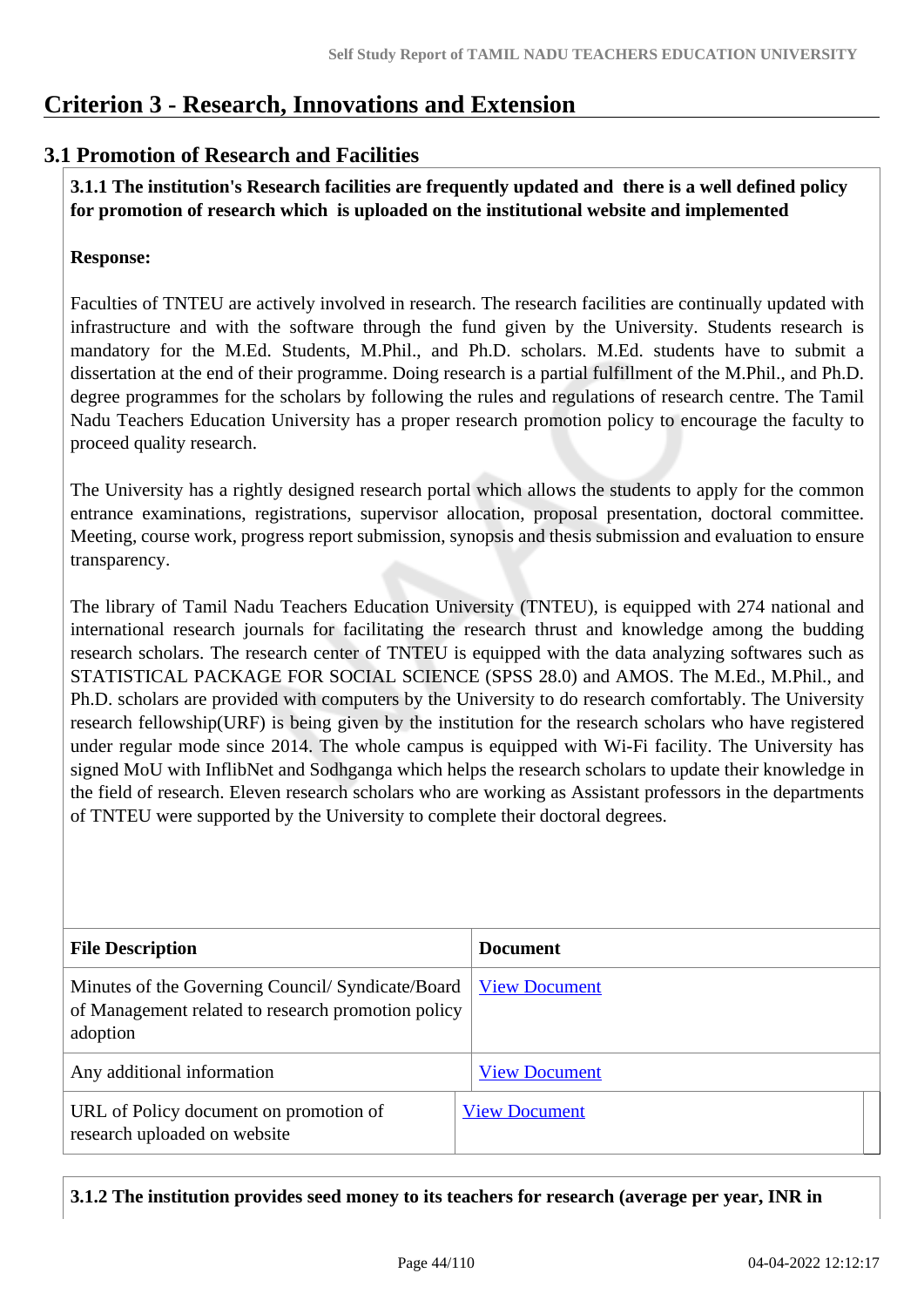# **Lakhs)**

**Response:** 48.01

# 3.1.2.1 **The amount of seed money provided by institution to its faculty year-wise during the last five years (INR in lakhs).**

| 2020-21 | 2019-20 | 2018-19 | 2017-18 | 2016-17    |
|---------|---------|---------|---------|------------|
| 44.57   | 32.94   | 68.19   | 22.80   | 1.56<br>71 |

| <b>File Description</b>                                                                                           | <b>Document</b>      |
|-------------------------------------------------------------------------------------------------------------------|----------------------|
| Minutes of the relevant bodies of the University                                                                  | <b>View Document</b> |
| Institutional data in prescribed format                                                                           | <b>View Document</b> |
| Budget and expenditure statements signed by the<br>Finance Officer indicating seed money provided and<br>utilized | <b>View Document</b> |
| Any additional information                                                                                        | <b>View Document</b> |

# **3.1.3 Percentage of teachers receiving national / international fellowship / financial support by various agencies for advanced studies / research during the last five years.**

**Response:** 18.75

3.1.3.1 **The number of teachers who received national / international fellowship / financial support by various agencies for advanced studies / research year-wise during the last five years.**

| 2020-21                                       | 2019-20 | 2018-19 |                      | 2017-18              | 2016-17 |
|-----------------------------------------------|---------|---------|----------------------|----------------------|---------|
| 6                                             | 5       | 5       |                      | 7                    |         |
|                                               |         |         |                      |                      |         |
| <b>File Description</b>                       |         |         | <b>Document</b>      |                      |         |
| Institutional data in prescribed format       |         |         | <b>View Document</b> |                      |         |
| e-copies of the award letters of the teachers |         |         |                      | <b>View Document</b> |         |

# **3.1.4 Number of JRFs, SRFs, Post Doctoral Fellows, Research Associates and other research fellows enrolled in the institution during the last five years.**

**Response:** 3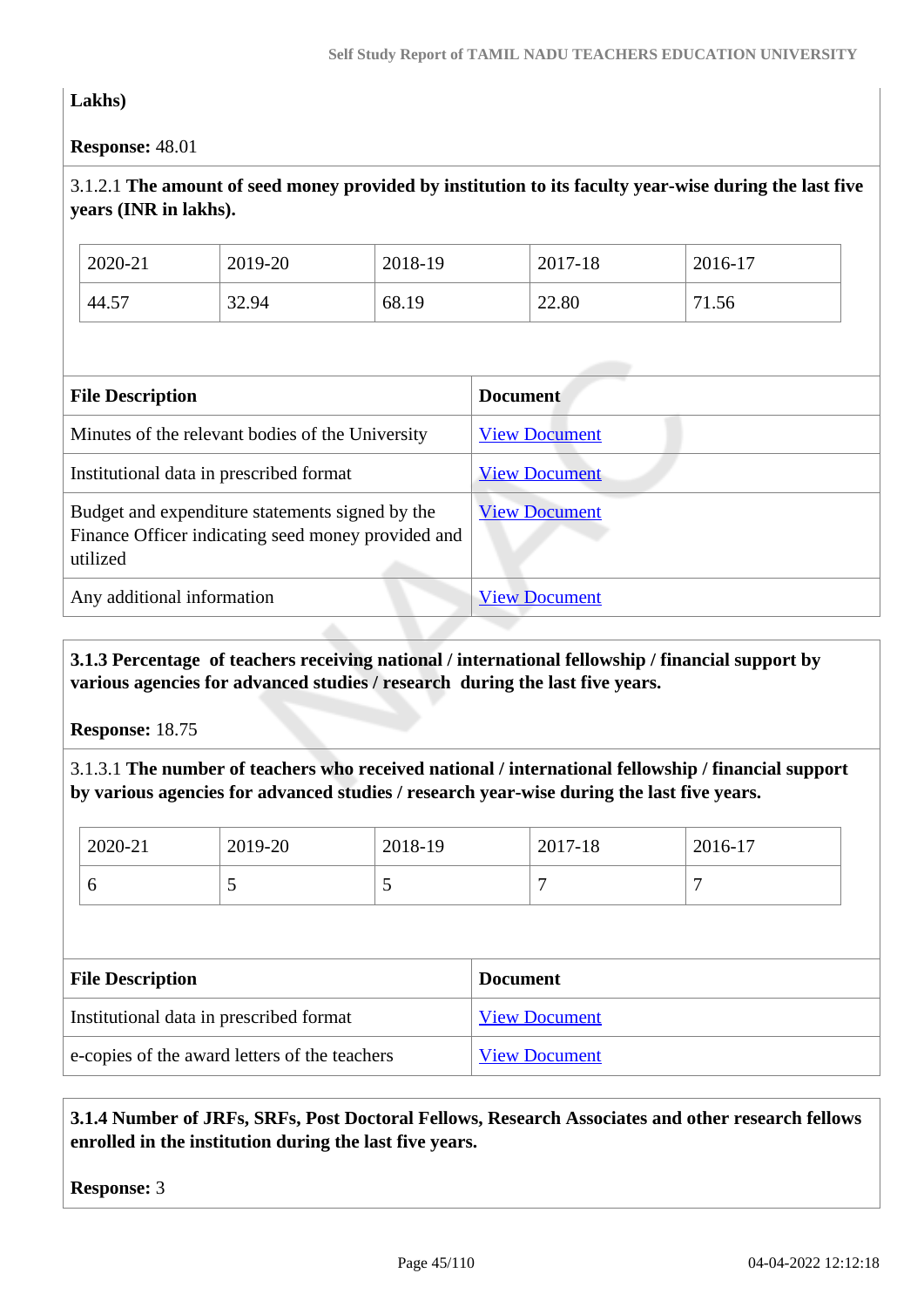|                                         | fellows enrolled in the institution year-wise during the last five years. |                      |                 |                  |  |
|-----------------------------------------|---------------------------------------------------------------------------|----------------------|-----------------|------------------|--|
| 2020-21                                 | 2019-20                                                                   | 2018-19              | 2017-18         | 2016-17          |  |
|                                         | $\theta$                                                                  |                      | 1               | $\boldsymbol{0}$ |  |
|                                         |                                                                           |                      |                 |                  |  |
| <b>File Description</b>                 |                                                                           |                      | <b>Document</b> |                  |  |
| Institutional data in prescribed format |                                                                           | <b>View Document</b> |                 |                  |  |
| Any additional information              |                                                                           | <b>View Document</b> |                 |                  |  |

3.1.4.1 **The Number of JRFs, SRFs, Post Doctoral Fellows, Research Associates and other research**

| <b>1. Central Instrumentation Centre</b><br><b>2. Animal House/Green House</b><br>3. Museum                                                                                              |                      |  |
|------------------------------------------------------------------------------------------------------------------------------------------------------------------------------------------|----------------------|--|
| 4. Media laboratory/Studios<br>5. Business Lab<br><b>6. Research/Statistical Databases</b><br>7. Mootcourt<br>8. Theatre<br>9. Art Gallery<br>10. Any other facility to support research |                      |  |
|                                                                                                                                                                                          |                      |  |
| <b>Response:</b> A. 4 or more of the above<br><b>File Description</b>                                                                                                                    | <b>Document</b>      |  |
| Upload the list of facilities provided by the<br>university and their year of establishment                                                                                              | <b>View Document</b> |  |

# **3.1.6 Percentage of departments with UGC-SAP, CAS, DST-FIST, DBT, ICSSR and other recognitions by national and international agencies (Data for the latest completed academic year)**

**Response:** 100

3.1.6.1 **The Number of departments with UGC-SAP, CAS, DST-FIST , DBT, ICSSR and other similar recognitions by national and international agencies.**

Response: 1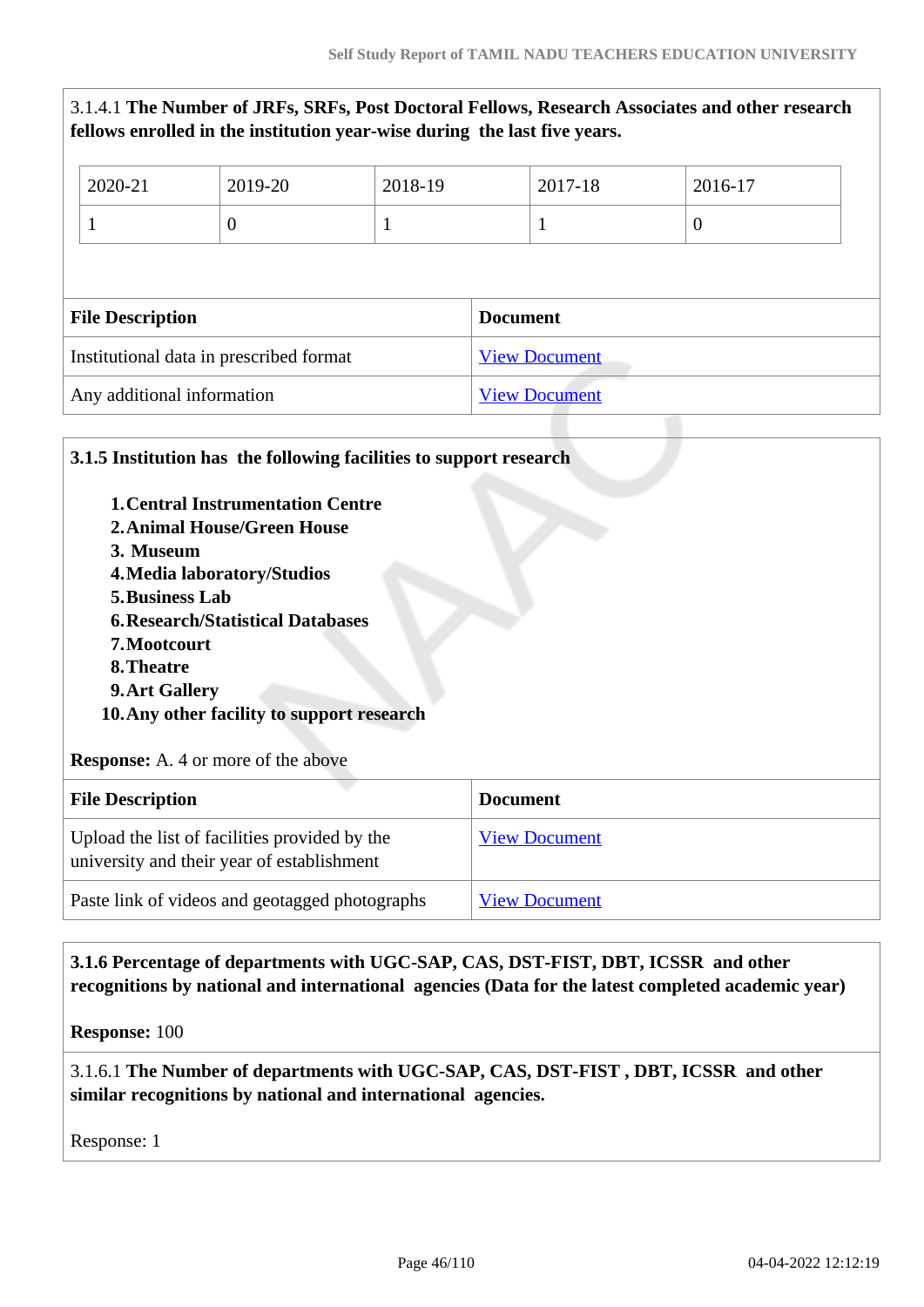| <b>File Description</b>                             | <b>Document</b>      |
|-----------------------------------------------------|----------------------|
| Institutional data in prescribed format             | <b>View Document</b> |
| e-version of departmental recognition award letters | <b>View Document</b> |

# **3.2 Resource Mobilization for Research**

 **3.2.1 Extramural funding for Research (Grants sponsored by the non-government sources such as industry, corporate houses, international bodies for research projects) endowments, Chairs in the University during the last five years (INR in Lakhs).**

**Response:** 26.03

3.2.1.1 **Total Grants for research projects sponsored by the non-government sources such as industry, corporate houses, international bodies, endowments, Chairs in the institution year-wise during the last five years (INR in Lakhs).**

| 2020-21 | 2019-20 | 2018-19 | 2017-18 | 2016-17 |
|---------|---------|---------|---------|---------|
| 9.9     | 3.03    | 2.96    | 3.05    | 7.094   |

| <b>File Description</b>                                                                  | <b>Document</b>      |
|------------------------------------------------------------------------------------------|----------------------|
| Institutional data in prescribed format                                                  | <b>View Document</b> |
| e-copies of the grant award letters for research<br>projects sponsored by non-government | <b>View Document</b> |

 **3.2.2 Grants for research projects sponsored by the government agencies during the last five years (INR in Lakhs).**

**Response:** 575.6

3.2.2.1 **Total Grants for research projects sponsored by the government agencies year-wise during the last five years (INR in Lakhs).**

| 2020-21 | 2019-20 | 2018-19 | 2017-18 | 2016-17 |
|---------|---------|---------|---------|---------|
| 10.2    | '.5525  | 540.85  | ┍       | v       |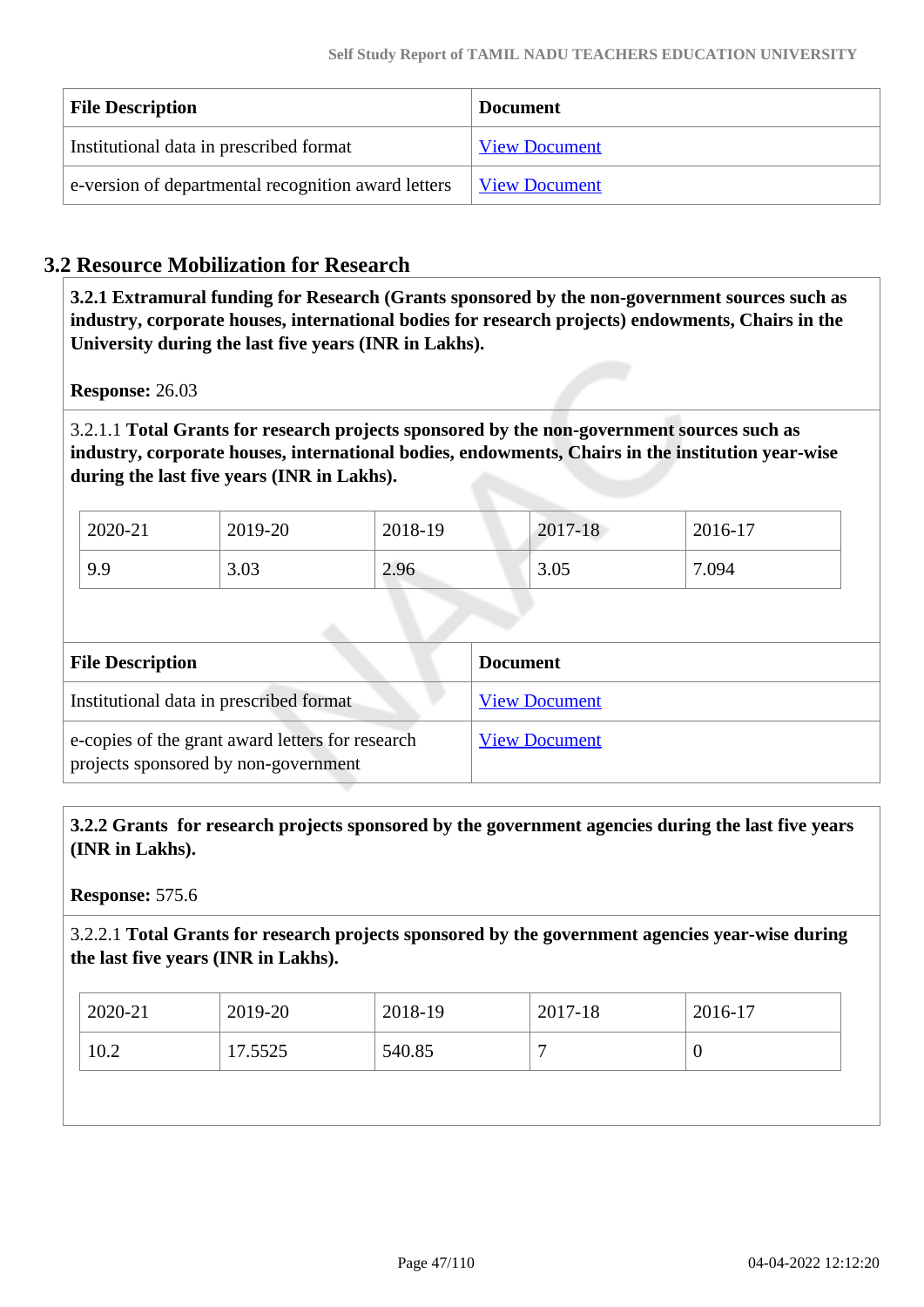| <b>File Description</b>                                                              | <b>Document</b>      |
|--------------------------------------------------------------------------------------|----------------------|
| Institutional data in prescribed format                                              | <b>View Document</b> |
| e-copies of the grant award letters for research<br>projects sponsored by government | <b>View Document</b> |

 **3.2.3 Number of research projects per teacher funded by government and non-government agencies during the last five years**

**Response:** 7.66

3.2.3.1 **Number of research projects funded by government and non-government agencies during the last five years.**

Response: 49

3.2.3.2 **Number of full time teachers worked in the institution year-wise during the last five years..**

Response: 32

| <b>File Description</b>                   | <b>Document</b>      |
|-------------------------------------------|----------------------|
| Supporting document from Funding Agency   | <b>View Document</b> |
| Institutional data in prescribed format   | <b>View Document</b> |
| Paste Link for the funding agency website | <b>View Document</b> |

# **3.3 Innovation Ecosystem**

 **3.3.1 Institution has created an eco system for innovations including Incubation centre and other initiatives for creation and transfer of knowledge.**

#### **Response:**

Tamil Nadu Teachers Education University has created e-content packages for carrying out the research work in the field of education. This helps the young minds to create new learning packages. The research helps the scholars to do innovative research. The researcher adopts his e-content to the school students in teaching learning process. In this way the knowledge of the research scholar will transfer to the students to have better understanding. This centre helps the Scholars and the faculties to have a new idea in the field of Educational research and Educational technology. The adoption of Technology in the field of Educational research will make the slow learners to perform better in their academic stream. The Students who have completed PG and Research programmes of this university have established their own E-content which help the successor of the same field.

Innovation and Incubation Centre enables the minds to initiate and develop innovative ideas, empowering students and faculties to take up the opportunity to establish the institutional links to create new ideas. The Innovation and Incubation Centre nurtures the start-ups, technology-based research, link between academic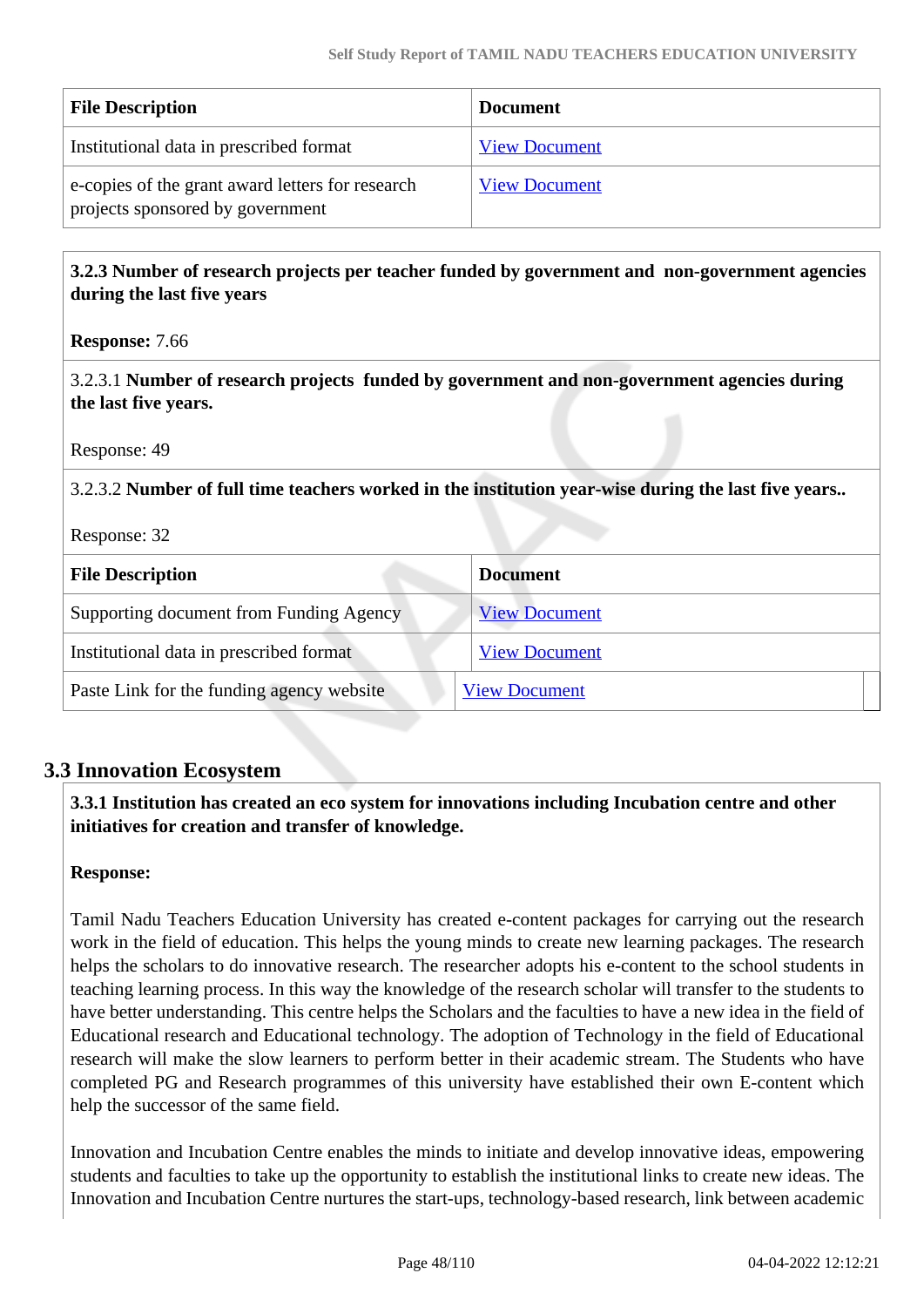and institutional partners to overcome the unemployment issues, promote research, assist and monitor research activities to motivate the faculties and scholars to publish quality papers and to increase the entrepreneurial skills of the students, develop better Cognitive Ability among Students, promote UG/PG students to explore the opportunities created by these incubates/start-ups.

Incubation Centre drives scientific advances to help to develop new approaches, applications and products. Expertise is available in the areas of Educational Technology and Educational Research in the University. This centre emphasizes Yoga, Cultural and Sports to the Students of the University as well as to the faculties.

The University has a Research Forum to facilitate the research scholars to have a healthy research ecosystem to develop their research abilities. The programmes were often organized by the forum to the research scholars to have an in-depth knowledge in the field of educational research. The research scholars have a healthy environment and ecosystem to carry out their research especially in the current trends of educational research. The forum also helps the scholars to identify the research area to work on it.

The faculties of Tamil Nadu Teachers Education University have created an Innovative teaching strategy in the field of research especially in the field of educational research. The technology-based teaching is much predominant nowadays. The University faculties also use the technology in their teaching. Students also are encouraged by the faculties to use technology when they take seminar. Thus, the Centre for Entrepreneurship Development & Incubation (CED &I) promotes innovative ideas of research to students. The faculties usually prepare Power point for their regular teaching. The materials prepared by the faculties are distributed to the students in regular intervals of time.

| <b>File Description</b>               | <b>Document</b>      |
|---------------------------------------|----------------------|
| Upload any additional information     | <b>View Document</b> |
| Paste link for additional information | <b>View Document</b> |

 **3.3.2 Number of workshops/seminars conducted on Research methodology, Intellectual Property Rights (IPR),entrepreneurship, skill development during the last five years.**

**Response:** 142

3.3.2.1 **Total number of workshops/seminars conducted on Research methodology, Intellectual Property Rights (IPR),entrepreneurship, skill development year-wise during the last five years.**

| 2019-20<br>2020-21 | 2018-19 | 2017-18 | 2016-17 |
|--------------------|---------|---------|---------|
| 91<br>45           |         | ت       |         |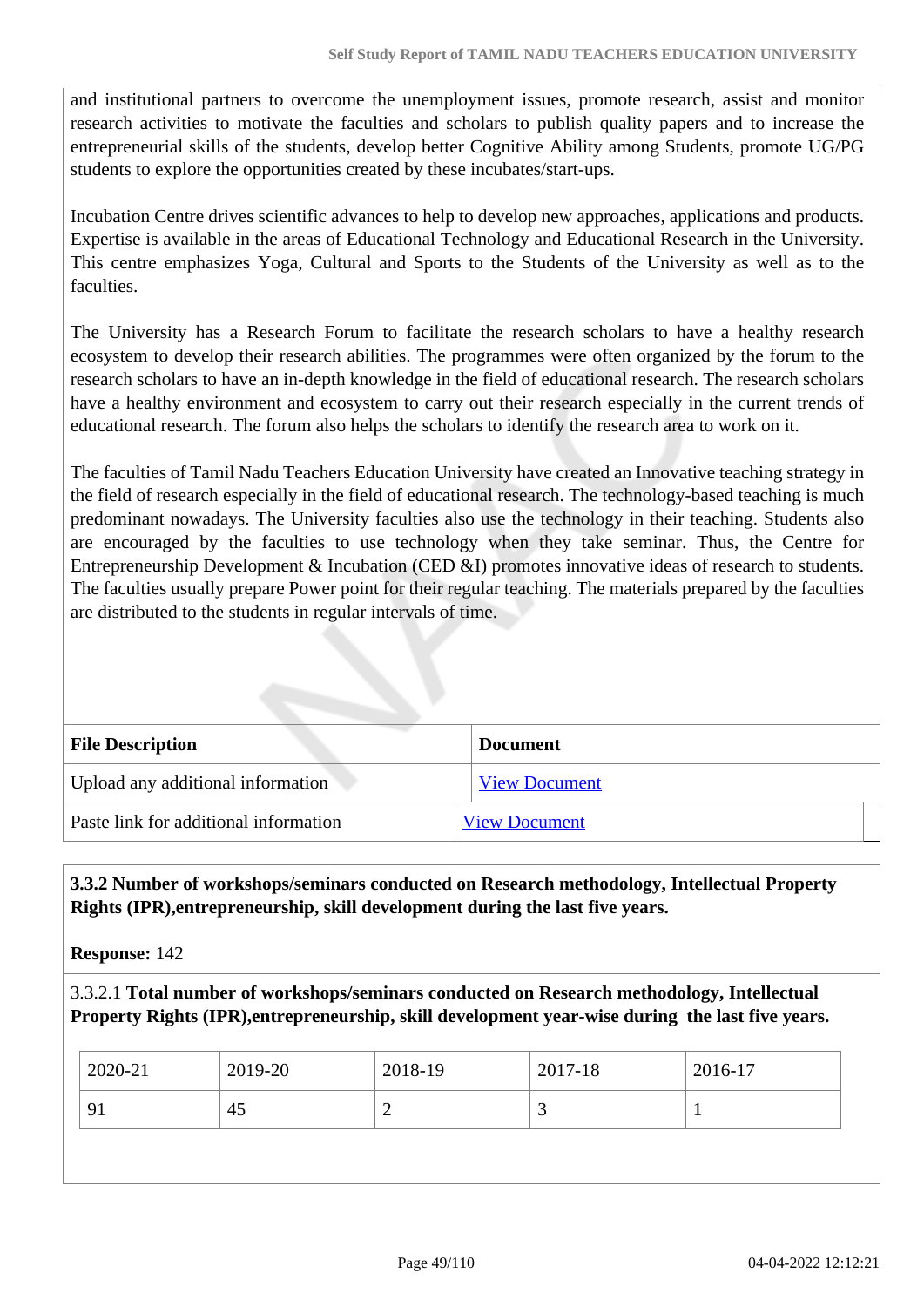| <b>File Description</b>                 | <b>Document</b>      |
|-----------------------------------------|----------------------|
| Report of the event                     | <b>View Document</b> |
| Report of the event                     | <b>View Document</b> |
| Institutional data in prescribed format | <b>View Document</b> |
| Any additional information              | <b>View Document</b> |

 **3.3.3 Number of awards / recognitions received for research/innovations by the institution / teachers / research scholars / students during the last five years.**

#### **Response:** 50

3.3.3.1 **Total number of awards / recognitions received for** *research /* **innovations won by institution / teachers / research scholars / students year-wise during the last five years.**

| 2020-21 | 2019-20               | 2018-19 | $2017 - 18$ | 2016-17 |
|---------|-----------------------|---------|-------------|---------|
| 26      | 1 ^<br>$\overline{1}$ | ◡       | ັ           | ~       |

| <b>File Description</b>                 | <b>Document</b>      |
|-----------------------------------------|----------------------|
| Institutional data in prescribed format | <b>View Document</b> |
| e-copies of award letters               | <b>View Document</b> |
| Any additional information              | <b>View Document</b> |

#### **3.4 Research Publications and Awards**

 **3.4.1 The Institution ensures implementation of its stated Code of Ethics for research through the following: 1. Inclusion of research ethics in the research methodology course work 2. Presence of Ethics committee 3. Plagiarism check through software 4. Research Advisory Committee**

**Response:** A. All of the above

| <b>File Description</b>                                                                                                                                                                                      | <b>Document</b>      |
|--------------------------------------------------------------------------------------------------------------------------------------------------------------------------------------------------------------|----------------------|
| Code of ethics for Research document, Research<br>Advisory committee and ethics committee<br>constitution and list of members on these<br>committees, software used for Plagiarism check,<br>link to Website | <b>View Document</b> |
| Any additional information                                                                                                                                                                                   | <b>View Document</b> |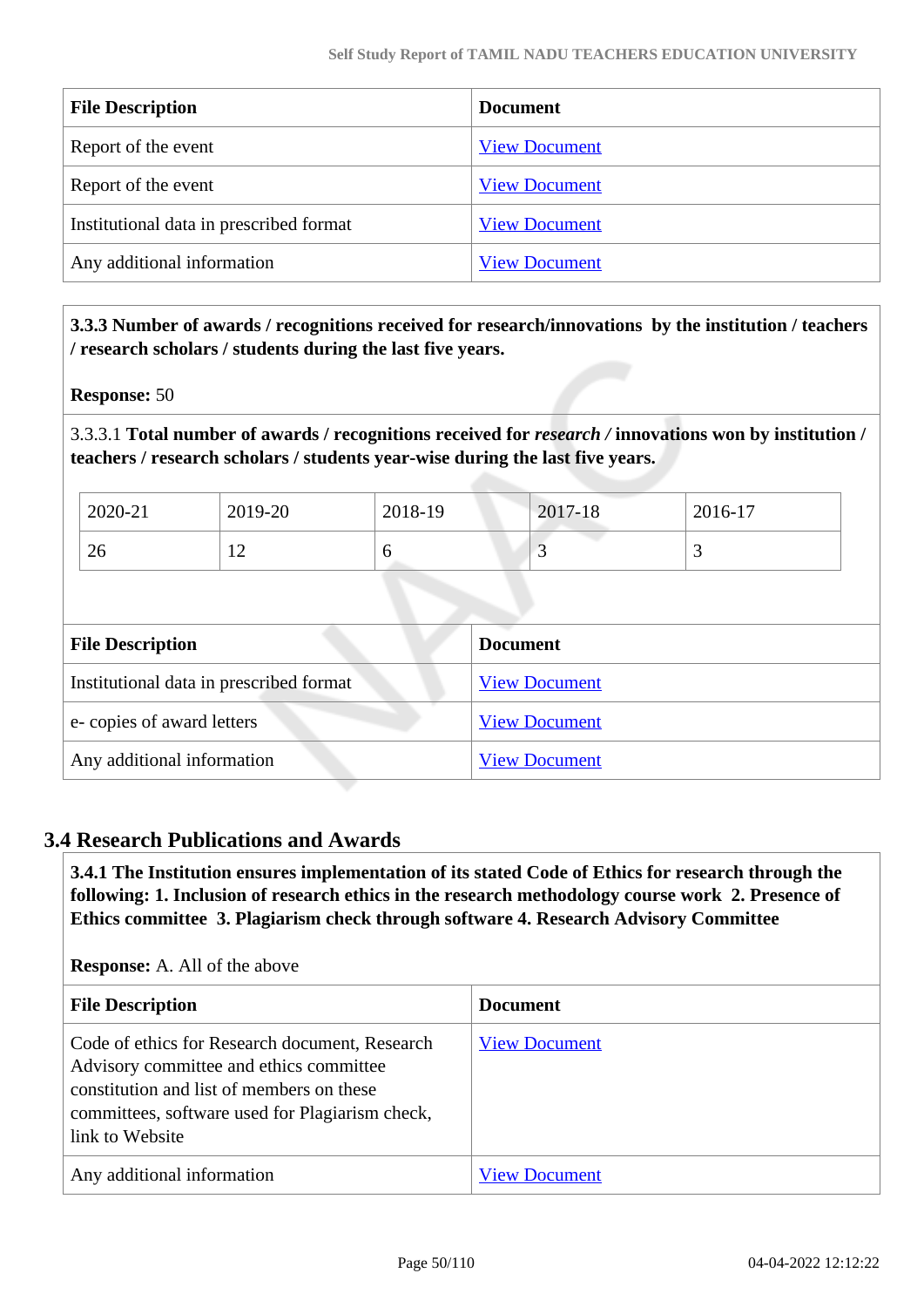**3.4.2 The institution provides incentives to teachers who receive state, national and international recognitions/awards 1.Commendation and monetary incentive at a University function 2.Commendation and medal at a University function 3. Certificate of honor 4.Announcement in the Newsletter / website**

#### **Response:** A.. All of the above

| <b>File Description</b>                 | <b>Document</b>      |
|-----------------------------------------|----------------------|
| Institutional data in prescribed format | <b>View Document</b> |
| e-copies of the letters of awards       | <b>View Document</b> |
| Any additional information              | <b>View Document</b> |

#### **3.4.3 Number of Patents published / awarded during the last five years.**

#### **Response:** 3

#### 3.4.3.1 **Total number of Patents published / awarded year-wise during the last five years.**

| 2020-21 | 2019-20 | 2018-19 | 2017-18 | 2016-17 |
|---------|---------|---------|---------|---------|
|         |         | ν       | ີ       |         |

| <b>File Description</b>                 | <b>Document</b>      |
|-----------------------------------------|----------------------|
| Institutional data in prescribed format | <b>View Document</b> |
| Any additional information              | <b>View Document</b> |

#### **3.4.4 Number of Ph.D's awarded per teacher during the last five years.**

#### **Response:** 3.67

3.4.4.1 **How many Ph.D's are awarded within last five years.**

Response: 66

#### 3.4.4.2 **Number of teachers recognized as guides during the last five years**

#### Response: 18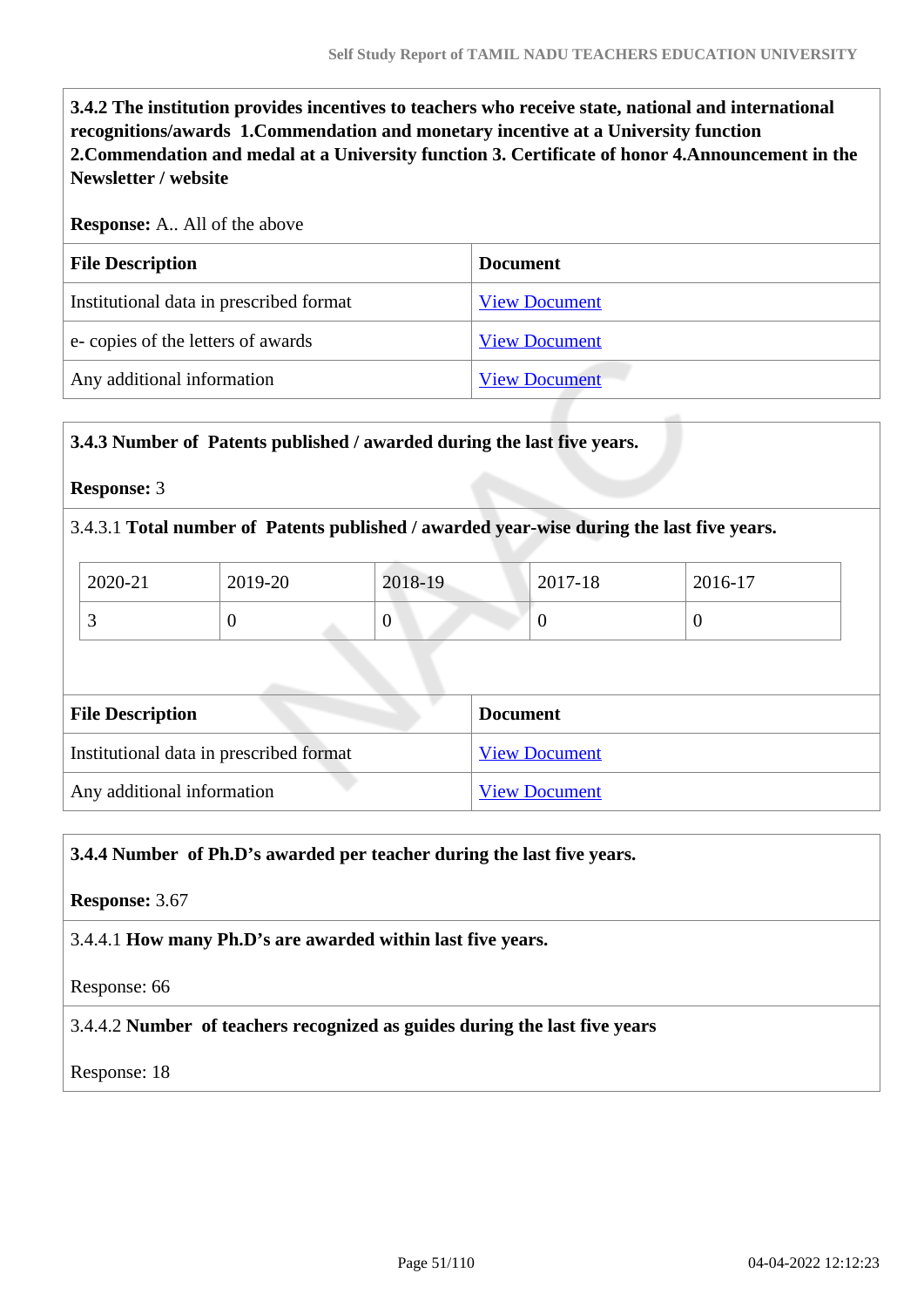| <b>File Description</b>                  | <b>Document</b>      |
|------------------------------------------|----------------------|
| Institutional data in prescribed format  | <b>View Document</b> |
| Any additional information               | <b>View Document</b> |
| URL to the research page on HEI web site | <b>View Document</b> |

# **3.4.5 Number of research papers per teachers in the Journals notified on UGC website during the last five years**

#### **Response:** 12.31

3.4.5.1 **Number of research papers in the Journals notified on UGC website during the last five years.**

| 2020-21   | 2019-20 | 2018-19 | 2017-18 | 2016-17 |
|-----------|---------|---------|---------|---------|
| 75<br>ر ، | –       | 96      | 63      | 89      |

| <b>File Description</b>                 | <b>Document</b>      |
|-----------------------------------------|----------------------|
| Institutional data in prescribed format | <b>View Document</b> |
| Any additional information              | <b>View Document</b> |

# **3.4.6 Number of books and chapters in edited volumes/books published and papers published in national/ international conference proceedings per teacher during last five years**

**Response:** 10.09

3.4.6.1 **Total number of books and chapters in edited volumes/books published and papers in national/ international conference proceedings year-wise during last five years**

| 2020-21 | 2019-20           | 2018-19 | 2017-18 | 2016-17      |
|---------|-------------------|---------|---------|--------------|
| 75      | $\mathbf{O} \cap$ | 59      | $\sim$  | $\mathbf{r}$ |
| ر ر     | 0Ź                |         | ر ر     | 74           |

| <b>File Description</b>                 | <b>Document</b>      |
|-----------------------------------------|----------------------|
| Institutional data in prescribed format | <b>View Document</b> |
| Any additional information              | <b>View Document</b> |

#### **3.4.7 E-content is developed by teachers :**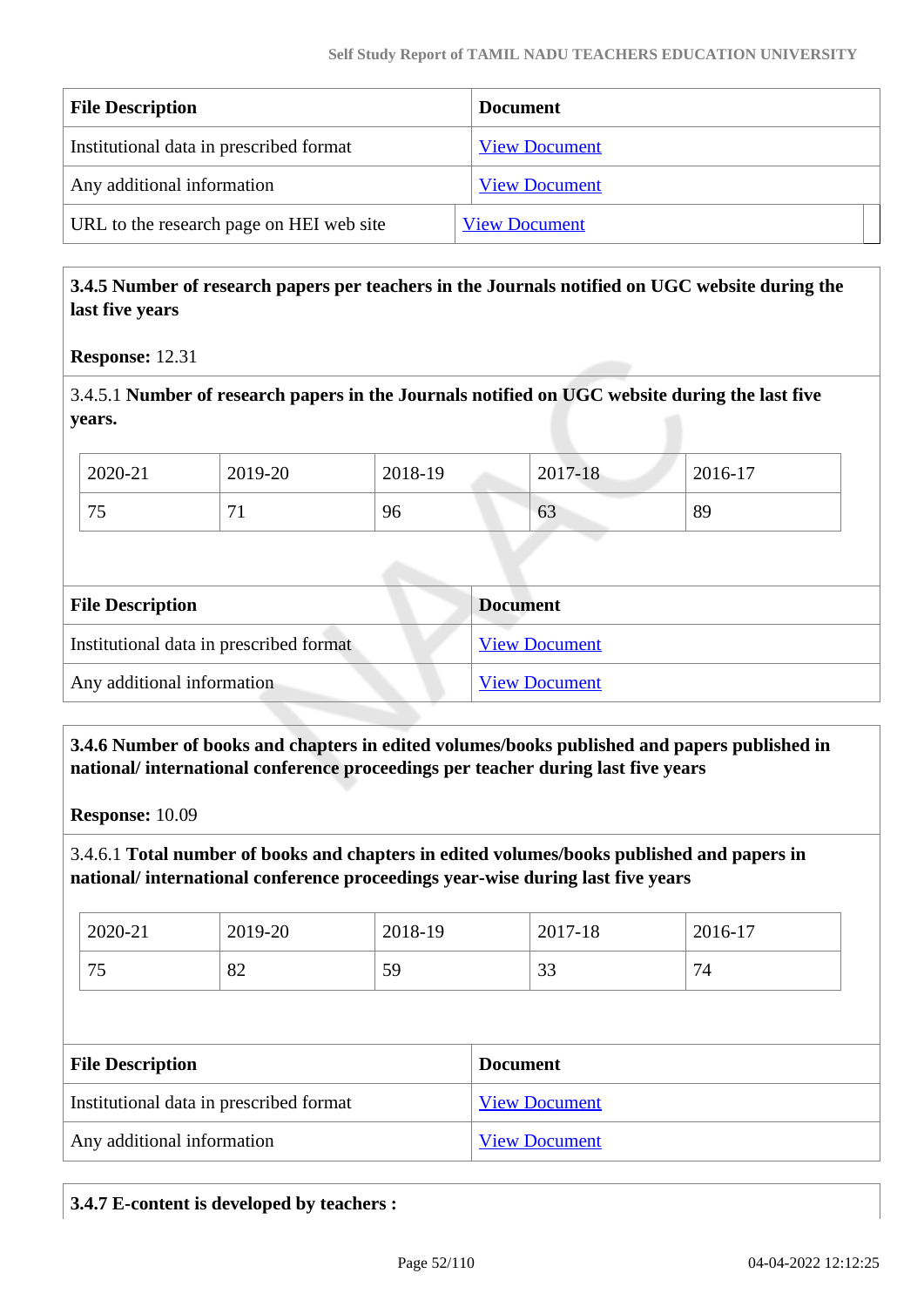**1.For e-PG-Pathshala 2.For CEC (Under Graduate) 3.For SWAYAM 4.For other MOOCs platform 5.Any other Government Initiatives 6.For Institutional LMS**

**Response:** B. Any 4 of the above

| <b>File Description</b>                                 | <b>Document</b>      |
|---------------------------------------------------------|----------------------|
| Institutional data in prescribed format                 | <b>View Document</b> |
| Give links or upload document of e-content<br>developed | <b>View Document</b> |
| Any additional information                              | <b>View Document</b> |

# **3.4.8 Bibliometrics of the publications during the last five years based on average citation index in Scopus/ Web of Science or PubMed**

#### **Response:**

| <b>File Description</b>                                                                                        | <b>Document</b>      |
|----------------------------------------------------------------------------------------------------------------|----------------------|
| Bibliometrics of the publications during the last five $\sqrt{\frac{V_{\text{icW}}}{V_{\text{icW}}}}$<br>years |                      |
| Any additional information                                                                                     | <b>View Document</b> |

# **3.4.9 Bibliometrics of the publications during the last five years based on Scopus/ Web of Science - hindex of the Institution**

#### **Response:**

| <b>File Description</b>                                                                        | <b>Document</b>      |
|------------------------------------------------------------------------------------------------|----------------------|
| Bibiliometrics of publications based on Scopus/<br>Web of Science - h-index of the Institution | <b>View Document</b> |
| Any additional information                                                                     | <b>View Document</b> |

#### **3.5 Consultancy**

 **3.5.1 Institution has a policy on consultancy including revenue sharing between the institution and the individual and encourages its faculty to undertake consultancy.**

**Response:**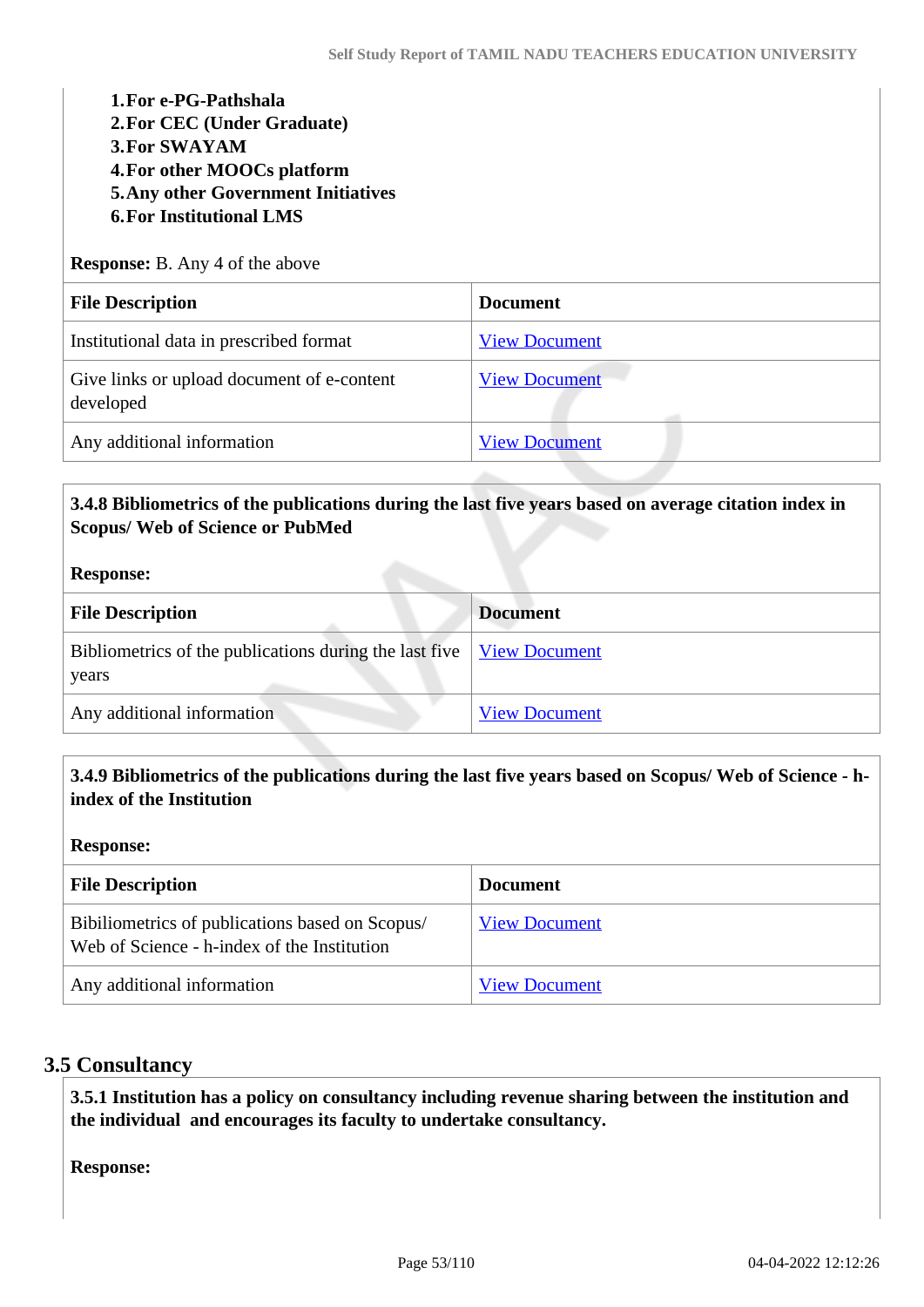Tamil Nadu Teachers Education University encourages its faculty members to involve in consultancy services and corporate trainings with various stakeholders in the field of education, research and training. This is mainly provided to catalyze the expertise of the faculty to use available human, infrastructural and instructional resources in the university towards society.

The University has constituted an Intellectual Property Rights Centre with a vision, goal and strategies for the purpose of consultancy services. It has an active consultancy policy to guide the faculty by its regulations. The fundamental idea of the policy is to expand and develop teacher education at the schools, colleges in the state and national level.

The University recognizes the value of its faculty undertaking consultancy services as its shows the credibility of research acumen to the outside world. The fund generated through consultancy services has fairly utilized by the university. The revenue out of consultancy services has shared between the faculty and the university as 80:20.

The consultancy services have rendered to various stakeholders such as schools, colleges, nongovernmental organizations and corporate firms. The consultancy service and training themes offered by the faculty members covers the major areas like Teaching and Learning, Pedagogical Innovations, Curriculum Designs, Educational Assessment and Evaluation, Educational Polices and Planning, Educational Psychology, Guidance and Counseling, Educational Research, Educational Technology and Value Education.

A total amount of Rs.1.0 lakh of revenue has been generated through the consultancy services during the assessment period. The receipts and the utilization of consultancy funds are governed by the University and the expenditures are subjected to regular finance audit as per the Government norms.

| <b>File Description</b>                                                                                    | <b>Document</b>      |
|------------------------------------------------------------------------------------------------------------|----------------------|
| Upload soft copy of the Consultancy Policy                                                                 | <b>View Document</b> |
| Upload minutes of the Governing Council/<br>Syndicate/Board of Management related to<br>consultancy policy | <b>View Document</b> |
| Upload any additional information                                                                          | <b>View Document</b> |
| Paste URL of the consultancy policy document                                                               | <b>View Document</b> |

 **3.5.2 Revenue generated from consultancy and corporate training during the last five years (INR in Lakhs).**

**Response:** 1

3.5.2.1 **Total amount generated from consultancy and corporate training year-wise during the last five years (INR in lakhs).**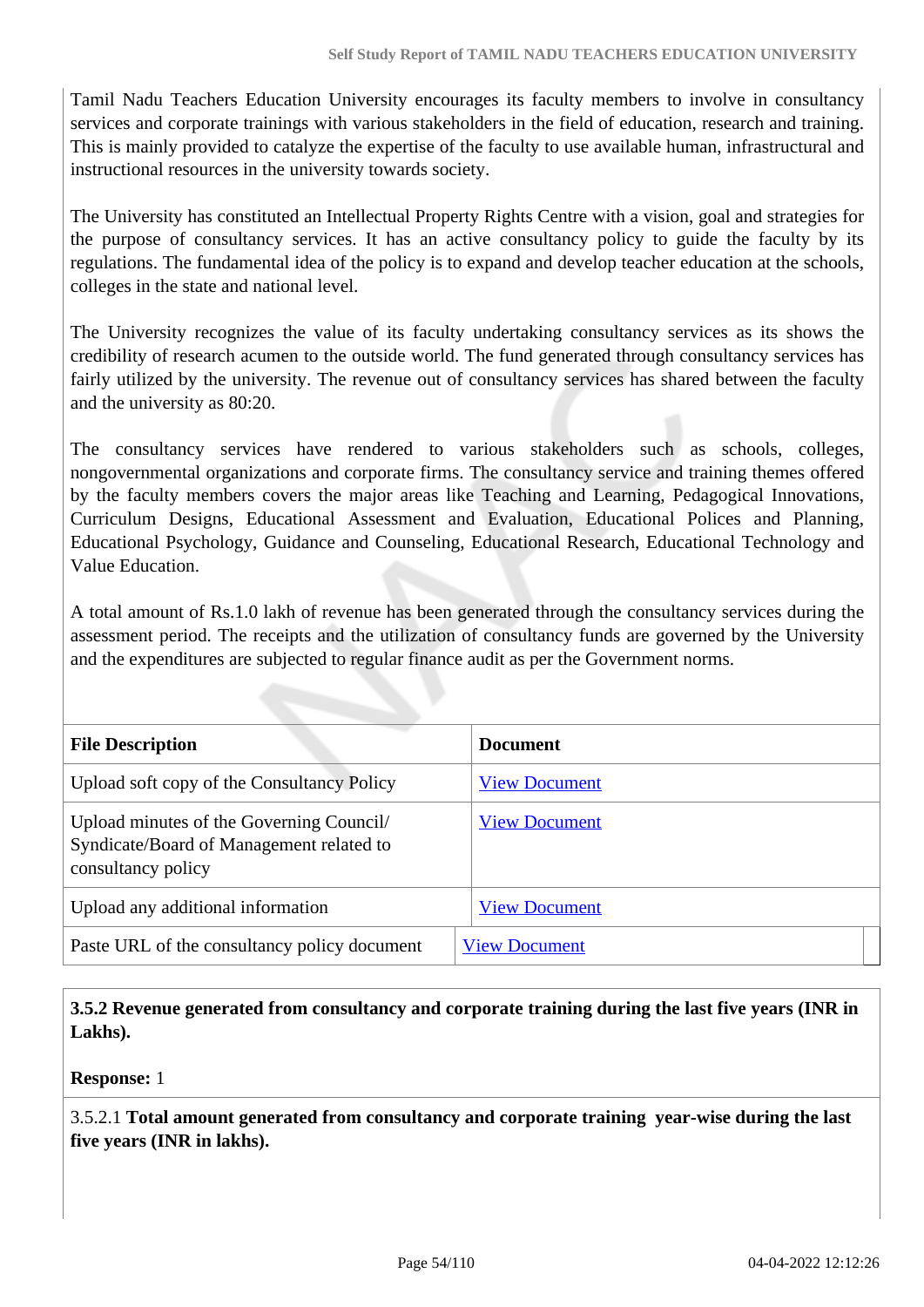|                                                                                        | 2020-21 | 2019-20              | 2018-19              |                      | 2017-18 | 2016-17 |  |
|----------------------------------------------------------------------------------------|---------|----------------------|----------------------|----------------------|---------|---------|--|
|                                                                                        | 0.39    | 0.23                 | 0.17                 |                      | 0.13    | 0.08    |  |
|                                                                                        |         |                      |                      |                      |         |         |  |
| <b>File Description</b>                                                                |         |                      | <b>Document</b>      |                      |         |         |  |
| Institutional data in prescribed format                                                |         |                      | <b>View Document</b> |                      |         |         |  |
| Audited statements of accounts indicating the<br>revenue generated through consultancy |         | <b>View Document</b> |                      |                      |         |         |  |
| Any additional information                                                             |         |                      |                      | <b>View Document</b> |         |         |  |

# **3.6 Extension Activities**

 **3.6.1 Extension activities in the neighbourhood community in terms of impact and sensitising students to social issues and holistic development during the last five years.**

#### **Response:**

Tami Nadu Teachers Education University has been organizing a number of extension and outreach activities for benefit of society through its dedicated units of National Service Scheme, Unnat Bharath Abhiyan Scheme, Youth Red Cross, Red Ribbon Club, Psychosocial Support Service Cell, Centre for Human Rights, Women's Grievances Redressal Cell and Centre for Yoga and Meditation.

#### **National Service Scheme Activities:**

The National Service Scheme unit of this university organizes several activities to address the issues like environmental protection, sanitation, tree plantation, water management, energy conservation and vocational education. The university unit has been extending the guidance for 137 units in affiliated Colleges of Education to conduct activities.

The university has got four recognitions from Mahatma Gandhi National Council of Rural Education through National Service Scheme. They are;

- 1. District Green Champion
- 2. Swachhta Action Plan Institution
- 3. Social Entrepreneurship and Swachhta Rural Engagement Cell and
- 4. Vocational Education Nai Talim Experiential Learning Action Plan Institution

#### **Unnat Bharath Abhiyan Activities:**

The University has adopted five villages namely Illupur, Panampakkam, Vishnuvakkam, Govindamedu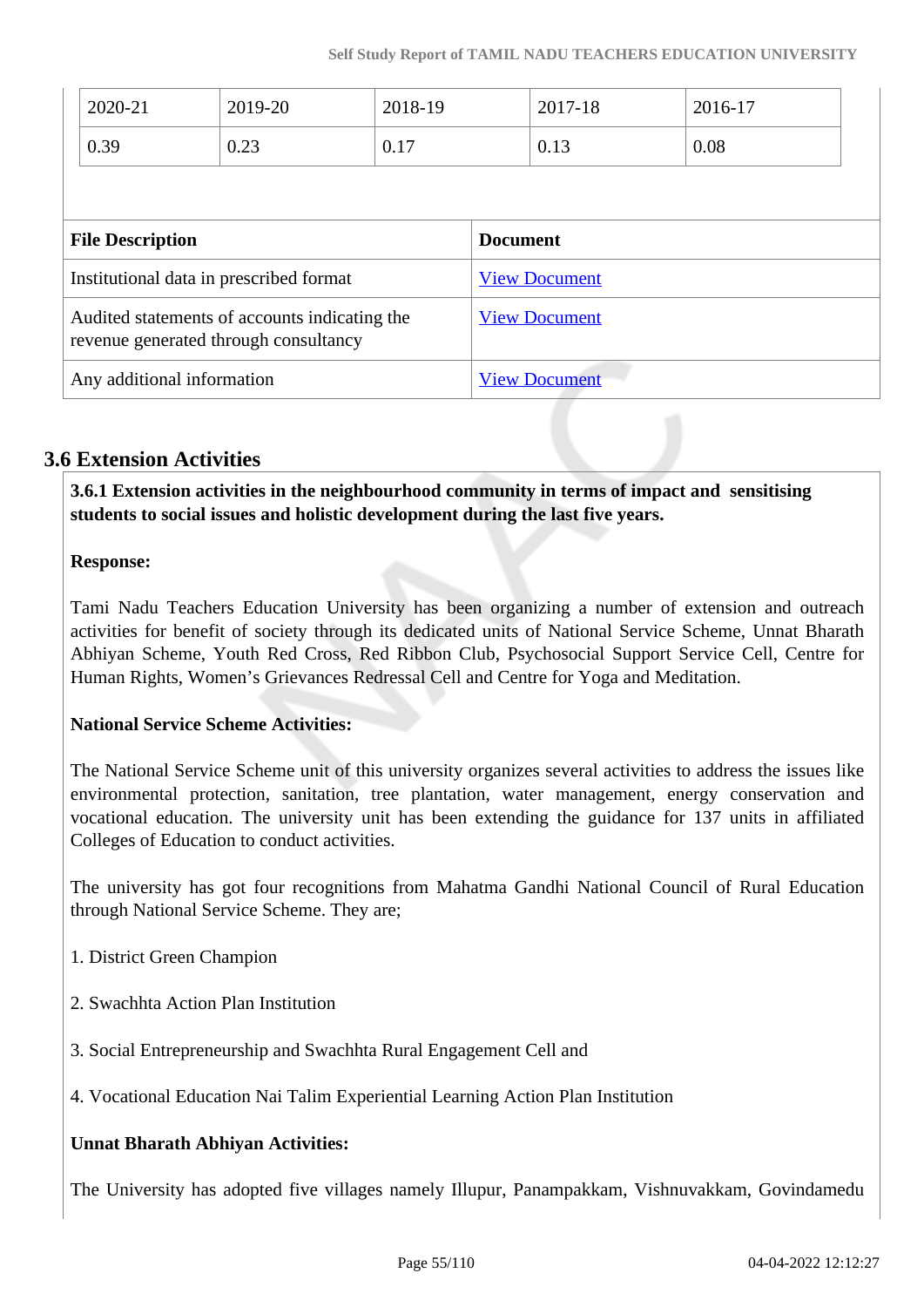and Ayathur in Thiruvallur District under Unnat Bharath Abhiyan Programme. The university served flood relief materials to affected families of villages during heavy rain.

#### **Youth Red Cross Activities:**

Youth Red Cross has organized many activities for benefit of students and local community. The activities include Health, Blood Donation and Eye Camps, Awareness and Screening programmes on Cancer Prevention and Covid 19. The events on national and international days are regularly observed by Youth Red Cross.

# **Red Ribbon Club Activities:**

The Red Ribbon Club has conducted a number of training and awareness programmes for benefit of students. The RRC of the university has been guiding for functioning of 280 Units in affiliated Colleges of Education. The Tamil Nadu State AIDS Control Society has sponsored fund for conduct of awareness and training programmes for Programme Officers and Peer Educators in the Colleges of Education.

#### **Psychosocial Support Service Cell Activities:**

The Psychosocial Support Service Cell has extended counseling and emotional support to Covid 19 affected persons and families. This cell has operated a helpline on hospital information for the needy during pandemic.

# **Centre for Human Rights Activities:**

The Centre for Human Rights has organized the awareness programmes on social justice and human rights. This centre conducted the Baseline Survey on Tribal Community at Manimangalam Village, Kancheepuram District.

#### **Women's Grievances Redressal Cell Activities:**

 The Women's Grievances Redressal Cell has organized sanitizing programmes and training sessions on safety and security, crimes against women in social media, sexual harassment and demonstration on Kavalan App. The women's cell organized various competitions, sports and cultural activities on International Women's Day. Housekeeping staff of the university and deprived women were financially supported.

#### **Centre for Yoga and Meditation Activities:**

 The Centre for Yoga and Meditation has received Certificate of Appreciation from the Ministry of AYUSH, Government of India for organizing many activities for the International Day of Yoga in 2020 and 2021. The faculty members have received Yoga Volunteer Certificates from Yoga Certification Board.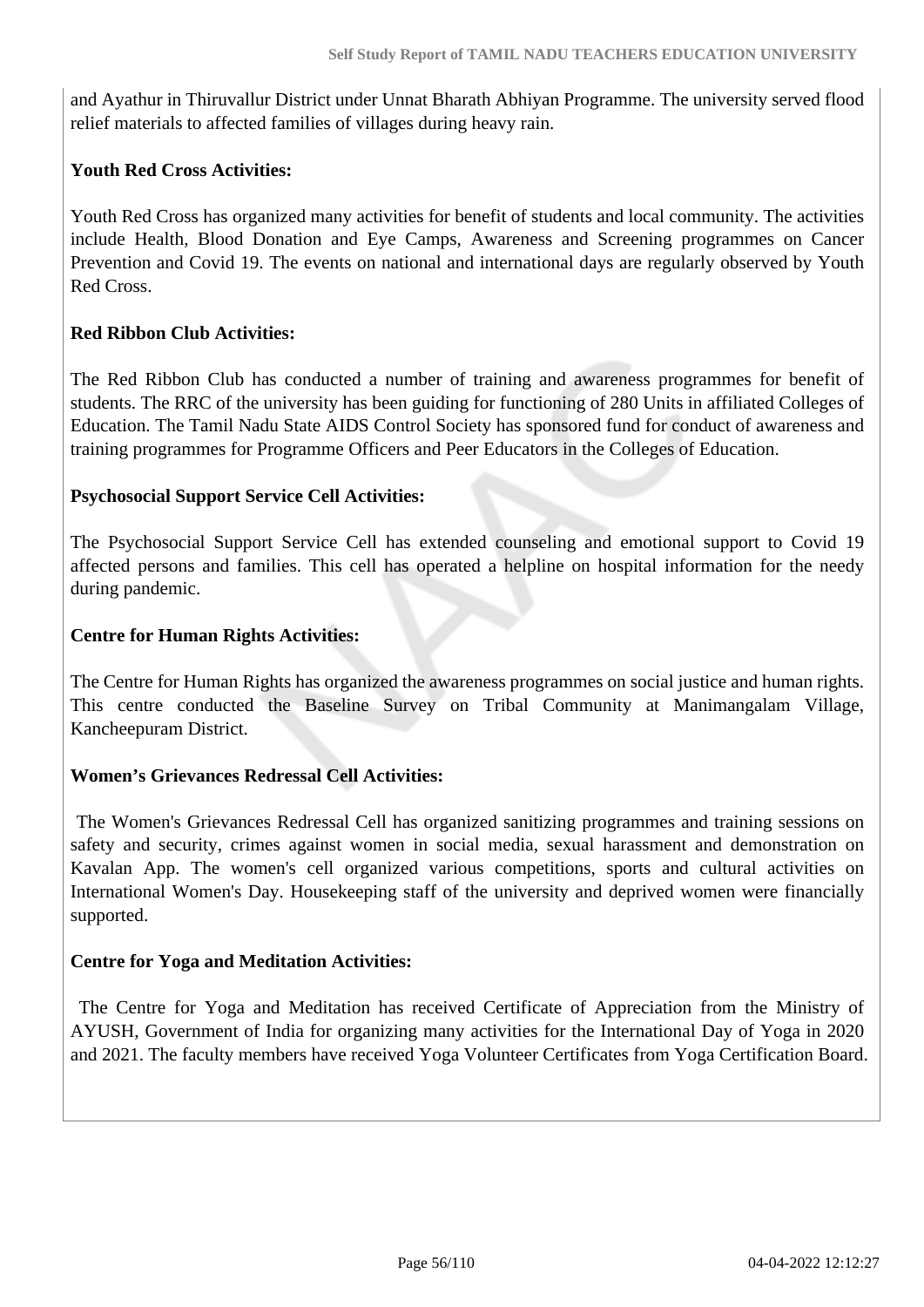| <b>File Description</b>               | <b>Document</b>      |
|---------------------------------------|----------------------|
| Upload any additional information     | <b>View Document</b> |
| Paste link for additional information | <b>View Document</b> |

 **3.6.2 Number of awards received by the Institution, its teachers and students from Government /Government recognised bodies in recognition of the extension activities carried out during the last five years**

**Response:** 20

3.6.2.1 **Total number of awards and recognition received for extension activities from Government/ Government recognised bodies year-wise during the last five years.**

| 2020-21                     | 2019-20                                 | 2018-19        | 2017-18              | 2016-17  |
|-----------------------------|-----------------------------------------|----------------|----------------------|----------|
| 18                          | $\overline{2}$                          | $\overline{0}$ | $\theta$             | $\theta$ |
|                             |                                         |                |                      |          |
| <b>File Description</b>     |                                         |                | <b>Document</b>      |          |
|                             | Institutional data in prescribed format |                | <b>View Document</b> |          |
| e-copy of the award letters |                                         |                | <b>View Document</b> |          |

 **3.6.3 Number of extension and outreach programs conducted by the institution through NSS/NCC, Government and Government recognised bodies during the last five years**

**Response:** 72

3.6.3.1 **Number of extension and outreach programs conducted by the institution those through NSS/NCC, Government and Government recognised bodies during the last five years**

| 2020-21 | $2019-20$                | 2018-19 | 2017-18 | 2016-17  |
|---------|--------------------------|---------|---------|----------|
| 42      | $\overline{\phantom{0}}$ | ັ       |         | <u>ب</u> |

| <b>File Description</b>                 | <b>Document</b>      |
|-----------------------------------------|----------------------|
| Reports of the event organized          | <b>View Document</b> |
| Institutional data in prescribed format | <b>View Document</b> |

**3.6.4 Average percentage of students participating in extension activities listed at 3.6.3 above during**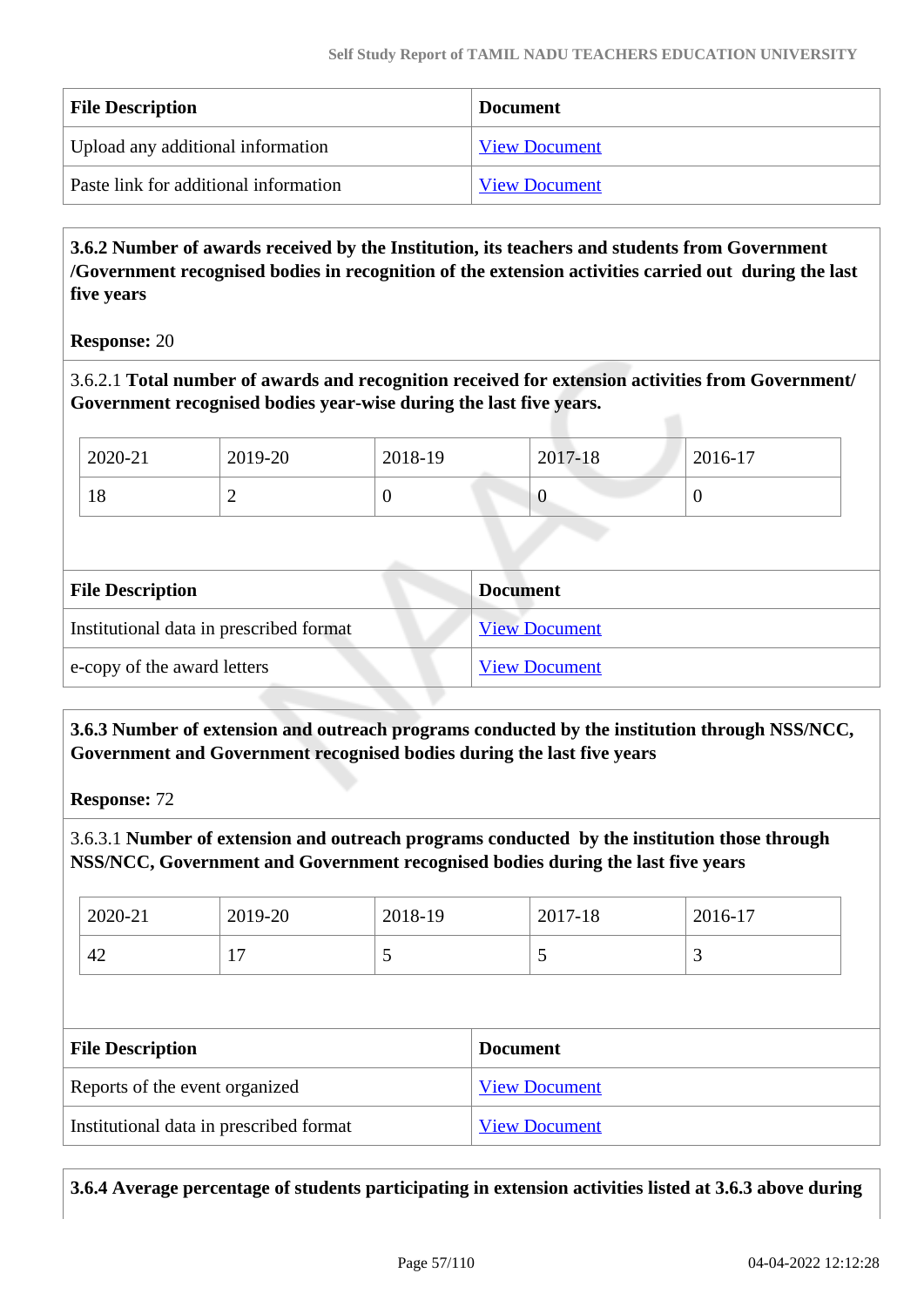#### **the last five years**

**Response:** 76.13

# 3.6.4.1 **Total number of students participating in extension activities listed at 3.6.3 above year-wise during the last five years.**

| 2020-21 | 2019-20 | 2018-19 | 2017-18 | $2016-17$ |
|---------|---------|---------|---------|-----------|
| 50      | 10      | 20      | .       | ν         |

| <b>File Description</b>                 | <b>Document</b>      |
|-----------------------------------------|----------------------|
| Report of the event                     | <b>View Document</b> |
| Institutional data in prescribed format | <b>View Document</b> |

# **3.7 Collaboration**

 **3.7.1 Number of Collaborative activities for research, Faculty exchange, Student exchange/ internship per year**

**Response:** 66.6

3.7.1.1 **Total number of Collaborative activities with other institutions / research establishment / industry for research and academic development of faculty and students year-wise during the last five years.**

| 2020-21 | 2019-20 | 2018-19 | 2017-18 | 2016-17 |
|---------|---------|---------|---------|---------|
| 168     | 58      | 39      | 30      | 38      |

| <b>File Description</b>                 | <b>Document</b>      |
|-----------------------------------------|----------------------|
| Institutional data in prescribed format | <b>View Document</b> |
| Copies of collaboration                 | <b>View Document</b> |
| Any additional information              | <b>View Document</b> |

 **3.7.2 Number of functional MoUs with institutions/ industries in India and abroad for internship, onthe-job training, project work, student / faculty exchange and collaborative research during the last five years.**

**Response:** 333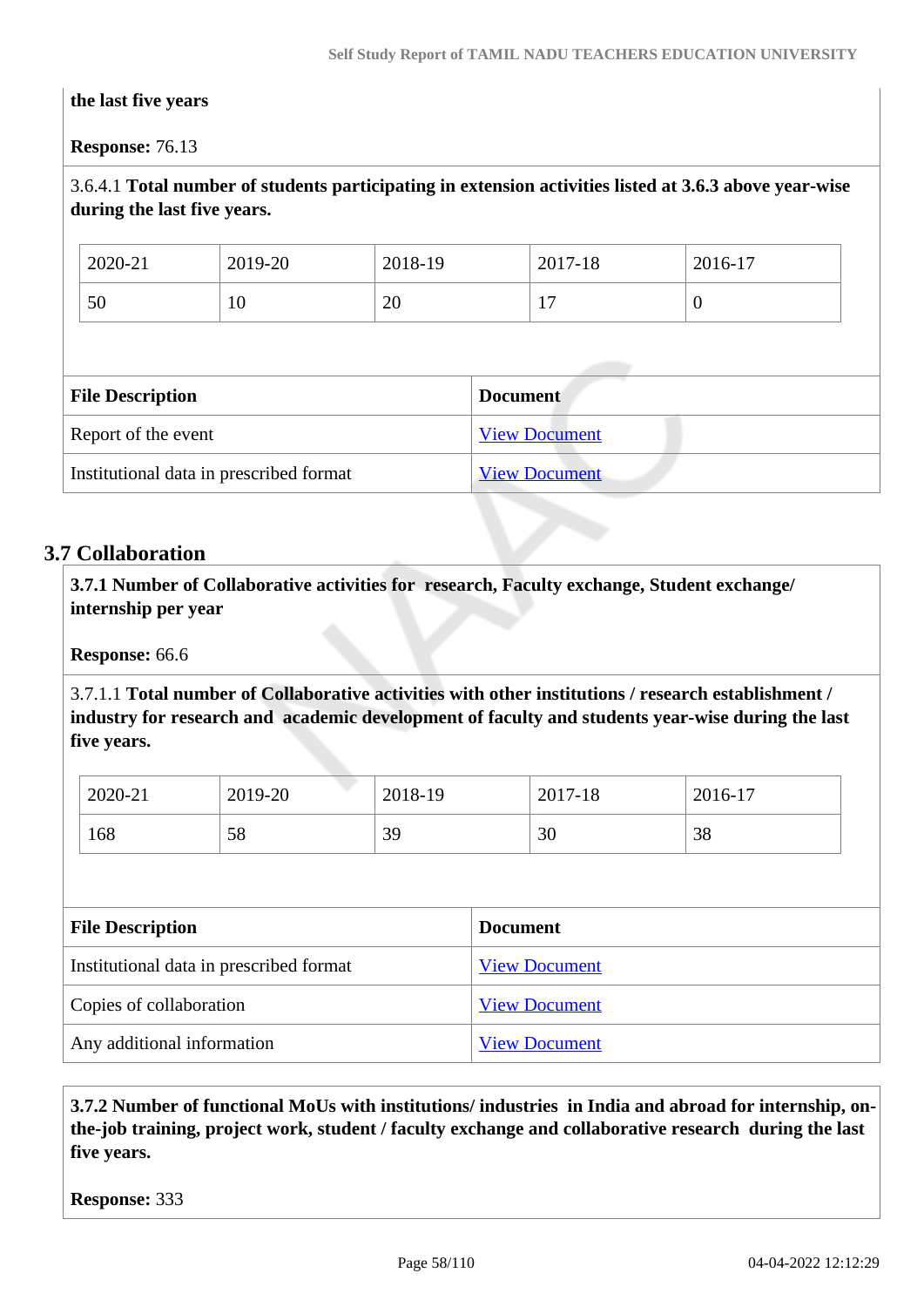3.7.2.1 **Number of functional MoUs with institutions/ industries in India and abroad for internship, on-the-job training, project work, student / faculty exchange and collaborative research year-wise during the last five years.**

| 2020-21                                        | 2019-20 | 2018-19              |                 | 2017-18              | 2016-17 |
|------------------------------------------------|---------|----------------------|-----------------|----------------------|---------|
| 325                                            | 5       | 1                    |                 | 1                    | 1       |
|                                                |         |                      |                 |                      |         |
| <b>File Description</b>                        |         |                      | <b>Document</b> |                      |         |
| Institutional data in prescribed format        |         |                      |                 | <b>View Document</b> |         |
| e-copies of the MoUs with institution/industry |         | <b>View Document</b> |                 |                      |         |
| Any additional information                     |         |                      |                 | <b>View Document</b> |         |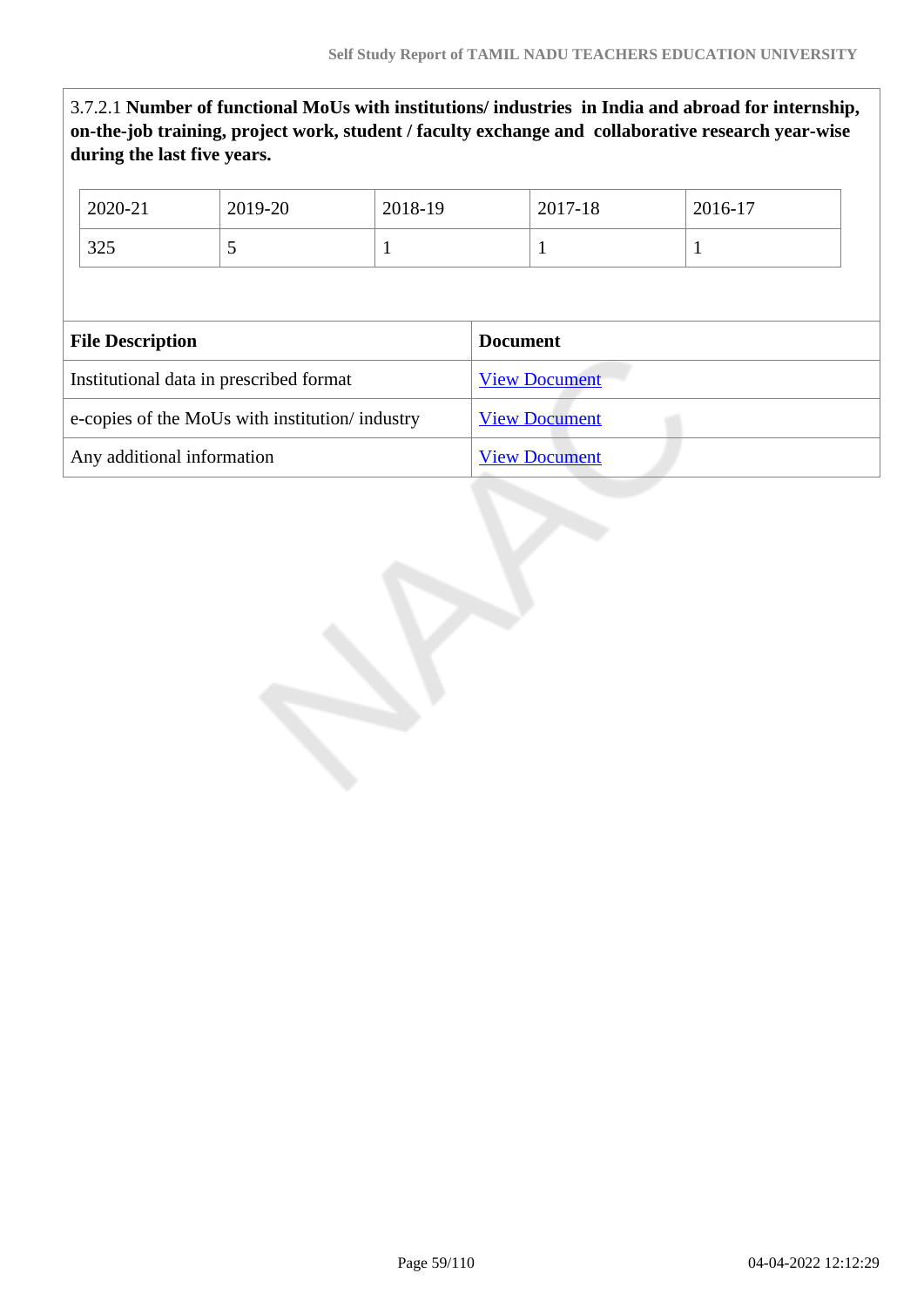# **Criterion 4 - Infrastructure and Learning Resources**

# **4.1 Physical Facilities**

 **4.1.1 The institution has adequate facilities for teaching - learning. viz., classrooms, laboratories, computing equipment, etc.**

# **Response:**

The Tamil Nadu Teachers Education University is located at 12.9154° N, 80.2366° E on the Old Mahabalipuram Road, Chennai. The University has excellent infrastructure facilities with plinth area of 13575sq.mt. The University has always been the hub of Teacher Education for the rural and economically challenged community of four districts namely Chennai, Thiruvallur, Kanchipuram and Chengalpattu and four states viz., Tamil Nadu, Andhra Pradesh, Telengana and Kerala. The aim is to reach the unreached and its academic thrust lies in its unique service of providing the best education from post graduate to doctoral levels through Scientific Teaching and Learning techniques.

# **Classrooms**

The total of 7 classrooms is available for both post graduate and research programmes. There is an AC seminar hall and a multipurpose hall is well equipped with ICT facilities with a capacity of 200 members were also used for academic related activities which will ensure for providing better learning environment. The students are encouraged to attend online courses through the Centre for MOOC-SWAYAM. Students were enriched with pedagogic practices including classroom delivery through Interactive TV and smart boards.

#### **Laboratories**

The University has well equipped laboratories such as Educational Technology, Information and Communication Technology, Psychology, Biology, Physics, Chemistry and Media Centre. The University has Media Centre and laboratories for practical shooting, handling and demonstration to the students for creating e-content with audio and video mixing sound effects. All the labs are well equipped with necessary equipments and apparatus. Uninterrupted power supply and Wi-Fi connectivity is also available in all the laboratories. Laboratory facilities provide hands-on-training for effective learning and practice to students and research scholars.

# **Computing Equipments**

The campus has 1Gbps bandwidth Wi-Fi connectivity for effective teaching-learning process and research. All the departments are well equipped with computers, printer cum scanner with internet and Wi-Fi connectivity. An exclusive Faculty Development Centre was initiated with the financial support of MHRD under Pandit Madan Mohan Malviya National Mission on Teachers and Teaching (PMMMNMTT). The University is equipped with computing facilities for teaching, learning, research and examination purposes. Video conference facilities are available and utilized for conducting International events, special lectures/seminars and popular talks. The course materials in the form of e-content were uploaded in e-PGPathshala and in the Educational Technology, Information and Communication Technology laboratories, MOODLE for students access and also shared through YouTube and Google classroom. The University Library has 13 computers for accessing the e-books, e-journals and other e-learning resources.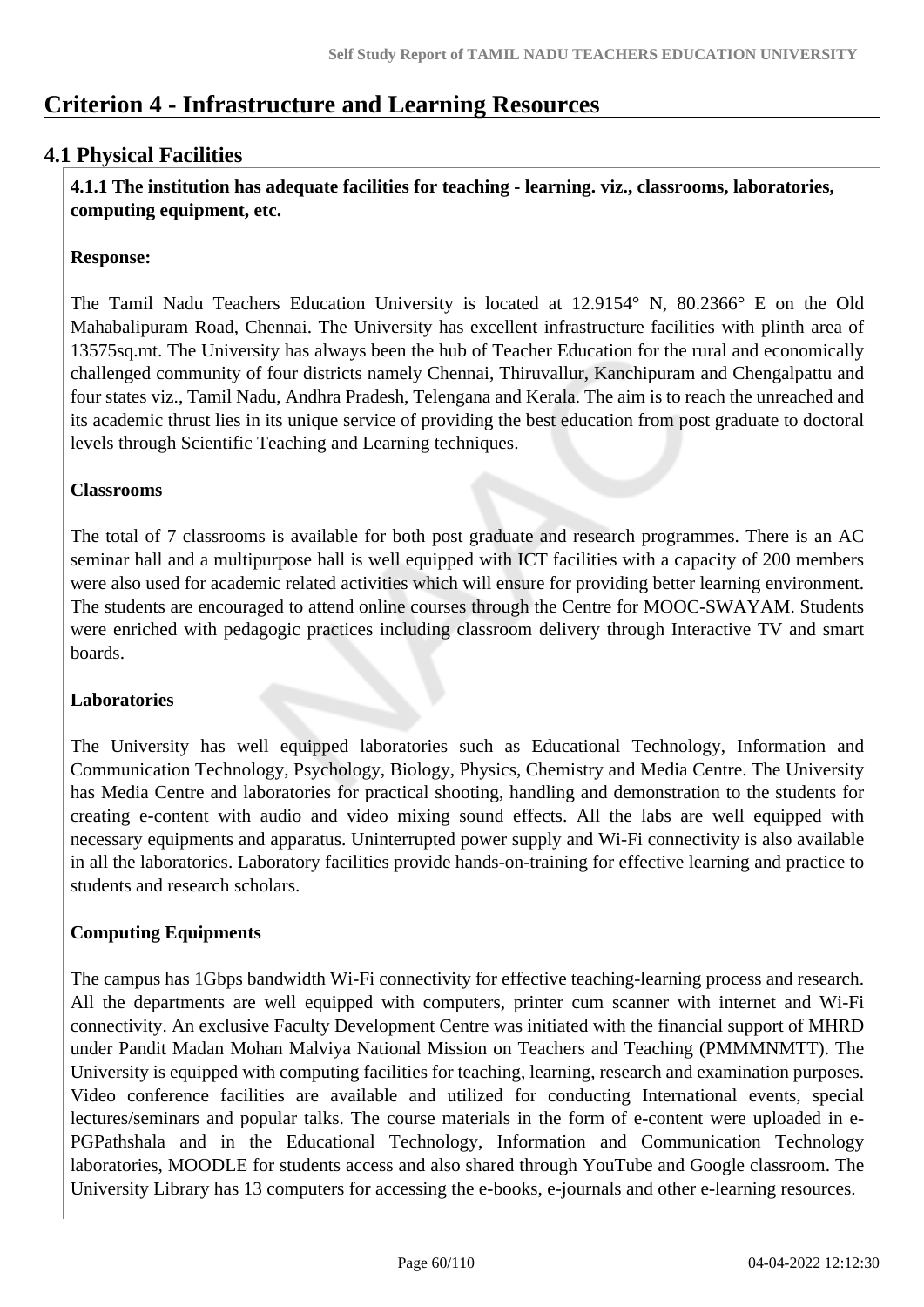# **Other Facilities**

A separate Multipurpose Hall is available for the academic and other activities for the benefits of students. The available infrastructure is optimally utilized beyond regular class hours, to conduct certificate courses, co-curricular activities/extra-curricular activities, campus recruitment training classes and to organize campus recruitments, meetings, seminars, conferences, etc. A special Education Cell was established to assist the disabled students. Various specimens in the Biology Museum and the collection of traditional materials existed in the Tamil Culture Center also enhances the quality of teaching and learning. Further, students used the Herbal Garden and Green House facilities for their research purposes

| <b>File Description</b>               | <b>Document</b>      |
|---------------------------------------|----------------------|
| Upload any additional information     | <b>View Document</b> |
| Paste link for additional information | <b>View Document</b> |

# **4.1.2 The institution has adequate facilities for cultural activities, yoga, games and sports (indoor & outdoor); (gymnasium, yoga centre, auditorium, etc.,)**

# **Response:**

The University has established Tamil Culture Centre (Museum) to explore the traditional culture practices followed by our ancestors. Further, a separate facility for art, craft and music materials to enrich the knowledge and aesthetic sense of stakeholders. The Seminar Hall and Multipurpose Hall are also used for the various academic and cultural events.

A separate hall exclusive for Yoga practice with necessary materials are available in the academic block. Students, teaching and non-teaching staff members participated in the Yoga events on the eve of International Yoga Day on June 21 every year. The University received Yoga Appreciation Certificates from Ministry of AYUSH and FIT INDIA MOVEMENT, Government of India for celebrating International Yoga Day as per IDY norms. Besides, more than 70 online webinars were conducted during the pandemic lockdown period by the Centre for Yoga and Meditation in order to maintain the physical and mental health of the students and the faculty members of the University to be hale and healthy.

The University has a well equipped physical infrastructure for indoor and outdoor games as well as cultural activities. Separate courts / playfields for various games including Volley Ball, Basket Ball, Tennikoit, Badminton, Table Tennis, Chess and Carom board are also available. The University conducted various annual sports (100 mts, 400 mts, 800 mts running, Shot-put, Javelin throw, Long-jump, High-jump and 4x100 mts relay) and cultural events (Elocution competition, Essay writing competition and Music competition) for the students and for the teaching and non-teaching staff at different hierarchical levels. A separate Gym is available with the facilities like Fitness Cycle, Treadmill, Air bike with back support, Multi bench press with leg curl, Skipping Robes, Balls, Tumbles, Weight Lifting, Twister, Weight scale, Measuring Tape, Fitness tube, Exercise wheel, Exercise Bench, Gym ball, Push up board, power tower, Leg exercise equipments, etc. for the use of teaching and non-teaching staff members of this University. In addition, Children park is available for the Children to play joyfully in their leisure time.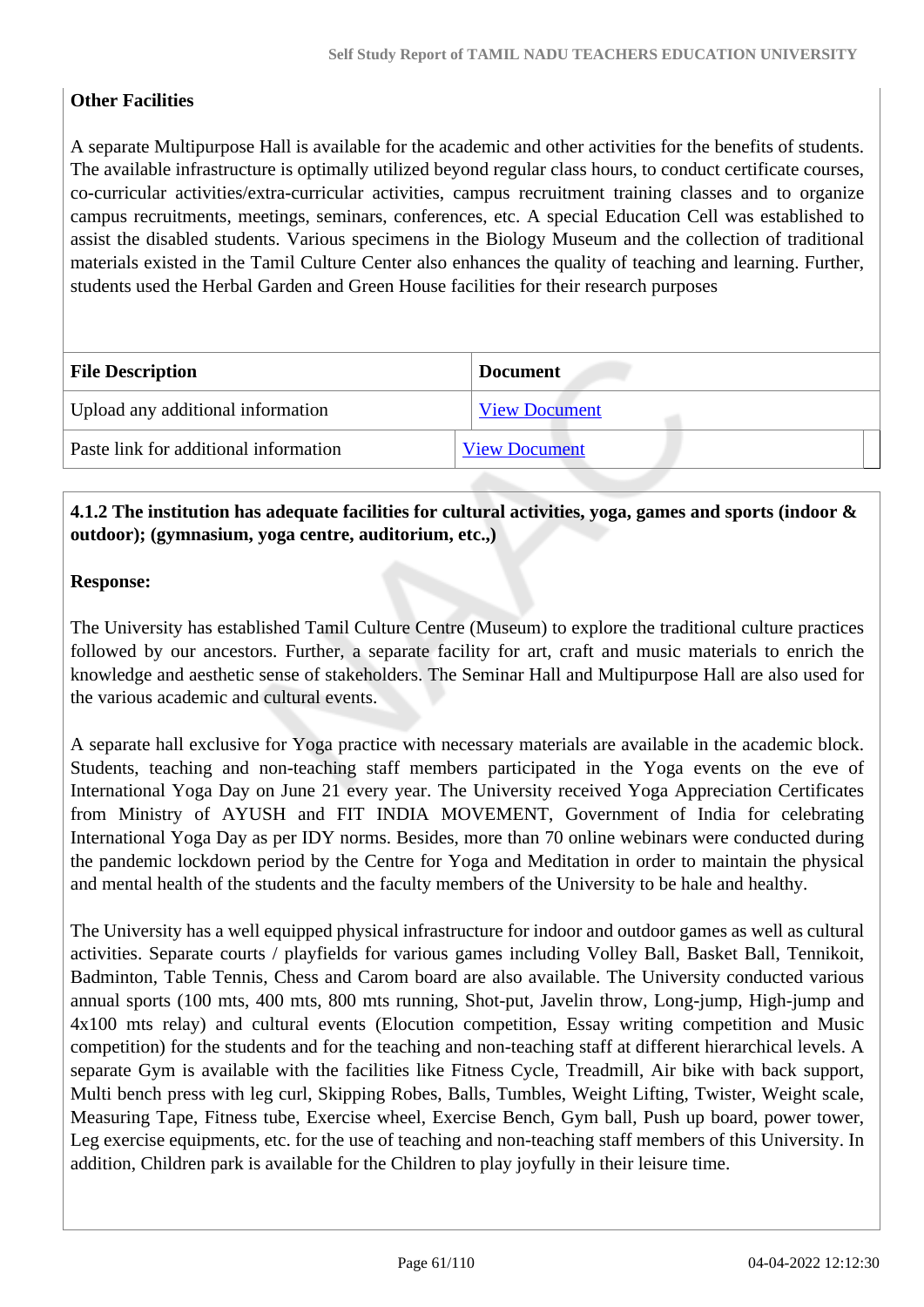| <b>Document</b>      |                      |
|----------------------|----------------------|
| <b>View Document</b> |                      |
| <b>View Document</b> |                      |
|                      |                      |
|                      | <b>View Document</b> |

#### **4.1.3 Availability of general campus facilities and overall ambience**

#### **Response:**

The overall ambience and general campus facilities are sufficient to meet out the needs of students, staff and other stakeholders. The campus of the University is located at Old Mahabalipuram Road, Karapakkam, Chennai, which has been surrounded in the midst of the IT hub of Chennai. The University campus is spread over 10 acres and it has been beautifully landscaped. Trees, lawns which make the campus environment distinctly green. Fallen leaves in the campus were used as manure in the garden. Large academic and administrative blocks edifice with open corridors and the playground in the campus invite the academicians and scholars to involve them in creative, innovative and sports activities. The campus provides the serene ambience to teach, learn, and acquire skills and to obtain other values in such a manner to develop the holistic personality of the students.

The natural landscape ambience has been protected and maintained while constructing new buildings in the campus. Thirty stone benches were fixed in the vicinity of tree plantations and play grounds. The established TNTEU Green House and Herbal Garden to enchant the atmosphere of the campus as well as these facilities were also utilized for research. The campus is full of greenery and well connected with internal roads and foot paths. Two and Four wheeler parking facilities are available in the campus for the staff, students and visitors.

The University incorporates the newly constructed buildings such as Academic Block, Administrative Block, Men and Women Hostels. All the classrooms are well-furnished and ventilated. Common rooms and wash rooms are available for boys and girls separately. Napkin vending machine and incinerator is available in the women washroom. Purified water for drinking, uninterrupted electricity supply with generator backup and 24 hours high security with security guards and CCTV surveillance are available in the campus. Separate hostel facilities for Men and Women as well as canteen facilities are available for the welfare of students and staff. Further, the University has signed a MoU with superspeciality hospitals to provide medical facilities to its staff.

Elevator facility is available in the Academic Block. Ramp is available in all the blocks to support the differently-abled students and stakeholders. A generator with a capacity of 62.5 kVA, a transformer (50 kW) and 1 kW solar roof-top panels have been installed. Solar lights are installed to provide lighting facility in the campus. Wheeling to grid facility is also available. LED lights and fans are also used to save energy. Biogas has been installed in order provide energy supply for the canteen to ensure the sustenance of environment policy. Solid wastes are regularly collected and recycled.

The Chennai Metropolitan Water Supply and Sewerage is supplying 9000 litres of water per day to the University. Rain water harvesting system was effectively installed in all the buildings to enhance the groundwater storage facilities. Effective and efficient Water Management Systems like micro-irrigation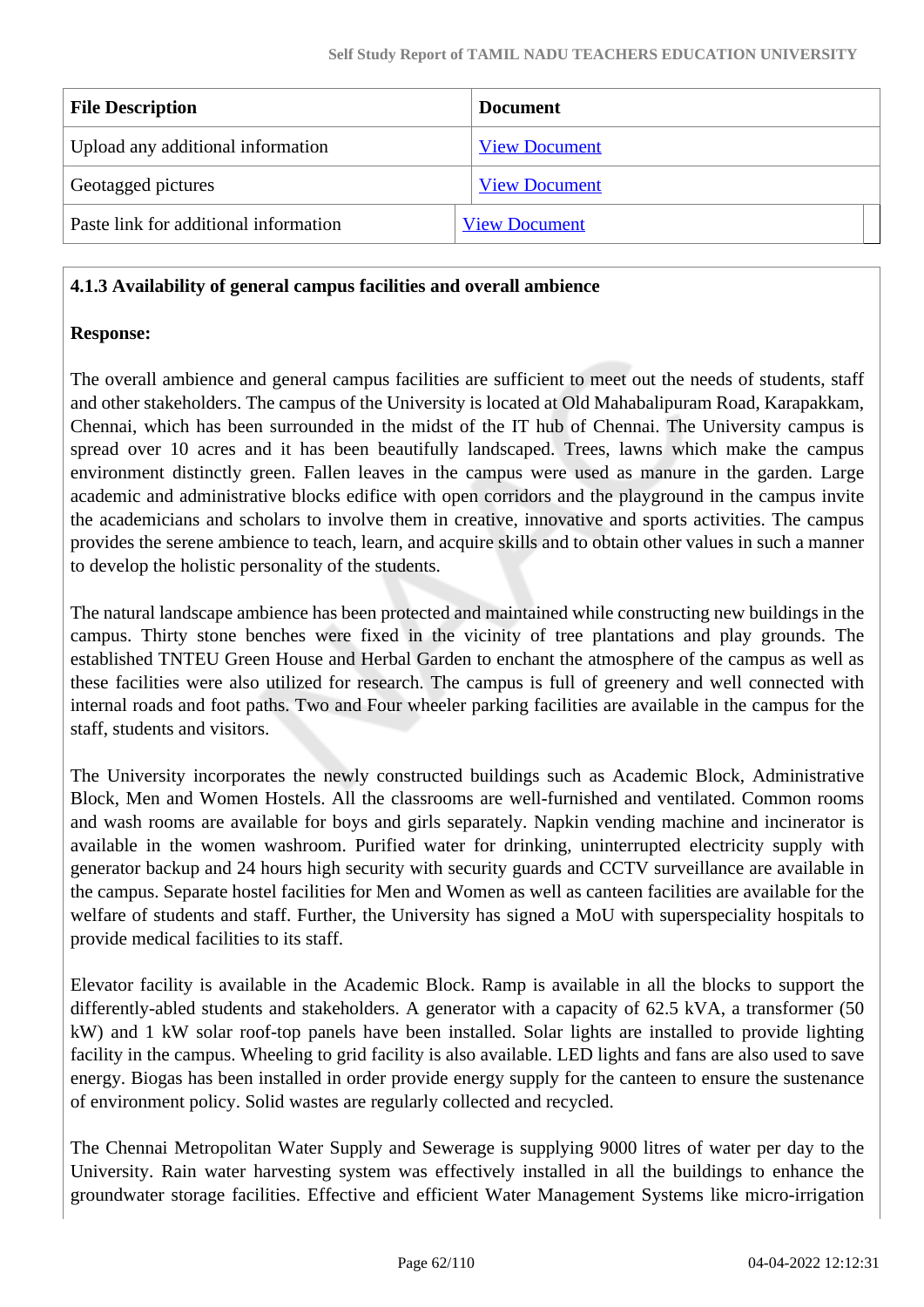with sprinklers and farm ponds, small dug wells were established in the campus to maintain the lawns and gardens and for uninterrupted water supply.

| <b>File Description</b>               | <b>Document</b>      |  |
|---------------------------------------|----------------------|--|
| Upload any additional information     | <b>View Document</b> |  |
| Paste link for additional information | <b>View Document</b> |  |

# **4.1.4 Average percentage of expenditure for infrastructure augmentation excluding salary during the last five years (INR in Lakhs)**

**Response:** 23.94

4.1.4.1 **Expenditure for infrastructure augmentation, excluding salary during the last five years (INR in lakhs)** 

| 2020-21 | 2019-20 | 2018-19 | 2017-18 | 2016-17 |
|---------|---------|---------|---------|---------|
| 76.30   | 181.55  | 630.61  | 361.83  | 42.33   |

| <b>File Description</b>                 | <b>Document</b>      |
|-----------------------------------------|----------------------|
| Upload audited utilization statements   | <b>View Document</b> |
| Upload any additional information       | <b>View Document</b> |
| Institutional data in prescribed format | <b>View Document</b> |

# **4.2 Library as a Learning Resource**

 **4.2.1 Library is automated using Integrated Library Management System (ILMS) and has digitisation facility**

#### **Response:**

The Tamil Nadu Teachers Education University has well-equipped library facilities with 3060 sq.ft. area including reading room, stock area and digital library. The University library is well stacked with 14,455 numbers of books including 10,585 titles in different thrust areas like pedagogy, research methodology, educational technology, curriculum, educational administration and management, philosophy, sociology, educational psychology, value education, special education, teacher education and guidance and counseling. Our M.Ed students utilize Tamil Nadu State Government School Curriculum textbooks in the subjects like, English, Tamil, Mathematics, Physical, Chemistry, Botany, Zoology, History, Geography, Commerce, Economics, Social Sciences, Computer Science and Home Science from 6th standard to 12th standard available in the library. The students can use the Reference section for enriching their knowledge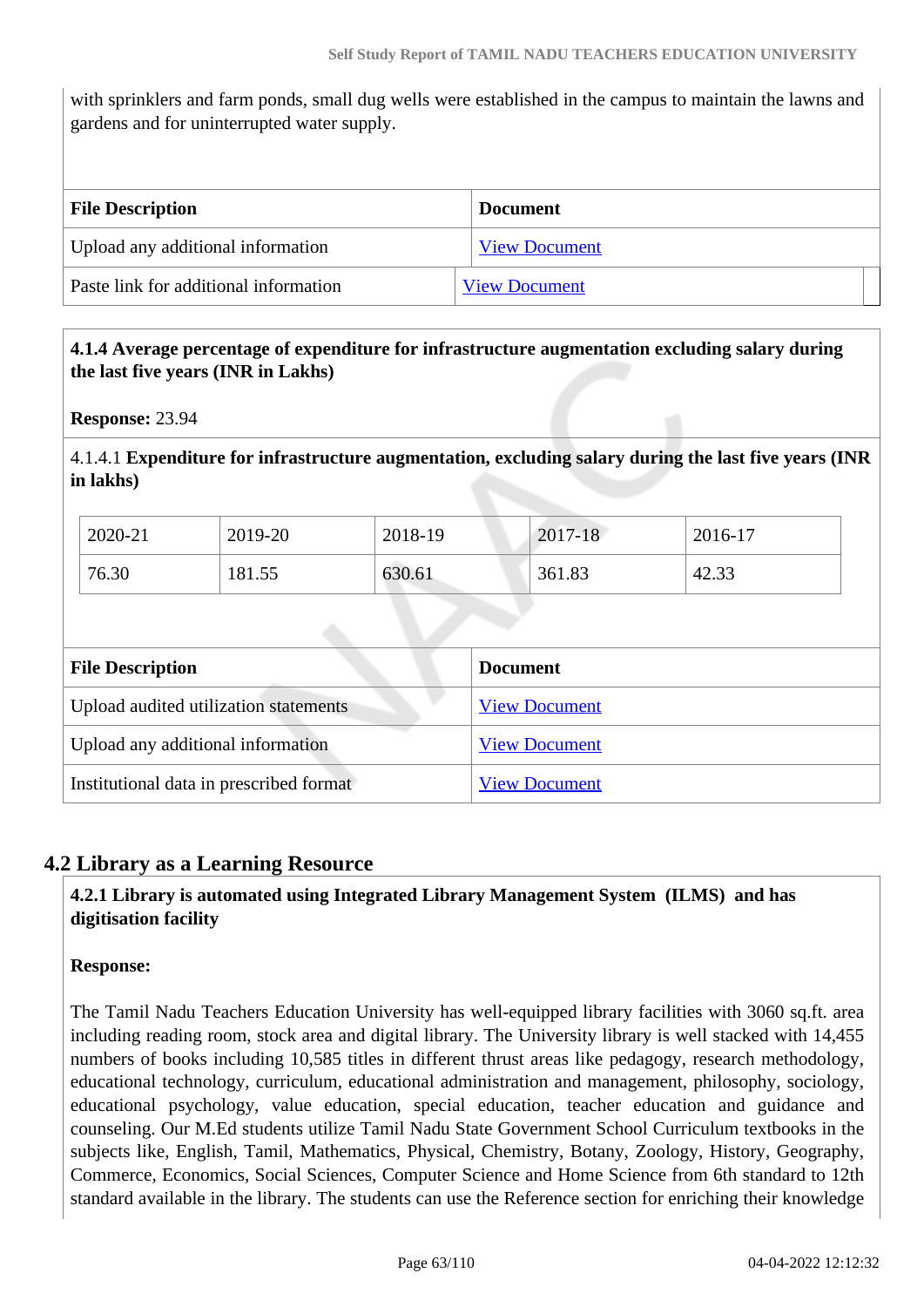in research. In addition, the library has subscribed 49 reputed National and International Journals, 16 magazines and newspapers. The library is fully automated using Auto-Lib Software Systems with Auto-Lib JAVA Version: JAVA & MySqL. Reprography facilities are also available in the library. Open Access System is being followed and Barcode system is used for lending books. The readers can search for availability of books by using the OPAC module. E-gate register has been introduced in the library to record the visits of the users. They are asked to bring their bar-coded ID card to record their visit.

The University signed MoU with DELNET and UGC-INFLIBNET to provide the digital facilities to the students to access Inter Library Loan (ILL) services, Digital Library, National Digital Library, and E-ShodhSindhu. The students, scholars and faculty members can access the e-journal facilities. The students can also access educational e-books and other e-resources. For the visually impaired students the University provides Talking library to read books and magazines. Magic screen magnification software is installed for the students having low vision problem. RFID tags are also available in the library to help to search, identify and track the books from the racks. The University provides much attention to check the plagiarism of M.Phil., and Ph.D., thesis using URKUND software to ensure originality in research. About 202 theses have been uploaded in Shodhganga. Journal section is available to help to do research in the field of education. There is a separate section for competitive examinations to support the students to prepare different competitive examinations like TRB, TNPSC, UPSC, SET, NET etc., There is a Philosopher Gallery which provides details about eastern and western philosophers and their educational contributions.

| <b>File Description</b>               | <b>Document</b>      |
|---------------------------------------|----------------------|
| Upload any additional information     | <b>View Document</b> |
| Paste link for additional information | <b>View Document</b> |

# **4.2.2 Institution has access to the following: 1. e-journals 2. e-ShodhSindhu 3. Shodhganga Membership 4. e-books 5. Databases 6. Remote access to e-resources**

**Response:** A. Any 4 or more of the above

| <b>File Description</b>                 | <b>Document</b>      |
|-----------------------------------------|----------------------|
| Upload any additional information       | <b>View Document</b> |
| Institutional data in prescribed format | <b>View Document</b> |

# **4.2.3 Average annual expenditure for purchase of books/ e-books and subscription to journals/ejournals during the last five years (INR in Lakhs)**

**Response:** 9.35

4.2.3.1 Annual expenditure for the purchase of books and journals including e-journals year-wise during last five years (INR in Lakhs)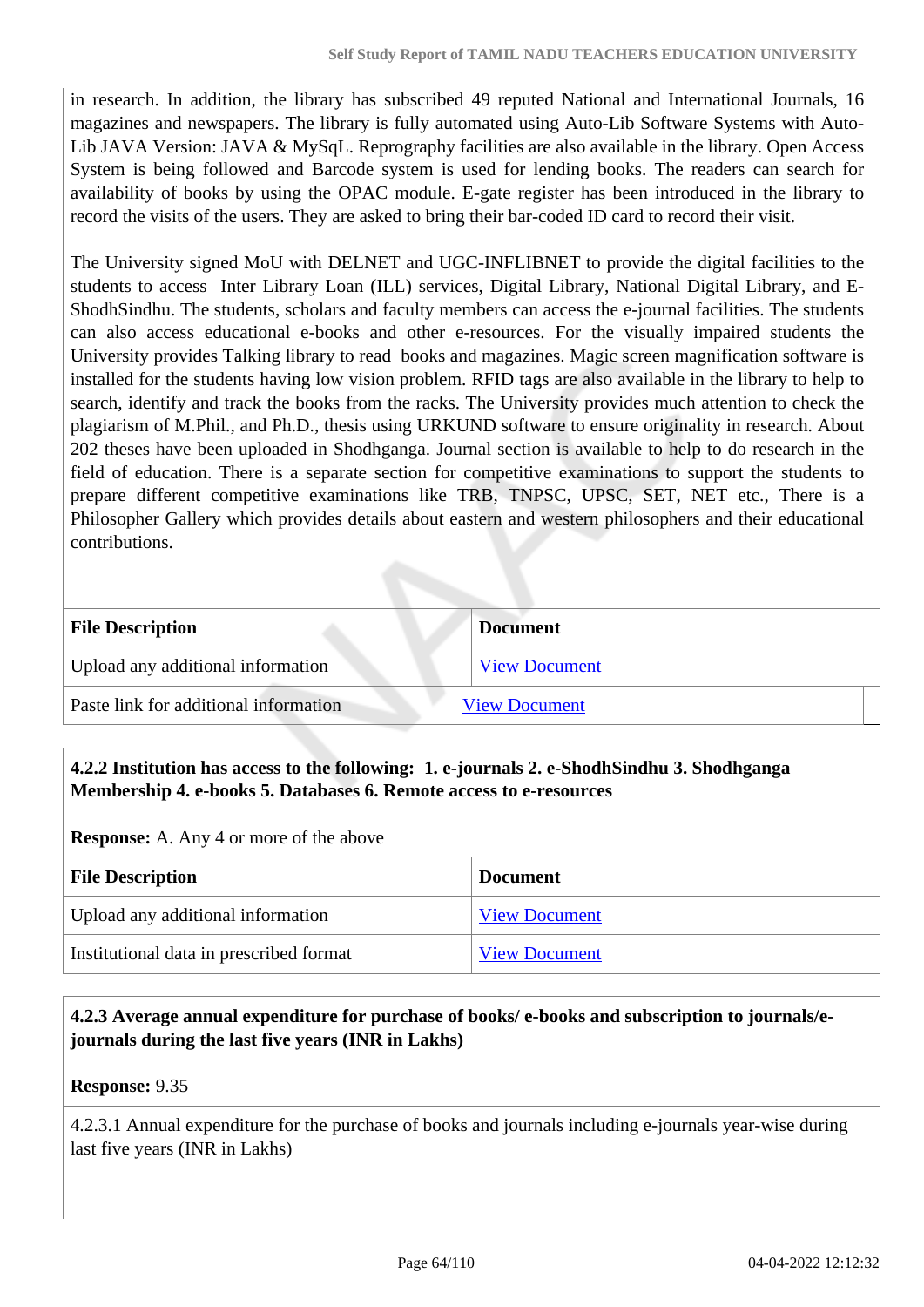| 2020-21                                 | 2019-20 | 2018-19              |                      | 2017-18 | 2016-17 |  |
|-----------------------------------------|---------|----------------------|----------------------|---------|---------|--|
| 37.61                                   | 0.05    | 0.52                 |                      | 7.47    | 1.11    |  |
|                                         |         |                      |                      |         |         |  |
| <b>File Description</b>                 |         |                      | <b>Document</b>      |         |         |  |
| Institutional data in prescribed format |         | <b>View Document</b> |                      |         |         |  |
| Audited statements of accounts          |         | <b>View Document</b> |                      |         |         |  |
| Any additional information              |         |                      | <b>View Document</b> |         |         |  |

# **4.2.4 Percentage per day usage of library by teachers and students ( foot falls and login data for online access) during the latest completed academic year**

#### **Response:** 14.44

4.2.4.1 **Number of teachers and students using library per day over last one year**

Response: 13

| <b>File Description</b>                                                                                                                                | <b>Document</b>      |
|--------------------------------------------------------------------------------------------------------------------------------------------------------|----------------------|
| Details of library usage by teachers and students<br>(Library accession register, online accession details)<br>to be provided as supporting documents) | <b>View Document</b> |

# **4.3 IT Infrastructure**

 **4.3.1 Percentage of classrooms and seminar halls with ICT - enabled facilities such as LCD, smart board, Wi-Fi/LAN, audio video recording facilities. (Data for the latest completed academic year)**

#### **Response:** 100

4.3.1.1 **Number of classrooms and seminar halls with ICT facilities**

#### Response: 7

| <b>File Description</b>                 | Document             |  |
|-----------------------------------------|----------------------|--|
| Upload any additional information       | <b>View Document</b> |  |
| Institutional data in prescribed format | <b>View Document</b> |  |
| Paste link for additional information   | <b>View Document</b> |  |

 **4.3.2 Institution has an IT policy, makes appropriate budgetary provision and updates its IT facilities including Wi-Fi facility**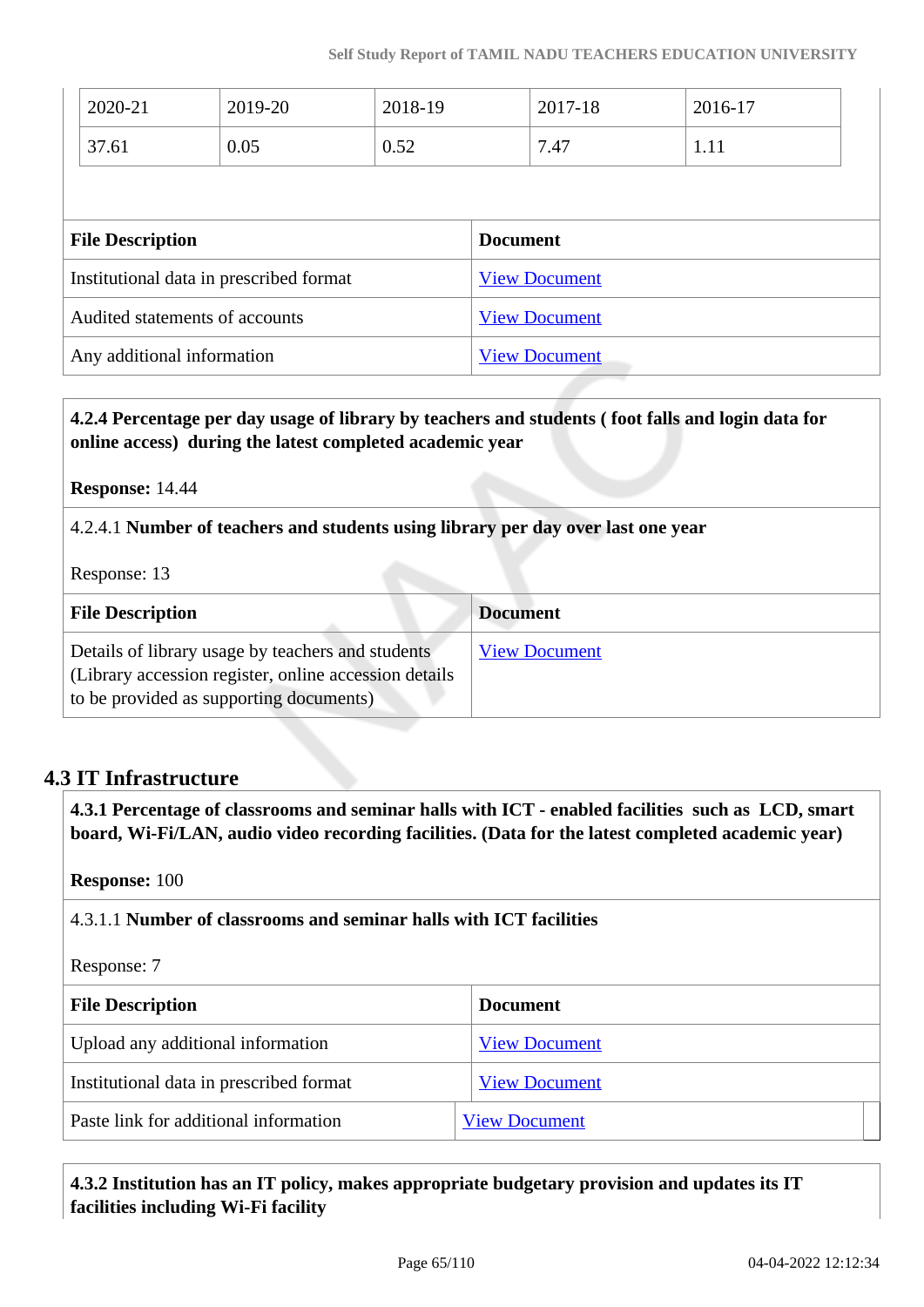# **Response:**

The University Information Technology Policy mainly adopted from the State and Union Government policies for the safety and security aspects especially in academic institutions. It was also focused on the values and principles are related to the management and use of information and technology resources in academic, research, teaching and learning. Further, IT policies also ensure compliance with applicable laws and regulations that promote operational efficiency and manage institutional risk by specifying requirements and standards for the consistent management of IT resources. It is designed to guide organizational and individual behavior and decision making. The proper usage of licensed software by the authorities of the University is ensured.

#### **Budgetary Provision**

The University has appropriate budgetary provision for IT and Wi-Fi facility augmentation, maintenance and up-gradation. During this assessment period, the University has spent Rs.55.22 lakhs for purchase of computers and Rs.18.37 lakhs for internet facilities.

#### **Updates of IT and Wi-Fi facilities**

The plans for IT infrastructural development are given top priority to provide adequate infrastructure and effective teaching- learning. The strategies adopted, for ensuring updates, are based on the suggestions received from the Infrastructure wing, centers and cells at the beginning of the academic year. The University has IT help desk and supports and it maintains academic e-mail services, server management, Campus Wi-Fi Networks. University Website provides rich and updated information about the University, which connects the University with outside world. This can also be accessible through mobile applications. Effective utilization of IT infrastructure is ensured through the system administrator. The e-governance was ensured for paperless communications and all the official circulars are regularly updated in the website and circulated through email. The security of the internet usage and other IT facilities was ensured through Fortinet firewall security options.

The MHRD sponsored National Knowledge Network provides 1Gbps internet connectivity through the BSNL and Atria Convergence Technologies Ltd provides 100 Mbps to support the University IT facilities. The University is periodically reviewing the needs of various stakeholders and updated from 100 Mbps to 1 Gbps usage during the assessment period. The University has installed 17 access points to ensure uninterrupted Wi-Fi connectivity throughout the campus.

| <b>File Description</b>               | <b>Document</b>      |
|---------------------------------------|----------------------|
| Upload any additional information     | <b>View Document</b> |
| Paste link for additional information | <b>View Document</b> |

#### **4.3.3 Student - Computer ratio (Data for the latest completed academic year)**

**Response:** 0:1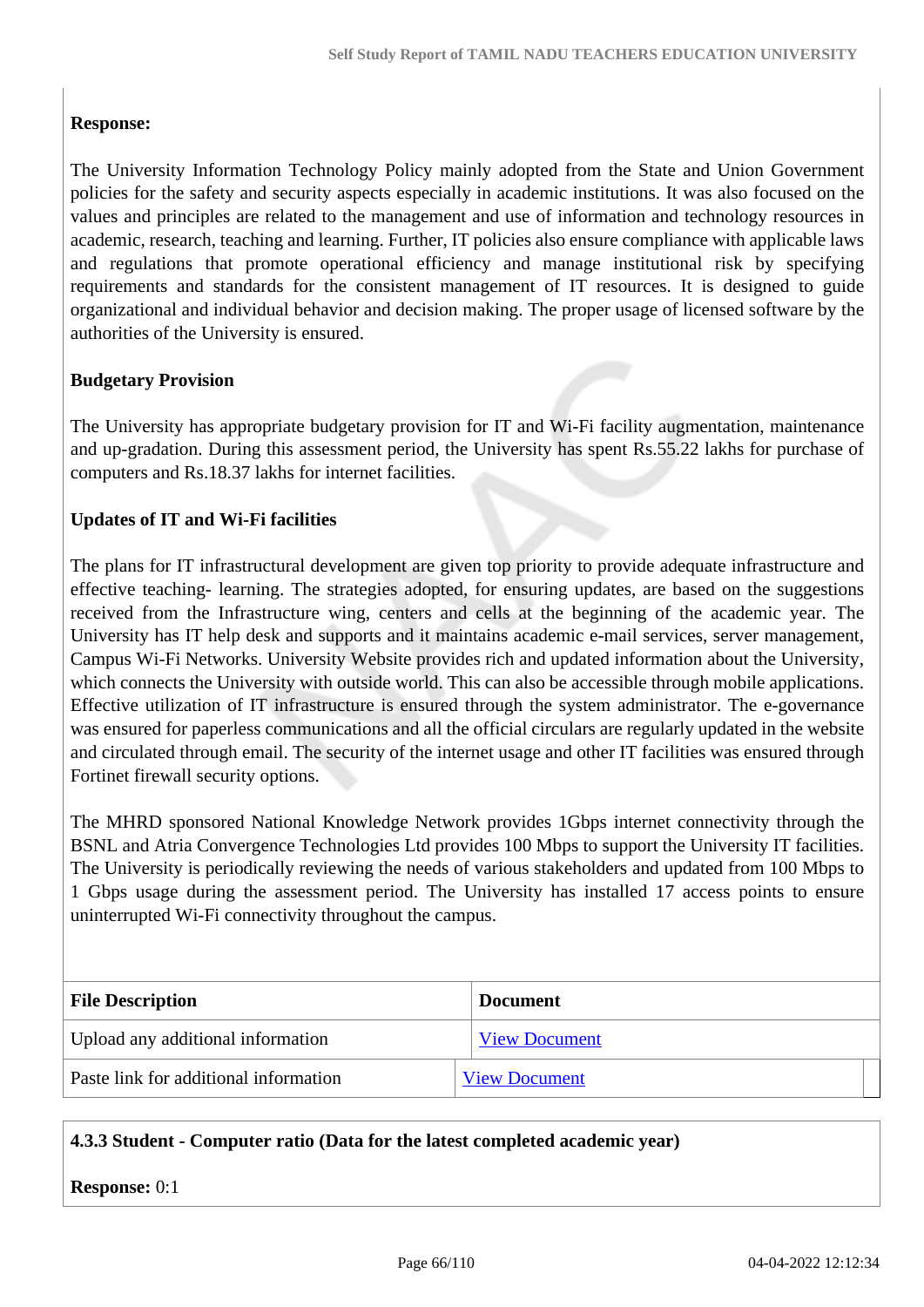| <b>File Description</b>           | <b>Document</b>      |
|-----------------------------------|----------------------|
| Upload any additional information | <b>View Document</b> |
| Student – computer ratio          | <b>View Document</b> |

| 4.3.4 Available bandwidth of internet connection in the Institution<br>(Leased line) |                      |  |  |
|--------------------------------------------------------------------------------------|----------------------|--|--|
| <b>Response: A. ?1 GBPS</b>                                                          |                      |  |  |
| <b>File Description</b>                                                              | <b>Document</b>      |  |  |
| Upload any additional information                                                    | <b>View Document</b> |  |  |
| Details of available bandwidth of internet<br>connection in the Institution          | <b>View Document</b> |  |  |

| 4.3.5 Institution has the following Facilities for e-content development |  |
|--------------------------------------------------------------------------|--|
|--------------------------------------------------------------------------|--|

- **1.Media centre**
- **2.Audio visual centre**
- **3.Lecture Capturing System(LCS)**
- **4.Mixing equipments and softwares for editing**

#### **Response:** A. All of the above

| <b>File Description</b>                 | <b>Document</b>      |  |
|-----------------------------------------|----------------------|--|
| Upload any additional information       | <b>View Document</b> |  |
| Institutional data in prescribed format | <b>View Document</b> |  |
| Links of photographs                    | <b>View Document</b> |  |

# **4.4 Maintenance of Campus Infrastructure**

 **4.4.1 Average percentage expenditure incurred on maintenance of physical facilities and academic support facilities excluding salary component during the last five years**

**Response:** 76.06

4.4.1.1 **Expenditure incurred on maintenance of infrastructure (physical facilities and academic support facilities) excluding salary component year-wise during the last five years (INR in lakhs)**

| 2020-21 | 2019-20 | 2018-19      | 2017-18 | 2016-17 |
|---------|---------|--------------|---------|---------|
| 925.70  | 583.88  | 771<br>/1.13 | 567.32  | 911.74  |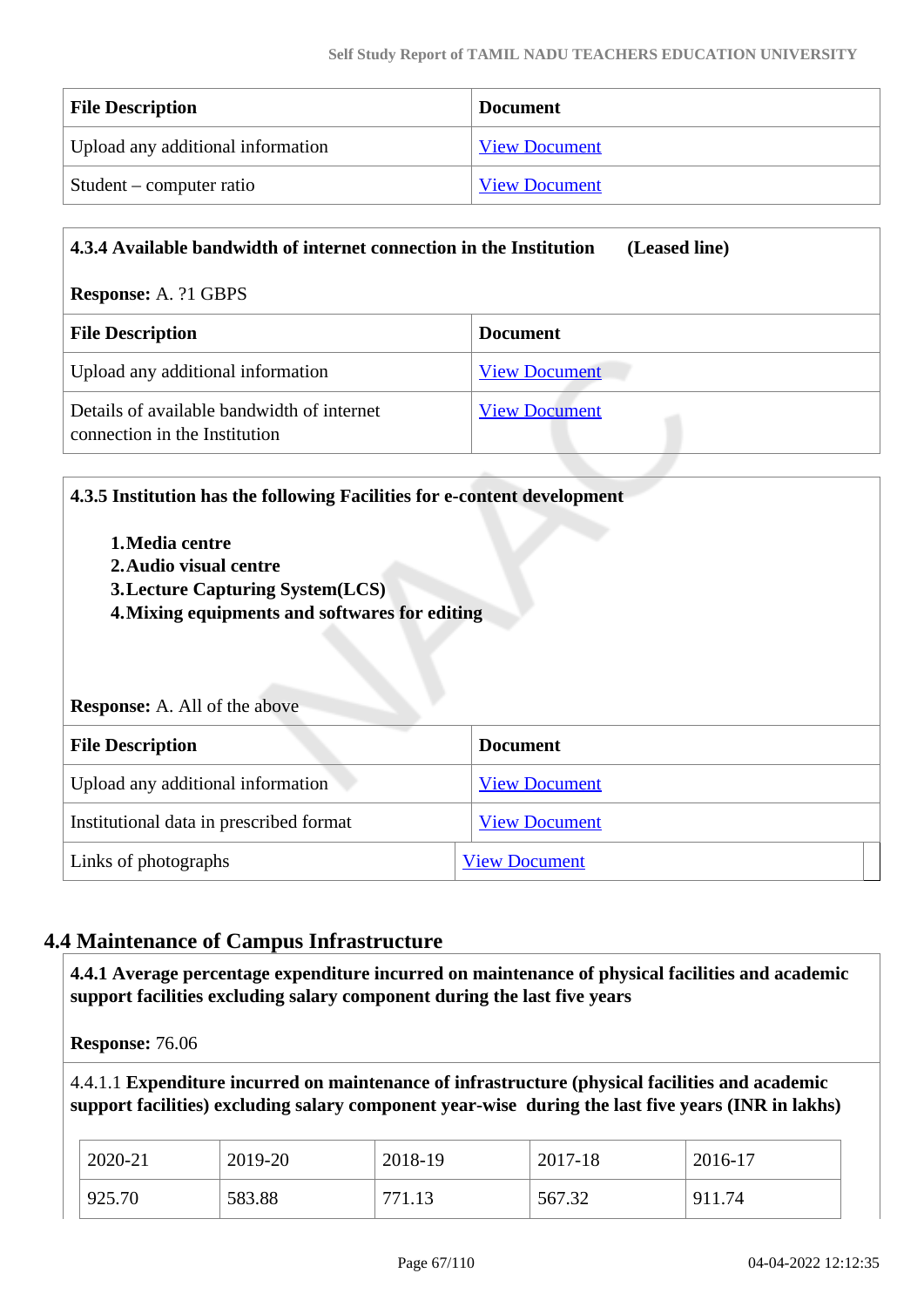| <b>File Description</b>                 | <b>Document</b>      |
|-----------------------------------------|----------------------|
| Upload any additional information       | <b>View Document</b> |
| Institutional data in prescribed format | <b>View Document</b> |
| Audited statements of accounts          | <b>View Document</b> |

# **4.4.2 There are established systems and procedures for maintaining and utilizing physical, academic and support facilities - laboratory, library, sports complex, computers, classrooms etc.**

# **Response:**

The University takes every effort to optimize the utilization of facilities available and it has come out with well structured procedures for maintaining and utilizing the physical and academic support facilities.

# **Physical facilities**

The University has constituted a Committee to maintain infrastructure and campus maintenance which includes a Professor as a Chairman and members from Teaching and Non-teaching staff. The said committee is in-charge of maintenance and management of campus facilities in a systematic way. The leaf litters fallen from trees are effectively utilized for manuring in green house and herbal gardens. Solid waste management was carried out to recycle the biodegradable wastes. The electrical works are carried out by electrician when required. A generator with a capacity of 62.5 kVA and a transformer (50 kVA) with level II energy efficiency are installed for uninterrupted power supply. All the blocks are provided with purified water facility and the filters are regularly replaced. The quality of the kitchen in canteen is regularly monitored by University authorities. The physical verification of the stocks in each department and sections of various administrations were audited every year. Fire Safety measures have been taken in the administrative, academic and other buildings. Fire extinguishers were established in all the floors for the safety measures. Optimum working condition of all properties/equipment on the campus is ensured through proper maintenance on call. This includes maintenance of generator, Air Conditioners, CCTV cameras and water purifiers.

#### **Academic facilities**

Classrooms, Staffrooms, Seminar halls and Laboratories etc., are meticulously cleaned and maintained on a daily basis by housekeeping staff assigned for each floor. Teaching aids like computers, LCD projectors, smart boards and white boards are maintained regularly. Washrooms and rest rooms are well maintained. Dustbins are placed in every floor. The green cover of the campus is well maintained by a full-time gardener. The sections and laboratories are maintained by respective administrative staff belonging to the sections. Equipments, apparatus and instruments are taken care of by the technical staff in the respective sections/laboratories.

The library databases are secured through antivirus software and cyber security system. The back volumes of the journals are preserved in the form of bound volumes namely hard board binding. The books and other hard copies of the academic materials are protected them from insects and rodents using insect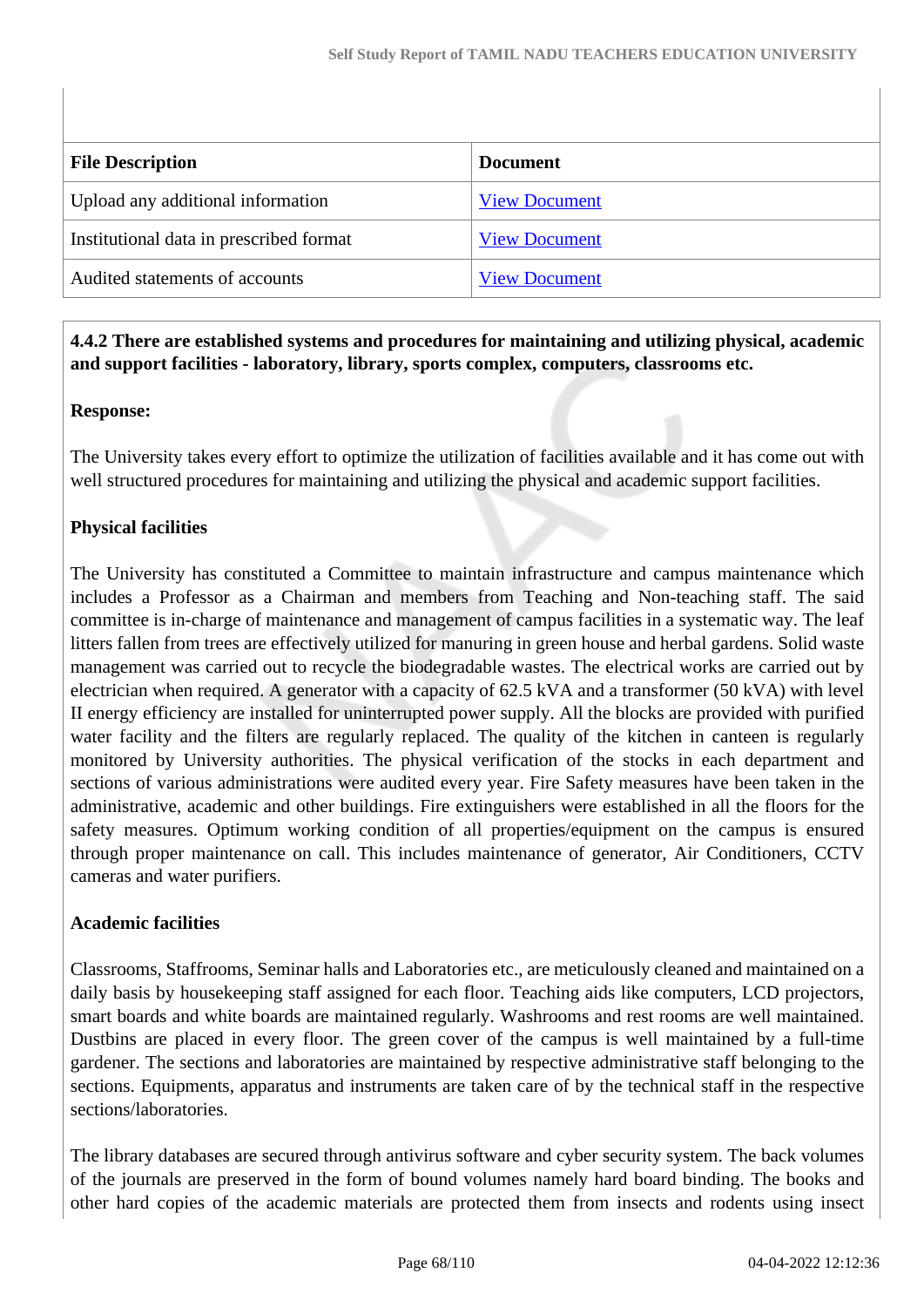repellents and rodent traps. The library system was effectively managed by implementing specific timeline to return the books in order to avoid fine and prevent the loss of books. Each and every book has accession numbers and the issue-return history was traced through bar code technology.

Computers, printers, photocopiers are maintained with the support of authorized service engineers and technical staff of the University. Licensed and open-source software are automatically updated. The playfields are regularly cleaned and properly maintained with the use of weedicides. The different courts of the playground were marked properly with well-trained markers according to Sports Authority of India regulations.

#### **Utilization mechanism**

The University ensures optimal allocation and utilization of the available financial recourses for maintenance and upkeep of different facilities by holding regular meetings of various committees constituted for this purpose and using as per the requirements in the interest of students and staff. The utilization of the laboratory equipments/computers/items are witnessed by individual entry registers and/or log books. In case of redundant articles, Government procedures are duly followed to declare them condemned and appropriate actions are taken. Students are allocated two hours per week on mandatory basis to avail the library resources. Students are encouraged to participate the various sports and cultural events.

| <b>File Description</b>               | <b>Document</b>      |
|---------------------------------------|----------------------|
| Upload any additional information     | <b>View Document</b> |
| Paste link for additional information | <b>View Document</b> |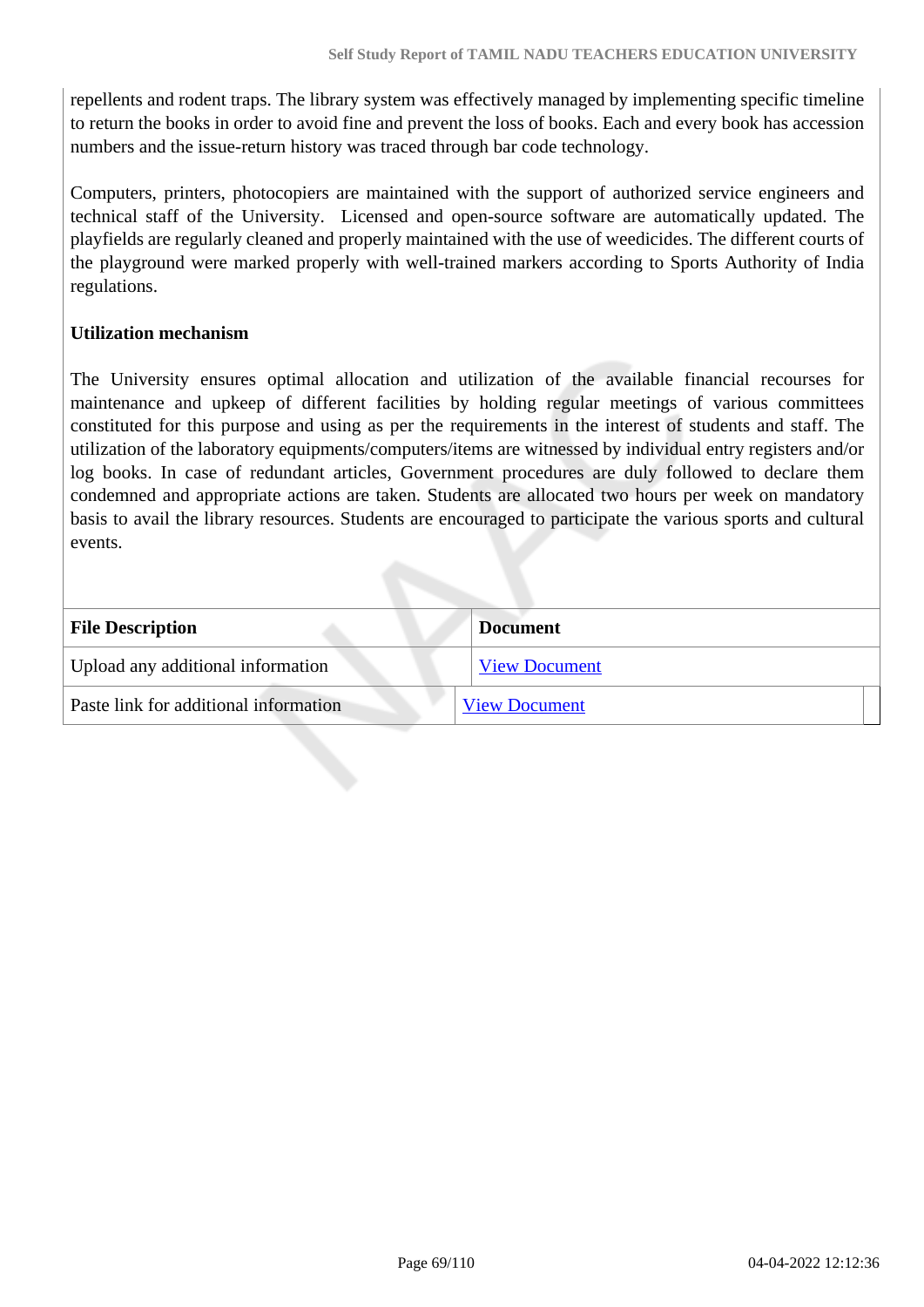# **Criterion 5 - Student Support and Progression**

# **5.1 Student Support**

 **5.1.1 Average percentage of students benefited by scholarships and freeships provided by the institution, Government and non-government agencies (NGOs) during the last five years (other than the students receiving scholarships under the government schemes for reserved categories).**

### **Response:** 100

5.1.1.1 **Number of students benefited by scholarships and free ships provided by the institution, Government and non-government bodies, industries, individuals, philanthropists during the last five years (other than students receiving scholarships under the government schemes for reserved categories)** 

| 2020-21 | 2019-20 | 2018-19 | 2017-18   | 2016-17 |
|---------|---------|---------|-----------|---------|
| 58      | 10      | 20      | 1 ດ<br>10 |         |

| <b>File Description</b>                                                         | <b>Document</b>      |
|---------------------------------------------------------------------------------|----------------------|
| Upload self attested letter with the list of students<br>sanctioned scholarship | <b>View Document</b> |
| Institutional data in prescribed format                                         | <b>View Document</b> |
| Link for additional information                                                 | <b>View Document</b> |

 **5.1.2 Average percentage of students benefited by career counseling and guidance for competitive examinations as offered by the Institution during the last five years.**

**Response:** 100

5.1.2.1 **Number of students benefitted by guidance for competitive examinations and career counselling offered by the institution year wise during last five years**

| $2020 - 21$ | 2019-20 | 2018-19 | 2017-18 | 2016-17 |
|-------------|---------|---------|---------|---------|
| 58          | 10      | 20      | 18      |         |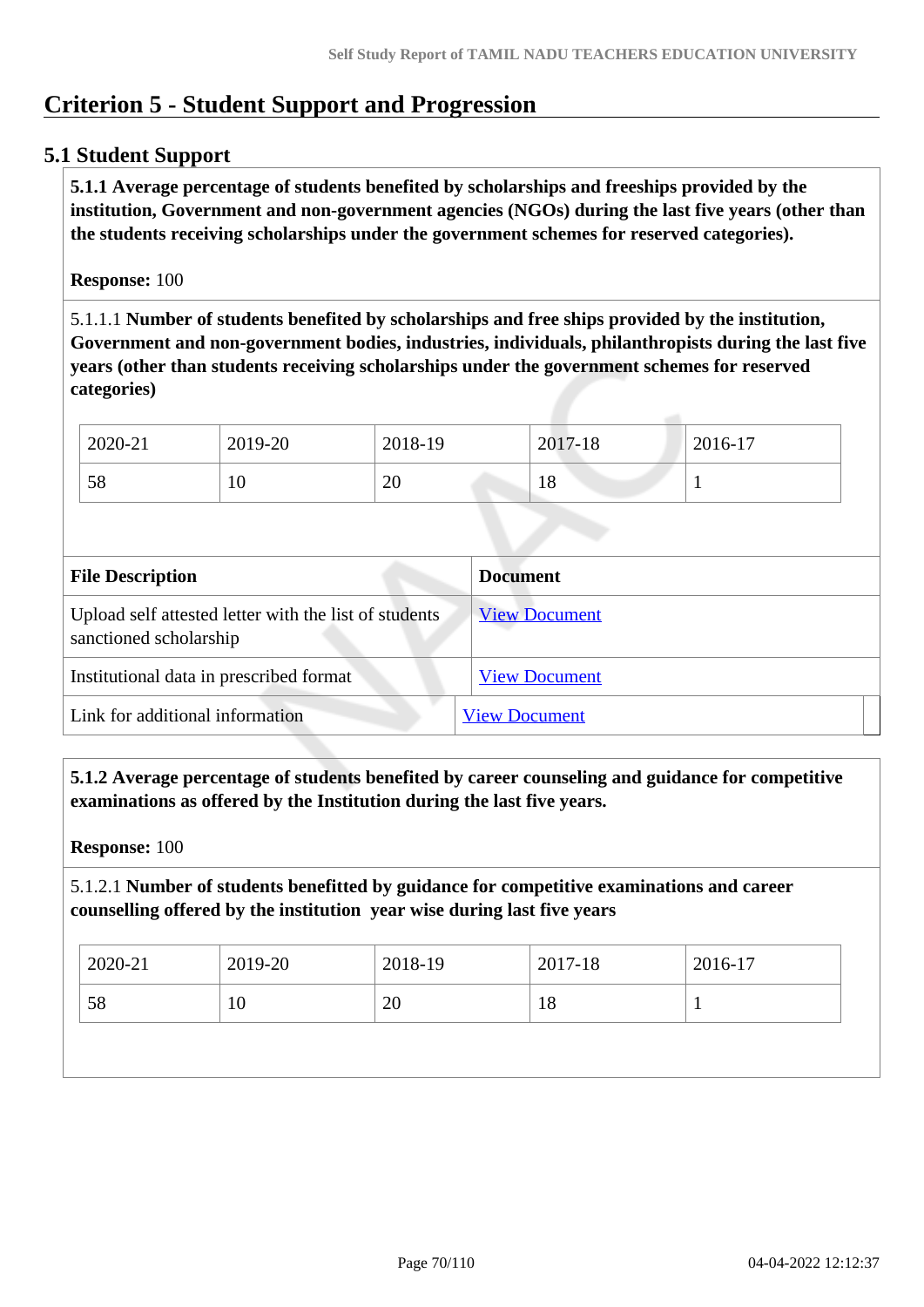| <b>File Description</b>                 | Document             |
|-----------------------------------------|----------------------|
| Institutional data in prescribed format | <b>View Document</b> |
| Any additional information              | <b>View Document</b> |
| Link for additional information         | <b>View Document</b> |

 **5.1.3 Following Capacity development and skills enhancement activities are organised for improving students capability 1. Soft skills 2. Language and communication skills 3. Life skills (Yoga, physical fitness, health and hygiene) 4. Awareness of trends in technology**

**Response:** A. All of the above

| <b>Document</b>      |
|----------------------|
| <b>View Document</b> |
| <b>View Document</b> |
| <b>View Document</b> |
| <b>View Document</b> |
|                      |

 **5.1.4 The institution adopts the following for redressal of student grievances including sexual harassment and ragging cases 1. Implementation of guidelines of statutory/regulatory bodies**

**2. Organisation wide awareness and undertakings on policies with zero tolerance**

**3. Mechanisms for submission of online/offline students' grievances**

**4. Timely redressal of the grievances through appropriate committees**

**Response:** A. All of the above

| <b>File Description</b>                                                                                                            | <b>Document</b>      |
|------------------------------------------------------------------------------------------------------------------------------------|----------------------|
| Upload any additional information                                                                                                  | <b>View Document</b> |
| Minutes of the meetings of student redressal<br>committee, prevention of sexual harassment<br>committee and Anti Ragging committee | <b>View Document</b> |
| Details of student grievances including sexual<br>harassment and ragging cases                                                     | <b>View Document</b> |
| Link for additional information                                                                                                    | <b>View Document</b> |

# **5.2 Student Progression**

 **5.2.1 Average percentage of students qualifying in state/national/ international level examinations during the last five years (eg: IIT-JAM/CLAT/ NET/SLET/GATE/ GMAT/CAT/GRE/ TOEFL/ Civil Services/State government examinations, etc.)**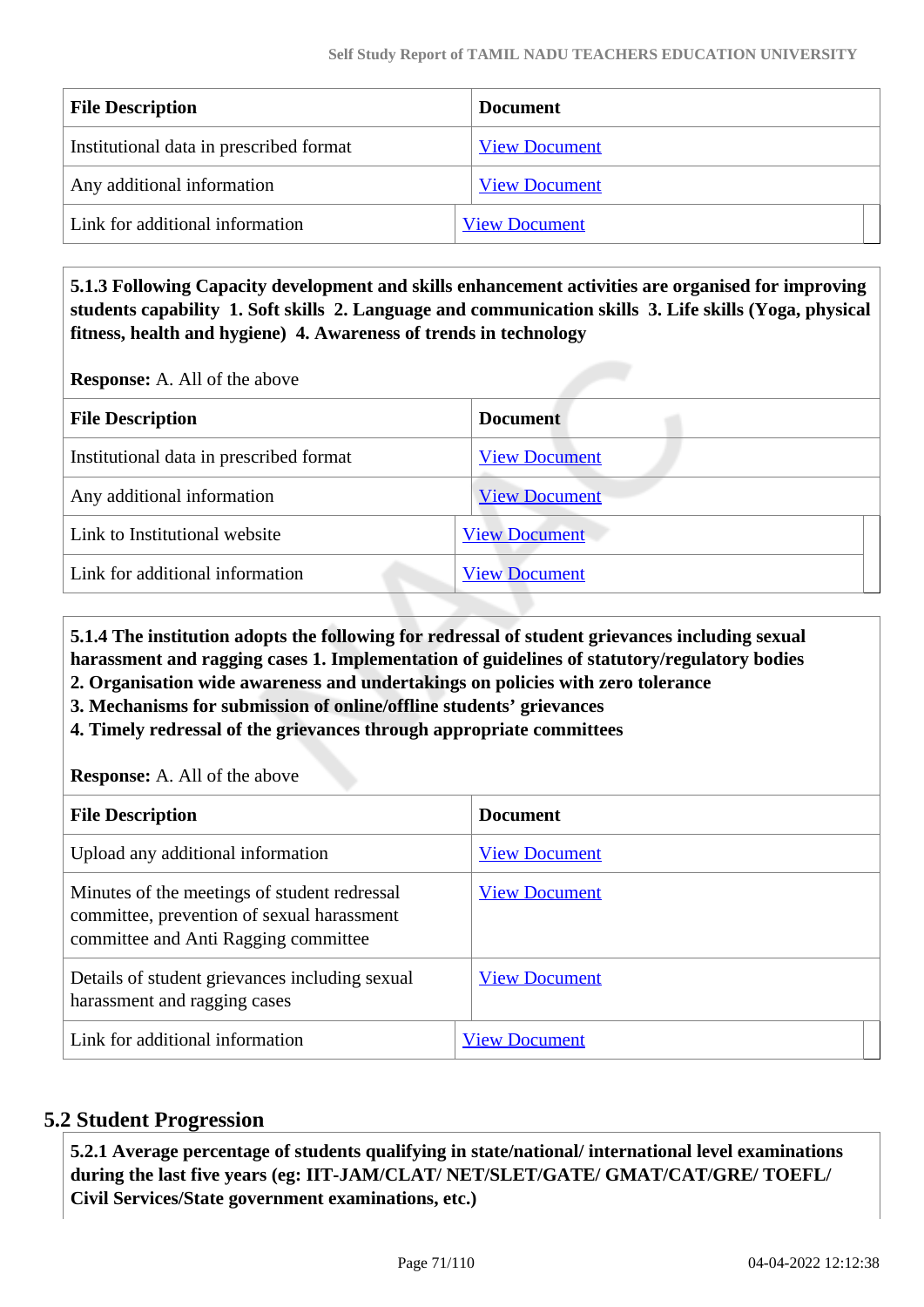**Response:** 60

# 5.2.1.1 **Number of students qualifying in state/ national/ international level examinations (eg: IIT/JAM/ NET/ SLET/ GATE/ GMAT/CAT/GRE/ TOEFL/ Civil Services/ State government examinations***, etc.)***) year-wise during last five years**

| 2020-21 | 2019-20 | 2018-19 | 2017-18 | 2016-17 |
|---------|---------|---------|---------|---------|
|         |         | ∽       | ν       | U       |

# 5.2.1.2 **Number of students appearing in state/ national/ international level examinations (eg: IIT/JAM/ NET / SLET/ GATE/ GMAT/CAT,GRE/ TOEFL/ Civil Services/ State government examinations) year-wise during last five years**

| 2020-21 | 2019-20 | 2018-19 | $2017 - 18$ | 2016-17 |
|---------|---------|---------|-------------|---------|
|         |         | -<br>_  |             |         |

| <b>File Description</b>                 | <b>Document</b>      |
|-----------------------------------------|----------------------|
| Upload supporting data for the same     | <b>View Document</b> |
| Institutional data in prescribed format | <b>View Document</b> |
| Any additional information              | <b>View Document</b> |
| Link for additional information         | <b>View Document</b> |

# **5.2.2 Average percentage of placement of outgoing students during the last five years**

#### **Response:** 44.17

#### 5.2.2.1 **Number of outgoing students placed year - wise during the last five years.**

| 2020-21 | 2019-20 | 2018-19 | 2017-18 | 2016-17 |  |
|---------|---------|---------|---------|---------|--|
|         |         | 15      | 0       | J       |  |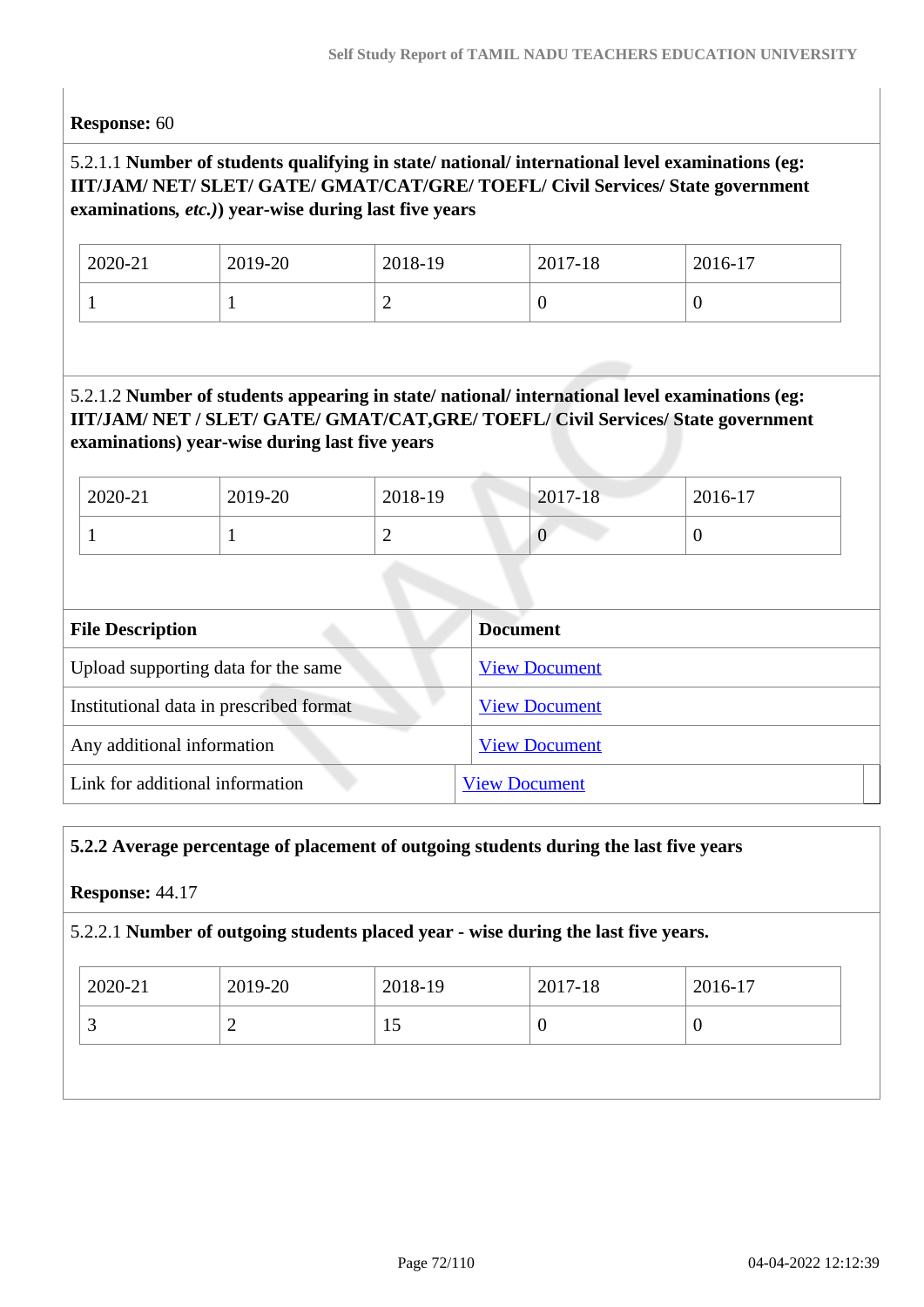| <b>File Description</b>                 | <b>Document</b>      |
|-----------------------------------------|----------------------|
| Upload any additional information       | <b>View Document</b> |
| Self attested list of students placed   | <b>View Document</b> |
| Institutional data in prescribed format | <b>View Document</b> |
| Link for additional information         | <b>View Document</b> |

**5.2.3 Percentage of student progression to higher education (previous graduating batch).**

#### **Response:** 62.5

# 5.2.3.1 **Number of outgoing student progressing to higher education.**

| Response: 5                               |                      |  |
|-------------------------------------------|----------------------|--|
| <b>File Description</b>                   | <b>Document</b>      |  |
| Upload supporting data for student/alumni | <b>View Document</b> |  |
| Institutional data in prescribed format   | <b>View Document</b> |  |
| Any additional information                | <b>View Document</b> |  |
| Link for additional information           | <b>View Document</b> |  |

# **5.3 Student Participation and Activities**

 **5.3.1 Number of awards / medals won by students for outstanding performance in sports / cultural activities at inter-university / state / national / international events (award for a team event should be counted as one) during the last five years.**

#### **Response:** 45

5.3.1.1 **Number of awards/medals won by students for outstanding performance in sports / cultural activities at inter-university / state / national / international events (award for a team event should be counted as one) year - wise during the last five years.**

| 2020-21 | 2019-20 | 2018-19 | 2017-18 | 2016-17 |
|---------|---------|---------|---------|---------|
| IJ      | v       | $\circ$ |         | ν       |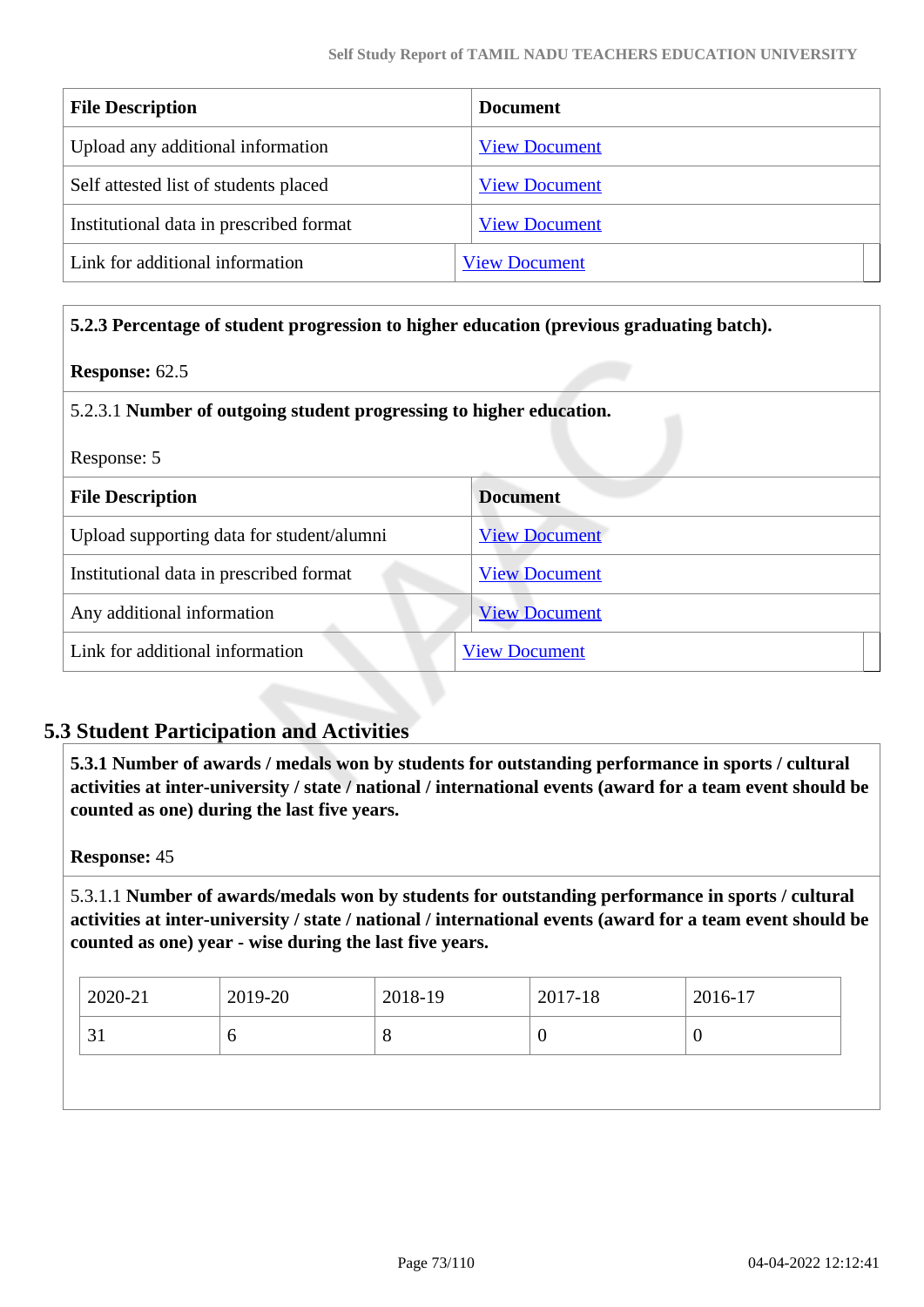| <b>File Description</b>                    | <b>Document</b>      |
|--------------------------------------------|----------------------|
| Institutional data in prescribed format    | <b>View Document</b> |
| e-copies of award letters and certificates | <b>View Document</b> |
| Any additional information                 | <b>View Document</b> |
| Link for additional information            | <b>View Document</b> |
|                                            |                      |

# **5.3.2 Presence of Student Council and its activities for institutional development and student welfare.**

# **Response:**

The students being the main stakeholders, they play a vital role in an educational institution. The Tamil Nadu Teachers Education University has Students' Council in the name and style of "Tamil Nadu Teachers Education University Students Council (TNTEUSC). The Student Council is constituted every year to execute the active participation of students in academic, administrative, cultural, social and extension activities. The Students' Council Members are unanimously elected by their classmates in the presence of the faculty in-charge without any political interventions. The TNTEUSC is well structured and well represented and they are the voice of the students' body.

The Students' Council shall consist of three office bearers (President, Secretary and Treasurer).

President (Elected/Selected among Ph.D Scholars)

Secretary (Elected/Selected among M.Ed Students)

Treasurer (Elected/Selected among M.Phil Scholars)

The TNTEU nurtures students in building character to shape their future. The students are given opportunities to involve in the affairs of the University. They work in partnership with the administration and faculty in planning and organizing University activities that contribute to self-development and community welfare.

The objective of the Students' Council is to engage students in learning and make them learn leadership skill. This Council gives opportunity to develop personality, leadership skills, cooperation and event management ability through experiential learning. It provides the platform to share students' ideas, interests and concerns particularly about them and about the educational system in general.

The office bearers and members of the TNTEUSC play an active role in organizing various activities and initiatives on the campus and for our affiliated institutions.

The Student Council focuses to bring out the best from the students in classroom education by organising a consortium of collective activities to mould the character and help them to become better and responsible citizens to serve society.

# **Outcome of the TNTEUSC:**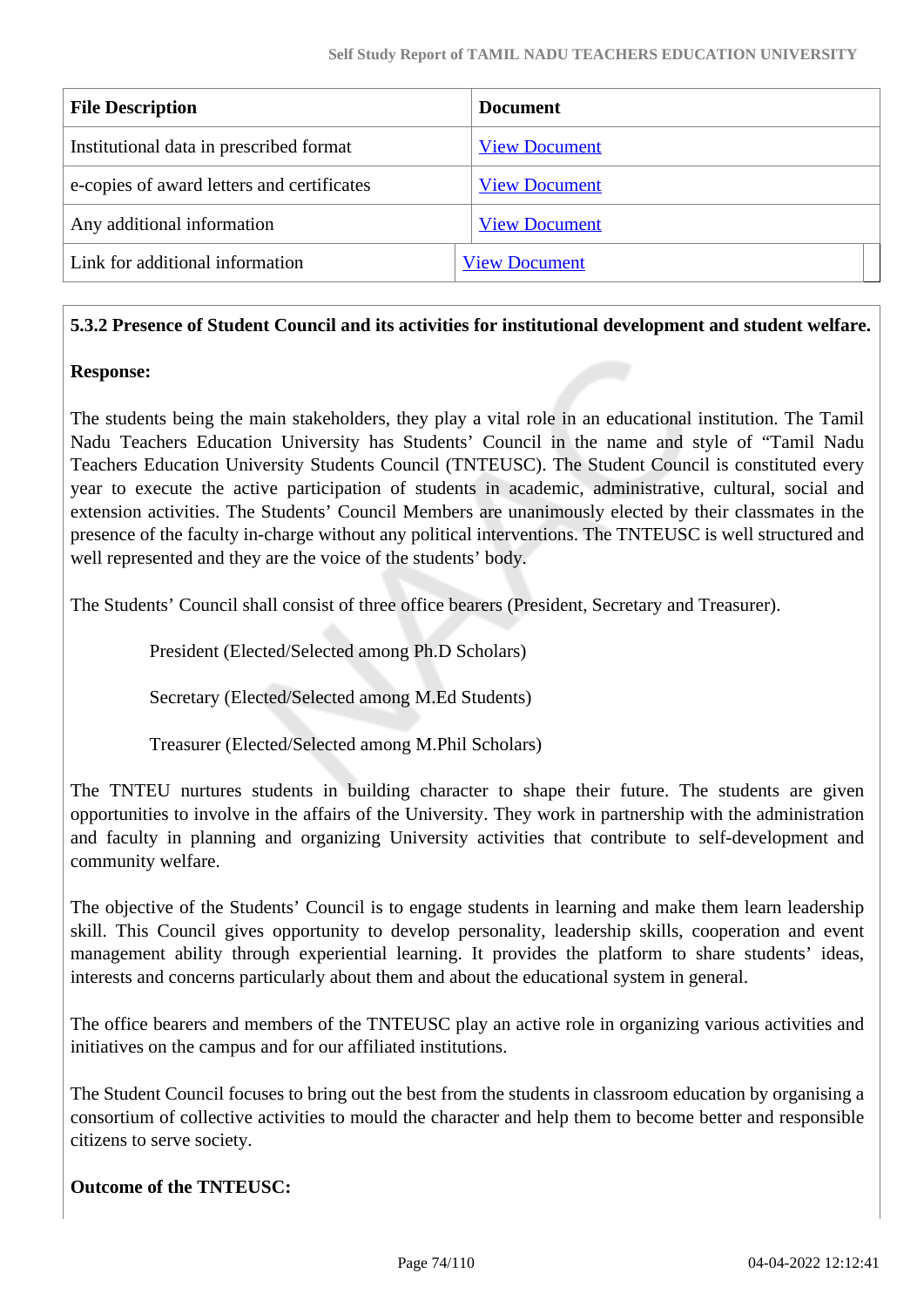The Office Bearers and members of the TNTEUSC also actively participate in the trio functions of the University.

| $\mathbf{1}$ . | Academic                             | IQAC, Board of Studies (Special Invitee), Academic Council     |  |
|----------------|--------------------------------------|----------------------------------------------------------------|--|
|                |                                      | (Special Invitee)                                              |  |
| $\frac{2}{3}$  | Administrations                      | Members of various Centers and Cells                           |  |
|                | Social Cultural                      |                                                                |  |
|                | NSS, YRC, RRC                        | TNTEUs helps to organise and to conduct the activities of the  |  |
|                |                                      | NSS, YRC, RRC and to promote the motto of the                  |  |
|                |                                      | organization                                                   |  |
|                | News Track                           | Involved in the Editorial Board                                |  |
|                | <b>Grievance Committee</b>           | Acting as bridge between students and the administration       |  |
|                | Health and Hygiene Committee         | It helps to organize health awareness programmes and camps     |  |
|                | <b>Sports and Cultural Committee</b> | It is motivating and helping to organize various sports and    |  |
|                |                                      | cultural events                                                |  |
|                | <b>ICC</b>                           | It helps the students to voice their grievances against Sexual |  |
|                |                                      | Harassment                                                     |  |
|                | <b>SC/ST Committee</b>               | Voicing the concerns of the students of SC/ST community        |  |

| <b>File Description</b>           | <b>Document</b>      |
|-----------------------------------|----------------------|
| Upload any additional information | <b>View Document</b> |
| Link for additional information   | <b>View Document</b> |

# **5.3.3 Average number of sports and cultural events / competitions organised by the institution per year**

**Response:** 26.6

5.3.3.1 **Number of sports and cultural events / competitions organised by the institution year - wise during the last five years.**

| 2020-21                                 | 2019-20 | 2018-19              |                      | 2017-18 | 2016-17        |  |
|-----------------------------------------|---------|----------------------|----------------------|---------|----------------|--|
| 5                                       | 42      | 41                   |                      | 41      | $\overline{4}$ |  |
|                                         |         |                      |                      |         |                |  |
| <b>File Description</b>                 |         |                      | <b>Document</b>      |         |                |  |
| Upload any additional information       |         |                      | <b>View Document</b> |         |                |  |
| Report of the event                     |         |                      | <b>View Document</b> |         |                |  |
| Institutional data in prescribed format |         |                      | <b>View Document</b> |         |                |  |
| Link for additional information         |         | <b>View Document</b> |                      |         |                |  |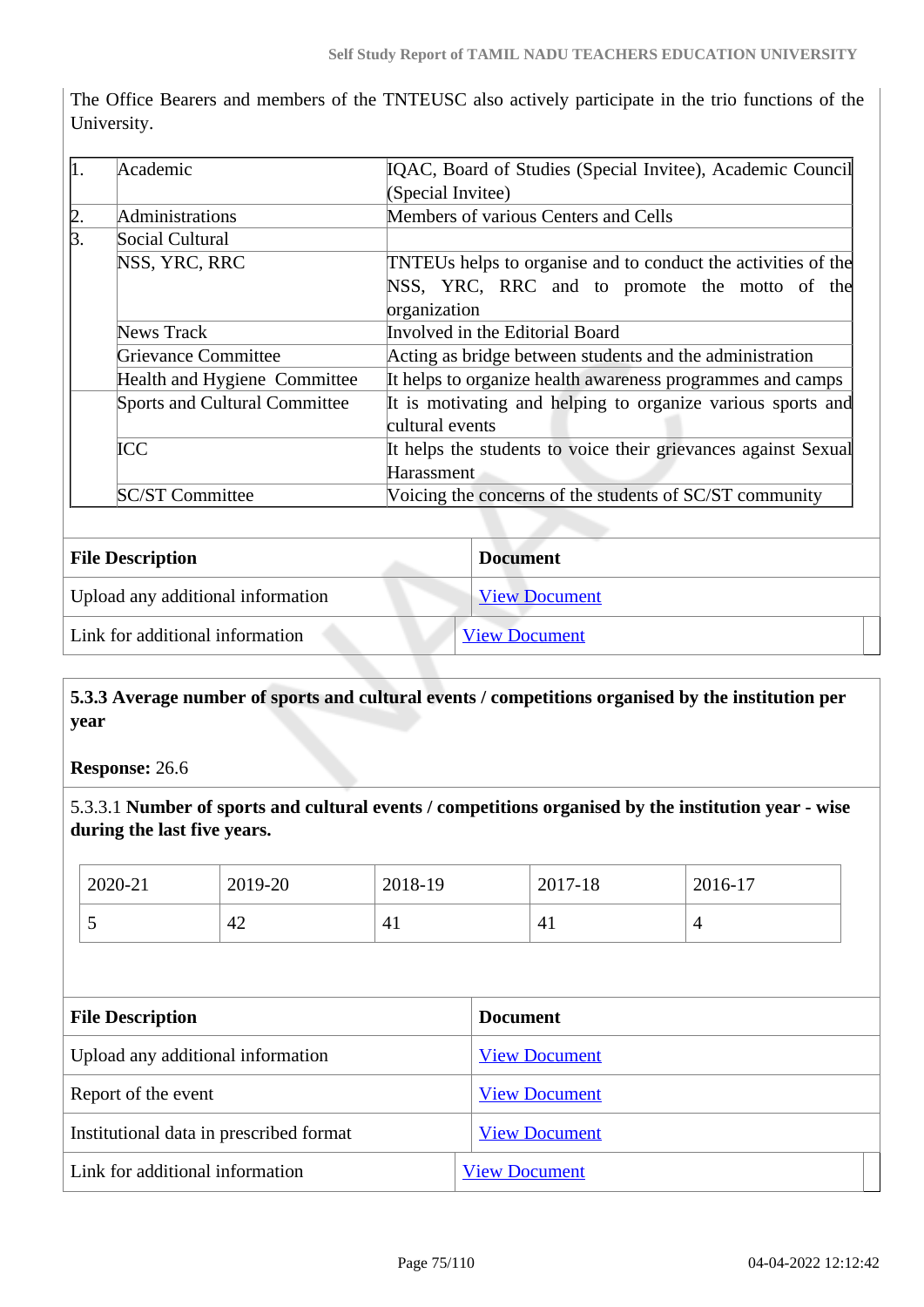# **5.4 Alumni Engagement**

 **5.4.1 The Alumni Association / Chapters (registered and functional) contributes significantly to the development of the institution through financial and other support services.**

# **Response:**

The Tamil Nadu Teachers Education University has an active Alumni Association in the name and style of Tamil Nadu Teachers Education University Alumni Association (TNTEUAA) which functions with the motto of "to serve the Alumini ". The Association is a registered one. The registration number is SRG/Chennai South/428/2021. The members of Alumni Association engage, execute and enhance various academic, curricular and extra- curricular activities. The membership of the Association, as per its constitution is of three types – Annual, Life and Patron. The Alumni will meet twice a year at TNTEU.

# **Objectives of TNTEUAA:**

The major objective of the TNTEUAA is to establish link between Alma matter and its Alumni thereby to maintain mutually cultivated communication and favourable relationship.

#### **Functions of the TNTEUAA:**

The Alumni of TNTEUAA have distinguished themselves in various walks of life keeping in mind the emotional bonds that connect alumni with their alma matter. The University always maintains close ties with its past students. The Alumni have always whole heartedly supported the University and have contributed in various aspects of its academic and infrastructural development. The association acts as a focal point of contact in bringing all alumni together on a single platform in developing the synergistic plans to aid and improve the University endeavours in the long-run.

- 1.The University IQAC, Board of Studies and Academic Council have an alumnus as its member.
- 2.At present, there are 53 Centres and Cells and 30 Committees are functioning in the University. All the centres and cells have one nominee from alumni.
- 3.Alumni who have distinguished themselves in various walks of life are invited to interact with students, to give guest lectures, talks etc., to share their experiences.
- 4.A number of prizes and scholarships have been initiated by the alumni for meritorious and deserving students of the University.
- 5.The alumni participate actively in the placement activities of the university by conducting preplacement activities such as mock interview, guiding the students in resume writing, orienting them in etiquettes of attending interview etc., The alumni also help in identifying placement and internship opportunities for the present students in the schools and colleges where they are working.
- 6.Alumini of the University frequently visits the University to give guest lectures and career guidance.
- 7.Alumini infuse a note of confidence and goodwill about the institutions freshers i.e among those seeking admission in the University.
- 8.Alumini of the University donate more than 1000 number of books to the University Library.
- 9.Alumini provide guidance for students projects and assists in placement.

#### **Future Plans of the TNTEUAA:**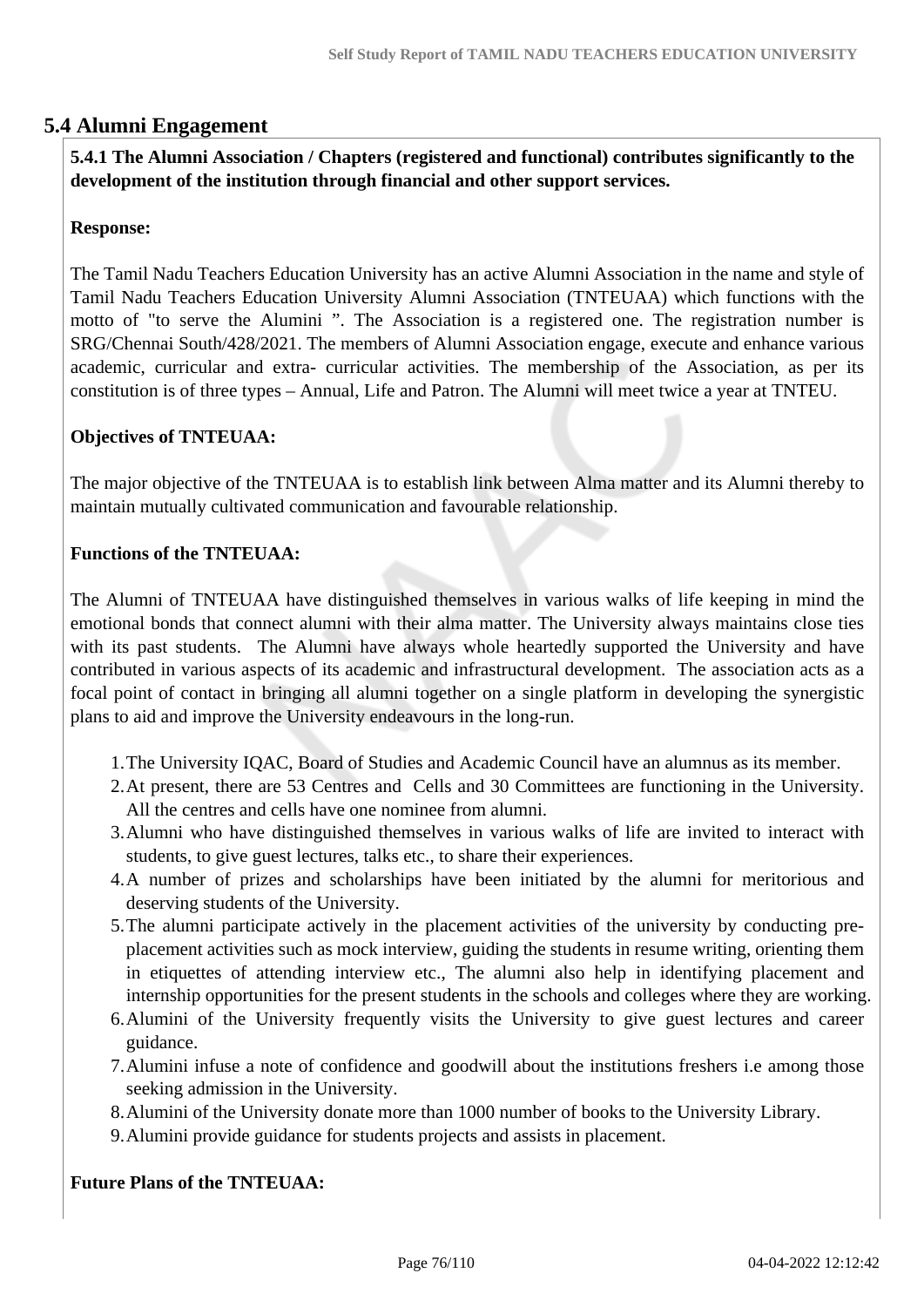A major commitment of the TNTEUAA is to construct an Alumni House in the University premises. The TNTEUAA has also planned to get donation from the donors for the construction of Alumni house. Waive tax exemption under section 80-G of the Income Tax Act, 1961 of Government of India will be given for the Alumni donation money.

| <b>File Description</b>         | <b>Document</b>      |
|---------------------------------|----------------------|
| Any additional information      | <b>View Document</b> |
| Link for additional information | <b>View Document</b> |

| 5.4.2 Alumni contribution during the last five years (INR in Lakhs) |                      |  |
|---------------------------------------------------------------------|----------------------|--|
| <b>Response:</b> C. 20 Lakhs - 50 Lakhs                             |                      |  |
| <b>File Description</b>                                             | <b>Document</b>      |  |
| Any additional information                                          | <b>View Document</b> |  |
| Link for any additional information                                 | <b>View Document</b> |  |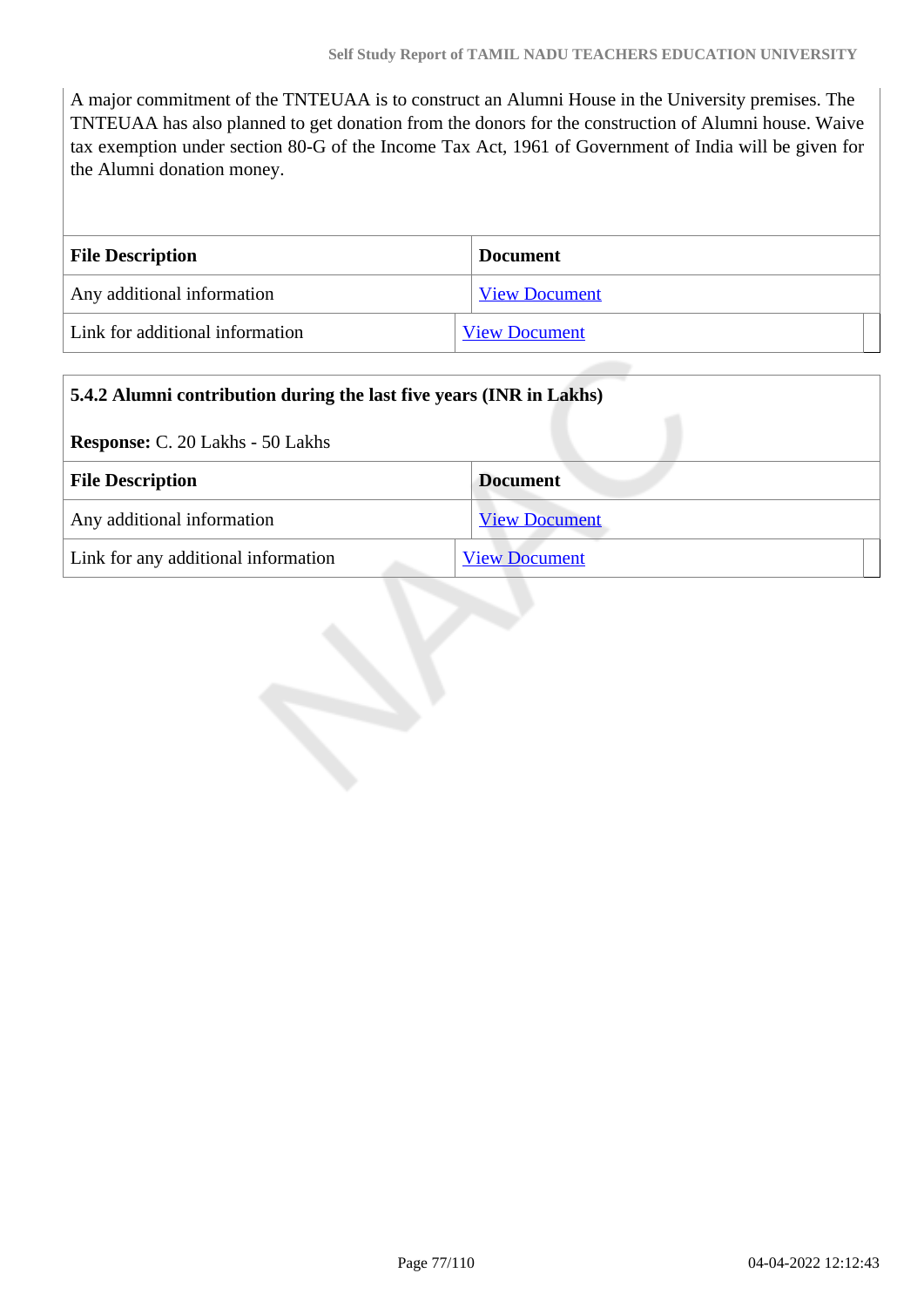# **Criterion 6 - Governance, Leadership and Management**

# **6.1 Institutional Vision and Leadership**

 **6.1.1 The institution has a clearly stated vision and mission which are reflected in its academic and administrative governance.**

**Response:** 

**Motto**

**"Learn, Realize and Teach others"**

**Vision**

The unique Vision of the University is to promote excellence in teacher education and to carryout extensive research in teacher education and also produce qualitative research output for the benefit of the students, society, nation and mankind at large.

# **Mission**

The Mission of the University is to produce brilliant, intelligent and dynamic teachers for the benefit of one and all.

# **Core Values of the University:**

- 1.To produce locally and globally competent and committed teachers and thereby developing worldclass teachers.
- 2.To instil national pride and global outlook in teachers.
- 3.To facilitate integrity, transparency and trustworthiness among teachers.
- 4.To ensure continuous learning and knowledge creation among teachers.
- 5.To promote professional ethics and academic freedom among teachers.
- 6.To enhance quality consciousness and environmental sustainability among teachers.

The academic programmes – M.Ed., M.Phil.,& Ph.D. are designed and developed to reflect the Vision, Mission, Motto and Core Values of the University. Initiatives have been taken periodically by Tamil Nadu Teachers Education University's of Board of Studies, Academic Council and other Committees including IQAC to restructure and enrich the content of the syllabi to realise the University's Vision and Motto.

The University Governance is the reflective of the Vision and Mission statements emphasizing "achievement of excellence in seeking truth in the form of knowledge." The Vision of the University is intelligibly phrased as "empowerment of teachers, students and society through values, skills, technologyoriented teaching and learning, research and extension activities, enhancement of creativity, innovativeness and employability."

Vice-Chancellor is the Academic and Administrative Executive Head of the University, while the Registrar is the Officer of the University. The authorities of the University - Syndicate, Finance Committee, Academic Council, and Planning Board have adequate representation from the State Government,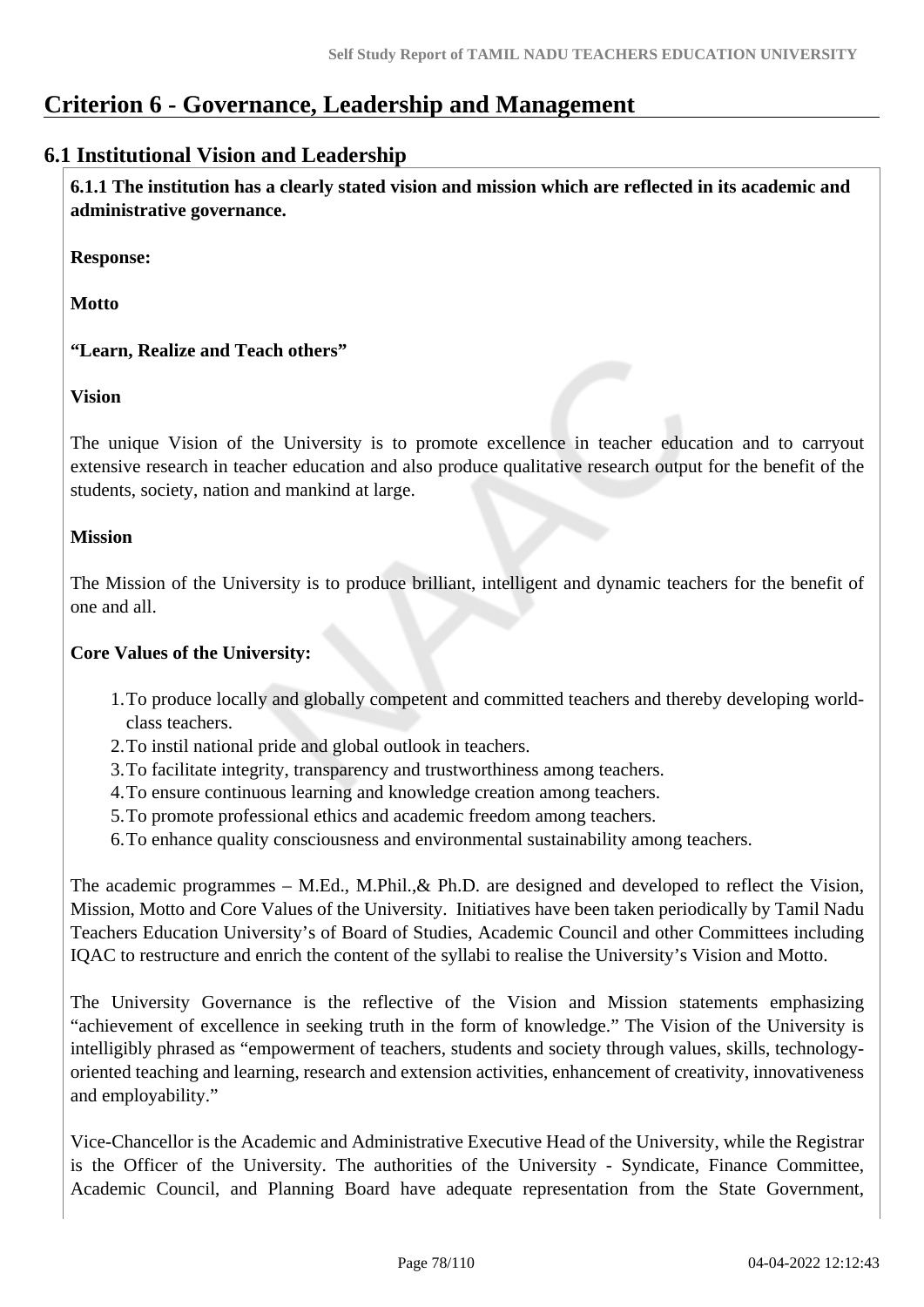University Departments, Affiliated Colleges and other external stakeholders which ensure discussion in policy-making and effective implementation of the plans and policies of the University.

The powers, functions, procedures of the various bodies have been clearly spelt out in the Act and Statutes of the University. Dean, Head of the Departments, Chairpersons, Special Officers, Research Coordinator and Directors/Coordinators of various Centres/Cells are empowered in the process of decision making.

The Faculty members are also given adequate opportunity to perform administrative responsibilities to head various committees such as Research Advisory Committee, Talent Management and Development Committee, Affiliation Committee, Admission Committee, Examination Committee, etc. Similarly, the students and the alumni are given due representation in various committees. Decentralized and participatory approach in the institutional governance helps the University to march towards realising the Vision of the University. The University arranges necessary training programmes for the faculties and administrative staff to promote a healthy environment and work culture.

Thus, the faculty members, administrative staff, students and other stakeholders are involved in related to decision-making process academic and administrative matter of the University to realize the Vision, Mission of the University.

| <b>File Description</b>         | <b>Document</b>      |
|---------------------------------|----------------------|
| Any additional information      | <b>View Document</b> |
| Link for additional information | <b>View Document</b> |
|                                 |                      |

# **6.1.2 The effective leadership is reflected in various institutional practices such as decentralization and participative management.**

#### **Response:**

Tamil Nadu Teachers Education University is a State University established by the Government of Tamil Nadu in 2008 (Act No.33 of 2008). The Act and Statutes of the University facilitates for decentralised and participatory management by distributing the powers, roles and responsibilities to various bodies and committees such as the Syndicate, Finance Committee, Academic Council, Board of Studies and other Committees. These bodies have State Government representatives as Ex-Officio Members in addition to nominated members to evolve plans, policies, and strategies for the University's academic and administrative matters. The Ex-officio members being the Principal Secretaries of Higher Education Department, Finance Department, Law Department, School Education Department, Director of Collegiate Education, and Director of Directorate of Teacher Education Research and Training are able to reflect their views and experiences on every aspect of University's administration and academic matters.

 To carry out the advices and suggestions of various authorities of the University, the Vice-Chancellor has constituted many Committees, Centres, Cells and other entities to shoulder the academic and administrative responsibilities of the University.

The Sub-committees constituted periodically encompassing teaching,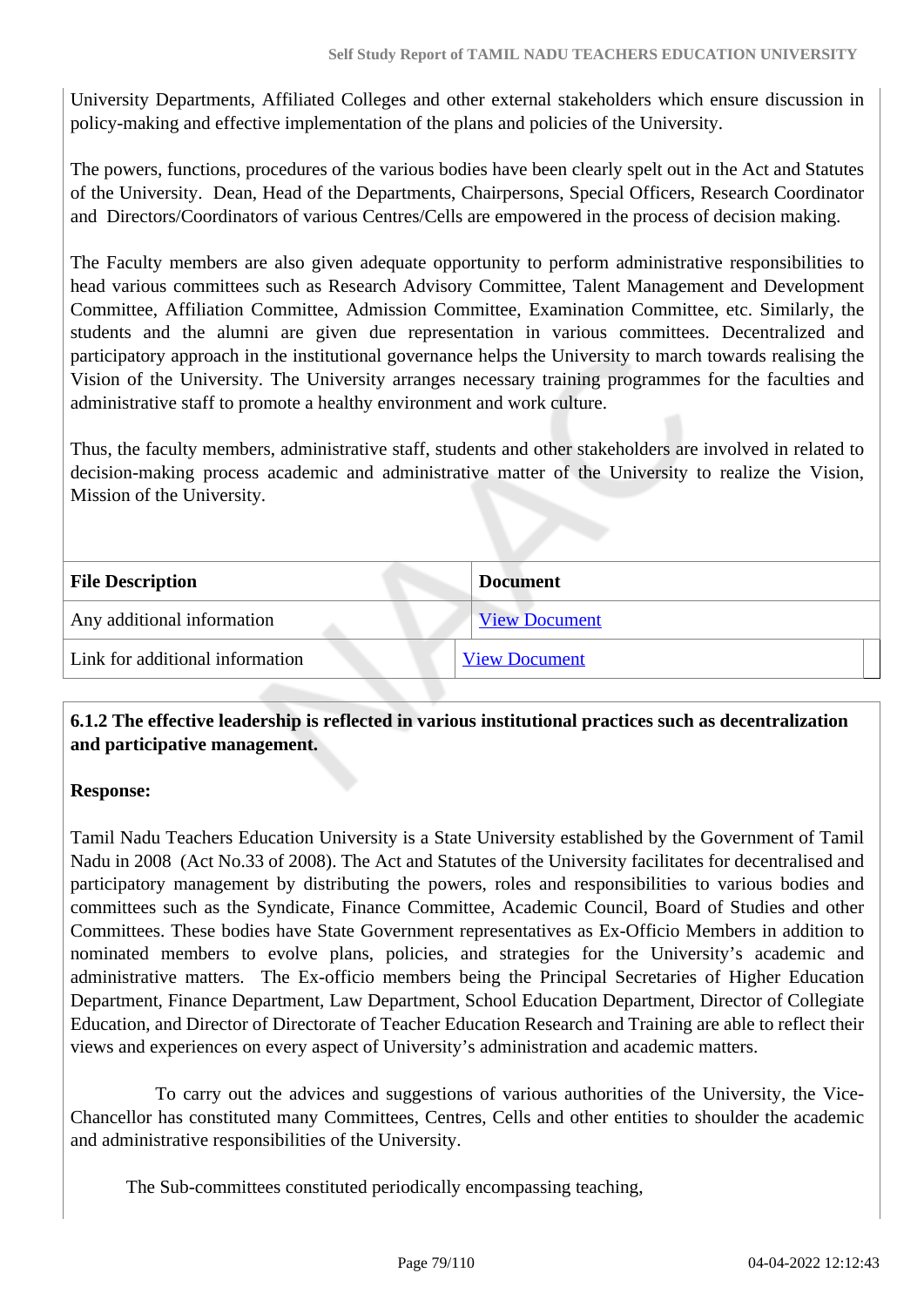non–teaching staff and student representatives. This unique practice of 'bottom up approach' has helped to adopt social and gender equity by involving different cadres of employees and the students to take up responsibilities and involve themselves in decision-making process which indicates the effective implementation of principles, decentralization of powers, democratization of administration and imbibe leadership qualities. Moreover, it also helps the University employees and students to develop the sense of belongingness and take more active participation in the administration and academic matters.

With a focus on the uniqueness of preparing world-class teachers, the University aspires to combine equity and social justice with excellence, and promote a non-hierarchical institutional culture in the University. The Boards of Studies, Academic Council and other Committees have been constituted to review and scrutinise the University's curriculum, teaching-learning, research and extension activities. The University officers also regularly organise formal and informal meetings with teaching and administrative staff, students and other stakeholders to discuss on important matters and take suitable decisions for effective administration. The reflective and consultative deliberations of the authorities and other officers along with periodic reviews helped to improve the functioning of the University and make corrections. This has resulted in, for instance, student mentoring, better assessment processes, streamlined financial management and so on.

The University leadership encourages and grooms young faculty and non-teaching staff especially women employees and students to take up management roles being the Chairperson / Directors / Coordinators / Members of various Committees, Cells, Centres and other entities. The success of this experiment is evident from the fact that most of the young faculty who joined in the early years are currently holding various responsible positions as Deputy Controller of Examinations, Deputy Directors, Coordinators, which reflects the effective leadership in the institutional practices to realise decentralisation and participative management. Thus it sets an example of the 'bottom up approach' in academic and administrative matters.

| <b>File Description</b>         | <b>Document</b>      |
|---------------------------------|----------------------|
| Any additional information      | <b>View Document</b> |
| Link for Additional Information | <b>View Document</b> |

# **6.2 Strategy Development and Deployment**

# **6.2.1 The institutional Strategic plan is effectively deployed.**

# **Response:**

Tamil Nadu Teachers Education University (TNTEU) being a Single Disciplinary University is unique in nature and has evolved Strategic Plans for its growth and development and welfare of the students, faculty, non-teaching staff and other stakeholders. At the time of inception, the university was temporarily housed at Lady Willingdon Institute of Advanced Studies in Education Campus, Chennai with a vision to promote excellence in teacher education and produce world-class teachers.

The University started Departments of Study and Research with a view to promote and strengthen the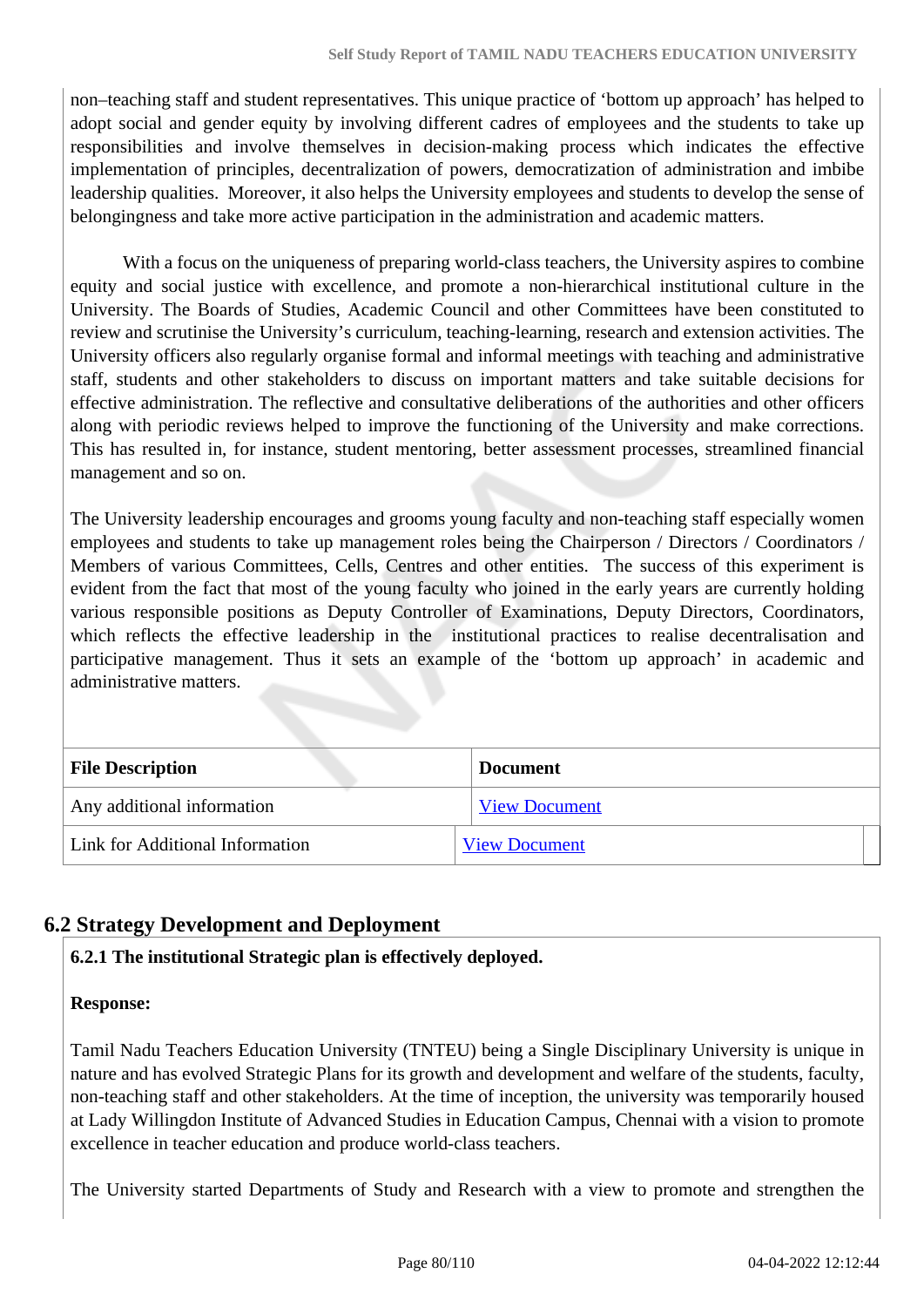teacher education programmes offered in the University campus and also to realize the objectives of the University. The territorial jurisdiction of the University is entire State of Tamil Nadu. Appointment of teaching and non-teaching staff was made as per the University Grants Commission (UGC), National Council for Teacher Education (NCTE) and State Government Norms, Rules and Regulations.

In the midst of phenomenal growth and development in the University's administration, the University got listed under section 2(f) of the UGC Act 1956, on 8th September 2009.

The University did not have the opportunity to receive financial assistance and other grants from the Central Government and other agencies for want of 12(B) status from the UGC. Hence, the University has evolved an Institutional Strategic Plan on priority basis to include it under section 12(B) of the UGC Act 1956.

# **Institutional Strategic Plan**

# **Listing of the University under Section 12(B) of the UGC Act, 1956.**

Objectives:

- 1.To receive financial assistance and other grants from the Central Government of India or any organization receiving funds from the Central Government.
- 2.To promote quality research and contribute knowledge to the specific field of study.
- 3.To disseminate the knowledge, practices and research outputs to the stakeholders.

# **UGC 12(B) Status to Tamil Nadu Teachers Education University -**

# **A successfully implemented activity based on the Strategic Plan**

To meet the requirements of the UGC for grant of 12(B) Status to the University, a Strategic Plan was evolved and successfully implemented as stated below.

The University made a formal application to the UGC for seeking 12(B) status on 11.06.2010. In September, 2012 the University resubmitted the application in the prescribed proforma as suggested by the UGC.

In August 2013, the UGC directed the University to comply certain deficiencies and the University has complied the directions of UGC by constructing academic, administrative, hostels (men and women) including mess buildings in a 10 Acre Government allotted land at Karapakkam and also appointed teachers.

The UGC communicated to the University on 03.03.2019 to submit a fresh proposal once again for 12(B) status, and the University also submitted a fresh proposal on 05.02.2020.

Based on the UGC Expert Committee's Inspection Report, the UGC in its 551st Meeting held on 01.07.2021 decided to include Tamil Nadu Teachers Education University under section 12(B) of the UGC Act, 1956, which is considered as a successfully implemented activity based on the Strategic Plan.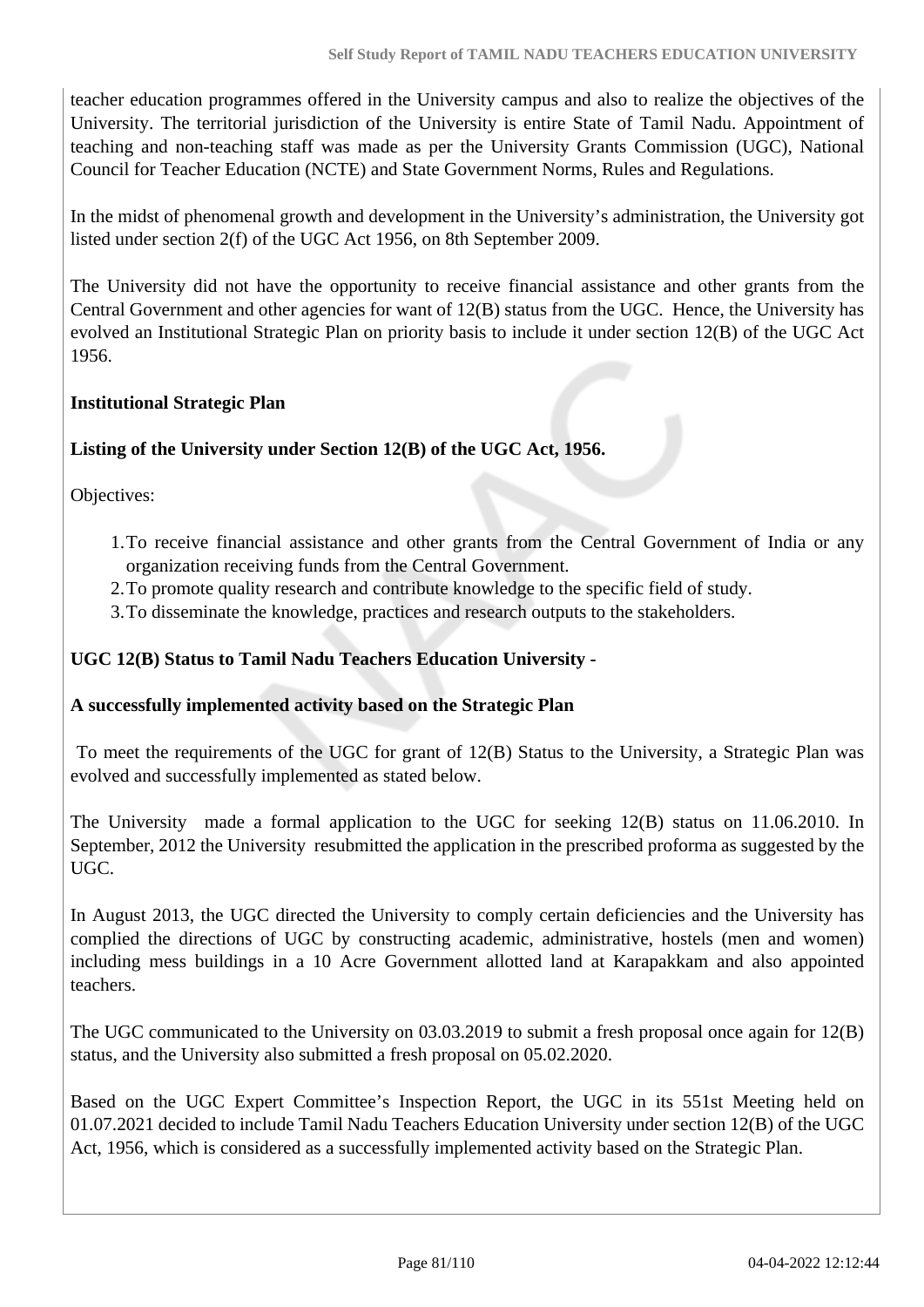| <b>File Description</b>                                   | <b>Document</b>      |
|-----------------------------------------------------------|----------------------|
| Any additional information                                | <b>View Document</b> |
| Link for Additional Information                           | <b>View Document</b> |
| Strategic Plan and deployment documents on the<br>website | <b>View Document</b> |

# **6.2.2 The functioning of the institutional bodies is effective and efficient as visible from policies, administrative setup, appointment, service rules and procedures, etc.**

# **Response:**

# **University Policies:**

The Syndicate and Finance Committee are the institutional bodies. These bodies have the power to evolve policies and its implementation. The policies evolved by these institutional bodies are Consulting Policy, Information and Communication Technology Policy, Research and Development Policy, Welfare Measures, and Strategic Plan. These policies are developed in tune with the vision and motto of the University for the welfare of the students, faculty, non-teaching staff and other stakeholders of the University.

#### **Administrative Setup:**

The administrative setup of the University is clearly described in the University Act, Statues and Ordinances. Accordingly, the highest body, the Syndicate is empowered to carry out all academic, administrative and financial administration as per the University Act, Statues and Ordinances. The Syndicate can amend statues, make ordinances, determine the quality of teacher education, institute degrees and other academic distinctions in teacher education, confer degrees, establish infrastructure, hold and control the funds, appoint teaching and non-teaching staff, determine service conditions of University employees, describe the conditions for promotions of the employees, prescribe fee structure, approval of annual accounts and financial estimates and so on. Therefore, the institutional administrative setup is visible and works for the development of the University in all aspects.

#### **Appointment, Service Rules and Procedures:**

Appointment of faculty and non-teaching staff is being done transparently in the University by issuing wide notifications, constitution of selection committee as per the UGC Norms and issue appointment order subject to the approval of the Finance Committee and Syndicate. The service conditions including promotion and disciplinary actions on the faculty and non-teaching staff are explicitly done as given in the University Statutes and Ordinances, apart from the UGC, National Council for Teacher Education (NCTE) and State Government's Norms and Rules. Hence the appointment of staff and determination of their service conditions are done with complete transparency.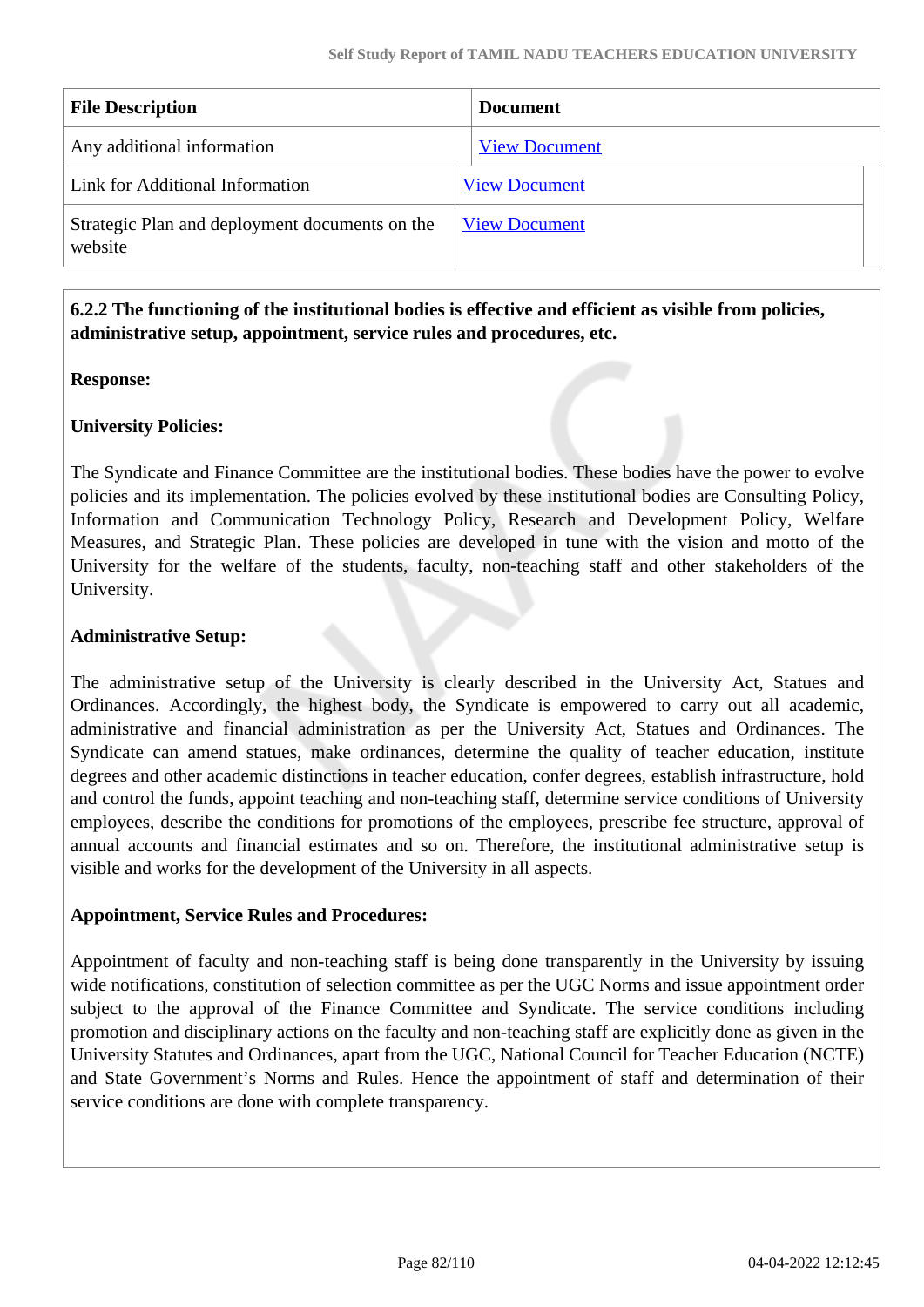| <b>File Description</b>                      | <b>Document</b>      |
|----------------------------------------------|----------------------|
| Any additional information                   | <b>View Document</b> |
| Link to Organogram of the University webpage | <b>View Document</b> |
| Link for Additional Information              | <b>View Document</b> |

#### **6.2.3 Institution Implements e-governance covering following areas of operation**

- **1.Administration 2.Finance and Accounts**
- **3.Student Admission and Support**
- **4.Examination**

|  | <b>Response:</b> A. All of the above |  |
|--|--------------------------------------|--|
|--|--------------------------------------|--|

| <b>File Description</b>                                                                                | <b>Document</b>      |  |
|--------------------------------------------------------------------------------------------------------|----------------------|--|
| Screen shots of user interfaces                                                                        | <b>View Document</b> |  |
| ERP (Enterprise Resource Planning) Document                                                            | <b>View Document</b> |  |
| Details of implementation of e-governance in areas<br>of operation, Administration etc (Data Template) | <b>View Document</b> |  |
| Any additional information                                                                             | <b>View Document</b> |  |
| Link for additional information                                                                        | <b>View Document</b> |  |

# **6.3 Faculty Empowerment Strategies**

 **6.3.1 The institution has a performance appraisal system, promotional avenues and effective welfare measures for teaching and non-teaching staff .**

**Response:** 

# **Performance Appraisal System:**

The University has a well-defined procedure for performance appraisal system both for faculty members and non-teaching staff.

The UGC model of Performance Based Appraisal System (PBAS) is followed to assess the performance of the faculty members, which has different parameters to evaluate them in their respective field. Every faculty member need to submit an Annual Self-appraisal Report on teaching-learning, evaluation, professional development, research and extension related activities.

The Self-appraisal Report of the teaching staff of the TNTEU along with their application are routed through their Head of the Department and IQAC Director of the University with their specific remarks to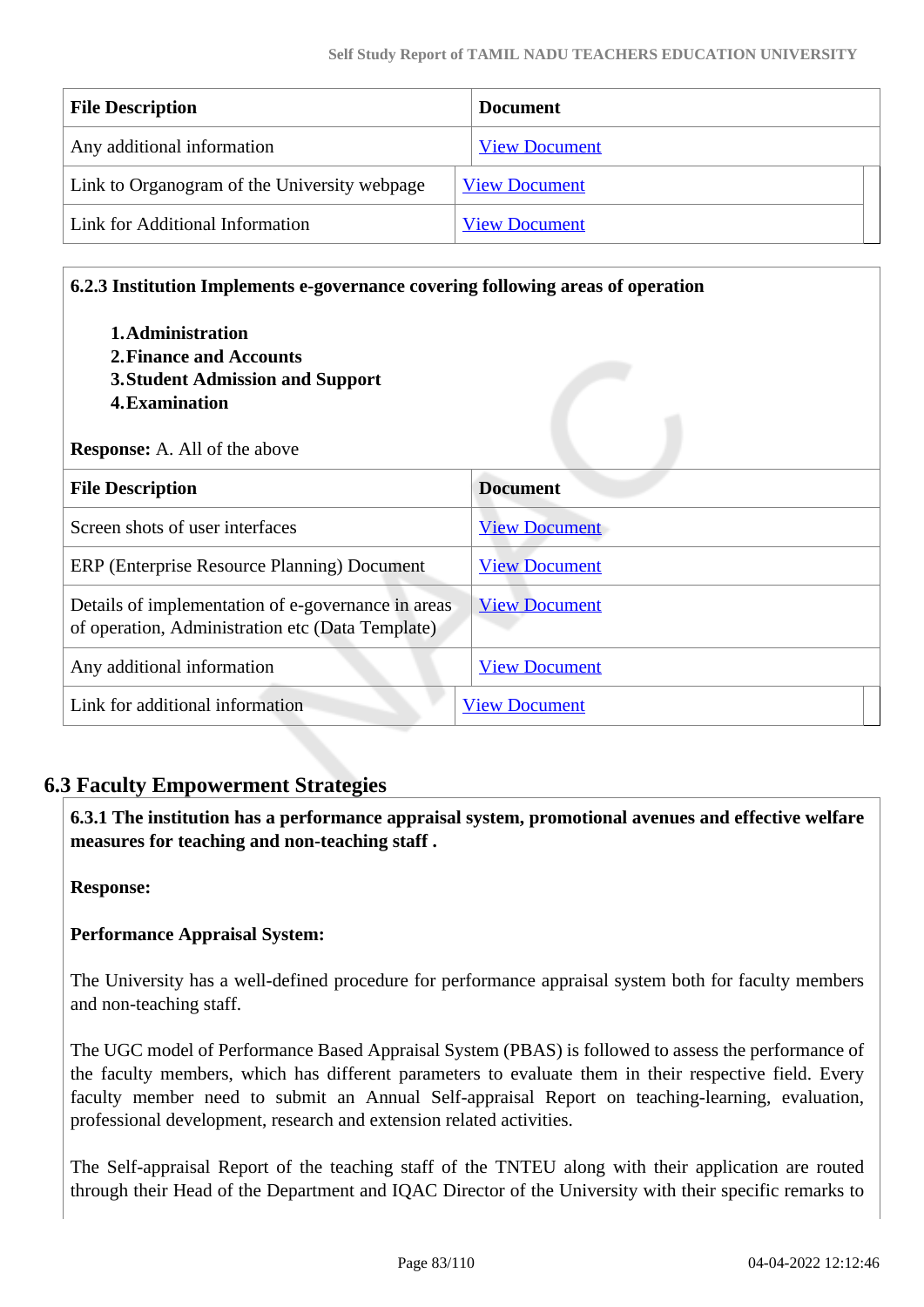the Registrar of the University for further action.

The promotions of faculty members under the Career Advancement Scheme (CAS) have been done based on the PBAS scores as stipulated from time to time by the UGC and the Government of Tamil Nadu. In addition, they need to complete the mandatory requirements of Orientation Course, Refresher Courses and Short-Term Courses to upgrade their professional skills.

With respect to the non-teaching staff performance appraisal they are supposed to fulfill the minimum service conditions as prescribed in the University Ordinance and also the Norms and Rules of the Government of Tamil Nadu including the successful completion of the Department Examinations conducted by the Tamil Nadu Public Service Commission.

# **Promotional Avenues**

The University teaching and non-teaching staff promotions are given as specified in the UGC Norms, State Government Rules, University Act and Statutes. Generally, the prospects of promotion to the University faculty members and non-teaching staff under direct recruitment and under career advancement scheme. With regard to direct recruitment, both teaching and non-teaching staff, whenever a vacancy arises in the teaching and non-teaching positions, the eligible staff can make application to the post and may be selected through the selection process applicable to that position whereas, in the case of promotion under the career advancement scheme, the staff can make application if he/she satisfies the minimum requirements as specified in the UGC Norms and State Government Rules but in the case of non-teaching they need to fulfill the conditions prescribed in the University Ordinances.

# **Effective Welfare Measures for Teaching and Non-teaching Staff:**

# 1.**Leave Provision**

For conducting Overseas Projects and attend Conferences

Earned Leave

Unearned Leave on Medical Certificate

Unearned Leave on Private Affairs

Grant of Study Leave

Sabbatical Leave (for teaching staff)

Extraordinary Leave on Loss of Pay

Casual Leave

Special Casual Leave

Compensation Leave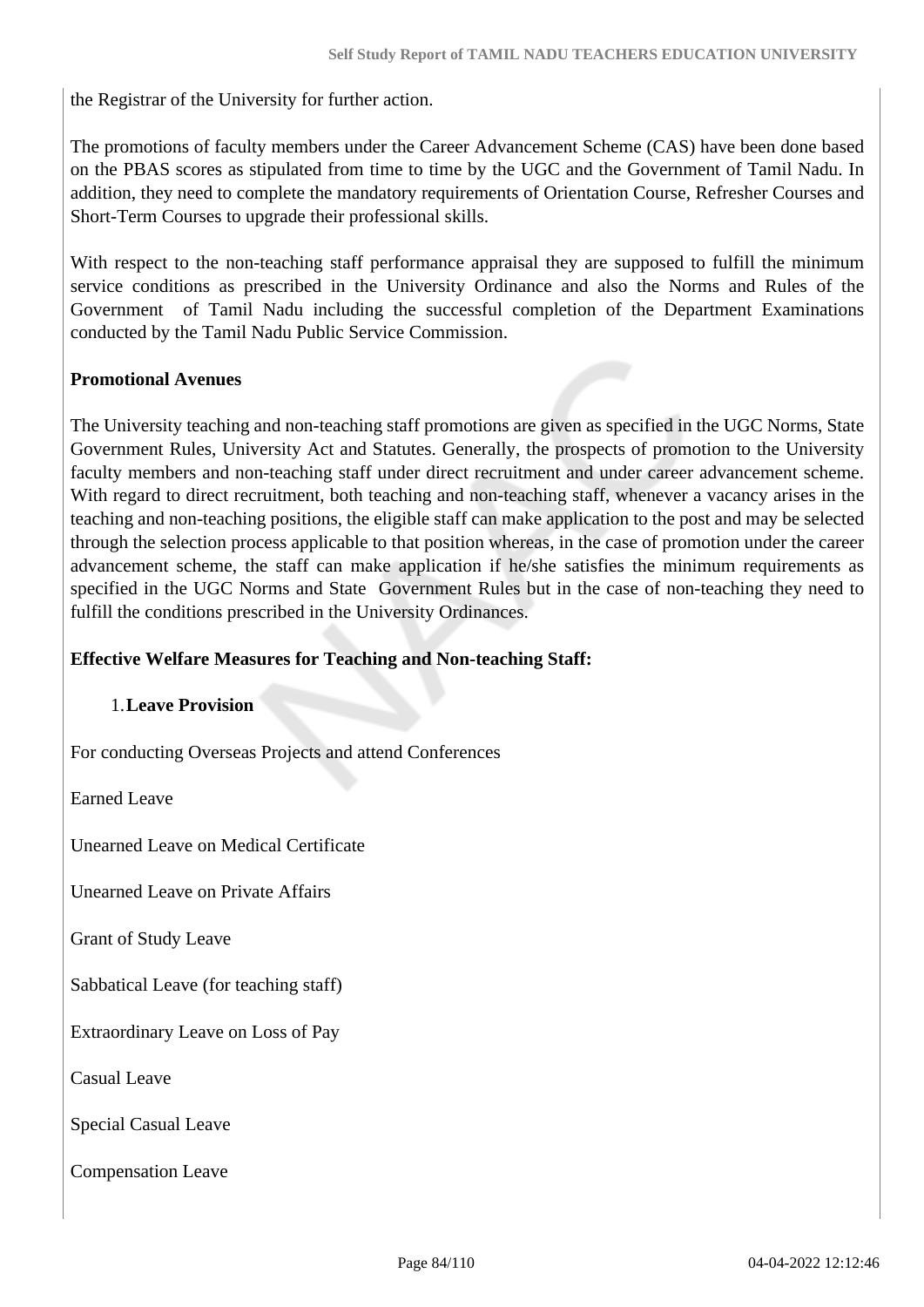Special Disability Leave

Maternity Leave

Restricted Holidays

# **1.Monetary Benefits**

Loan

Advances

Pension Scheme

Family Security Fund

Group Insurance

Special Provident Fund

# **2. Health and Well-being**

Health Insurance

Well-equipped Gym

Ramps, Lift, Washrooms for PWD

Yoga Centre

Health Checkup Camps

# **3. Professional Development**

Grant of Seed money for teaching staff

Career Advancement Scheme

Internet and free Wi-Fi in the campus

Computer and 3-1 Printers teaching staff

Separate cabin for staff

Faculty Development Programmes

Training Programmes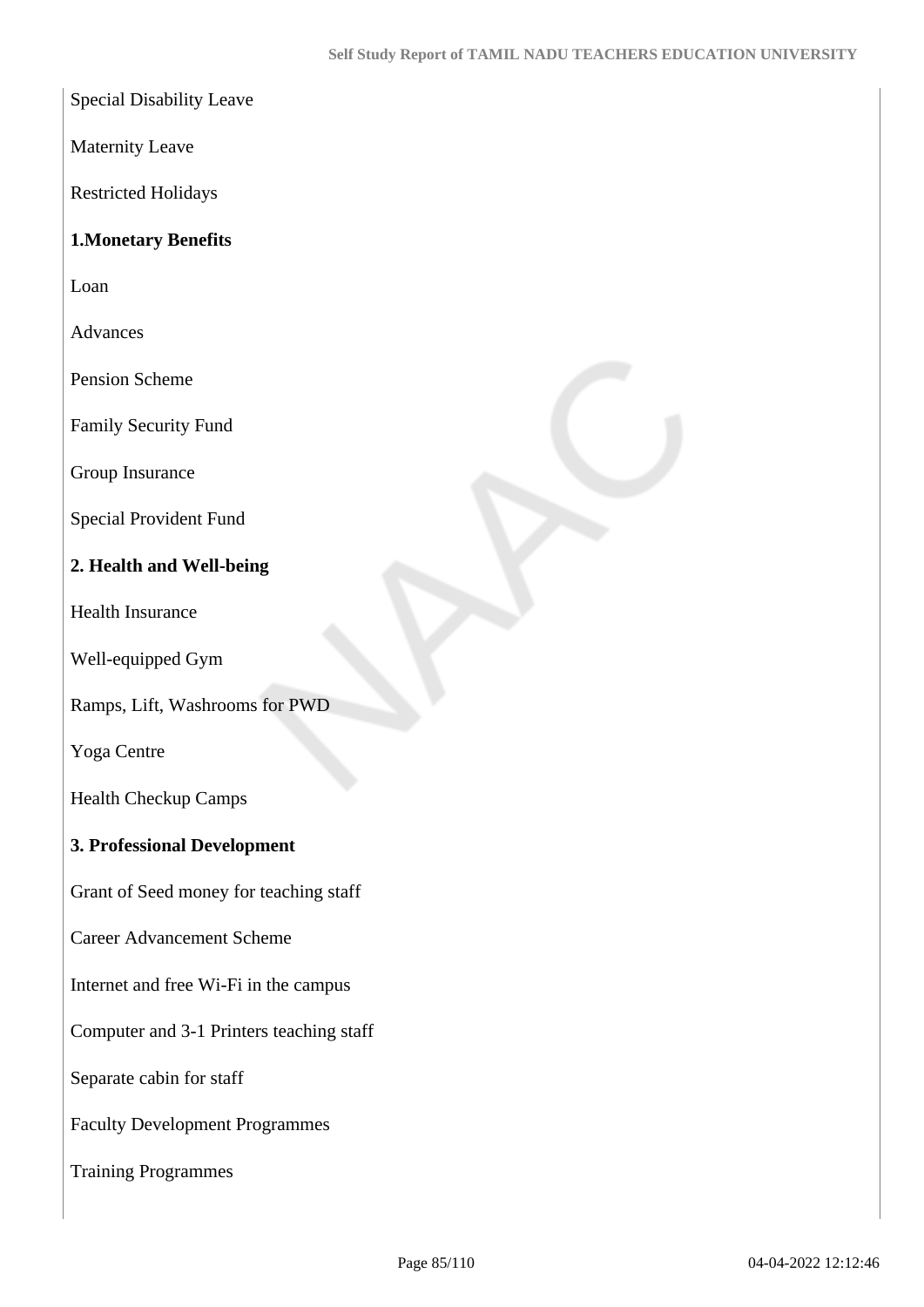Sanctioning of Other Duty to faculty and non-teaching staff to complete mandatory programmes and training

| <b>File Description</b>         | <b>Document</b>      |  |
|---------------------------------|----------------------|--|
| Any additional information      | <b>View Document</b> |  |
| Link for Additional Information | <b>View Document</b> |  |

 **6.3.2 Average percentage of teachers provided with financial support to attend conferences / workshops and towards membership fee of professional bodies during the last five years.**

#### **Response:** 25

6.3.2.1 **Number of teachers provided with financial support to attend conferences/workshops and towards membership fee of professional bodies year wise during the last five years**

| 2020-21      | 2019-20                | 2018-19 | 2017-18 | 2016-17 |
|--------------|------------------------|---------|---------|---------|
| $\cap$<br>23 | -<br><b>A</b> <i>i</i> | 0       | ◡       |         |

| <b>File Description</b>                                                                                                                    | <b>Document</b>      |
|--------------------------------------------------------------------------------------------------------------------------------------------|----------------------|
| Details of teachers provided with financial support<br>to attend conferences, workshops etc. during the last<br>five years (Data Template) | <b>View Document</b> |
| Link for Additional Information                                                                                                            | <b>View Document</b> |

 **6.3.3 Average number of professional development / administrative training Programmes organized by the institution for teaching and non-teaching staff during the last five years.**

**Response:** 86.8

6.3.3.1 **Total number of professional development /administrative training Programmes organized by the institution for teaching and non teaching staff year-wise during the last five years**

| 2020-21    | 2019-20 | 2018-19 | 2017-18 | 2016-17 |
|------------|---------|---------|---------|---------|
| 256<br>148 |         | 14      | 4       | 12      |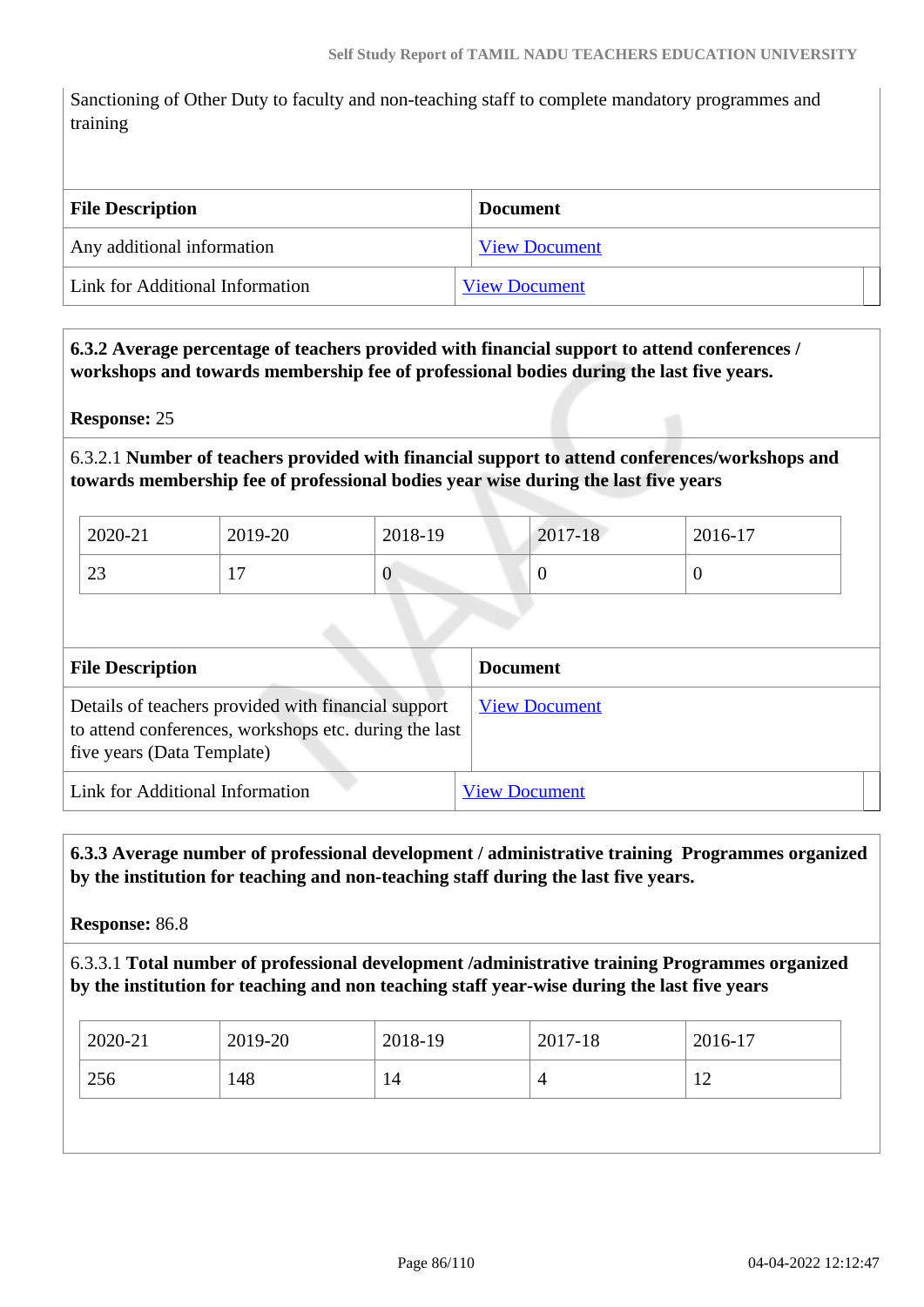| <b>File Description</b>                                                                                                                                          | <b>Document</b>      |
|------------------------------------------------------------------------------------------------------------------------------------------------------------------|----------------------|
| Details of professional development / administrative  <br>training Programmes organized by the University<br>for teaching and non teaching staff (Data Template) | <b>View Document</b> |
| Link for Additional Information                                                                                                                                  | <b>View Document</b> |

 **6.3.4 Average percentage of teachers undergoing online/ face-to-face Faculty Development Programmes (FDP)during the last five years (Professional Development Programmes, Orientation / Induction Programmes, Refresher Course, Short Term Course ).**

**Response:** 53.75

6.3.4.1 **Total number of teachers attending professional development Programmes, viz., Orientation Programme, Refresher Course, Short Term Course, Faculty Development Programmes year wise during last five years**

| 2020-21            | 2019-20 | 2018-19 | 2017-18   | 2016-17 |
|--------------------|---------|---------|-----------|---------|
| $\bigcap$<br>ا ہے۔ | 26      | 10      | $\lambda$ |         |

| <b>File Description</b>                                                                                            | <b>Document</b>      |
|--------------------------------------------------------------------------------------------------------------------|----------------------|
| <b>IQAC</b> report summary                                                                                         | <b>View Document</b> |
| Details of teachers attending professional<br>development Programmes during the last five years<br>(Data Template) | <b>View Document</b> |

# **6.4 Financial Management and Resource Mobilization**

**6.4.1 Institutional strategies for mobilisation of funds and the optimal utilisation of resources**

**Response:** 

**Institutional Strategies for Mobilisation of Funds:**

The University's strategies for mobilisation of funds includes Application Fee, Affiliation Fee, Admission Fee, Tuition Fee, Examination and Certificates Fee, Hostel Fee, Staff Qualification Approval Fee, Interests accrued from University Savings Accounts, Fixed Deposits and Endowment Funds and Donations,

Overhead Fee on sponsored Projects and Schemes, Income generated from Conferences/Seminars/Workshops/Symposium and other programmes conducted by the faculty members and strengthening of University Alumni network. The University also framed a Consultancy Policy to encourage staff members to do consultancy services and to carry out collaborative research activities to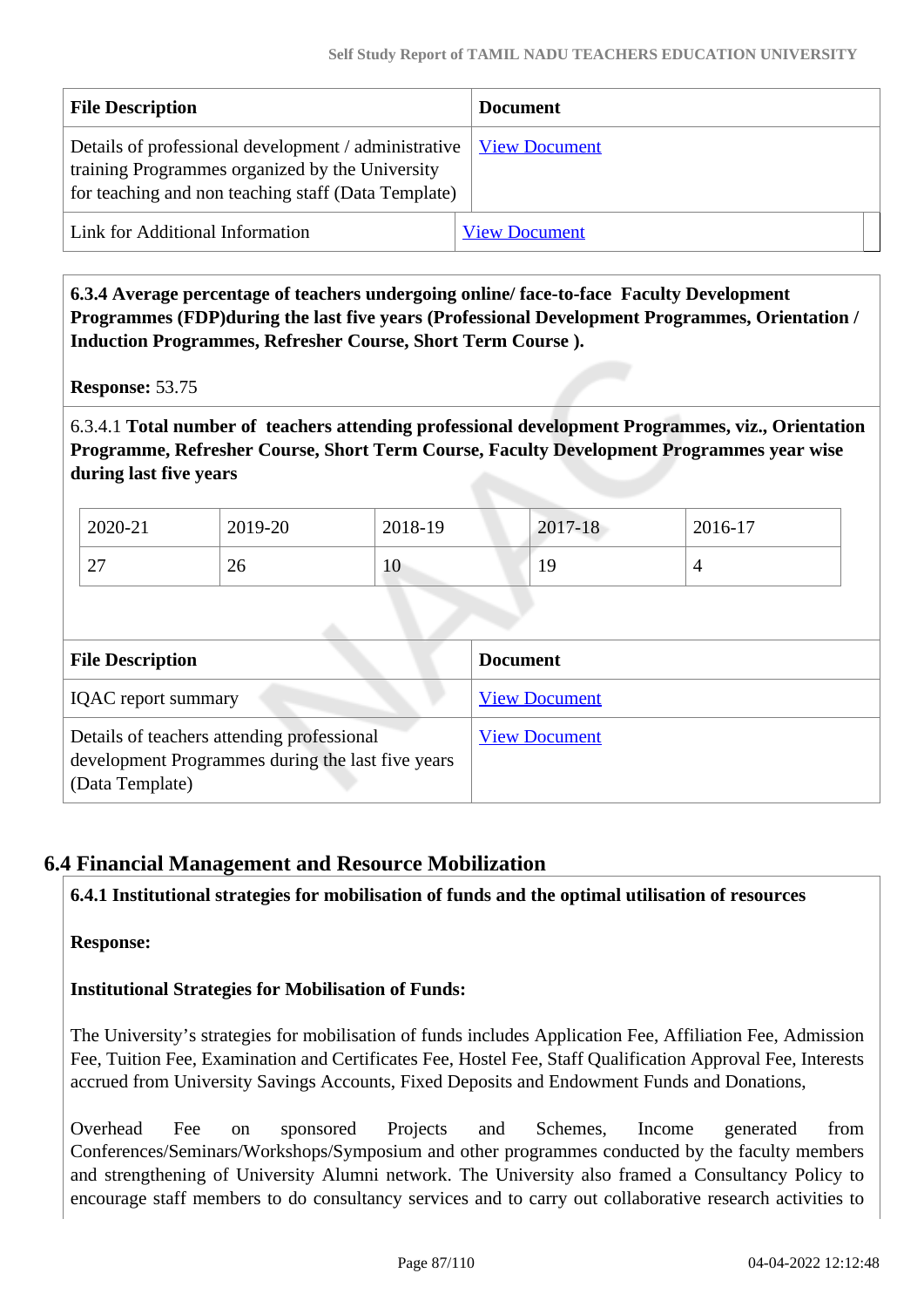generate funds for the University.

Generation of resources and funds from Individuals, Publics, Non-Governmental Organizations, Educational Institutions, Philanthropists and other well wishers.

The income mobilised by the University from various sources have been properly utilised to improve the infrastructure and instructional facilities of the University and implementing different welfare measures to its students, faculty members, non-teaching staff and other stakeholders.

#### **Optimal Utilization of Resources:**

The bills of expenditure are subject to verification and scrutinisation of the University Finance Section. The Finance Section of the University will issue the No Due Certificate to those faculty members or other persons and agencies only when the settlement of accounts is properly done. In the case of funds received from any government and non-government agencies for any programme, the University Finance Section keeps accounts and issues the Utilization Certificate to the particular faculty member who has taken the project or conducted the seminars, conferences, workshops, symposium and other related activities. The Auditors from Local Fund Audit Department an external agency of audit from the State Government Department of Local Fund Audit once again verify and certify the bills and other accounts and submit the Annual Audit Report to the University. Audit objections if any will be discussed in the appropriate forum. The certified annual account, and audit report along with compliance report are finally submitted to the Syndicate of the University for its approval.

| <b>File Description</b>         | <b>Document</b>      |
|---------------------------------|----------------------|
| Any additional information      | <b>View Document</b> |
| Link for Additional Information | <b>View Document</b> |

 **6.4.2 Funds / Grants received from government bodies during the last five years for development and maintenance of infrastructure (not covered under Criteria III and V ) (INR in Lakhs).**

#### **Response:** 2263.33

6.4.2.1 *Total Funds / Grants received from government bodies for development and maintenance of infrastructure (not covered under Criteria III and V) year wise during the last five years (INR in Lakhs).*

| 2020-21 | 2019-20 | 2018-19 | 2017-18 | 2016-17 |
|---------|---------|---------|---------|---------|
| 419.35  | 245.99  | 1055.55 | 491.31  | 51.13   |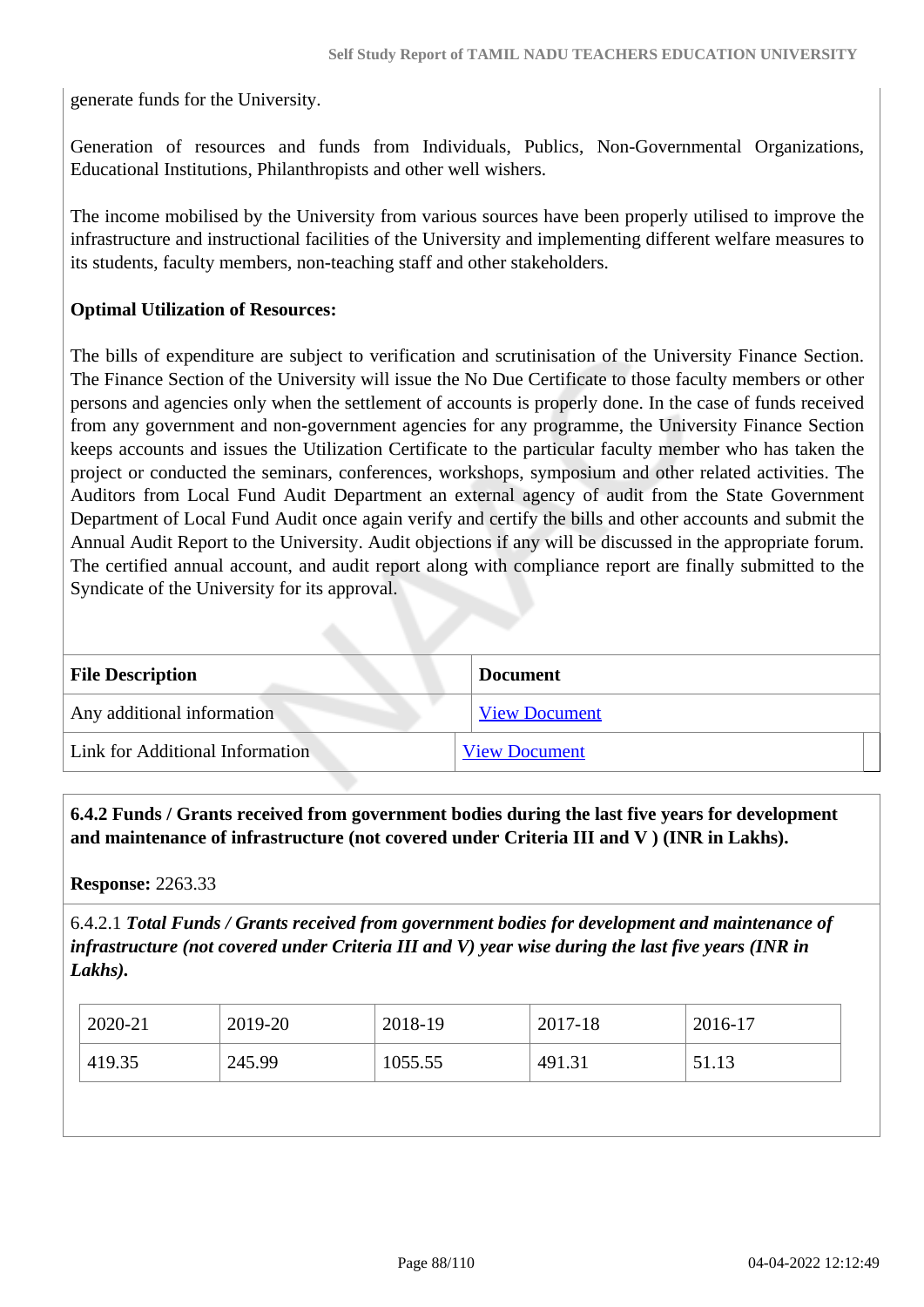| <b>File Description</b>                                                                                 | <b>Document</b>      |
|---------------------------------------------------------------------------------------------------------|----------------------|
| Details of Funds / Grants received from government<br>bodies during the last five years (Data Template) | <b>View Document</b> |
| Any additional information                                                                              | <b>View Document</b> |
| Annual statements of accounts                                                                           | <b>View Document</b> |
| Link for Additional Information                                                                         | <b>View Document</b> |

# **6.4.3 Funds / Grants received from non-government bodies, individuals, philanthropists during the last five years (not covered in Criterion III and V) (INR in Lakhs)**

#### **Response:** 11.57

6.4.3.1 Total Grants received from non-government bodies, individuals, Philanthropers year wise during the last five years (INR in Lakhs)

| 2020-21 | 2019-20 | 2018-19 | 2017-18 | $2016 - 17$ |
|---------|---------|---------|---------|-------------|
| 10.0162 | 0.555   | 1.0     |         |             |

| <b>File Description</b>                 | <b>Document</b>      |
|-----------------------------------------|----------------------|
| Institutional data in prescribed format | <b>View Document</b> |
| Any additional information              | <b>View Document</b> |
| Annual statements of accounts           | <b>View Document</b> |
| Link for Additional Information         | <b>View Document</b> |

# **6.4.4 Institution conducts internal and external financial audits regularly**

#### **Response:**

# **Internal Financial Audit:**

The University conducts both internal and external audits regularly.

The internal audit is done annually by the Finance Section of the University. Since the inception of the University, the University has a full-time Finance Officer who exercises general supervision over the University's funds mobilisation, income and expenditure and also keeps the University informed about its financial policy and financial position. The Finance Officer prepares the annual financial estimates in consultation with the Registrar and Vice-Chancellor of the University and obtains the year's estimates from its various departments and the same is presented to the Finance Committee and submit the same to the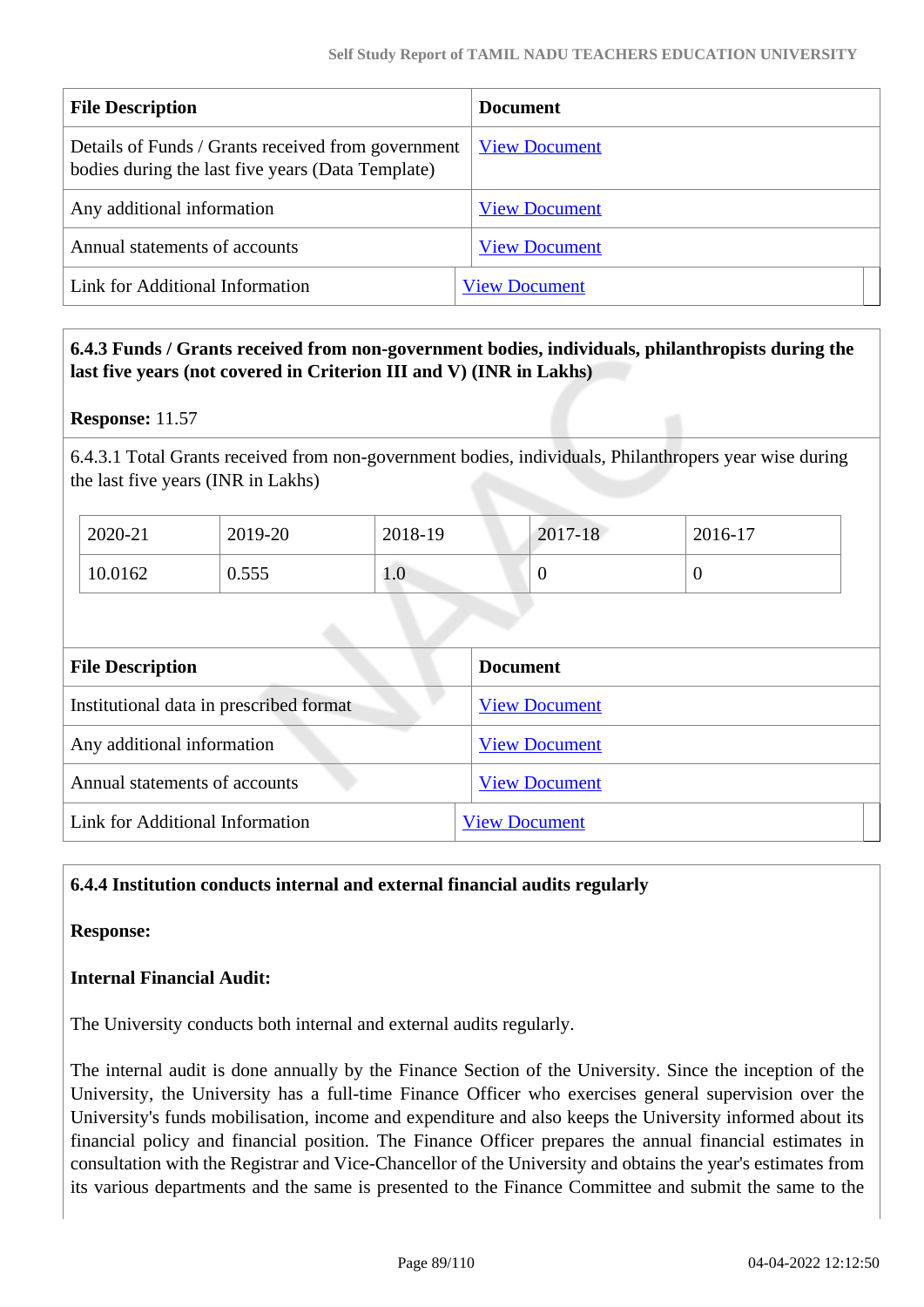Syndicate of the University for its consideration and approval.

Some of the critical processes of review undertaken includes review of accounts payable, receivable, general ledger, cash and bank balances, and financial statements of year-end closure. Verification of fee receipts and checking of collection of fee, which includes Tuition Fee, Examination Fee, Affiliation Fee and other miscellaneous income, payroll processing, full and final settlements, review of operating expenses, vendor identification, selection process and purchase order processing, goods receipt and invoice verification, review of Provident Fund remittances, Employees State Insurance remittance, Professional Tax, and Income Tax payments. Internal Audit reviews the process of the financial systems and other financial powers assigned to him/her as per the norms and rules of the State Government.

The Local Fund Audit reviews the critical process like Admission, Payroll, Purchase, Financial Accounting, Revenue Recognition, Fixed Asset Management, and Statutory Compliance and so on.

# **External Financial Audit:**

The external financial audit reviews the Vouchers, Receipts, Bill payments, Cash entries and Journals of the University of the Financial Year. The External auditors will review in-depth, all the income and expenditure of the university to ascertain that they are as per the standard accounting and financial policies. The external audit reviews the University's financial position and recommends how to effectively optimize any further additional liabilities of the University.

The Finance Officer arranges to settle the Local Fund Audit's Objections and executes the necessary instructions, issued by the Vice-Chancellor/Syndicate/Registrar. The Finance Officer evolves and enforces the suitable accounting procedure system prescribed by the University. The last Audit was completed up to the financial year 2019–2020 and the Annual Report is yet to be received from the Department of Local Fund Audit, Government of Tamil Nadu.

| <b>File Description</b>         | <b>Document</b>      |
|---------------------------------|----------------------|
| Any additional information      | <b>View Document</b> |
| Link for Additional Information | <b>View Document</b> |

# **6.5 Internal Quality Assurance System**

 **6.5.1 Internal Quality Assurance Cell (IQAC) has contributed significantly for institutionalizing the quality assurance strategies and processes by constantly reviewing the teaching learning process, structures & methodologies of operations and learning outcomes at periodic intervals.**

# **Response:**

In the University there is a well structured Internal Quality Assurance Cell (IQAC). The University authorities, regularly monitor and review the teaching, learning and evaluation process followed in the University along with the IQAC. The IQAC reviews are deliberated at several levels such as in Faculty Meetings, Board of Studies, and Academic Council meetings.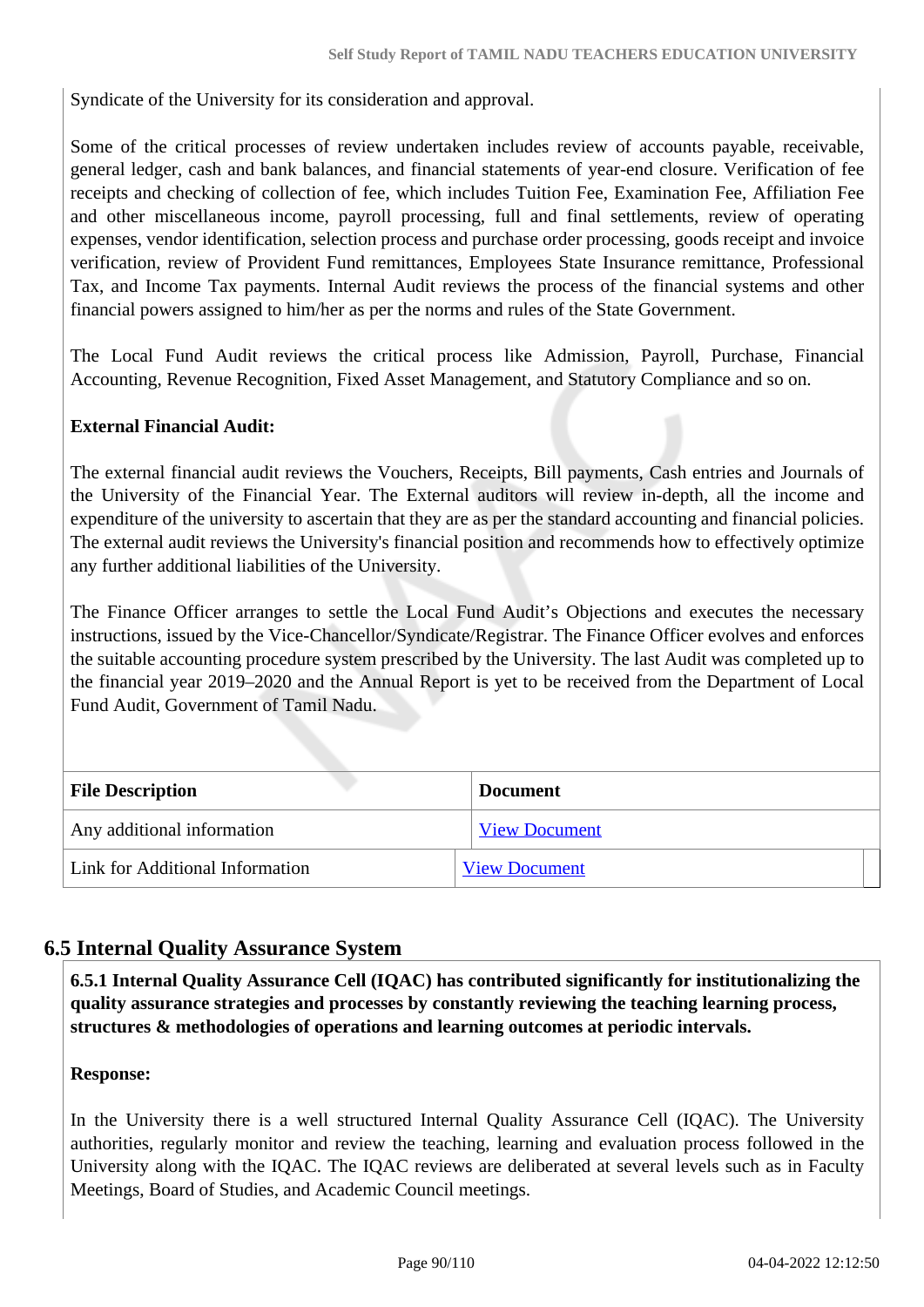The IQAC involved in documentation of various programmes and activities of the University in order to prepare various reports that are required for quality improvement of teacher education in the University. The IQAC obtains feedback from alumni, students, faculty, employers and other stakeholders on quality related process by employing structured questions and the feedback analysis report is submitted to appropriate authorities for its perusal and further action. The IQAC also conducts meeting with the passed out students along with the faculty to discuss on their learning experiences to obtain constructive feedback for further improvement. It is organizing workshops, faculty development programmes, webinars and other related programmes to students, faculty members, non-teaching staff and other stakeholders particularly in the areas of teaching, learning, evaluation, administration and other related field with the view to enhance quality and quality sustenance in the University.

The IQAC motivates the faculty to carry out research on quality related issues and publish research papers, develop e-content pertaining to teacher education and its allied fields. The IQAC has supported the authorities of the university to establish ICT-enabled classrooms. Instructional materials such as power point presentations, audio lectures, video lectures prepared by the faculty members are made available to the students. More faculty members are made members of the IQAC to ensure their active participation in designing, developing and adopting quality enhancement measures in the area of teaching, learning and evaluation strategies. The IQAC encouraged the faculty members to use various student-centric methods such as group discussion, experiential learning, brain storming, extempore talk, participative learning, peer teaching, problem-solving and role play to ensure participation of the students in the learning process.

Teachers are using the online google classroom, google meet, zoom, webex, free conference call, edmodo to meet the demands of students especially during the academic years to fill the learning gap of students due to pandemic COVID-19 to strengthen the learning process and evaluate the learning outcomes of students.

| <b>File Description</b>         | Document             |
|---------------------------------|----------------------|
| Any additional information      | <b>View Document</b> |
| Link for Additional Information | <b>View Document</b> |

 **6.5.2 Institution has adopted the following for Quality assurance 1. Academic Administrative Audit (AAA) and follow up action taken 2.Confernces, Seminars, Workshops on quality conducted 3. Collaborative quality initiatives with other institution(s) 4.Orientation programme on quality issues for teachers and students 5. Participation in NIRF 6.Any other quality audit recognized by state, national or international agencies (ISO Certification, NBA).**

**Response:** A. Any 5 or more of the above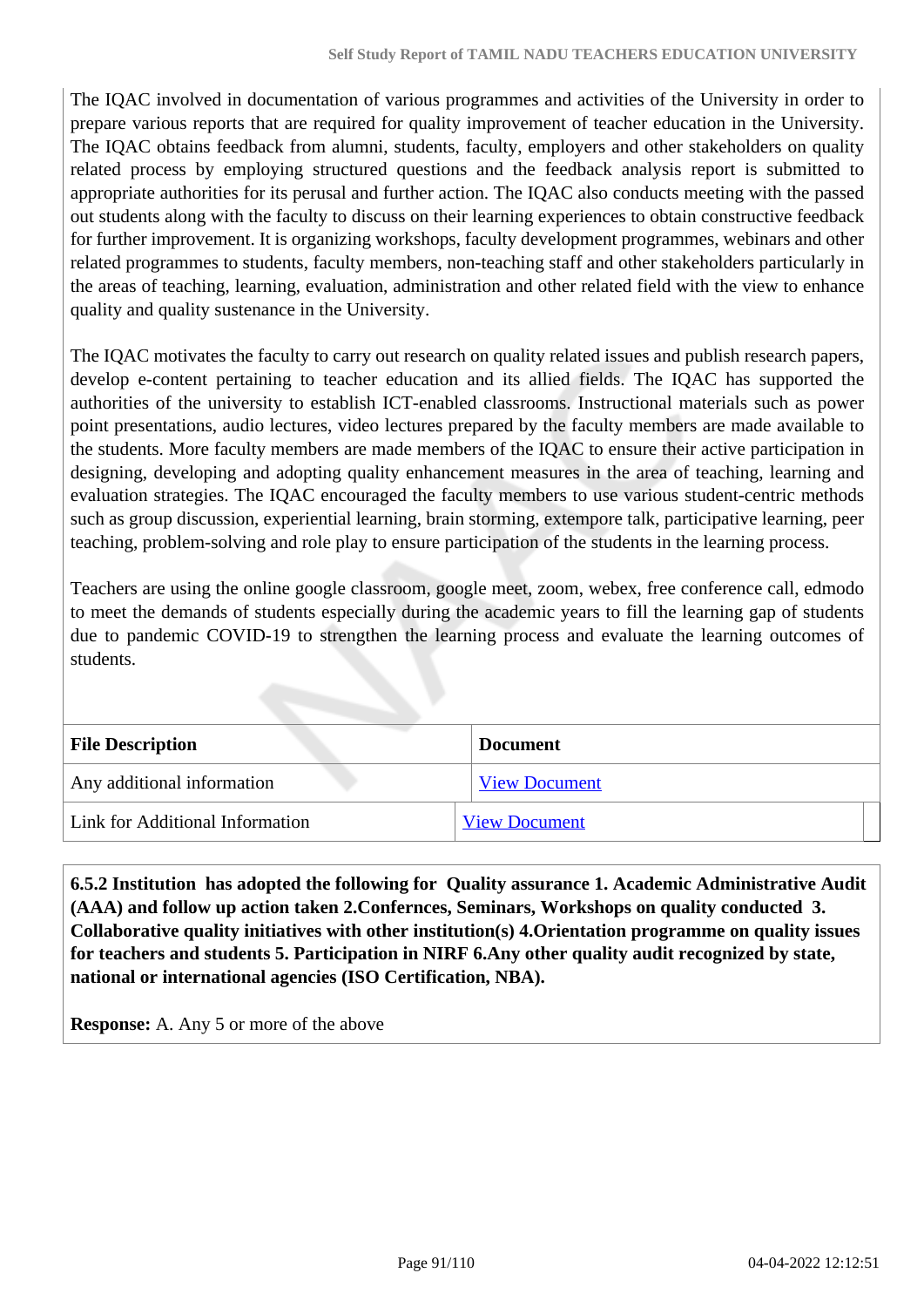| <b>File Description</b>                                                               | <b>Document</b>      |
|---------------------------------------------------------------------------------------|----------------------|
| Upload e-copies of the accreditations and<br>certifications                           | <b>View Document</b> |
| Upload details of Quality assurance initiatives of the<br>institution (Data Template) | <b>View Document</b> |
| Any additional information                                                            | <b>View Document</b> |
| Paste web link of Annual reports of University                                        | <b>View Document</b> |
| Link for Additional Information                                                       | <b>View Document</b> |

# **6.5.3 Incremental improvements made for the preceding five years with regard to quality (in case of first cycle), Post accreditation quality initiatives (second and subsequent cycles).**

# **Response:**

The University IQAC has been instrumental for the revision of syllabus of M.Ed., M.Phil., and Ph.D., Degree programmes, conduct of many quality improvement programmes, promotion of many socially relevant extension activities and creation of ICT enabled classrooms. Based on the feedback received from various stakeholders, the curriculum of the M.Ed., M.Phil., and Ph.D., programmes was revised in the academic year 2020-2021. Student Representatives are included in IQAC. Memorandums of Understanding (MoU) are signed between Tamil Nadu Teachers Education University and other Educational Institutions and Organizations. Eleven quality initiative programmes have been organized by the IQAC for Colleges and University teachers on teaching, learning, evaluation and research process with special reference to teacher education. The faculty members were given training in using Information and Communication Technology in teaching-learning and evaluation process.

The IQAC also created E-Learning Portal in Tamil Nadu Teachers Education University by inviting Academicians to submit E-Learning Materials for various programmes offered by the Tamil Nadu Teachers Education University. Teachers have organized a good number of Online Programmes on quality teacher education. The IQAC of the University made the faculty and non-teaching staff of the University to publish many research articles in the UGC–CARE Listed Journals, Scopus indexed journals and Web of science journals. Teachers have edited many books and contributed chapters in edited books. Teachers have organised seminars, workshops by getting funds from sponsoring agencies like ICSSR and other organisations. University teachers have completed online programmes in SWAYAM-MOOC. Teachers have delivered key note address, special address, and invited lectures in plenary sessions of national and international level conferences, seminars, workshops and webinars. Teachers have served as Resource Persons in the UGC-HRDC Programmes. Teachers have undertaken PMMMNMTT, Minor Research Projects sponsored by the MHRD, Government of India, and Central University, Pondicherry. In the University many Centers and Cells have been created to contribute on quality improvement in teacher education and teachers are made as leaders for various Centers, Cells and other entities.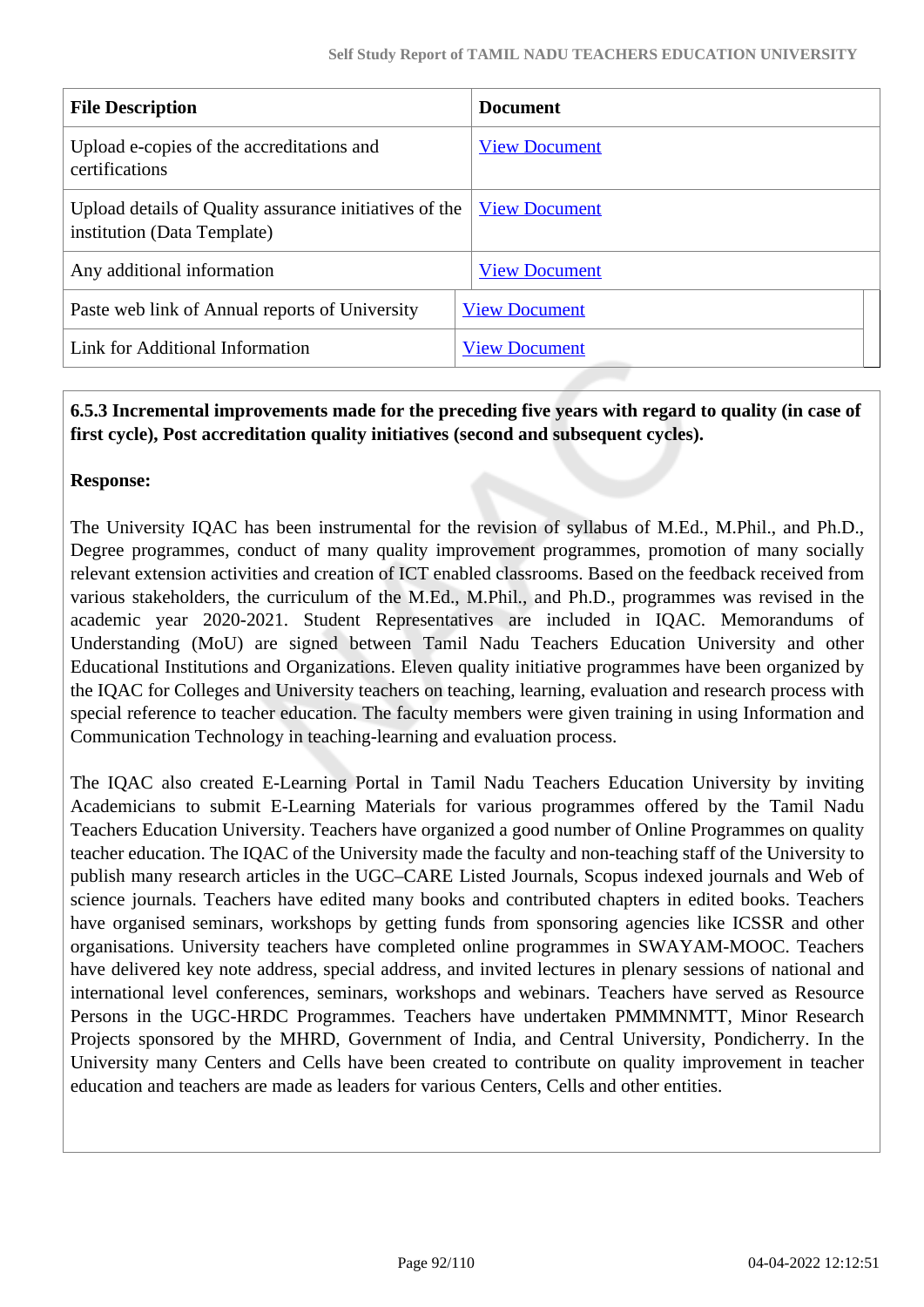| <b>File Description</b>         | <b>Document</b>      |
|---------------------------------|----------------------|
| Any additional information      | <b>View Document</b> |
| Link for Additional Information | <b>View Document</b> |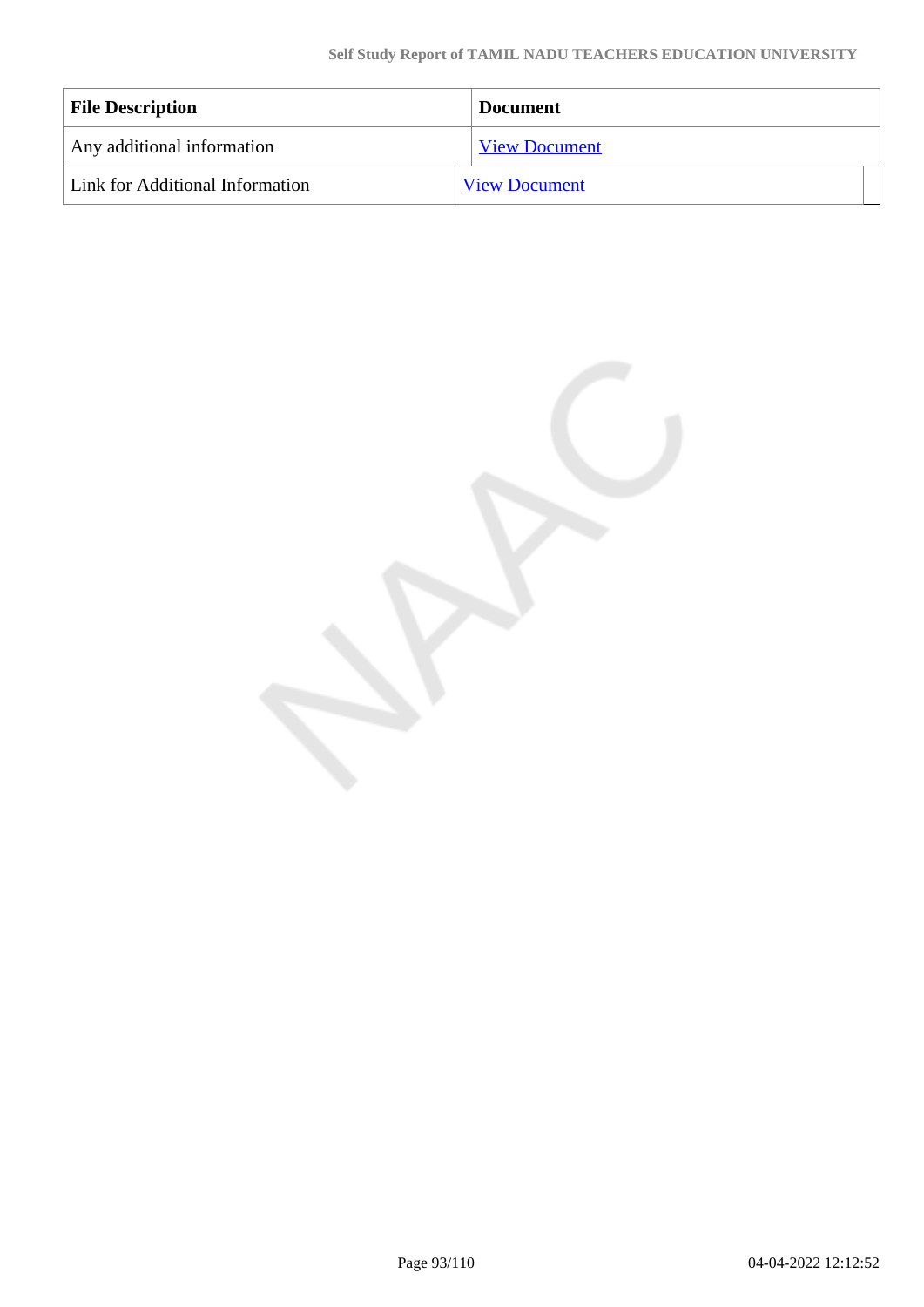# **Criterion 7 - Institutional Values and Best Practices**

# **7.1 Institutional Values and Social Responsibilities**

 **7.1.1 Measures initiated by the Institution for the promotion of gender equity during the last five years.**

# **Response:**

# 1.**Safety and Security**

The Tamil Nadu Teachers Education University takes responsibility in fostering gender sensitivity and gender equality. The University also provides a safe environment to all the students especially to the women students.

The University offers hostel facilities for 200 students with separate facilities for men and women. The students are thus encouraged to focus on their academics under the care and guidance of the Warden / Deputy Warden along with the security personnel. The campus has a strict security through biometric readers, latest IP cameras, fire warning systems, 24-hour security guards and strict monitoring at the main gate to restrict the unauthorized entry into campus. There are strict rules to prevent the entry of men students into Women's Hostel. The contact details of Women's Cell and Anti-Ragging Helpline are provided to all women students for further assistance. Exclusive Study Rooms with internet access are provided to the female hostlers to study well.

# **(b) Gender Sensitization:**

In the University M.Ed. Curriculum, an exclusive course on Women's Education is prescribed with the main objective of creating awareness on gender equity. In the curriculum, the core aspects on gender equity and sensitivity such as Women's Rights, Gender and Mass Media, Women's Empowerment are given. The women students have been encouraged to plan, execute and take part in various co-curricular activities that are related to gender equity and gender sensitization like Women's Day, Mother's Day, Girl Child Day and Human Rights Day. Women Research Scholars are also encouraged to do research on women empowerment, Women's rights, Gender Equity and Gender Sensitization in M.Ed., M.Phil., and Ph.D. programmes

# **(c) Counselling**

To provide counselling to women students and staff a Women's Counselling Center is established in the University. The Women's Counselling Center is equipped with qualified counsellor(s) to provide counselling services to women students and staff. Besides this, a counselling room, rest room and treatment room are allotted for taking care of girl students in the University. In the women's hostel, a separate counselling room is provided for major counselling services pertaining to the health and stress related issues, depression, anxiety, psychosomatic problems, adjustment related issues, academic problems and other personal and academic related issues. Services are delivered in comfortable and peaceful environment by following counselling ethics. The dignity of the individual is maintained by not revealing the identity of the counsellee.

# **(d) Common Room**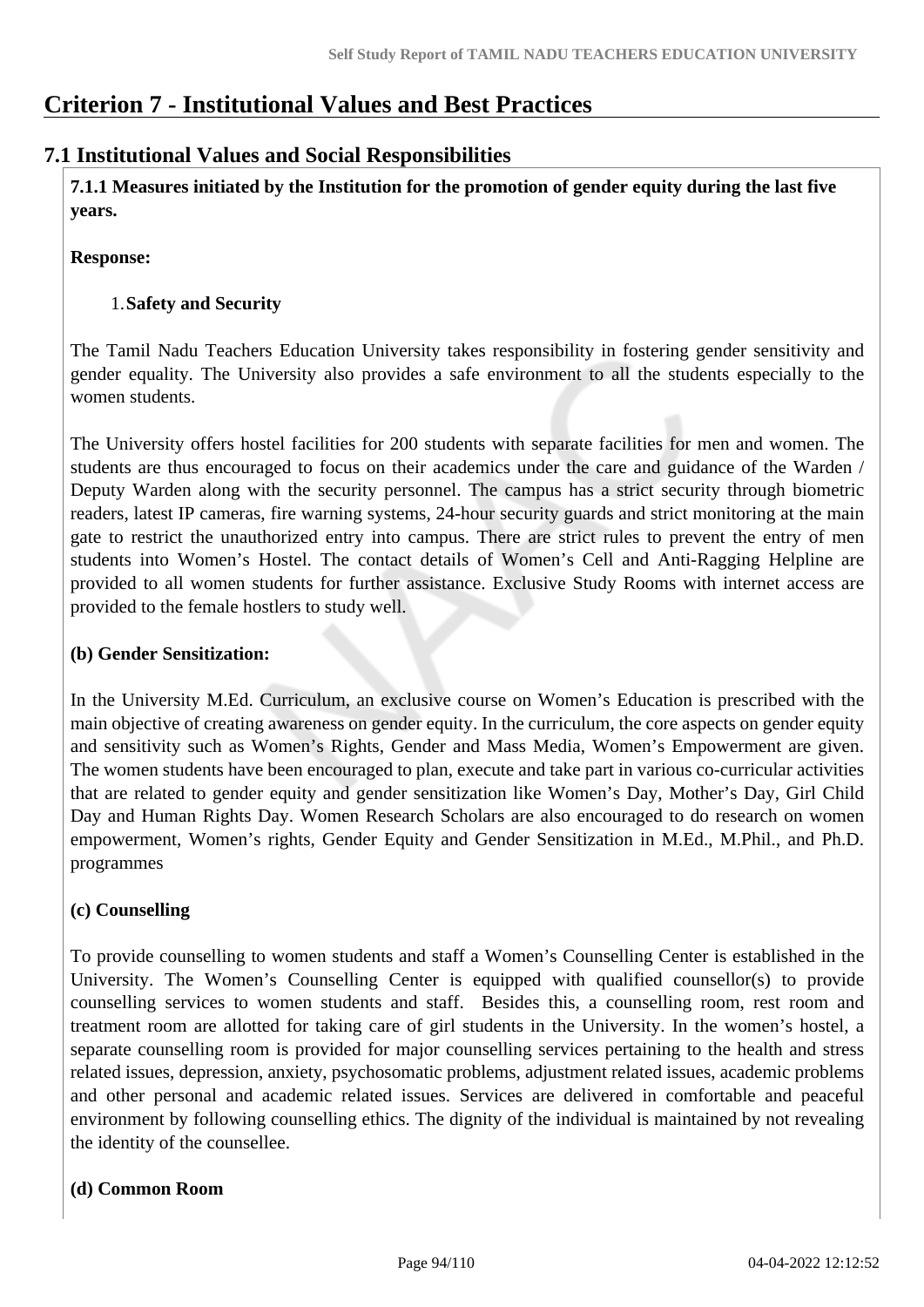Male and female students are provided to access space within the campus, where they can meet and socialize as equals. There are separate common rooms for women and men students in the academic blocks. The students must follow the rules and regulations of the common room to maintain discipline.

| <b>File Description</b>                                                                                                                                                                    | <b>Document</b>      |
|--------------------------------------------------------------------------------------------------------------------------------------------------------------------------------------------|----------------------|
| Specific facilities provided for women in terms of:<br>a. Safety and security b. Counselling c. Common<br>Rooms d. Day care center for young children e. Any<br>other relevant information | <b>View Document</b> |
| Annual gender sensitization action plan                                                                                                                                                    | <b>View Document</b> |

# **7.1.2 The Institution has facilities for alternate sources of energy and energy conservation measures**

- **1.Solar energy**
- **2.Biogas plant**
- **3.Wheeling to the Grid**
- **4.Sensor-based energy conservation**
- **5.Use of LED bulbs/ power efficient equipment**

#### **Response:** A. 4 or All of the above

| <b>File Description</b>        | <b>Document</b>      |
|--------------------------------|----------------------|
| <b>Geotagged Photographs</b>   | <b>View Document</b> |
| Any other relevant information | <b>View Document</b> |

# **7.1.3 Describe the facilities in the Institution for the management of the following types of degradable and non-degradable waste (within 500 words)**

- **Solid waste management**
- **Liquid waste management**
- **Biomedical waste management**
- **E-waste management**
- **Waste recycling system**
- **Hazardous chemicals and radioactive waste management**

# **Response:**

# **Solid Waste:**

The waste is generated by all sorts of routine activities carried out in the University, which includes paper, plastics, glass, metals and food. The waste is segregated at each level and source.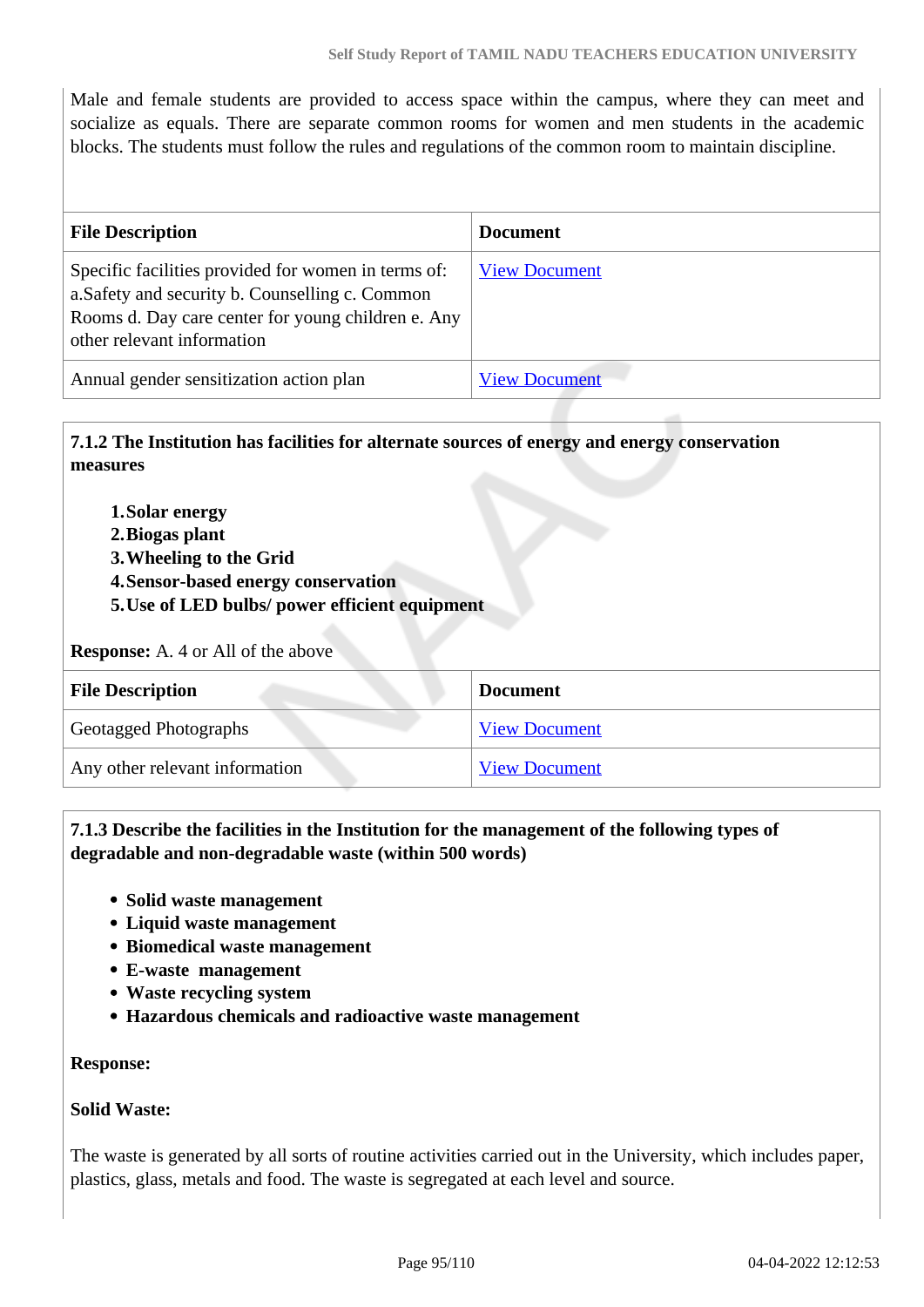The block housekeeping staff in each floor collect the waste in the dustbins provided at each floor. The floor dustbins are emptied in movable containers/dustbins provided for each block and are taken to the dumping yard provided by the university. The University used to contact the authorized vendors who collect the waste from the designated place, segregate them, recycle them and disposed them at the landfills authorized by the Government.

A proper procedure is followed for segregation of dry and wet waste at the source itself, followed by collection and disposal, without compromising sanitation and hygiene. A very effective waste collection infrastructure is maintained for segregation of waste.

An initiative is made by the university in which organic solid waste is properly collected from the campus and converted into biogas as renewable source of energy. A small composting plant is maintained for recycling of waste for house need of manure. The manure is used for farming within the campus to grow vegetables, medicinal and fruit bearing plants.

Paper waste from Academic Block, Library, Examination Centre and Administrative office, are disposed through TNPL for recycling periodically. The waste are properly collected and stacked in designated place from where they are disposed through vendors for proper waste management. Apart from having a very efficient mechanism for disposing of paper wastes, University consciously promotes reduction in usage of paper by using digital platform for communication and sharing of documents.

# **Liquid Waste Management:**

Liquid waste from different office buildings and hostels are treated in the Sewage Treatment Plants. The treated water is recycled and utilized further for gardening, toilet flush and building construction. Some of the excess treated water is also recharged into the ground to improve groundwater level.

Generators are used to provide power during power cuts. The generators are a source of used lube oil. The waste oil from the generators is directly collected every six months and it is used to lubricate the iron sheet in the Generator to prevent it from rusting. To reduce usage of generators, rooftop solar power panels is installed in the campus to provide power to the street lights in the campus and to the hostel buildings.

# **E-waste Management**

The University follows a very efficient mechanism to dispose E-waste generated from various sources. Ewaste are generated from computer laboratories, Academic and Administrative Offices. A three day workshop was organized for the goverment school students to make keychains, Robots, artificial limbs and many more creatively by using E-waste.

The E-waste includes the used or obsolete items like lab instruments, circuits, desktops, laptops and accessories, printer, charging and network cables, Wi-fi devices, cartridges, sound systems, display units, UPS, Biometric Machine and scientific instruments.

Some of the equipments are purchased through Buy-Back option for technology up gradation. All such equipments which cannot be reused or recycled are being disposed off through Pollution Control Board.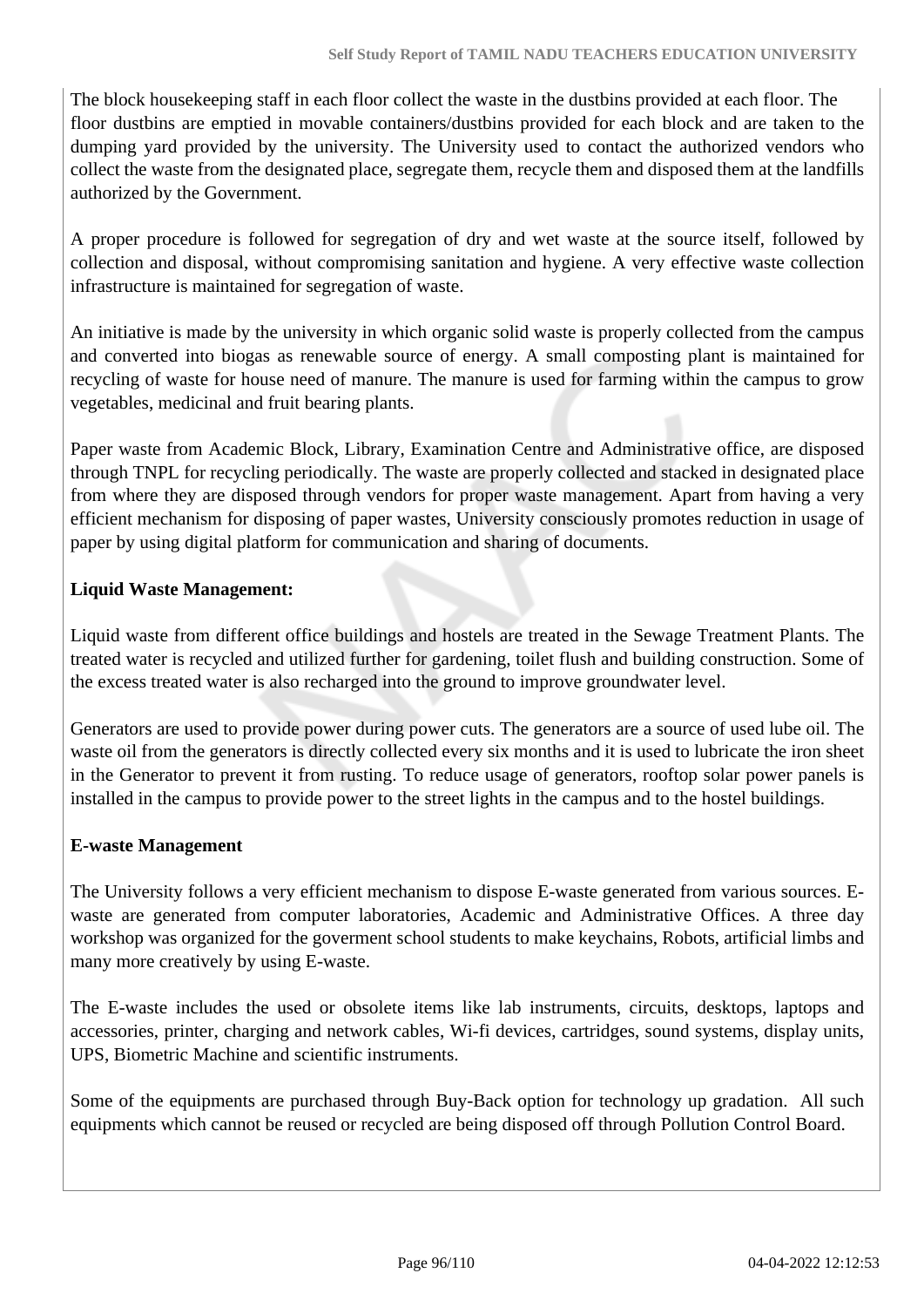| <b>File Description</b>                                                                | <b>Document</b>      |
|----------------------------------------------------------------------------------------|----------------------|
| Relevant documents like agreements/MoUs with<br>Government and other approved agencies | <b>View Document</b> |
| Geotagged photographs of the facilities                                                | <b>View Document</b> |
| Any other relevant information                                                         | <b>View Document</b> |

# **7.1.4 Water conservation facilities available in the Institution:**

- **1.Rain water harvesting**
- **2.Borewell /Open well recharge**
- **3.Construction of tanks and bunds**
- **4.Waste water recycling**
- **5.Maintenance of water bodies and distribution system in the campus**

#### **Response:** A. Any 4 or all of the above

| <b>File Description</b>                          | <b>Document</b>      |
|--------------------------------------------------|----------------------|
| Geotagged photographs / videos of the facilities | <b>View Document</b> |
| Any other relevant information                   | <b>View Document</b> |

#### **7.1.5 Green campus initiatives include:**

- **1.Restricted entry of automobiles**
- **2.Use of Bicycles/ Battery powered vehicles**
- **3.Pedestrian Friendly pathways**
- **4.Ban on use of Plastic**
- **5.landscaping with trees and plants**

#### **Response:** A. Any 4 or All of the above

| <b>File Description</b>                                               | <b>Document</b>      |
|-----------------------------------------------------------------------|----------------------|
| Various policy documents / decisions circulated for<br>implementation | <b>View Document</b> |
| Geotagged photos / videos of the facilities                           | <b>View Document</b> |
| Any other relevant documents                                          | <b>View Document</b> |

 **7.1.6 Quality audits on environment and energy are regularly undertaken by the Institution and any awards received for such green campus initiatives:**

**1.Green audit**

**2.Energy audit**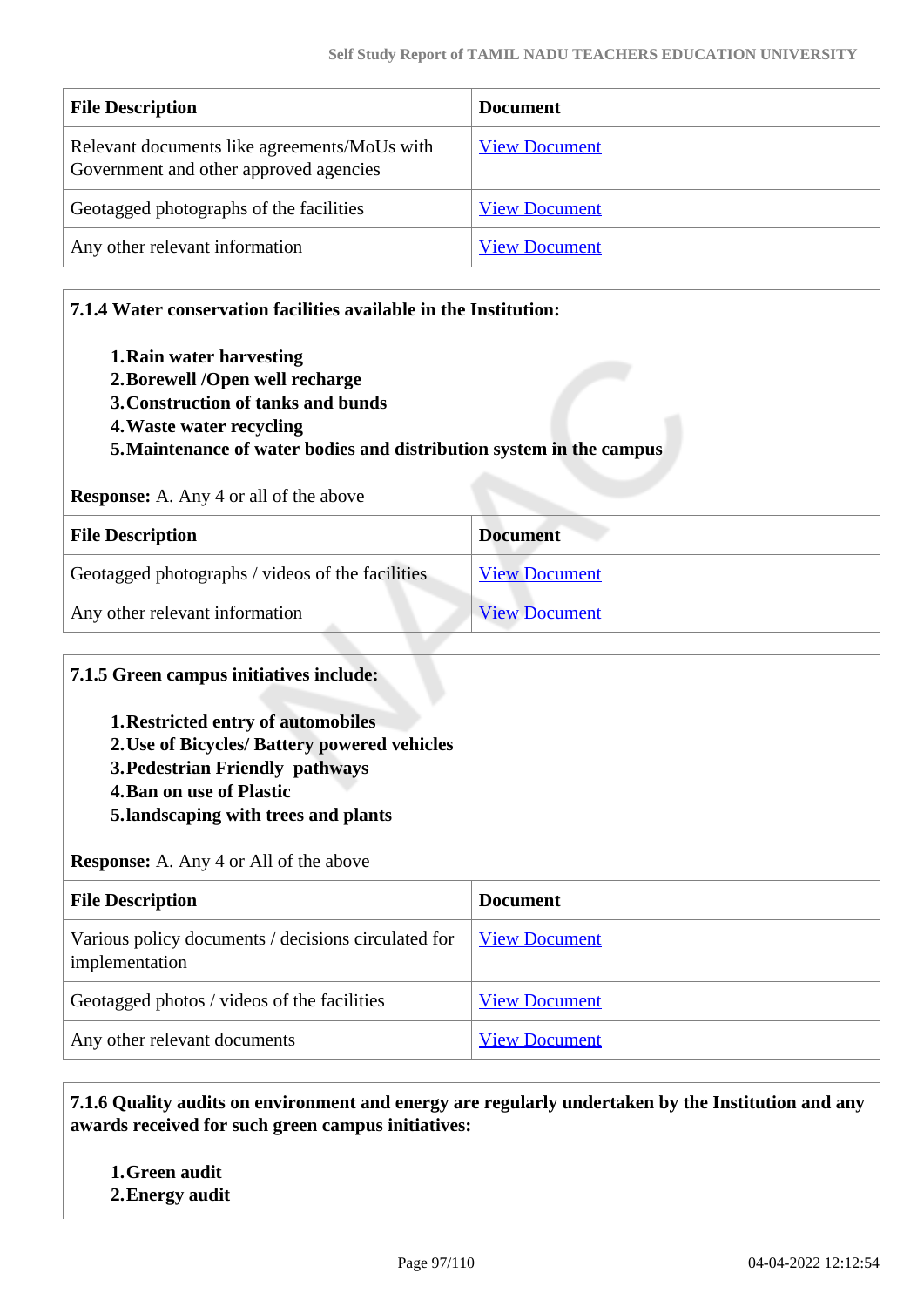#### **3.Environment audit**

- **4.Clean and green campus recognitions / awards**
- **5.Beyond the campus environmental promotion activities**

**Response:** A. Any 4 or all of the above

| <b>File Description</b>                                                      | <b>Document</b>      |
|------------------------------------------------------------------------------|----------------------|
| Reports on environment and energy audits<br>submitted by the auditing agency | <b>View Document</b> |
| Certification by the auditing agency                                         | <b>View Document</b> |
| Certificates of the awards received                                          | <b>View Document</b> |
| Any other relevant information                                               | <b>View Document</b> |

# **7.1.7 The Institution has disabled-friendly, barrier free environment**

- **1.Built environment with ramps/lifts for easy access to classrooms.**
- **2.Divyangjan friendly washrooms**
- **3.Signage including tactile path, lights, display boards and signposts**
- **4.Assistive technology and facilities for Divyangjan accessible website, screen-reading software, mechanized equipment**
- **5.Provision for enquiry and information : Human assistance, reader, scribe, soft copies of reading material, screen reading**

**Response:** A. Any 4 or all of the above

| <b>File Description</b>                                                     | <b>Document</b>      |
|-----------------------------------------------------------------------------|----------------------|
| Policy documents and information brochures on the<br>support to be provided | <b>View Document</b> |
| Geotagged photographs / videos of the facilities                            | <b>View Document</b> |
| Details of the Software procured for providing the<br>assistance            | <b>View Document</b> |
| Any other relevant information                                              | <b>View Document</b> |

 **7.1.8 Describe the Institutional efforts/initiatives in providing an inclusive environment i.e., tolerance and harmony towards cultural, regional, linguistic, communal socioeconomic and other diversities (within 500 words).**

#### **Response:**

The Tamil Nadu Teachers Education University is a University which takes up students from different sections of the society to impart education and research activities. By bringing different strata of students, the University inculcates harmony and tolerance among the students when they study together.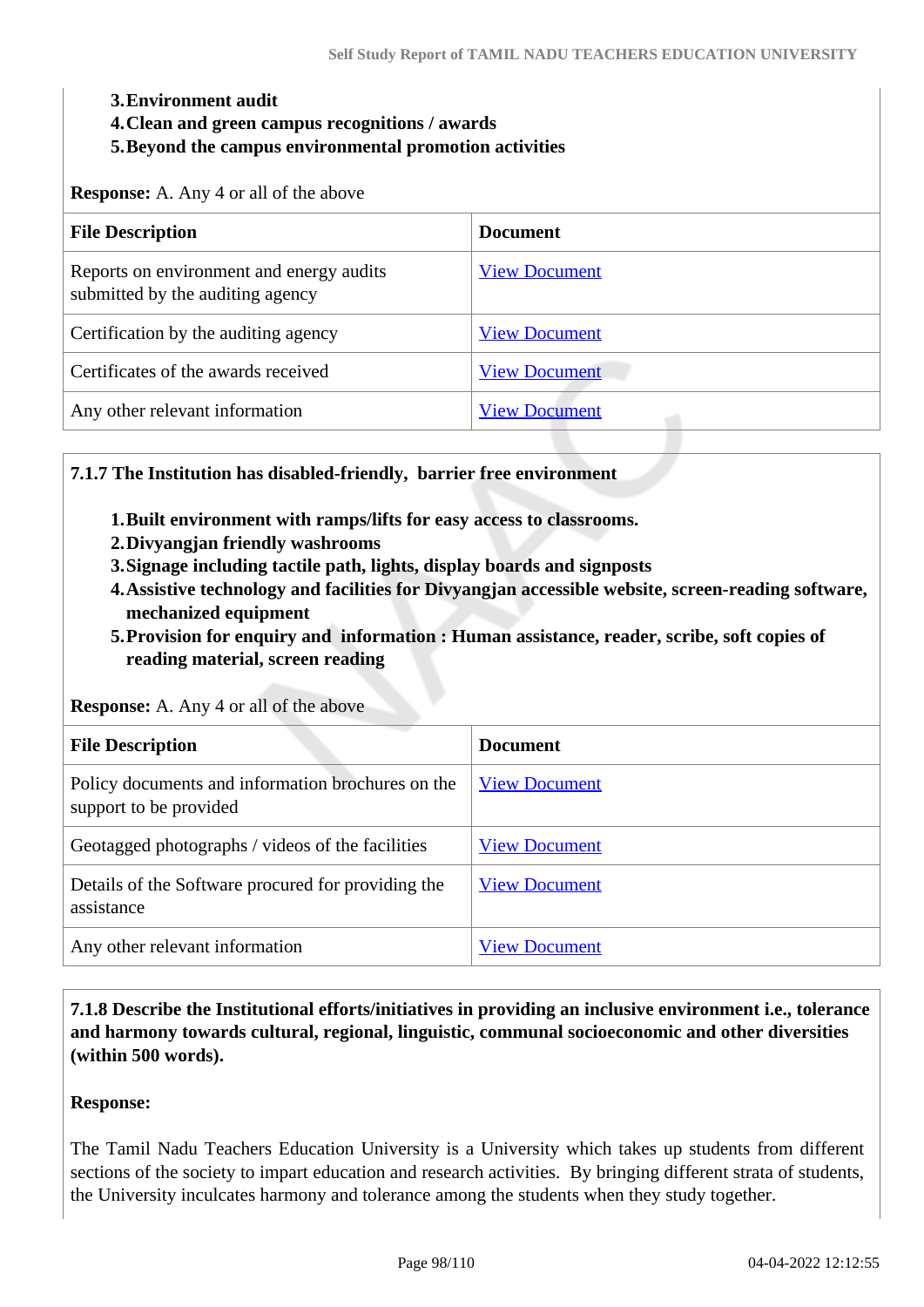In the University, all festivals like Pongal, Christmas, Ayudhapooja and Onam are celebrated. In all these celebrations both teachers and students take part enthusiastically to develop a good cultural and harmonious deed of unity.

Through National Social Service (NSS), Youth Red Cross Society (YRC), Red Ribbon Club (RRC), many activities like health camp, blood donation camp, dental camp, eye awareness and screening camp programmes were organized to create communal, social, economic and health hygiene awareness by the University. The NSS unit of this University conducts and offers guidance for the affiliated colleges of education to organize several activities to address the issues like environmental protection, sanitation, tree plantation, water management and energy management. Road Safety awareness programme was organized by the Department of Curriculum Planning and Evaluation to create awareness and safety to be adopted while travelling on the road. The Regional Transport Officer (RTO) and Motor Vehicle Inspector and a team of police personnel gave awareness programme on road safety which was the need of the students' community.

The University has got four recognitions from Mahatma Gandhi National Council of Rural Education through NSS. They are:

- 1.District Green Champion
- 2.Swachhta Action Plan Institution
- 3.Social Entrepreneurship and Swachhta Rural Engagement Cell
- 4.Vocational Education NaiTalim Experiential Learning Action Plan Institution

The Language Development Centre of the University makes the students to develop the linguistic skill by taking them to the Educational Technology Lab.

To make students more sensitive to the environment, a core course on Environmental Education is integrated in Teacher education programme. This course includes field-based activities and demonstration on challenging issues like water pollution, air pollution, green building, rainwater harvesting and many more.

| <b>File Description</b>                                                                                                                | <b>Document</b>      |
|----------------------------------------------------------------------------------------------------------------------------------------|----------------------|
| Supporting documents on the information provided<br>(as reflected in the administrative and academic<br>activities of the Institution) | <b>View Document</b> |
| Any other relevant information                                                                                                         | <b>View Document</b> |

 **7.1.9 Sensitization of students and employees of the Institution to the constitutional obligations: values, rights, duties and responsibilities of citizens (within 500 words).**

# **Response:**

A good number of programmes were organized in the University to sensitize the students and employees to do their constitutional obligations. The Scholars and the students of the University are encouraged to be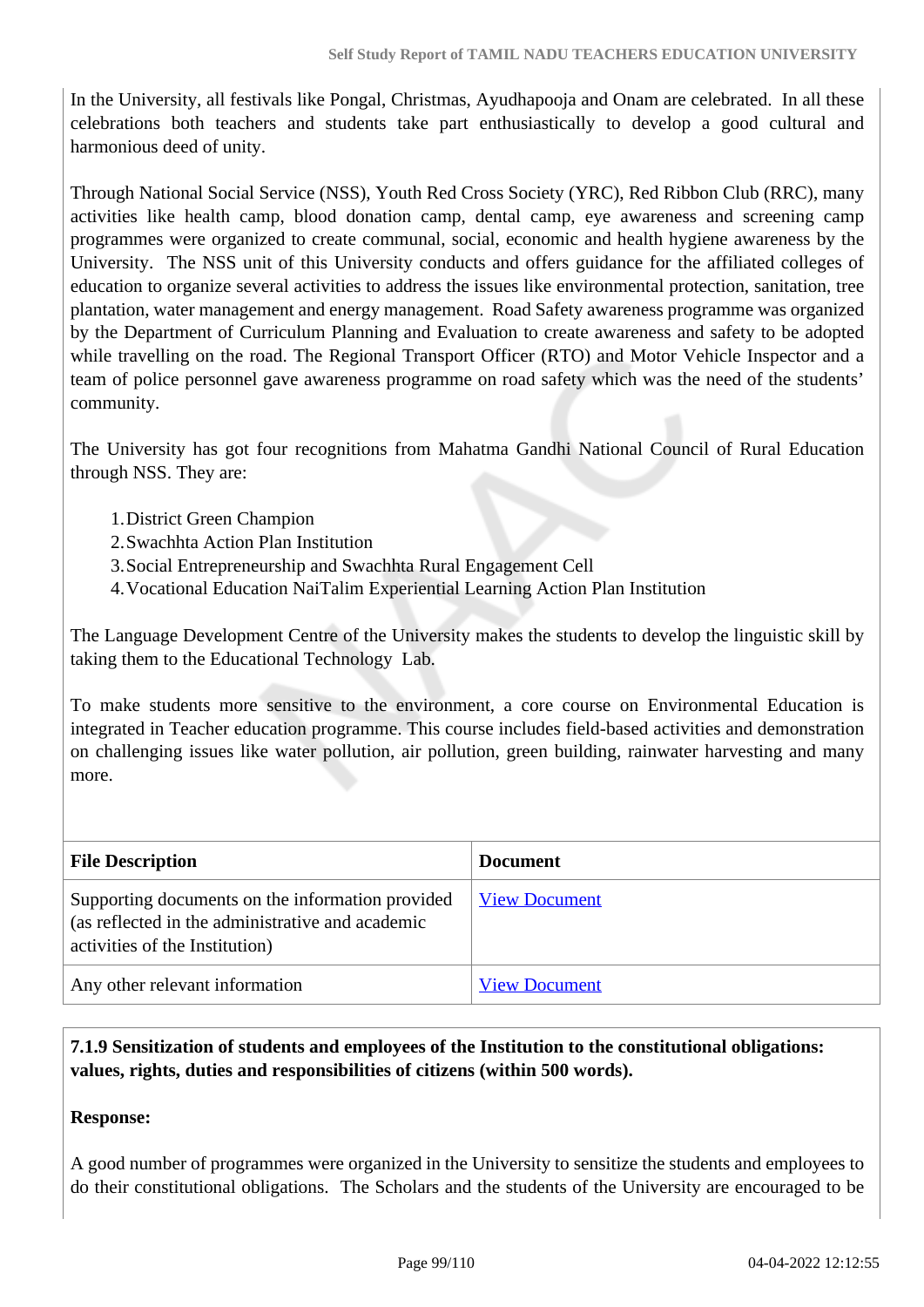the good citizens of India by making them to celebrate Independence Day, Republic Day and the Memorial Days of the freedom fighters. Floral tributes were paid by commemorating the birthday of Vallabhbhai Patel, Dr.Ambedkar and the poet Bharathiyar. During these celebrations the Professors and the dignitaries reminded the students the sacrifices made by the leaders of the Nation to get freedom. The students also spoke about the sacrifice done by the great patriots of the Country in the celebration.

To emphasize on anti-bribary, a vigilance oath was taken in the University by the teachers and the students. Vigilance Awareness Week was observed from 26th October to 1st November 2020 and 2021. To signify the importance of vigilance awareness, a few students spoke on anti-corruption. One of the girls sang a song on anti-corruption.

A responsible citizen keeps up women's right and strives to protect women's right. A women cell actively works on this issue in the University with a coordinator to proceed. In the University, Human values are emphasized to all the students. The subject educational psychology gives importance for human values. NSS unit organizes blood donation camp to instill human values in minds of the students. Thus, all the students are encouraged to develop values and rights in their study course.

The University has a women cell which tries to protect the girl students rights and this cell also helps the girl children to have good ambiance and not to have fear of harassment. The women cell frequently organized programmes on women's rights, protection of women at the workplace to the students. More than 100 webinars were organized by the University on Yoga and values. Central Government has issued certificate to this University for appreciating innumerable programmes. The NSS unit of the University has adopted five villages and helped the village people during pandemic period and during cyclone.

a) http://www.tnteu.ac.in/pdf/Criteria7.1/7.1.9/1.pdf

b) http://www.tnteu.ac.in/pdf/Criteria7.1/7.1.9/2.pdf

 **7.1.10 The Institution has a prescribed code of conduct for students, teachers, administrators and other staff and conducts periodic programmes in this regard.** 

- **1.The Code of Conduct is displayed on the website**
- **2.There is a committee to monitor adherence to the Code of Conduct**
- **3.Institution organizes professional ethics programmes for students, teachers, administrators and other staff**
- **4.Annual awareness programmes on Code of Conduct are organized**

**Response:** A. All of the above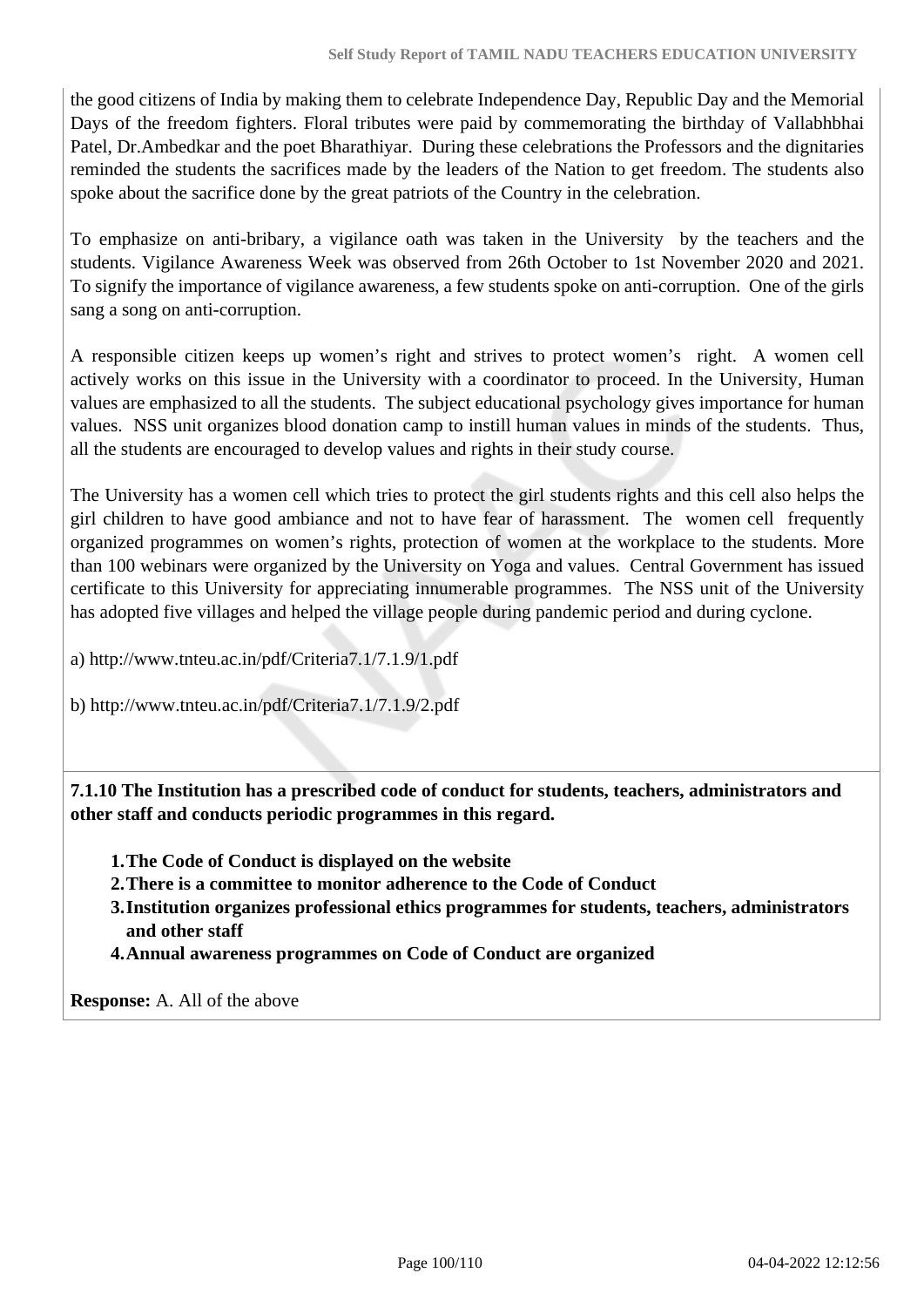| <b>File Description</b>                                                                                                                                                                       | <b>Document</b>      |
|-----------------------------------------------------------------------------------------------------------------------------------------------------------------------------------------------|----------------------|
| Details of the monitoring committee composition<br>and minutes of the committee meeting, number of<br>programmes organized, reports on the various<br>programs etc., in support of the claims | <b>View Document</b> |
| Code of ethics policy document                                                                                                                                                                | <b>View Document</b> |
| Any other relevant information                                                                                                                                                                | <b>View Document</b> |

# **7.1.11 Institution celebrates / organizes national and international commemorative days, events and festivals (within 500 words).**

# **Response:**

The University is committed to provide quality education along with addition of best human quality including patriotism, fraternity, care for nature and environment, social consciousness, gender sensitization and many more. To inculcate human quality, several initiatives have been taken, right from curriculum and engage them for several festivities and pan-academic activities. In this context, University imbibes feeling of nation pride among its students by organizing birth and death anniversaries of national leaders and patriots like Mahatma Gandhi, Rabindranath Tagore, Bhagat Singh, and by commemorating important dates like Independence Day, Republic Day, Woman's Day, Constitution Day and many more. The University also spreads its wings to inculcate human values to its affiliated colleges by engaging them to participate in the Sports Meet, National Science Day, Independence Day, Republic Day and International Yoga day. Each of these events is celebrated with full enthusiasm by students and faculty members within the campus. Different activities are conducted by students of various clubs to address social issues and to create awareness among the mass. Faculty members are also involved in training the students. Saraswati Puja was Celebrated by students, scholars, teaching faculty and non-teaching staff members to seek the blessings of Goddess Saraswati. Christmas day celebration was also Celebrated in the University are also conducted to depict the cultural heritage of India.

International yoga day is also celebrated in the University which shows participation of students, teaching and non-teaching staff members. Regular yoga classes are also held in the University to imbibe the healthy practices in teaching and non-teaching staff.

| <b>File Description</b>                                                               | <b>Document</b>      |
|---------------------------------------------------------------------------------------|----------------------|
| Geotagged photographs of some of the events                                           | <b>View Document</b> |
| Any other relevant information                                                        | <b>View Document</b> |
| Annual report of the celebrations and<br>commemorative events for the last five years | <b>View Document</b> |

# **7.2 Best Practices**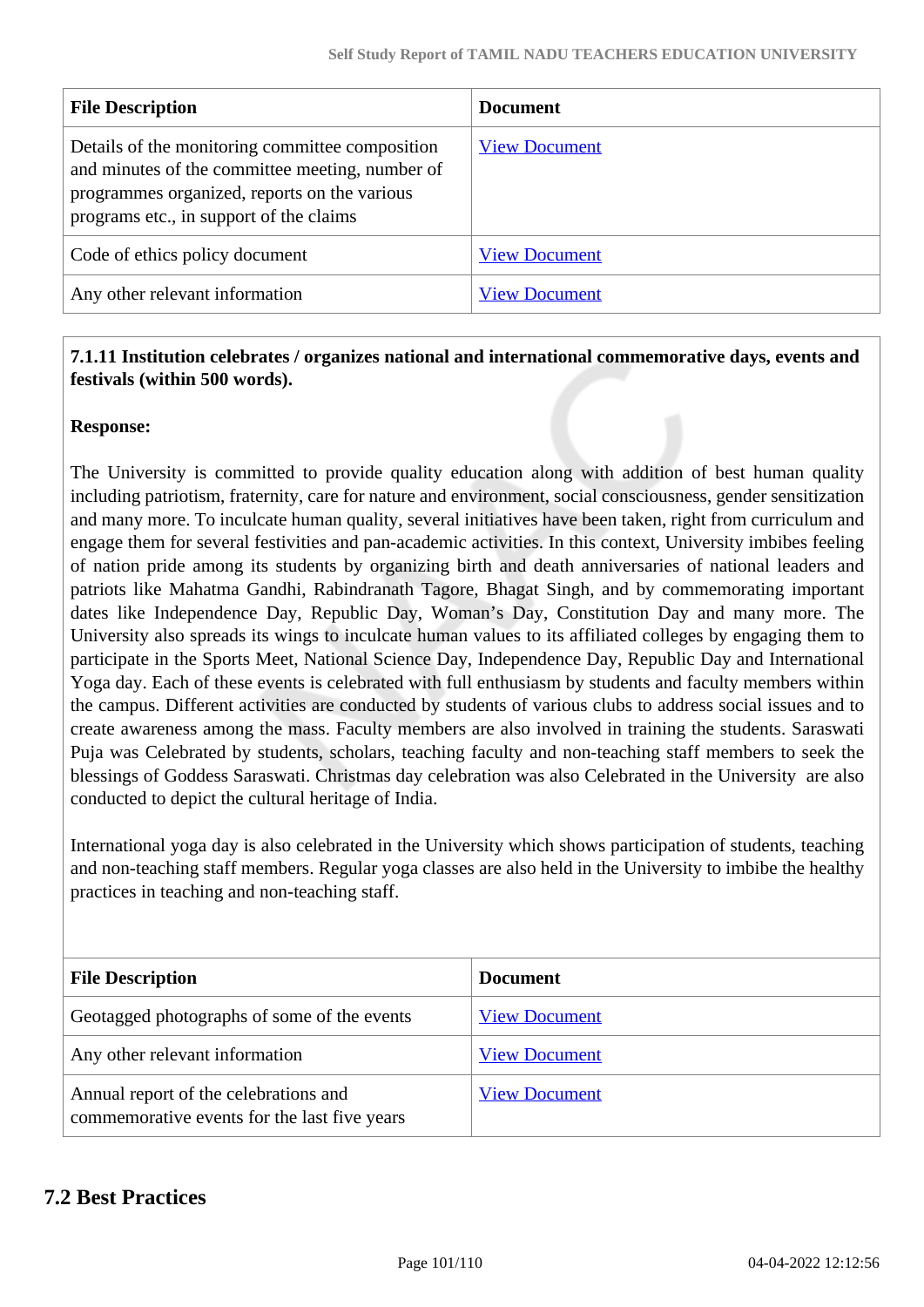**7.2.1 Describe two best practices successfully implemented by the Institution as per NAAC format provided in the Manual.**

**Response:** 

**Best Practice – 1**

**Title of the Practice:**

Adoption of E- Governance in the University Administration

# **Objectives of the Practice:**

- To speed up the performance of official correspondence
- To enable well focused delivery of services to the people
- To increase the efficiency of connectivity
- To increase the accountability
- To reduce the cost of delivery of services and to increase the transparency
- To yield higher availability of public domain information

By speedy performance of office correspondence, the administration is moved fast and the objectives of egovernance completed without much loss of time. By making well focused delivery of services to the people, we can accomplish passing on the services and delivery in a perfect order and without any omission and commission. As e-governance will lead to automation of all the activities in an administration without any impediment since the automation is an essential part of any administration to achieve the objectives without any delay. As e-governance facilitates for easy access to single point delivery, the efficiency is automatically increased when the efficiency increases the systematic function of the institution result in good outcome. Accountability is the responsibility of an incumbent who is in public service to issue rejoinders in order to clarify the questions of public or the people involved. By fixing accountability, it is essential duty of the incumbent to account properly to the persons who demand. The egovernance if implemented the administration of institution acts with much speed and therefore the cost of delivery service is also reduced. It is definitely possible to yield large information of any subject as the activities involved are made to move fast. By speedy accomplishment of activities of the institutions all the information pertaining to the subject can be extracted largely by the stakeholders.

# **The Context:**

The administration which focuses on speedy governance faces many difficulties due to certain rules and procedures of the institution. The first thing is to simplify the procedures and reduce the complexity of the issues. The hierarchical obligations that involve in promoting the issues should also be minimized.

The e-governance is fundamentally linked with the development of computer technology, network of computers and communication systems. The entire network is to be kept snag free and technically fit for the job. There are many challenges in implementing e-governance. The actual challenge is how to develop and withstand successful e-governance projects. Some of the challenges are:

Spoofing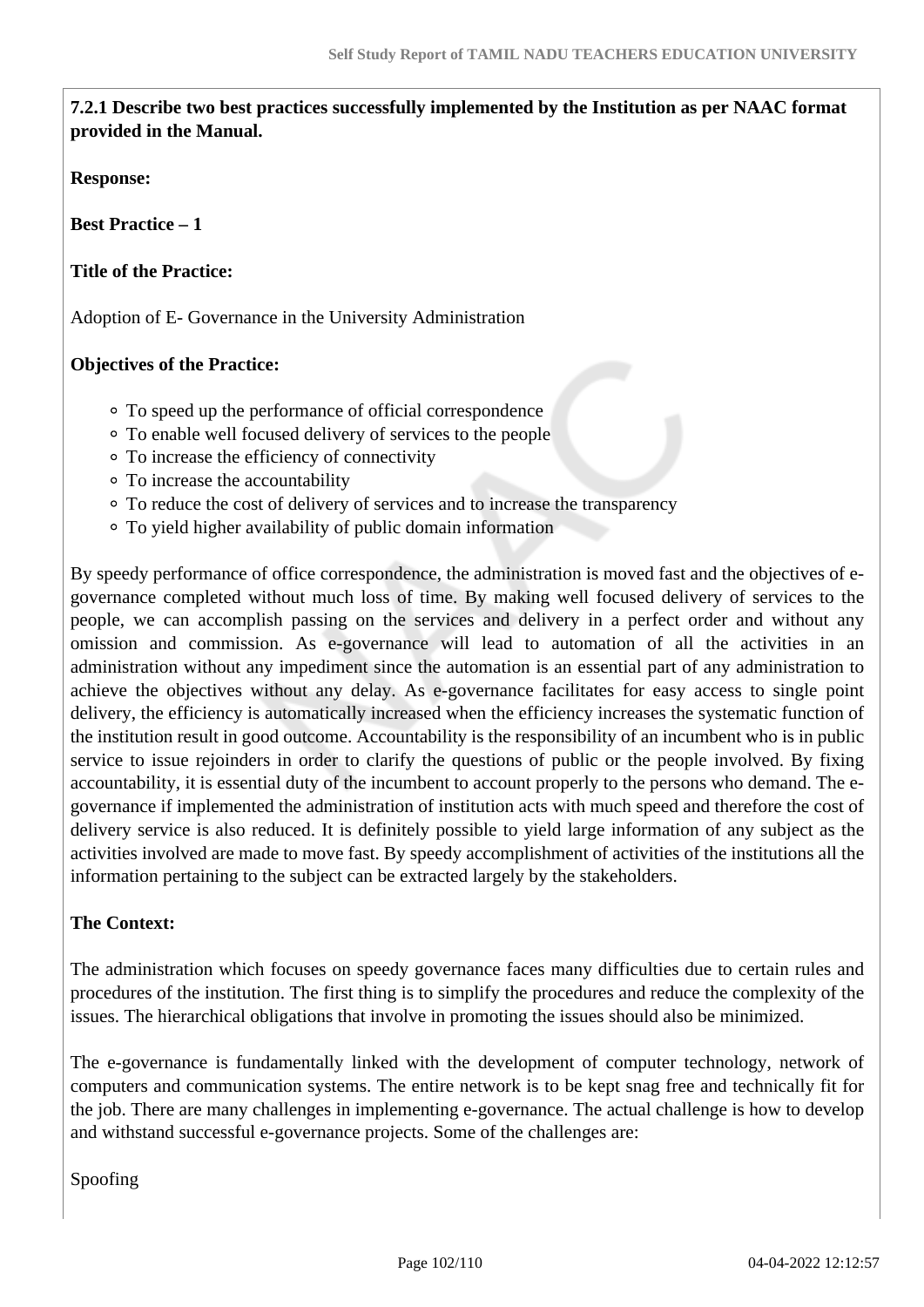In spoofing the attacker attempts to gain the access of the e-governance system by using fake identity.

Tampering of e-governance system

In this system, e-governance mechanism becomes very much susceptible to illegal adjustments.

#### Repudiation

The attacker can mount refutation during the e-governance transaction which is the ability of the user to reject its performed transaction.

Disclosure of e-governance information

In this, the undesirable information disclosure can take place very easily.

Denial of Service

The attacker can perform denial of service attack by flooding the e-governance server with request to consume all the resources.

Elevation of Privilege

In this system, the attacker pertaining to be a low profile user attempts to escalate to the high profiles so as to access its privileges to initiate further damage to the system. These contextual challenges have to be managed effectively without any further damage to the work undertaken.

#### **The Practice**

The Tamil Nadu Teachers Education University is opened to any kind of innovation in university's administration which will have marked impact. The University is practicing the administrative system based on the entire system of practice in the University. The University is slowly depending upon the pace of development switched over to e-governance. E-governance has distinct place and it facilitates to perform the task speedily. E-governance is also known as electronic governance and basically the application of information and communication technology. E-governance is the use by government agencies of Information Technology that have the ability to transform relations with people in concerned. E-governance could be understood as early access to single point delivery of public service to citizens, higher penetration due to automation, increased efficiency due to connectivity, increased accountability, reduction in cost of delivery services, increased transparency, higher availability of public domain information and reduced corruption.

In e-governance, entire administration is speedily carried out which is very important aspect in the governance of any institution. In the Indian Higher Education context, e-governance is more crucial in every department and at every stage. The Tamil Nadu Teachers Education University is practicing the egovernance and it could be comprehended that the wheels of administration moves comparatively faster. India has seen enormous growth in technical and vocational education. It resulted in increased total number of institutes imparting higher education. If the quality of our higher education has to be improved then there is no alternative to the introduction of e-governance as it plays an important role to accomplish what is planned and develop in all respects.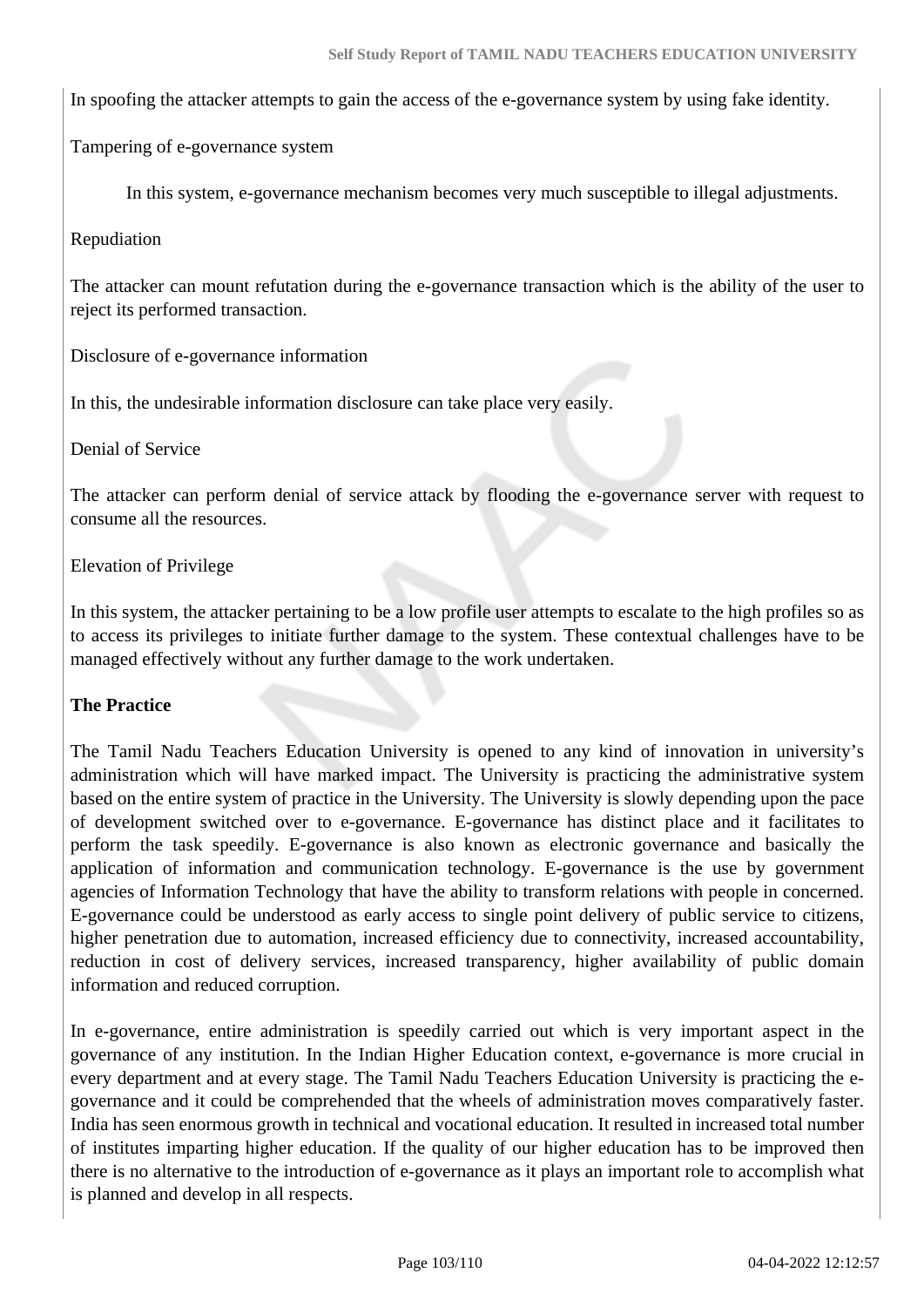# **Evidence of Success**

Ample evidence of success has been witnessed due to the implementation of e-governance in Tamil Nadu Teachers Education University. Every activity of the institution completed its task speedily and results are made available. The results indicate that university has perfectly practiced e-governance to its utmost utility. The university implemented e-governance in conducting examinations, publishing results and to make every activity in the examination requirement. On the administration side, the university has introduced e-governance and made the system work with much speed and perfection. Particularly, in the finance department the e-governance is used in preparing salary bills, service matters of teaching and nonteaching staff of the university. We could witness the results of e-governance while we examine the performance of teaching staff, non-teaching staff and research scholars of the university. The e-governance after its implementation brought a new glittering face to the Tamil Nadu Teachers Education University.

# **Problems Encountered and Resources Required:**

Initially, Tamil Nadu Teachers Education University found some difficulty in implementing e-governance since the old system of governance is deeply rooted. The training sessions were held for teachers and other staff in order to switch over to e-governance. The university had to basically make the teachers and staff to understand the system of e-governance. It may be difficult for the new students to understand that egovernance is the application of Information and Communication Technology to transform the efficiency, effectiveness, transparency and accountability in all aspects of administration. The entrants to the institutions are subjected to practice e-governance on placing them in various departments, so that they can learn e-governance with practice.

# **BEST PRACTICE – 2**

# **Title of the Practice:**

Award of Prizes and Medals to Meritorious Candidates by Tamil Nadu Teachers Education University in the name of various Endowments instituted in the University.

# **Objectives of the Practice:**

To award various medals and prizes through the endowment grants to the meritorious candidates in the Teacher education discipline.

To identify meritorious candidates in the Teacher education field for the endowment prizes and medals.

To encourage the ambition of the candidates and develop their interest to make them fit for the endowment awards.

To inculcate interest among the candidates and work to accomplish these awards.

# **The Context:**

The University institutes various endowments for the award of prizes and medals to candidates who perform meritoriously in the university annual examinations. The award is meant to encourage the candidates in Teacher education Progammes to proscute further studies in their discipline. The candidates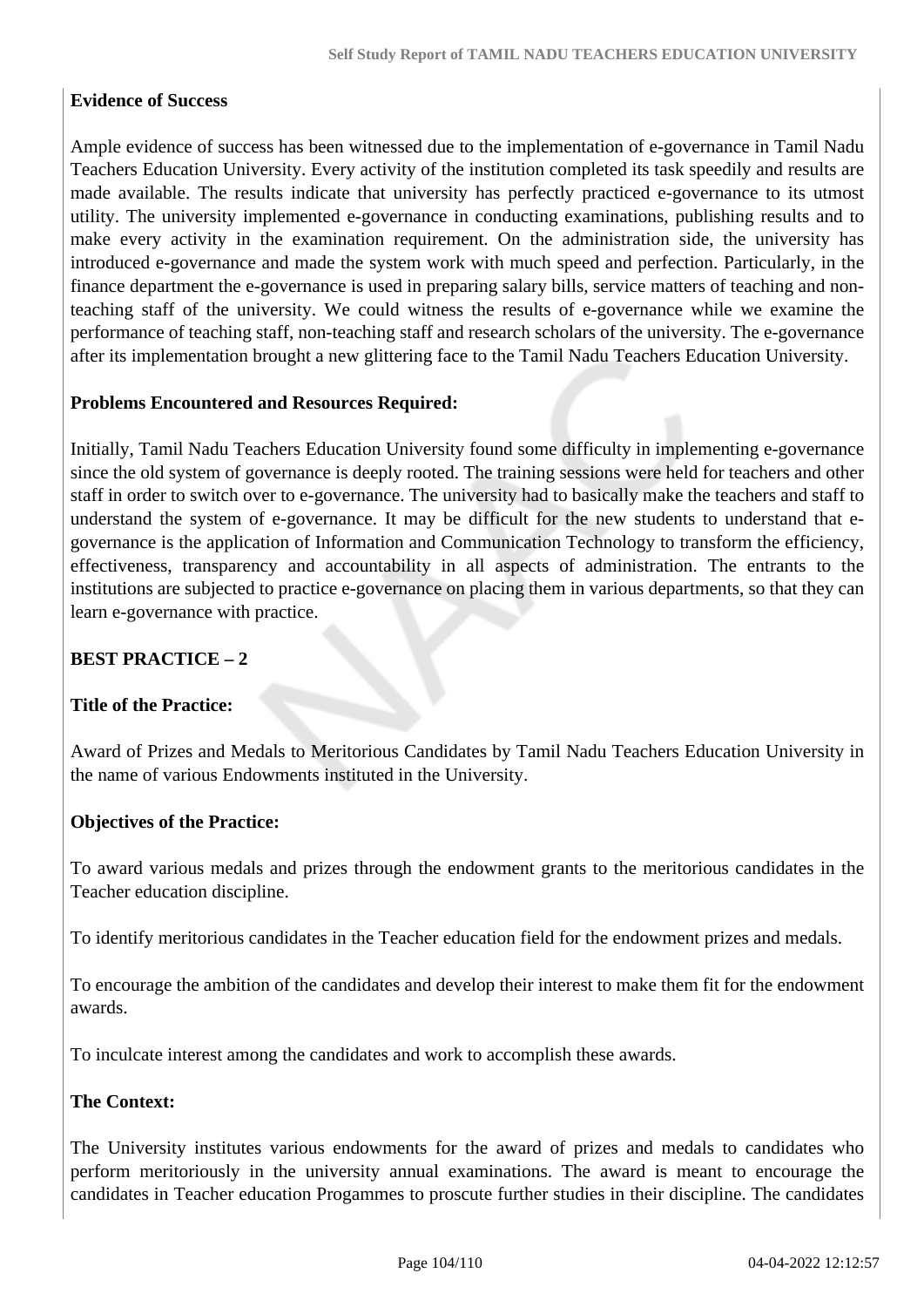are selected on the basis of their performance in the university examinations. There are many donors willing to institute endowments for the award of prizes and medals to the candidates who perform meritoriously in the subjects of their choice. The important primary work of the university is to identify meritorious candidates in the subjects of the choice of the donor with the details of the kind of prizes and medals. All these medals and prizes are awarded to the candidates in the annual convocations of the university.

# **The Practice:**

In Practice, 35 awards are given to candidates who perform meritoriously in the university annual examinations. A separate account is maintained in the university in the name of endowment account. The prizes and medals are awarded to the prize winners during the annual convocation of the university periodically from the interest amount accrued from out of the endowment deposits. The donors prescribe various norms for the award of prize, medals and endowments instituted by them. The interest accrued on the fixed deposit is utilized for the award of prize in the form of cash prize/book prize for the candidates under the following conditions: 1) The name of the prize is indicated 2) The value of Cash/Book Prize is indicated for the award annually to a student who has secured the First Rank obtaining highest total marks in all the papers including Electives, having passed all the Examinations at the first attempt in Teacher Education Programmes in affiliated colleges of Tamil Nadu Teachers Education University. 3) If in any year, the prize is not awarded, the unspent interest shall be added to the Corpus Fund. 4) 20% of the interest earned from the Corpus shall be added to the corpus fund every year. 5) The Syndicate of the university shall have powers to make such changes in terms and conditions as new circumstances may necessitate to the main purpose of the Endowment in consultation with the donor.

# **Evidence of Success:**

The Tamil Nadu Teachers Education University from the date of inception got transferred all the endowments along with the amount available from the University of Madras. The university has continued to award the prizes and medals as was done in previous years by the University of Madras. The candidates studying in the colleges of education affiliated to the university are working hard to get endowment prizes. The Stake holders are appreciating the University for their efforts to give endowment prizes to the meritorious candidates.

# **Problems Encountered and Resources Required:**

Generally, every administrative activity is encountered by one problem or the other. In this case, very minor problems have been encountered for e.g. the donors do not prescribe required norms. The invested money in the endowment may not be sufficient to award prizes and medals as per the choice of the donor. The donors do not increase the endowment fund to suit the present hike in prices. The donors do not amend the terms and conditions if a change is required. The university rectifies these problems by intimating to the donors with the request to visit the university to apprise the donors adequately. The donors are also generally advise to increase the investment according to the rise in prices.

| <b>File Description</b>                      | <b>Document</b>      |
|----------------------------------------------|----------------------|
| Best practices in the Institutional web site | <b>View Document</b> |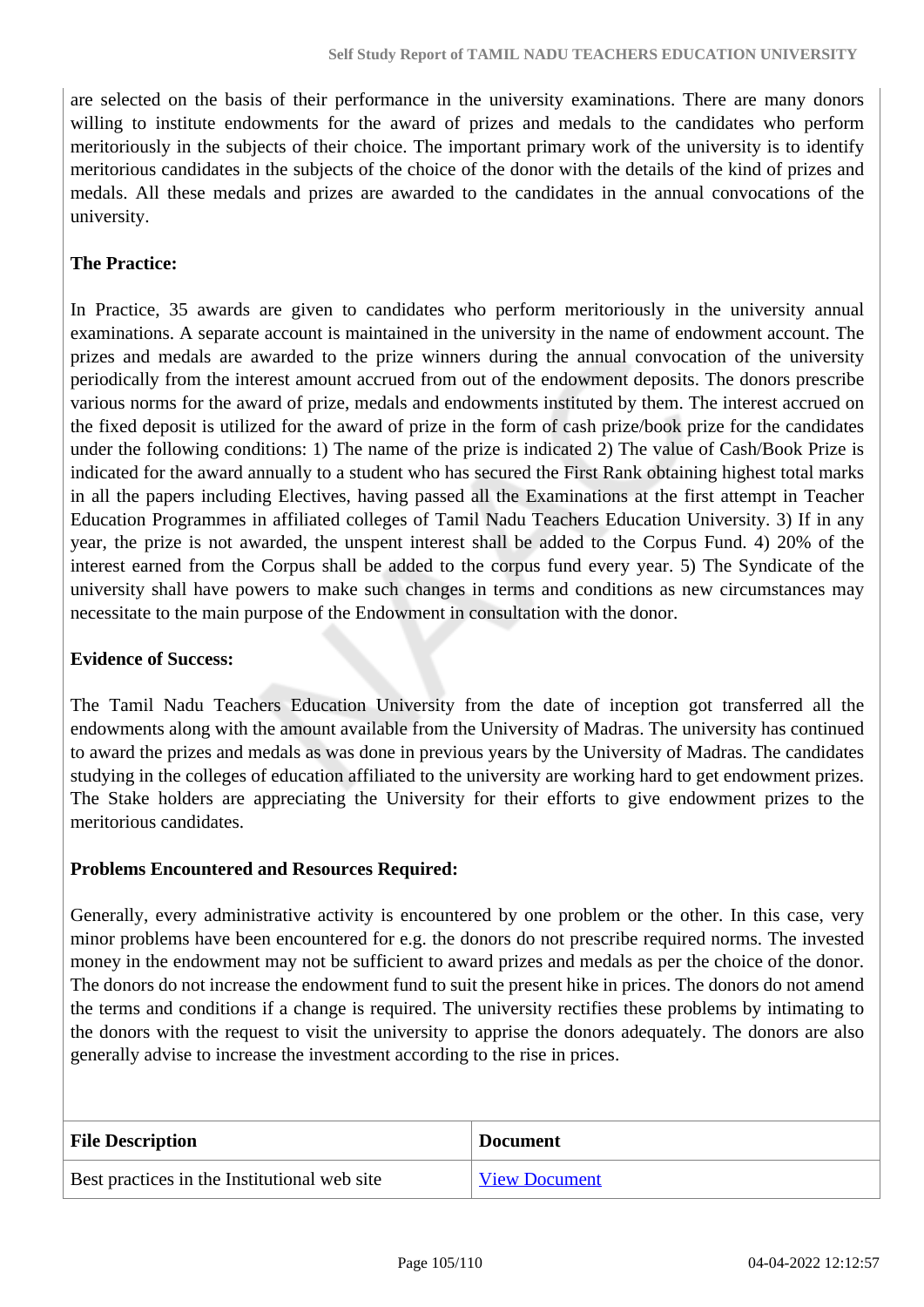# **7.3 Institutional Distinctiveness**

 **7.3.1 Portray the performance of the Institution in one area distinctive to its priority and thrust within 1000 words**

**Response:** 

# **Constitution of Various Cells and Centres for the Development of TNTEU and Empowerment of Faculty and Enlightenment of the Society**

Tamil Nadu Teachers Education University is an exclusive University for Teachers Education established by the Government of Tamil Nadu. It is a unique University of this kind, for it is the first and only one University in India, which is solely established for promoting excellence in Teachers Education.

The University is an affiliating in nature with the jurisdiction of Tamil Nadu. As of now, there are 642 colleges of education is affiliated to the University including Government, Aided and Self-financing colleges of education.

The TNTEU has further started to bloom under the able administration and dynamic leadership of the Hon'ble Vice Chancellor Prof.N.Panchanatham. In his flagship initiative for the development of TNTEU and taking it further higher heights in the interest of enlightening and empowering the students, faculty and society respectively, has established 53 centres and cells at various capacities to ensure the democracy and transparency at administrative and academic levels. All the centres and cells are constituted the committee, in compliance of the terms and norms of TNTEU by inclusion of all its stakeholders (Govt./Govt. Aided/Self-finance/Industry/Legal advisor/Alumni/Student Council representatives) of teacher education. This aspect of establishing centers and cells are our significant area of distinctive to its priority and interest.

In the milestone achievement of TNTEU, during the pandemic of COVID 19, the centres and cells have successfully organised more than 1500 progammes through online-mode on various perspectives and topics by inviting the experts from abroad and India, in collaboration with reputed educational institution at international and national levels. In addition, these centres and cells have signed more than 60 MoU with various reputed educational institutions for joint venture of promoting quality teacher education to all. This aspects of signing 60 MOUs with reputed educational institutions are our significant area of distinctive to its priority and interest. Here, a gist of the functions and performances of few centres and cells is as given below.

- 1.**Faculty Development Centre (FDC):** Faculty Development Centre was established in the year 2018, under the scheme of Pandit Madan Mohan Malaviaya National Mission on Teachers and Teaching in aegis of Ministry of Education, Govt. of India. It intends to provide induction programmes for newly recruited teachers of HEIs, orientation programmes, refresher courses, shortterm courses in order to, enhance and enlighten the teaching fraternity across India
- 2.**Centre for Capacity Building Programme of School Teachers:** The centre was established in the year 2020, after getting due approval from the Syndicate. The centre has organised 25 international webinars, 55 national webinars, 4 international workshops and 2 faculty development programmes in collaboration with various reputed institutions/organizations across India and abroad. Moreover, it has signed 31 MoUs with various reputed organisations and entities at national and global levels.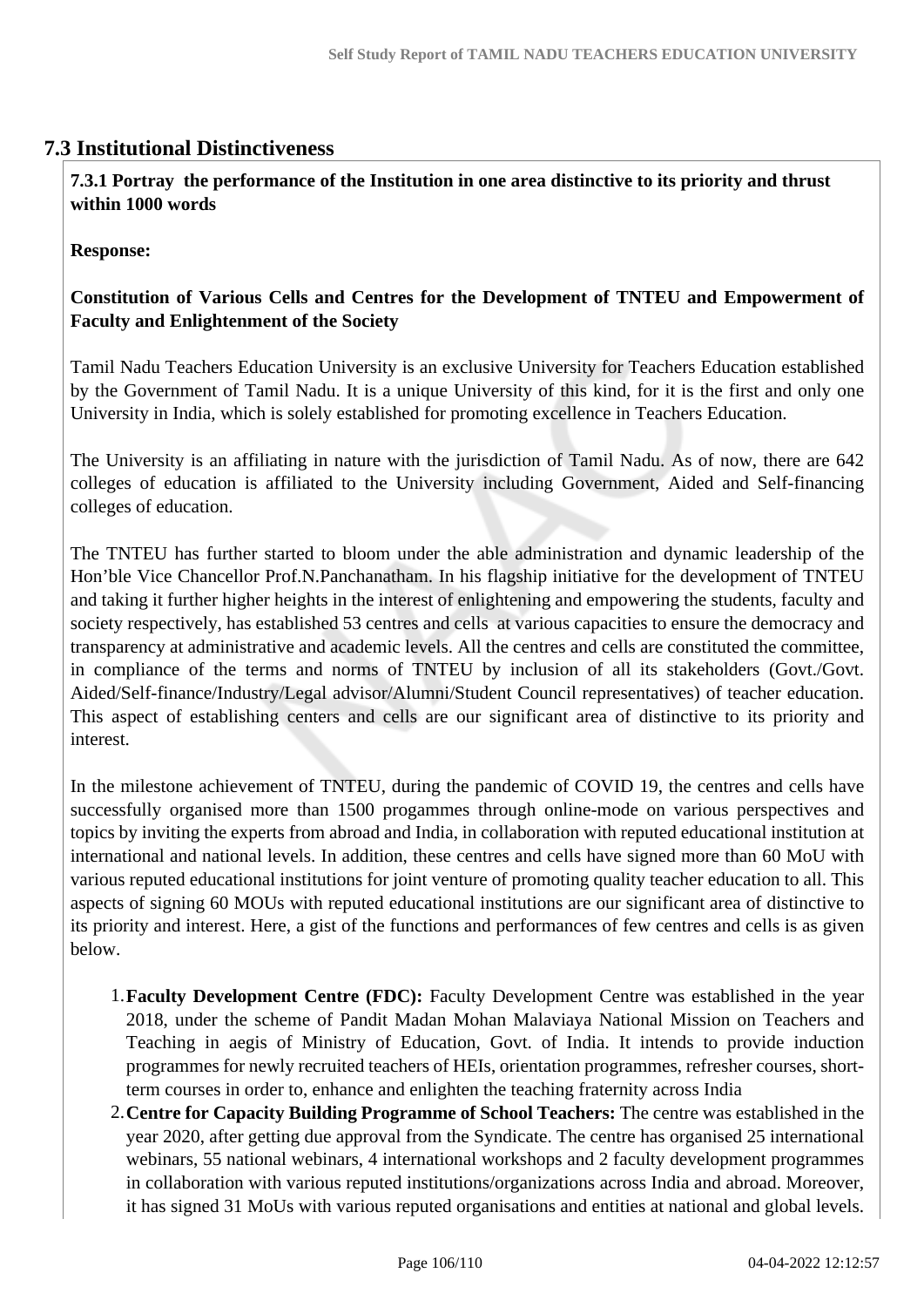In a milestone achievement, the centre has organised 4 longest virtual world record events on various important topics for hours together from 36 hours to 26000 hours.

- 3.**Centre for Yoga and Meditation:**It aims to take the yoga and meditation at large extent as the precious gift of India to the world. It aims to work towards creating the awareness and also sensitise the students and public by describing to them about the abundant benefits of yoga and meditation. This centre has played very crucial role by organising more than 29 virtual programmes, in order to relieve the stress of teachers and students during lockdown period.
- 4.**Skill Development Centre:**The primary objective of this centre is to produce skilled youth in line with the Skill India Movement initiatives. The centre has organised 14 virtual programmes and workshops to horn both hard and soft skills of students.
- 5.**Innovation and Best Practices Centre:** This centre aims to foster the innovations in research, curriculum and instructional process, and implement the best practices in administration, management and academia process for the well-being of all stakeholders of the university. The centre has organised 14 programmes such as webinars, workshops, orientation programmes to the students and faculty and all stakeholders.
- 6.**Centre for Environment Activities:** The centre intends to organise more awareness programmes and activities to save the mother earth for eco-friendly clean and green environment. As part of its activities, it promotes and encourages to sapling plantation, motivates for clean-green campus in place of plastic usage.
- 7.**Centre for Entrepreneurship Development & Incubation:** This centre aims to produce more entrepreneurs from youths from rural areas to tackle the rampant as well as the talk-of-the town of unemployment and under-employment issue. It also works in line with the centre/state governments agencies and organisations (MSME) initiatives and schemes for promoting the entrepreneurship development. The centre has organised 2 programmes through online mode.
- 8.**Centre for Social Service League:** This centre is successfully functioning by organising social awareness programmes and has also proposed some programmes to be organised on gender equality, RTE, POCSO Act, Women sexual harassment at work place, Child rights, Women rights etc.

# 9.**Training and Placement cell**

It creates an atmosphere and orients the requirements for employability not only in Schools and Colleges, but also in various sectors. The Placement Cell consists of leading experts members in various fields who are providing guidance to the students on creating a clear career plan, setting realistic career goals on professional development for their future betterment through job.

# 10.**Students Support , Welfare & Grievance, Redressal Cell**

The cell functions to look into the grievances lodged by any student. Students may approach the cell to voice their grievances regarding academic matters, health services, library and other services. Grievances may also be sent through e-mail to the Director or Deputy Director of Students' Grievance Cell. The cell then redresses the grievances promptly and judiciously.

 Thus, the establishment of 53 centers and cells, more than 60 MOUs signed with reputed educational institutions and successfully organized more than 1500 online programmes by our University during the COVID 19 Pandemic is an area distinctive to its priority and thrust for which we work with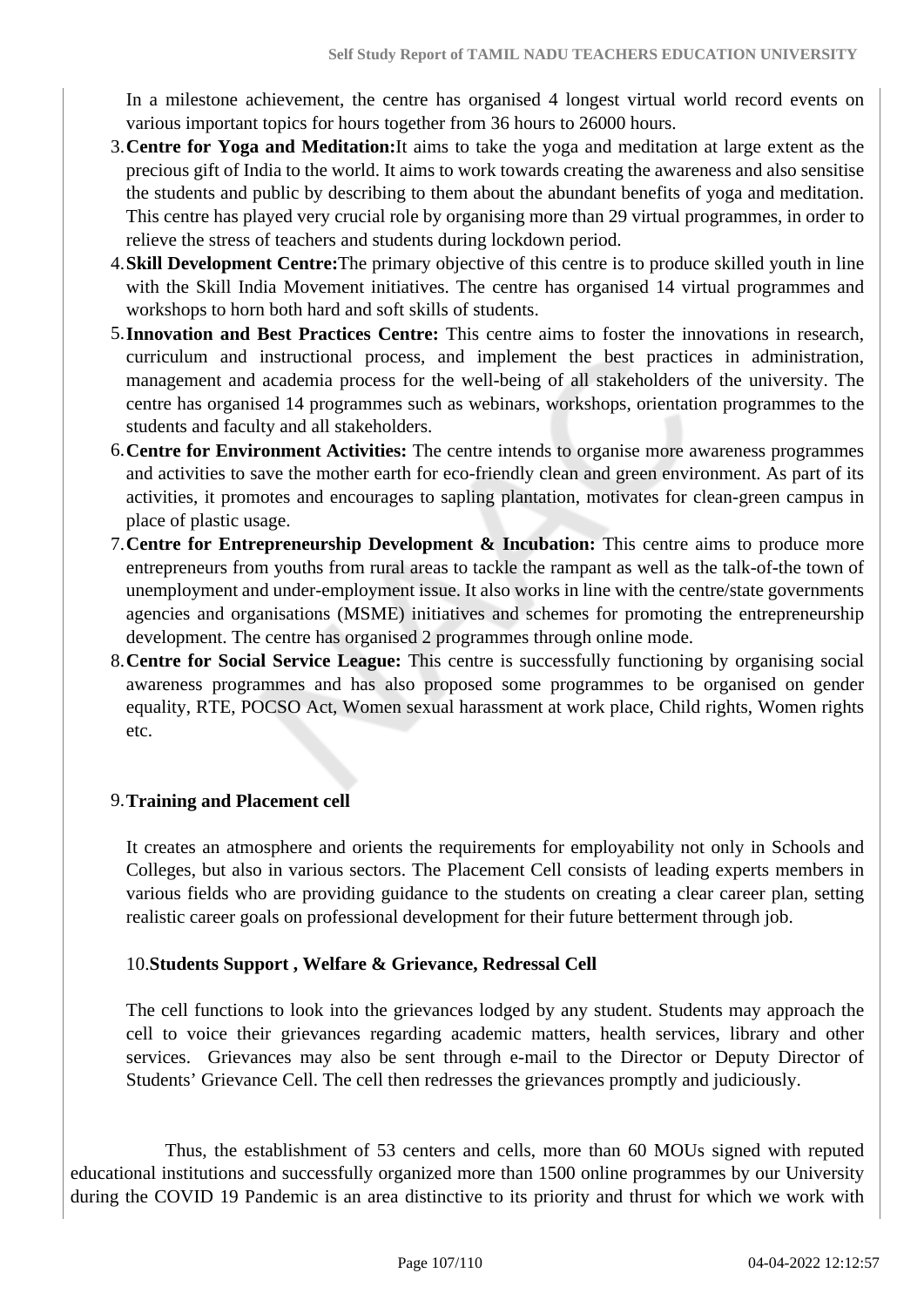enthusiasm.

| <b>File Description</b>                      | <b>Document</b>      |
|----------------------------------------------|----------------------|
| Any other relevant information               | <b>View Document</b> |
| Appropriate web in the Institutional website | <b>View Document</b> |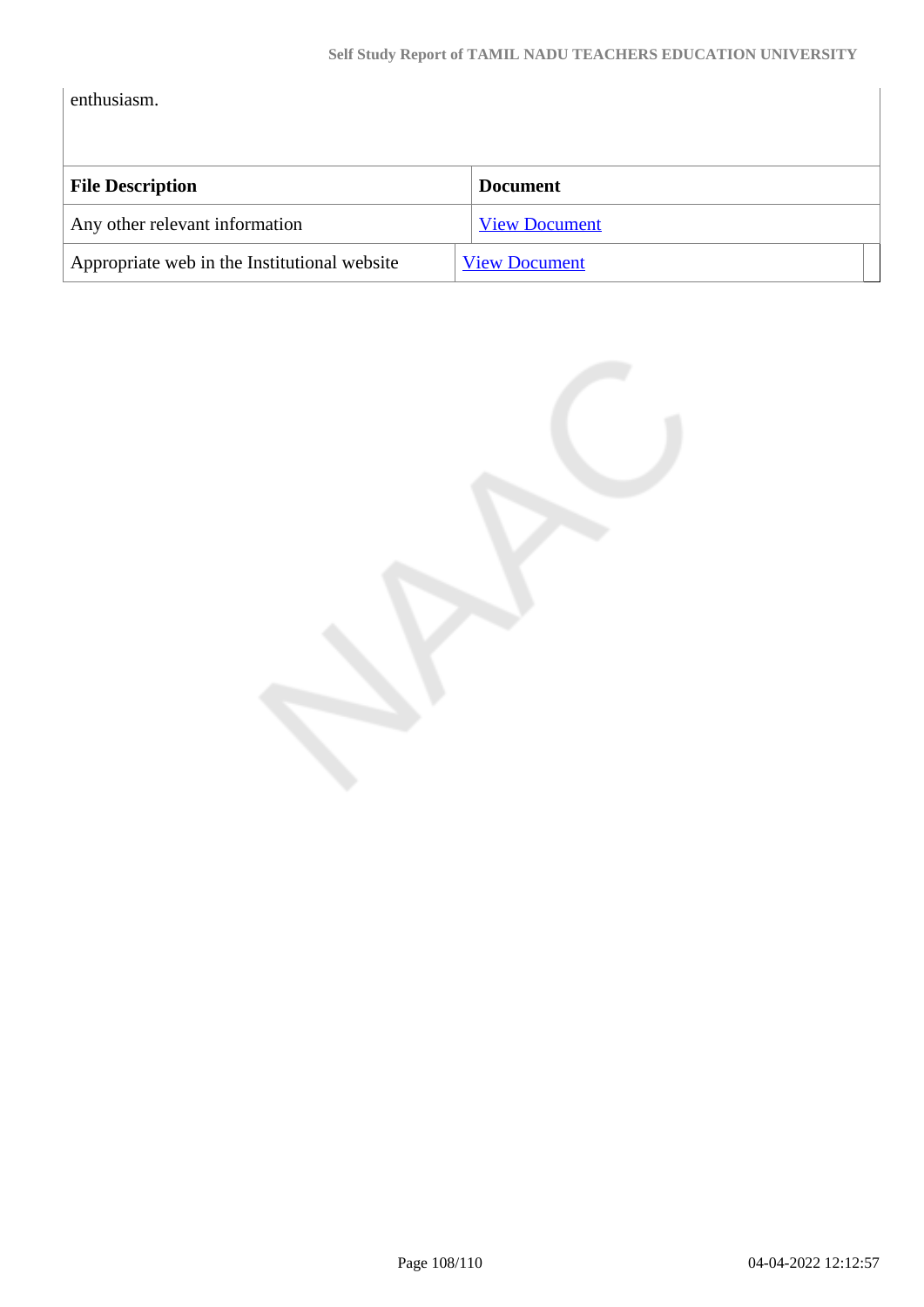## **5. CONCLUSION**

## **Additional Information :**

1. An institution with at least two batches of students shall eligible to apply for the process of Assessment & Accreditation (NAAC). The Tamil Nadu Teachers Education University commenced the M.Ed Programme in the year 2017-18 and pass out the four batches only, but in NAAC template, there are five columns to enter the data. In the case of TNTEU, it could able to enter the data for the last four academic years of 2017-18, 2018-19, 2019-20 and 2020-21 only. Hence, the TNTEU is not able to feed any data for the academic year 2016-17. While calculating the score, it is divided by 5 by default, instead of 4 years. It unfortunately results in cut down the actual score in the concerned metrics.

2. The University offers a single study programme (M.Ed) through its Six Specialized Departments. For the single study programme, the TNTEU has spread over in the 10 acres of land in the heart of the city.

3. The NAAC has given separate Manual for Colleges of Education, which offer B.Ed., M.Ed., M.Phil., Ph.D., B.Sc B.Ed., B.A.B.Ed and B.Ed/M.Ed Special Education programmes. The TNTEU offers only three programmes. In this connection, the university approached the NAAC office to spell out the doubt regarding the NAAC manual which the TNTEU have to follow. The NAAC office advised TNTEU to opt to follow the university manual only.

4. The Govt. of Tamil Nadu sanctioned 42 teaching posts to TNTEU with envision of commencing the new study programmes with specialized departments in future. The TNTEU recruited only 32 posts against its 42 sanctioned strength. As per the NCTE Regulations 2014, there should be 10 teaching faculty for the existing M.Ed Programme (One Unit). Fortunately, there are 32 teaching faculty, it is actually excessive than the required for a single M.Ed programme. Albeit, there is more than the required teaching faculty available for the existing programme, unfortunately, while calculating the score in the NAAC template, due to the unfilled vacancies it reduces the actual score in the respective metric.

## **Concluding Remarks :**

The Tamil Nadu Teachers Education University is a unique Single Discipline University established in 2008. The University is located in a serene campus. The UGC listed TNTEU under section 2(f) and 12(B). The vision and mission of University are reflected in the curriculum and administration by adopting the principles of decentralization and participative management. The University offers M.Ed., Degree Programme from the academic year 2017-2018. The M.Ed. curriculum was revised with Choice Based Credit System to align with the norms of UGC and NCTE. The existing M.Ed., curriculum is effectively addressing the cross-cutting issues and offering 22 value added courses. The University has 7 classrooms, 6 laboratories and other infrastructure and instructional facilities including Seminar Hall, Multipurpose Hall, LCD, Smart Board, Interactive TV, Wi-Fi, Playground, Well, Pond, Green House, Herbal Garden, Children's Park, Health care Center in addition to a fully automated library with Auto-Lib software system. Student-centric methods are used to enhance the learning of students. Teachers also use ICT enabled tools and online resources in classroom teaching as well in online teaching. The teaching staff has the credit of 49 funded research projects, 50 innovative research awards, publication of 394 papers and 323 books and chapters in edited volumes. The University is mobilizing resources from different sources and possessing Rs.300 crores fixed deposits. The University has established a Faculty Development Center under the PMMMNMTT project worth of Rs. 5.38 crores. All the activities